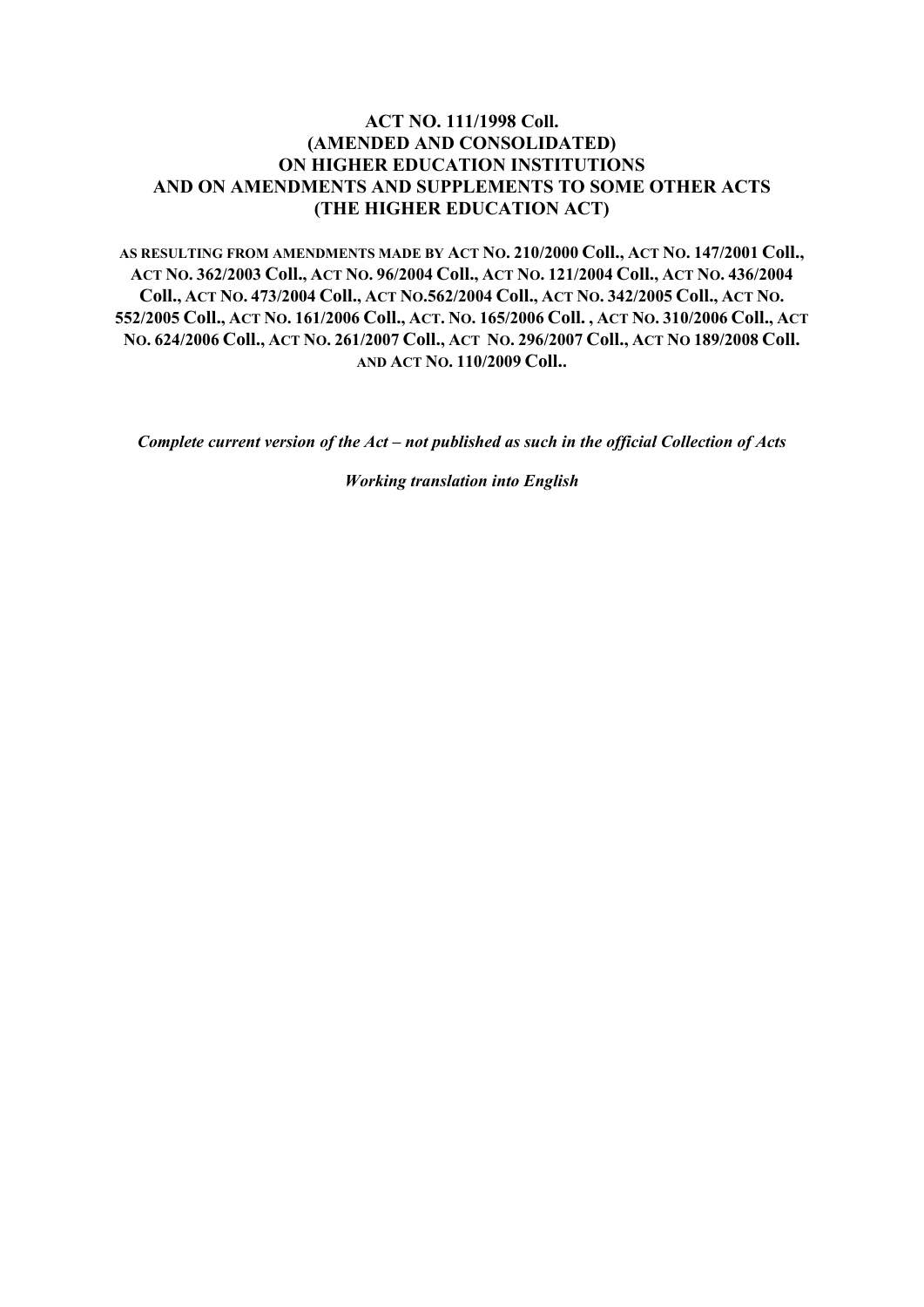### **Act**

on Higher Education Institutions and on Amendments and Supplements to Some Other Acts (the Higher Education Act)

# *The Higher Education Act*

| <b>Contents</b>     |                                                            | Page     |
|---------------------|------------------------------------------------------------|----------|
| Part I              | <b>Fundamental Provisions</b>                              | 3        |
| Part II             | Public Higher Education Institutions and their Constituent | 5        |
|                     | Parts                                                      |          |
| Part III            | Private Higher Education Institutions                      | 26       |
| Part IV             | Degree Programmes                                          | 29       |
| Part V              | Studies at a Higher Education Institution                  | 34       |
| Part VI             | <b>Students</b>                                            | 41       |
| Part VII            | Academic Staff                                             | 45       |
| Part VIII           | Accreditation                                              | 50       |
| Part IX             | <b>State Administration</b>                                | 57       |
| Part X              | Representative Bodies of Higher Education Institutions     | 61       |
| Part XI             | <b>Teaching Hospitals</b>                                  | 62       |
| Part XII            | Military and Police Higher Education Institutions          | 62       |
| Part XIII           | Amendment and Supplement to the Income Tax Act             | 65       |
| Part XIV<br>Part XV | Repealed<br>Common, Interim and Concluding Provisions      | 66<br>66 |
| Appendix No. 1      | Public Higher Education Institutions in the Czech Republic | 77       |
| Appendix No. 2      | State Higher Education Institutions in the Czech Republic  | 79       |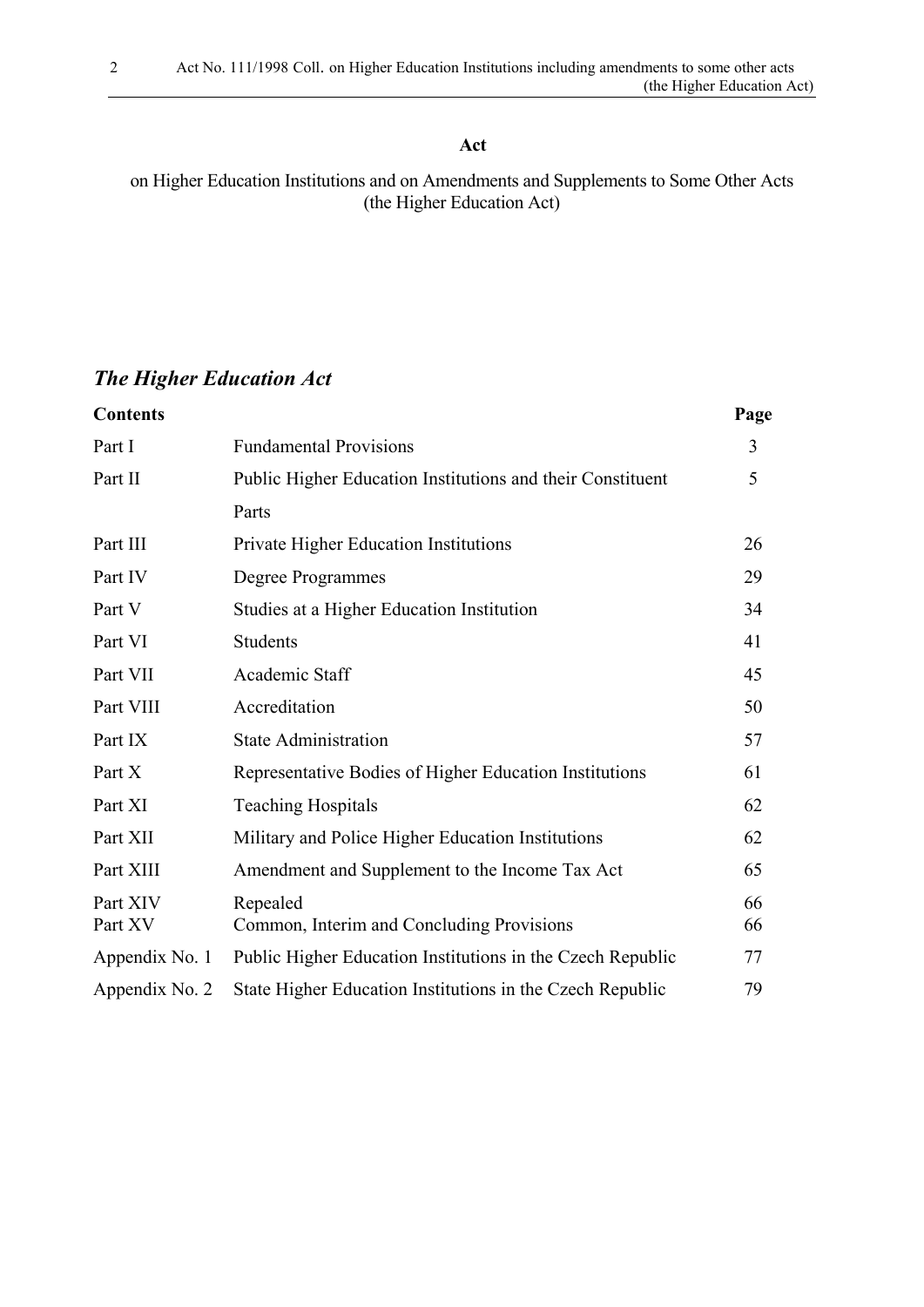#### **ACT No. 111 Coll.** on Higher Education Institutions of 22 April 1998

and on Amendments and Supplements to Some Other Acts

# **(THE HIGHER EDUCATION ACT)**

Parliament has passed the following Act of the Czech Republic:

### **PART I**

### **FUNDAMENTAL PROVISIONS**

### **Section 1 Introductory Provisions**

Higher education institutions, as the highest level of the educational system, are regarded as the culminant centres of education, independent knowledge and creative activity. Higher education institutions play a key role in the scholarly, scientific, cultural, social and economic development of society by carrying out the following:

- a) maintaining and augmenting acquired knowledge as well as cultivating scholarly, scientific, research, development, innovation, artistic and other creative activities in accordance with the type and orientation of the institution;
- b) facilitating access to higher education in compliance with democratic principles; providing appropriate professional qualifications and training for research work and other demanding specialized activities;
- c) offering other forms of education; facilitating the acquisition, expansion, deepening and refreshment of knowledge in various areas of learning and culture and thus contributing to lifelong learning;
- d) playing an active role in the public discussion of social and ethical issues, cultivating cultural diversity and mutual understanding, shaping civil society and preparing the younger generation for life in such a society;
- e) contributing to development on both the national and the regional level, while cooperating with the various levels of the state administration and regional and municipal government as well as with the business and cultural communities;
- f) developing international and particularly European cooperation as a fundamental aspect of their activities, supporting joint projects with similar institutions abroad, implementing the mutual recognition of studies and diplomas and facilitating the exchange of academic staff and students.

- (1) Higher education institutions provide accredited degree programmes as well as lifelong learning programmes. The type of higher education activity is determined by the type of accredited degree programme provided. Degree programmes are of three types: Bachelor's degree programmes, Master's degree programmes and Doctoral degree programmes.
- (2) Higher education institutions are legal entities.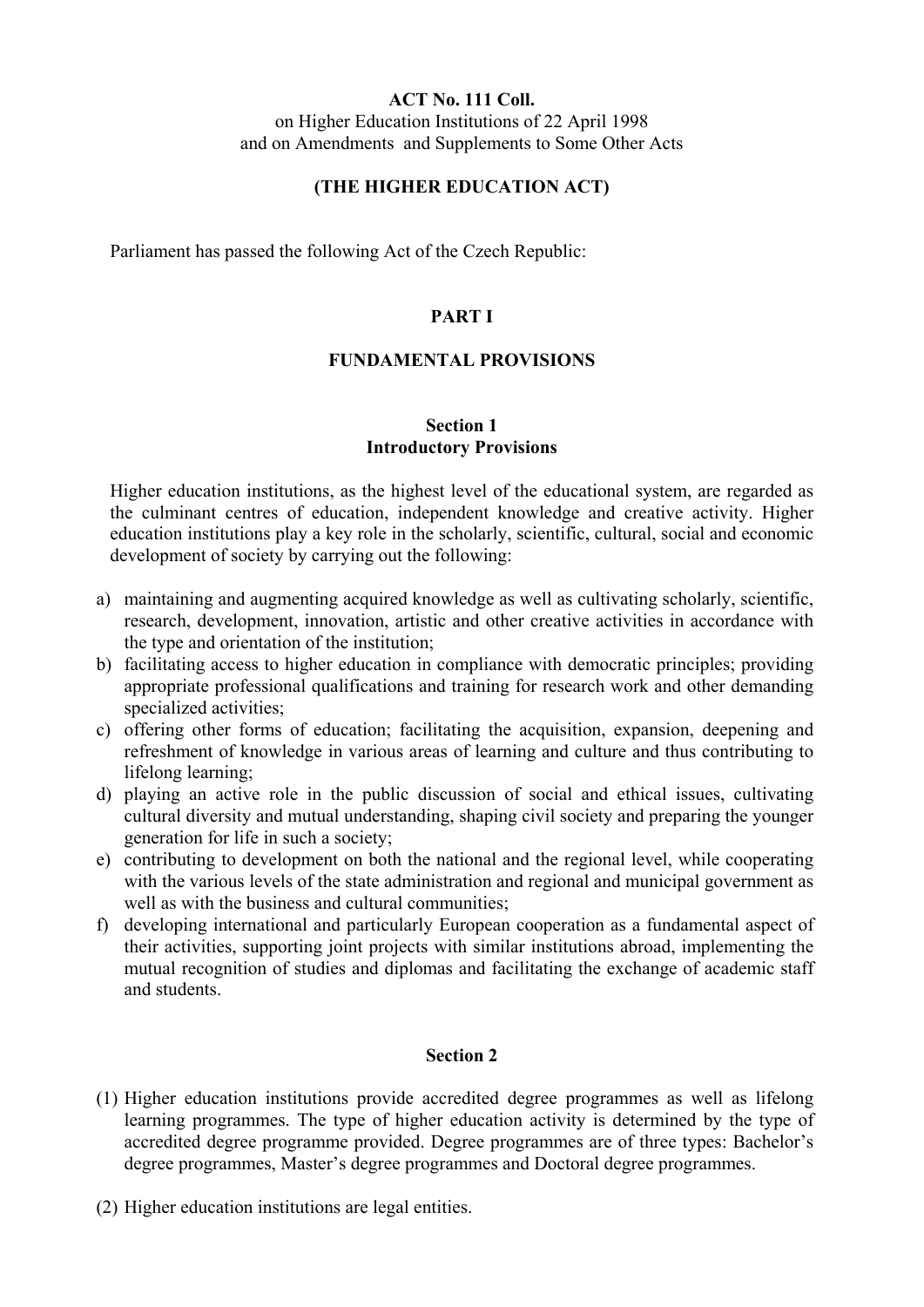- (3) Higher education institutions are of either a university or a non-university type. Only higher education institutions may use as part of their name the term "higher education institution" or verbal derivatives of this term. Only higher education institutions of the university type may use as part of their name the term "university" or verbal derivatives of this term.
- (4) Higher education institutions of the university type may provide all types of degree programmes as well as related scholarly, scientific, research, development, innovation, artistic and other creative activities.
- (5) Higher education institutions of the non-university type provide Bachelor's degree programmes and may also carry out Master's degree programmes as well as related research, development, artistic and other creative activities. Higher education institutions of this type are not divided into faculties.
- (6) The Statutes of each higher education institution state its type; this must comply with the standpoint expressed by the Accreditation Commission.
- (7) Higher education institutions may be public, private or state institutions. The higher education institutions for the military and the police are state institutions.
- (8) Other legal entities involved in similar activities may participate in the educational, scholarly, scientific, research, development, innovation, artistic and other creative activities of higher education institutions.
- (9) Only higher education institutions are allowed to award academic degrees, to carry out the procedures for conferring "*venium docendi*" (habilitation) and for the appointment of professors, to use academic insignia and to hold academic ceremonies.
- (10) It is forbidden for political parties or political movements to be established at higher education institutions or for them to carry out activities there.<sup>[1\)](#page-3-0)</sup>

### **Section 3 The Academic Community of a Higher Education Institution**

The academic community of a higher education institution comprises its academic staff and students.

### **Section 4 Academic Freedoms and Academic Rights**

The following academic freedoms and rights are guaranteed at higher education institutions:

a) freedom of scholarly, scientific, research and artistic activities as well as publication of the results thereof;

<span id="page-3-0"></span><sup>&</sup>lt;sup>1)</sup> Subsection 5 (3) of Act No. 424/1991 Coll. on association in political parties and political movements, as amended by Act No. 117/1994 Coll.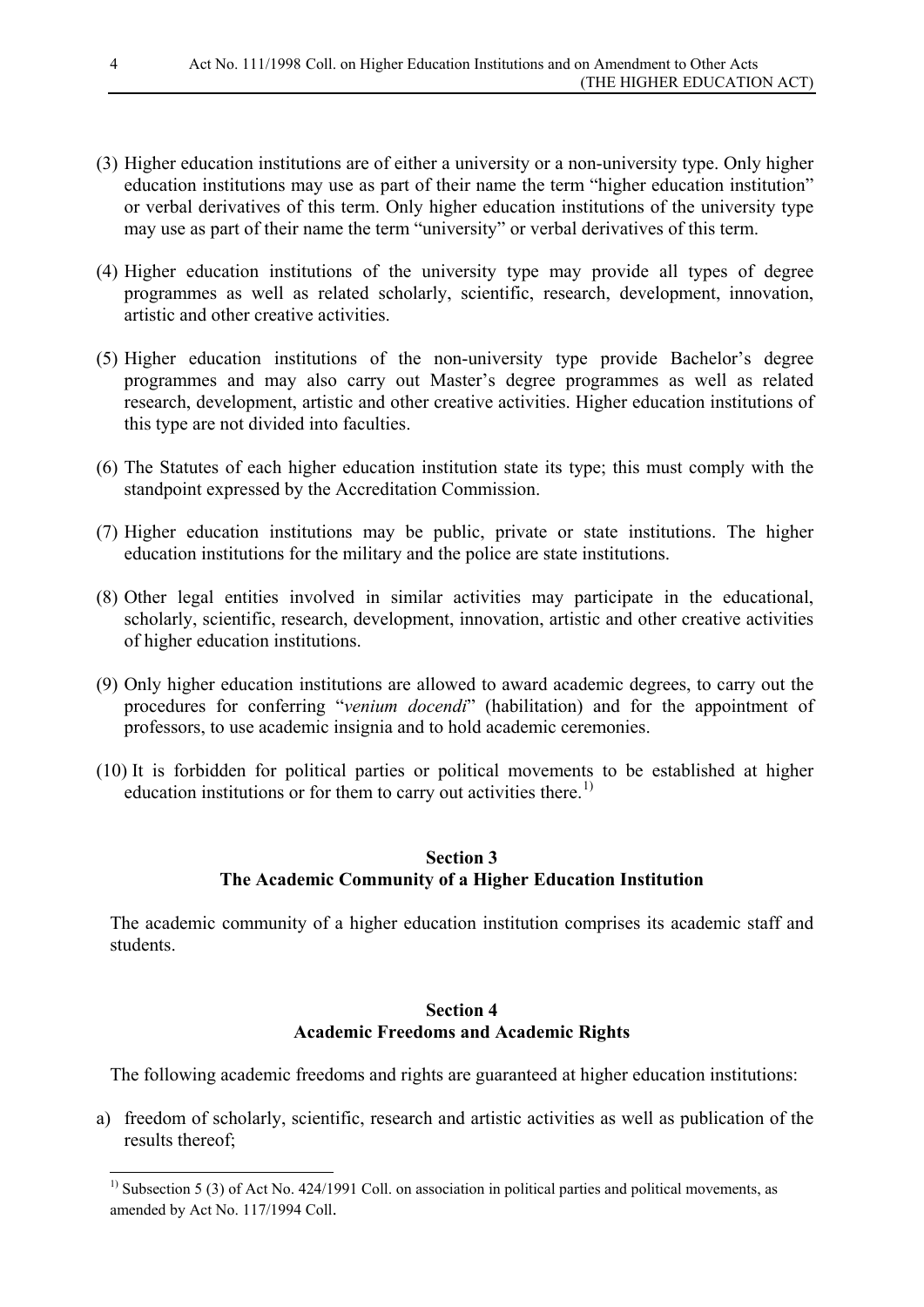- b) freedom of teaching, in particular with regard to openness to different scientific and scholarly views, scientific and research methods and artistic movements;
- c) the right of learning, which includes the free choice of specialization within the framework of degree programmes as well as the freedom to express one's views during classes;
- d) the right of members of the academic community to elect their representative academic bodies;
- e) the right to use academic insignia and to hold academic ceremonies.

#### **PART II**

### **PUBLIC HIGHER EDUCATION INSTITUTIONS AND THEIR CONSTITUENT PARTS**

### **CHAPTER I PUBLIC HIGHER EDUCATION INSTITUTIONS**

#### **Section 5 Establishment of Public Higher Education Institutions**

- (1) A public higher education institution is established and dissolved by means of an act of Parliament. Its name and domicile are specified in the act.
- (2) Public higher education institutions may only merge or amalgamate with other public higher education institutions; they may only be split into other public higher education institutions. Such changes can only be carried out by means of an act of Parliament.
- (3) If a public higher education institution is dissolved under subsection (1) or is merged, amalgamated or split under subsection (2), the act must stipulate the legal entities to which the assets and liabilities are to be transferred. The act must also state which public higher education institutions will provide the students of the dissolved institution with the opportunity to complete their higher education.

- (1) The autonomy of public higher education institutions encompasses the following fields in particular:
	- a) internal organization;
	- b) determination of the number of applicants to be admitted to studies, the conditions for admission to studies and decision-making during the admission procedures;
	- c) the design and implementation of degree programmes;
	- d) the organization of studies;
	- e) decision-making with regard to students' rights and obligations;
	- f) objectives of scholarly, scientific, research, development, innovation, artistic and other creative activities and their organization;
	- g) conditions of employment and determination of the numbers of academic staff and other personnel;
	- h) the procedures for conferring "*venium docendi*" (habilitation) and for the appointment of professors;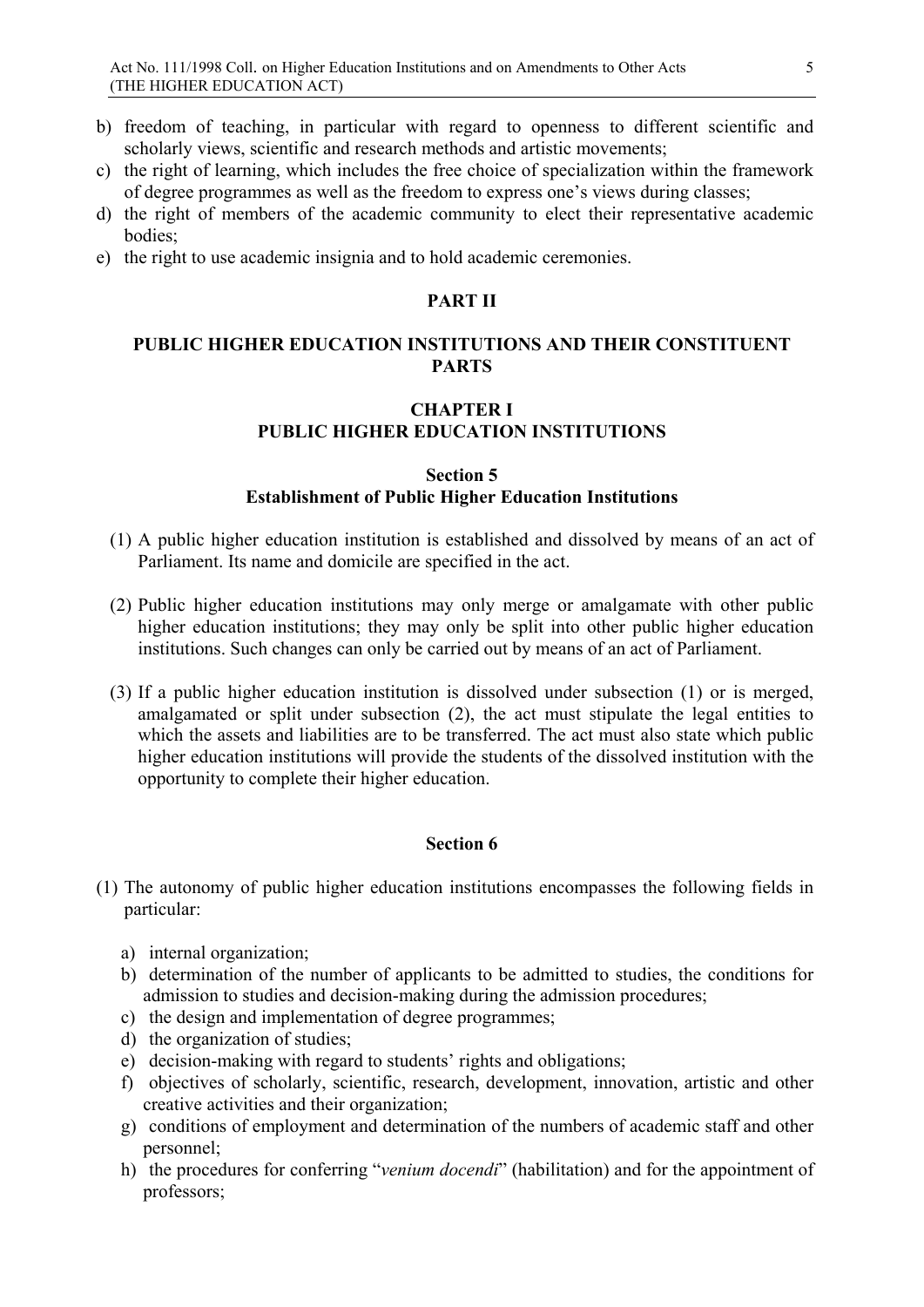- i) cooperation with other higher education institutions and legal entities as well as international relations;
- j) the establishment of autonomous academic bodies at the higher education institution, unless stipulated otherwise by this Act;
- k) financial management of the higher education institution and management of assets in compliance with special regulations;
- l) the fixing of study-related fees.
- (2) The organization and activities of public higher education institutions as well as the status of the members of their academic communities are subject to their internal regulations.
- (3) State authorities may only intervene in the activities of public higher education institutions on the basis and within the confines of the law and in a manner established by the law.

### **Section 7 Officers and Official Bodies of Public Higher Education Institutions**

- (1) Public higher education institutions have the following autonomous academic officers and official bodies:
	- a) the Academic Senate;
	- b) the Rector;
	- c) the Scientific Board or Artistic Board, or the Academic Board at non-university higher education institutions (hereinafter "the Scientific Board of a public higher education institution");
	- d) the Disciplinary Committee.
	- (2) Public higher education institutions also have another official body and one other officer:
		- a) the Board of Trustees;
		- b) the Bursar.

### **Section 8 The Academic Senate of a Public Higher Education Institution**

- (1) The Academic Senate of a public higher education institution is its autonomous representative academic body. It consists of at least eleven members, of whom at least onethird and at most one-half must be students. The academic community of a public higher education institution elects the members of the Academic Senate from among its ranks. The election is direct, by secret ballot. The internal regulations of a public higher education institution specify in particular the number of members of the Academic Senate, the manner in which they are to be elected, the manner in which the Chair of the Academic Senate is to be elected, the official bodies of the Academic Senate and how they are to be established, the reasons for termination of membership in the Academic Senate, and the possible incompatibility of membership in the Academic Senate with the exercise of other duties.
- (2) Membership in the Academic Senate is incompatible with the offices of Rector, Vice-Rectors, Deans and Vice-Deans.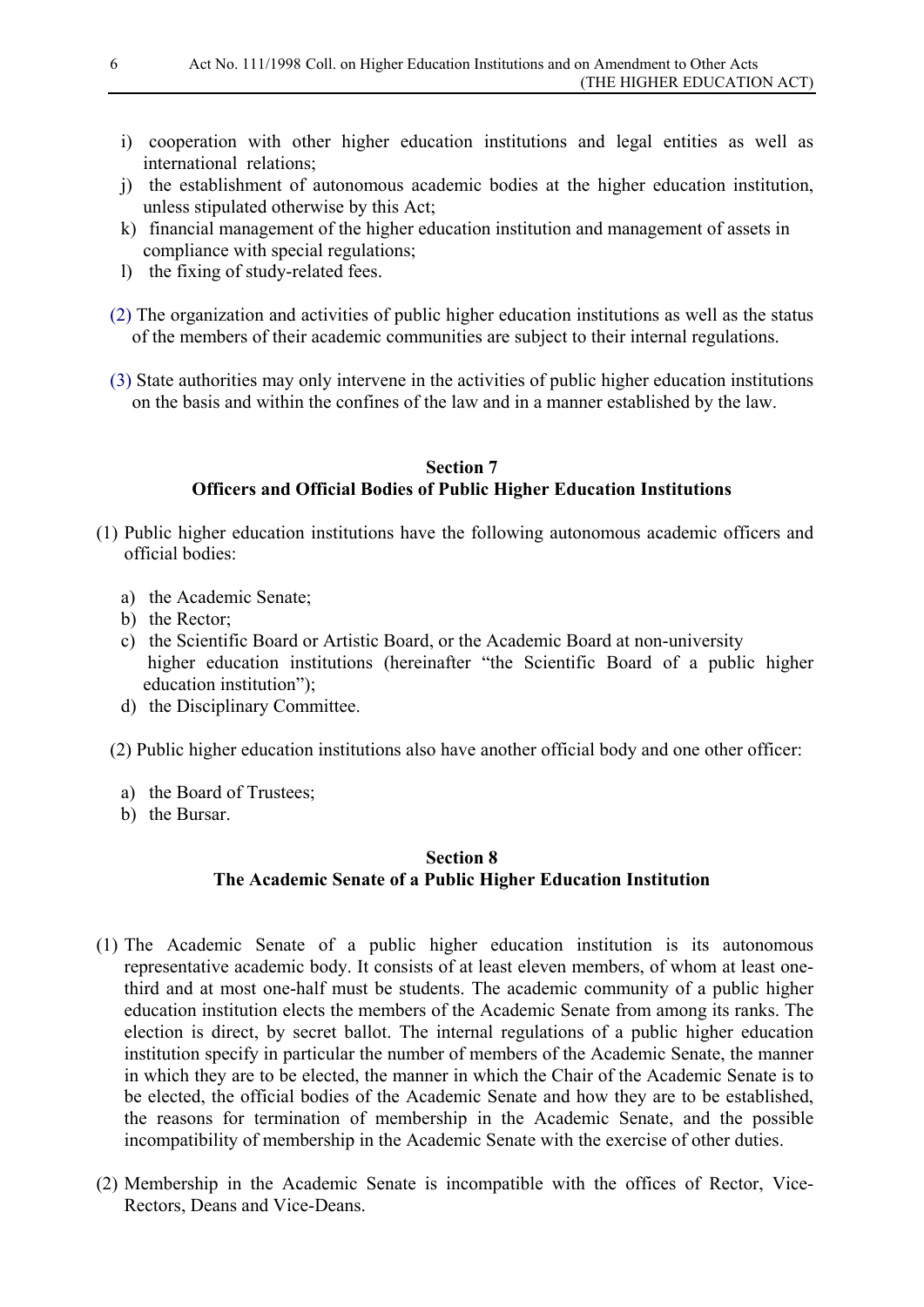- (3) The term of office of members of the Academic Senate at a public higher education institution may not exceed three years. If a student elected to the Academic Senate of a public higher education institution should, during his/her term of office, be admitted to another, directly linked degree programme, the internal regulations of the public higher education institution may include a provision permitting retention of membership in the Academic Senate. The term of office of all members of the Academic Senate at a public higher education institution is terminated should the Academic Senate fail to hold meetings under Section 9 for a period of six months. Within thirty days at the most the Rector will then call new elections.
- (4) The meetings of the Academic Senate of a public higher education institution are open to the public. The Rector, or a Vice-Rector acting on his/her behalf, has the right to speak at a meeting of the Academic Senate any time he or she so requests. Upon the Rector's request, the Chair of the Academic Senate must call an extraordinary meeting of the Academic Senate of the public higher education institution without delay.

- (1) The Academic Senate of a public higher education institution:
- a) acting upon a proposal from the Rector, takes decisions on establishing, merging, amalgamating, splitting or dissolving individual constituent parts of the higher education institution, and on the basis of the approval of the officers and official bodies or persons designated by the Statutes as senior employees of the higher education institution also decides on establishing or dissolving joint units of constituent parts of the higher education institution.
- b) acting upon a proposal from the Rector or on the basis of the submission of a regulation by the Academic Senate of a faculty, approves the internal regulations of the higher education institution and its constituent parts;
- c) approves the budget of the higher education institution, which is submitted by the Rector, and monitors the financial management of the higher education institution;
- d) approves the annual reports on the activities and on the financial management of the higher education institution, which are presented by the Rector;
- e) approves the evaluation of the activities of the higher education institution, presented by the Rector;
- f) approves the Rector's proposals for nominating or dismissing members of the Scientific Board and the Disciplinary Committee of the public higher education institution;
- g) approves the admission requirements for degree programmes that are not offered by individual faculties;
- h) votes on proposals to nominate or dismiss the Rector;
- i) approves the strategic plan for the teaching, scholarly, scientific, research, development, artistic and other creative activities of the public higher education institution (hereinafter "the strategic plan of the public higher education institution"), following discussion of the plan by the Scientific Board.
- j) acting upon a proposal from the Rector, revokes an internal regulation, decision or other act by an officer or official body of a constituent part of the public higher education institution, or suspends its operation, if this internal regulation, decision or act is in violation of the special regulations or internal regulations of the public higher education institution.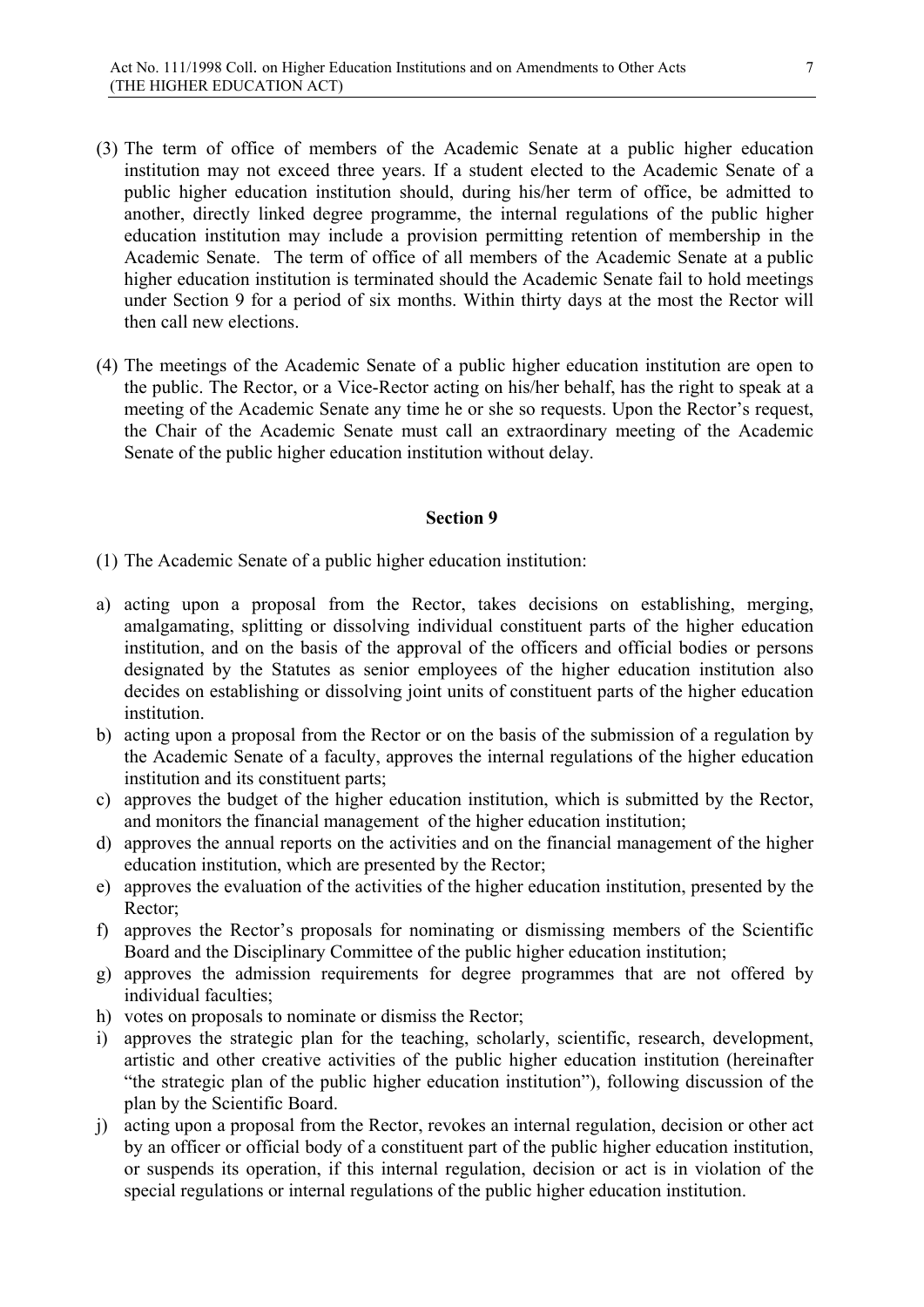- (2) The Academic Senate of a public higher education institution expresses its view on the following subjects in particular:
- a) proposals for degree programmes that are not offered by individual faculties;
- b) the intention of the Rector to appoint or dismiss Vice-Rectors;
- c) legal acts that require the consent of the Board of Trustees of the public higher education institution under paragraphs  $15(1)$  a) to d);
- d) suggestions and standpoints of the Board of Trustees under subsection 15 (3).
- (3) The Academic Senate of a public higher education institution votes by ballot, in particular in the case of proposals under paragraph (1) h). A proposal for the nomination of the Rector is passed if it receives a majority of the votes of the total membership of the Academic Senate of the public higher education institution. A proposal for the dismissal of the Rector is passed if it receives at least three-fifths of the votes of the total membership of the Academic Senate of the public higher education institution.

### **Section 10 The Rector of a Public Higher Education Institution**

- (1) The head of a public higher education institution is the Rector. Unless otherwise stipulated by the Act, the Rector acts and makes decisions in connection with all matters pertaining to the institution. In cases where a special regulation envisages the competency of the chief statutory officer, this office is filled by the Rector.
- (2) The Rector is appointed and dismissed by the President of the Czech Republic on the basis of a proposal from the Academic Senate of the public higher education institution. The proposal is submitted through the Minister of Education, Youth and Sports (hereinafter "the Minister").
- (3) The Rector's term of office is four years. The position of Rector at a particular public higher education institution may be filled by the same person for two consecutive terms of office at the most.
- (4) Vice-Rectors act on behalf of the Rector in areas designated by him/her. Vice-Rectors are appointed and dismissed by the Rector.
- (5) The Rector's salary is determined by the Minister.

### **Section 11 The Scientific Board of a Public Higher Education Institution**

- (1) Members of the Scientific Board of a public higher education institution are appointed and dismissed by the Rector.
- (2) Members of the Scientific Board are distinguished representatives in fields in which the public higher education institution carries out teaching, scholarly, scientific, research, development, innovation, artistic and other creative activities. At least one-third of the members of the Scientific Board must be from outside the academic community of the public higher education institution in question.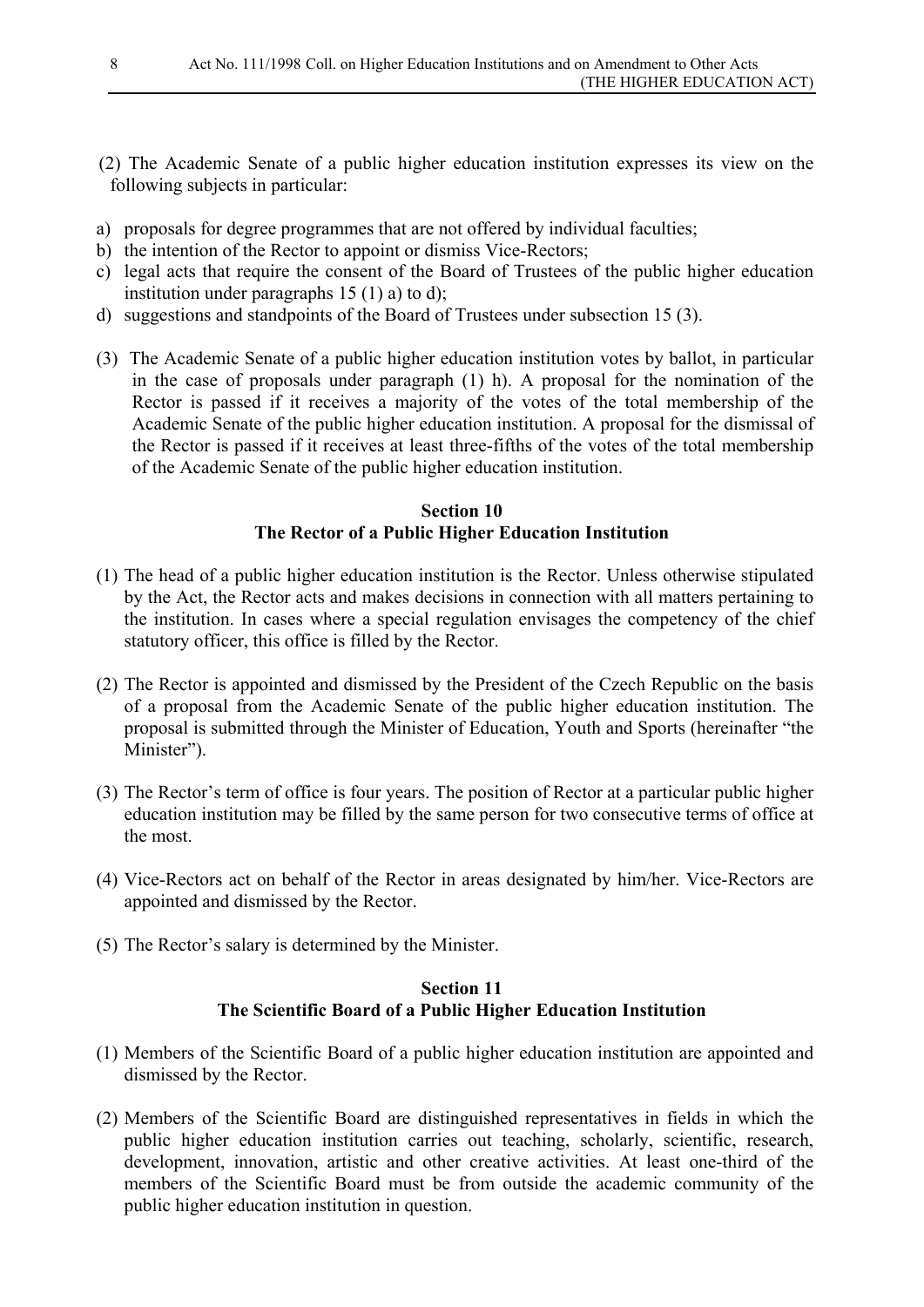(3) The Scientific Board of a public higher education institution is presided over by the Rector.

#### **Section 12**

(1) The Scientific Board of a public higher education institution:

- a) discusses the strategic plan of the public higher education institution;
- b) approves degree programmes whose approval does not fall within the competency of a particular faculty's Scientific Board or Artistic Board (hereinafter "the Scientific Board of a Faculty");
- c) exercises competency with regard to the procedures for the appointment of professors and for conferring "*venium docendi*" (habilitation).
- (2) The Scientific Board of a public higher education institution expresses its view on matters presented to it by the Rector.

### **Section 13 The Disciplinary Committee of a Public Higher Education Institution**

- (1) The members and the Chair of the Disciplinary Committee of a public higher education institution are appointed by the Rector from among the members of the institution's academic community. Half of the members of the Disciplinary Commission are students.
- (2) The term of office of members of the Disciplinary Committee of a public higher education institution may not exceed two years.
- (3) The Disciplinary Committee of a public higher education institution considers the disciplinary infractions of students of the public higher education institution who are not enrolled at any of its faculties. The Disciplinary Committee presents the Rector with its proposal for dealing with the infraction in question.
- (4) If all the students of a public higher education institution are enrolled at its faculties, it will not establish a Disciplinary Committee.

#### **Section 14 The Board of Trustees of a Public Higher Education Institution**

- (1) The Board of Trustees of a public higher education institution consists of at least nine members. The number of members must be divisible by three. Members of the Board of Trustees of a public higher education institution are appointed and dismissed by the Minister after consultation with the Rector, with the aim of achieving an appropriate representation from, in particular, the spheres of public life, municipal and regional authorities and the state administration. Members of the Board of Trustees must not be employed at the public higher education institution in question.
- (2) Members of the Board of Trustees of a public higher education institution are appointed for a period of six years. When the Board of Trustees is first established, lots are drawn to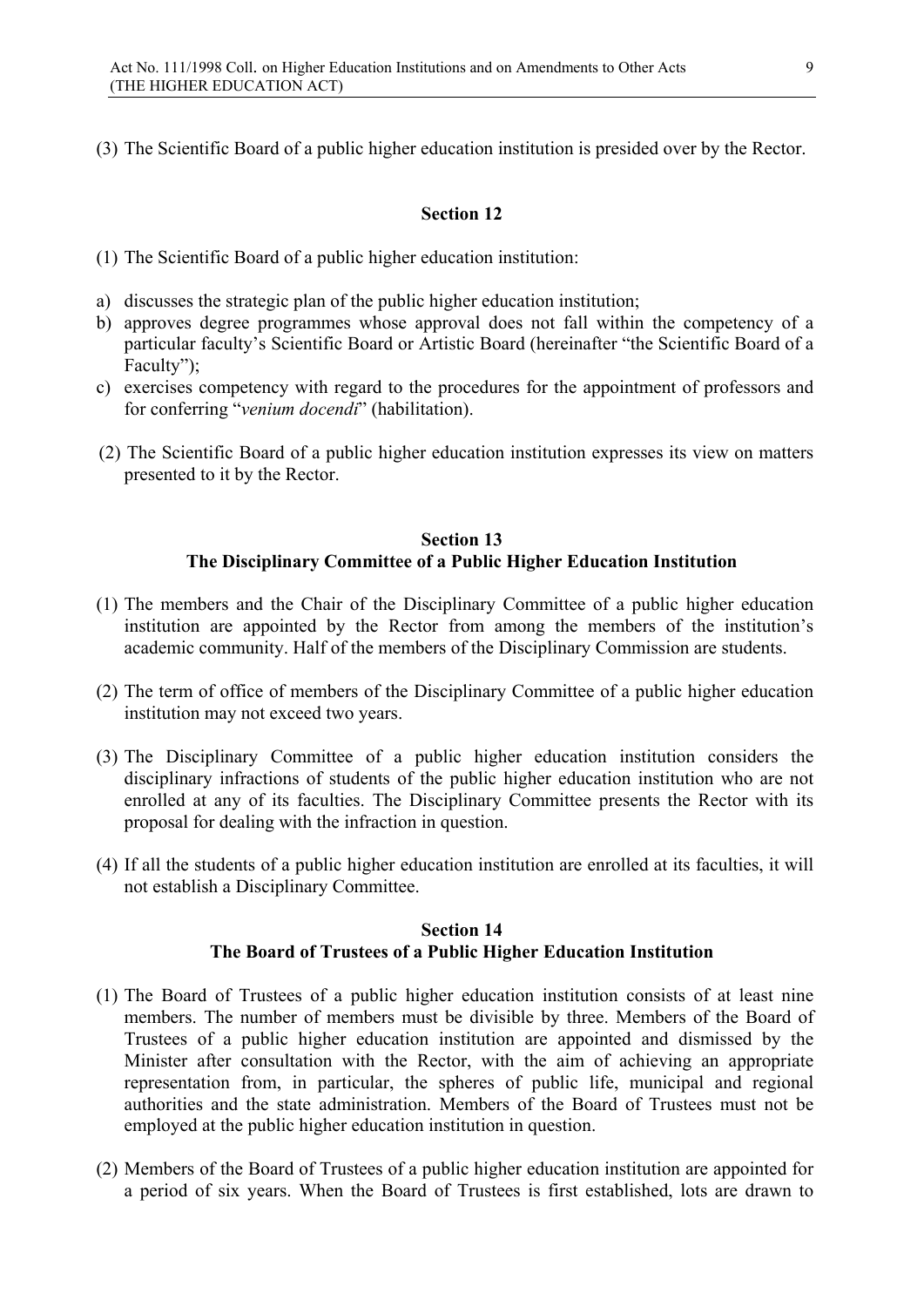determine the names of one-third of the members whose term of office will expire in two years' time and one-third of the members whose term of office will expire in four years' time.

(3) Meetings of the Board of Trustees are called by the Chair, and must take place at least twice a year. The Rector, or a Vice-Rector or the Bursar acting on his/her behalf, has the right to take part in a board meeting. The Chair of the Board of Trustees is obliged to call an extraordinary meeting of the Board of Trustees upon the Rector's request. The manner of election of the Chair and the Deputy Chairs and the rules of order of the Board of Trustees of the public higher education institution are set out in its Statutes, which are subject to approval by the Minister.

- (1) The prior written consent of the Board of Trustees of a public higher education institution is required:
- a) for legal acts pertaining to the higher education institution's acquiring property or transferring property to another party;
- b) for legal acts pertaining to the higher education institution's acquiring movable assets or transferring movable assets to another party, should the value of those assets be greater than five hundred times the amount according to which such assets are regarded as tangible assets as per special regulation; $^{2)}$  $^{2)}$  $^{2)}$
- c) for legal acts pertaining to the higher education institution's intention of securing a right of use or right of first option;
- d) for legal acts pertaining to the higher education institution's intention of establishing another legal entity and for making financial and non-financial investments in these and other legal entities.
- (2) The Board of Trustees of a public higher education institution expresses its view on the following issues in particular:
- a) the strategic plan of the public higher education institution and other matters presented to it by the Rector or the Minister for discussion;
- b) the budget of the higher education institution;
- c) the annual reports on the activities and on the financial management of the higher education institution, as well as the evaluation of the higher education institution's activities.
- (3) The Board of Trustees of a public higher education institution offers its suggestions and expresses its views with regard to the activities of the public higher education institution; these it makes public.
- (4) The costs<sup>[3\)](#page-9-1)</sup> involved in undertaking contractual transfers of movable assets pursuant to paragraph (1) b) are to be negotiated so as to correspond to those considered usual at the given place and time. Movable assets may be transferred without any charge only when this

<span id="page-9-0"></span><sup>&</sup>lt;sup>2)</sup> Subsection 26 (2) of Act No. 586/1992 Coll. on income tax, as amended.

<span id="page-9-1"></span><sup>&</sup>lt;sup>3)</sup> Paragraph 1 (2) a) and subsection 2 (3) of Act No. 526/1990 Coll. on prices, as amended.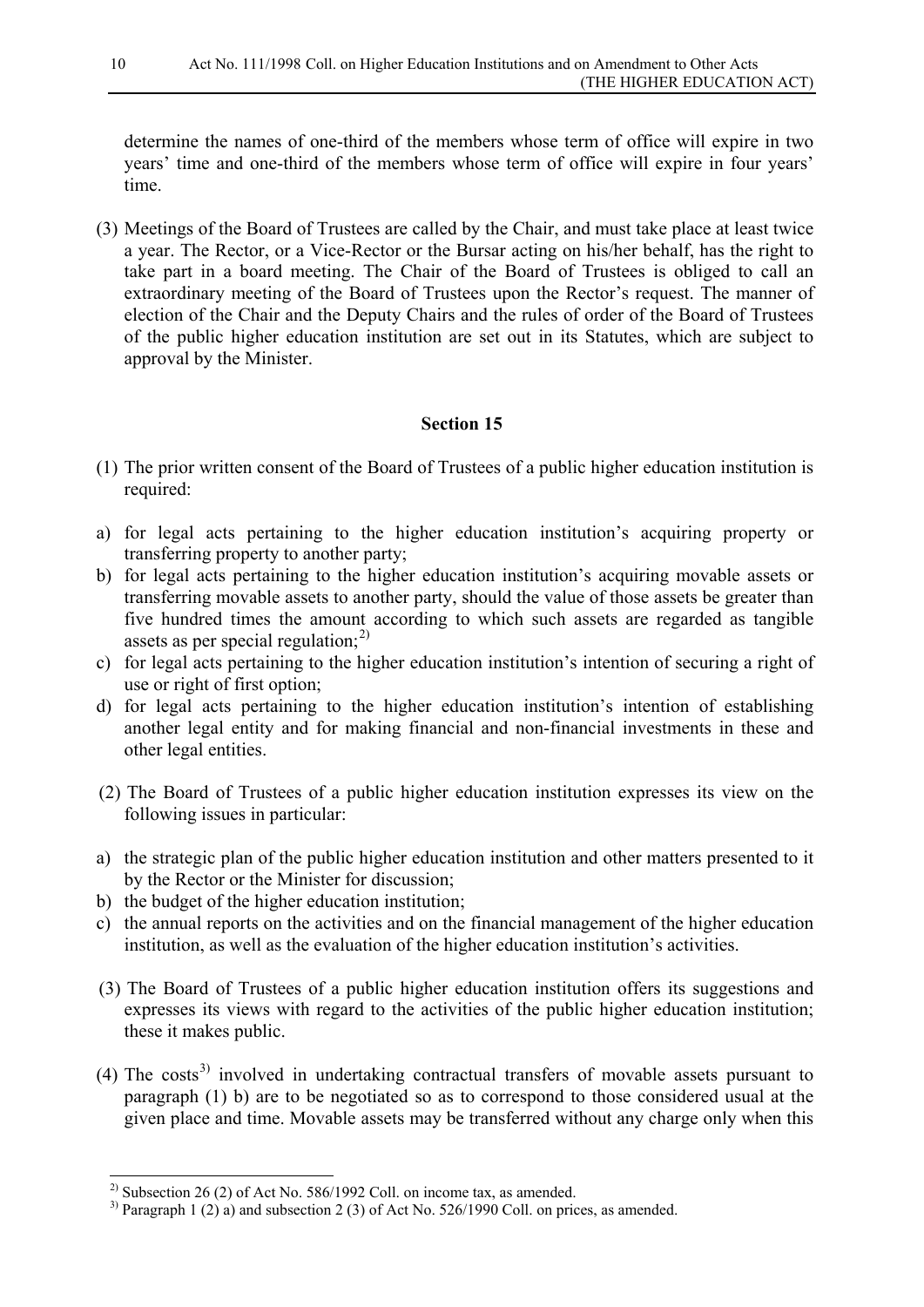is in the public interest or when such a transfer is more economical than other methods of dealing with these assets.

- (5) The Board of Trustees may not approve a legal act should it fail to comply with the requirement that the higher education institution's assets be properly used or should this jeopardise the institution's ability to fulfil its responsibilities and commitments.
- (6) When giving its prior written consent to the legal acts listed in paragraphs (1) a) to d), the Board of Trustees of a public higher education institution must notify the Ministry of Education, Youth and Sports (hereinafter "the Ministry") of this within seven days.
- (7) Legal acts listed in paragraphs (1) a) to d) that did not receive the consent of the Board of Trustees of the public higher education institution and were not reported to the Ministry under subsection (6) will be deemed void.
- (8) The Board of Trustees of a public higher education institution sees to it that the higher education institution serves the purpose for which it was established, that its activities are in the public interest and that it manages its assets properly.
- (9) The activities of the members of the Board of Trustees of a public higher education institution are considered a public service.<sup>[4\)](#page-10-0)</sup> These persons are provided with reimbursement of travel expenses by the public higher education institution pursuant to a special regulation;<sup>[5\)](#page-10-1)</sup> the Ministry may recompense the members for their services.
- (10) The activities carried out by the members of the Board of Trustees of a public higher education institution are subject to special regulations<sup>6)</sup>.

### **Section 16 The Bursar of a Public Higher Education Institution**

- (1) The Bursar is responsible for the financial management and internal administration of a public higher education institution and acts in its name to the extent determined by the Rector.
- (2) The Bursar is appointed and dismissed by the Rector.

### **Section 17 Internal Regulations of Public Higher Education Institutions**

(1) The internal regulations of a public higher education institution are as follows:

<span id="page-10-0"></span> $^{4)}$  Subsections 124 (1) and (2) of the Labour Code.

<sup>&</sup>lt;sup>5)</sup> Act No.119/1992 Coll. on reimbursement of travel expenses, as amended by Act No. 44/1994 Coll.

<span id="page-10-2"></span><span id="page-10-1"></span><sup>&</sup>lt;sup>6)</sup> For example, Sections 255 and 258 of Act No. 140/1961 Coll., the Criminal Code, as amended, Section 415 of Act No. 40/1964 Coll., the Civil Code, as amended, Section 268 of Act No. 513/1991 Coll., the Commercial Code, as amended.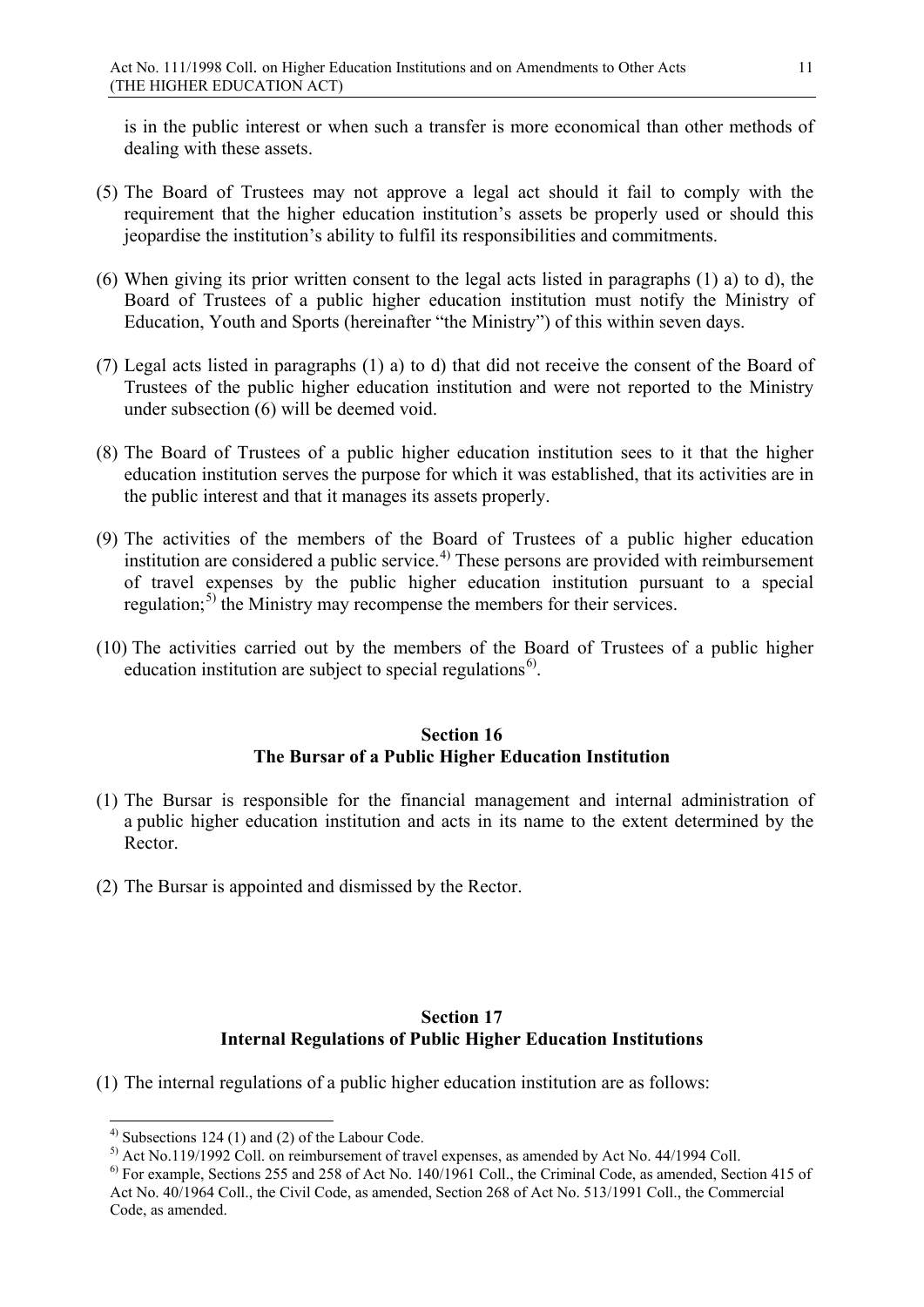- a) the Statutes of the public higher education institution;
- b) the Election Regulations and the Rules of Procedure of the Academic Senate of the public higher education institution;
- c) internal salary regulations; $\frac{7}{2}$
- d) the Rules of Procedure of the Scientific Board of the public higher education institution;
- e) Regulations on Competitive Selection Procedures for filling academic positions;
- f) Study and Examination Regulations;
- g) Scholarship and Bursary Regulations;
- h) the Student Disciplinary Code;
- i) other regulations, should these be stipulated in the Statutes of the public higher education institution.
- (2) The Statutes of a public higher education institution include the following in particular:
- a) its name, domicile and type of higher education institution;
- b) its legal predecessor;
- c) admission requirements and the method of applying for admission;
- d) requirements for foreigners wishing to study;
- e) a description of the nature, conditions and frequency of the evaluation of the higher education institution's activities;
- f) its organizational structure;
- g) regulations pertaining to study-related fees;
- h) rules for using academic insignia and holding academic ceremonies;
- i) regulations pertaining to the financial management of the public higher education institution.

### **Section 18 The Budget of a Public Higher Education Institution**

- (1) A public higher education institution draws up its budget for the calendar year and manages its finances in compliance with this budget. The budget of a public higher education institution must not be drawn up such that it foresees a deficit.
- (2) The main sources of funding for public higher education institutions are as follows:
- a) a weighted grant from the state budget for teaching, scholarly, scientific, research, development, artistic and other creative activities (hereinafter "the block grant");  $^{7a}$ )
- b) support for research, experimental development and innovation from public resources in compliance with a special legal regulation $^{8)}$  $^{8)}$  $^{8)}$
- c) a subsidy from the state budget (hereinafter "the subsidy")
- d) study-related fees;
- e) income from property owned by the institution;

<span id="page-11-0"></span><sup>&</sup>lt;sup>7a)</sup> Subsection 18 (2) of Act No. 1/1992 Coll. on wages, compensation for stand-by and an average salary. <sup>8</sup>) Act No. 130/2002 Coll. on the Support of Research and Development from Public

<span id="page-11-1"></span>

Funds and on Amendment to Some Related Acts (the Support of Research and Development Act) as amended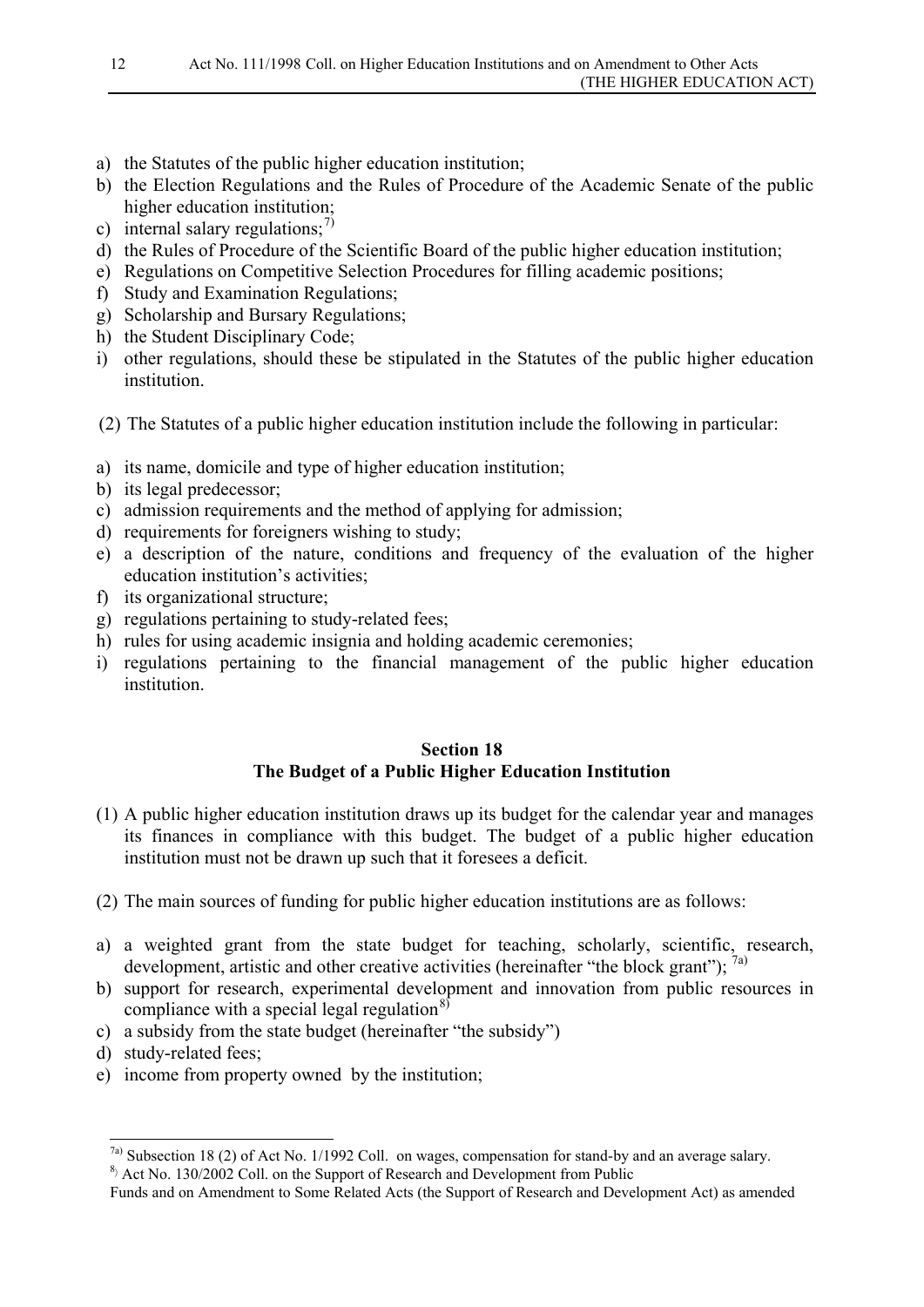- f) other sources of funding or other grants than those listed in paragraph a) from the state budget, state funds, the National Fund and municipal and regional budgets;
- g) income from supplementary activities;
- h) income from donations and bequests.
- (3) A public higher education institution is entitled to a block grant pursuant to paragraph (2) a). The amount provided in accordance with paragraph (2) a) is determined according to the types and relative costs of the accredited degree programmes and lifelong learning programmes and the results achieved in the scholarly, scientific, research, development, artistic and other creative activities and their demands. The amount provided also depends on the institution's strategic plan and the strategic plan for the scholarly, scientific, research, development, innovation, artistic and other creative activities of higher education institutions prepared by the Ministry as well as its annual updates (hereinafter "the strategic plan of the Ministry"). A public higher education institution receives an advance on its block grant that is calculated on the basis of the relevant data as of 31 October in the previous calendar year. The block grant from the state budget is provided pursuant to the general provisions regulating the provision of funding from the state budget for subsidies, unless stated otherwise in the Act. $\bar{8}a$ )
	- (4) The Ministry decides whether the block grant or subsidy provided forms part of the state budget for the financing of a programme;<sup>[8b\)](#page-12-1)</sup> a block grant or subsidy for a building<sup>[8c\)](#page-12-2)</sup> is always, with the exception of funding for maintenance and repair, considered part of the state budget for financing of a programme if the amount involved is higher than 10,000,000 CZK.
	- (5) A public higher education institution is entitled to a subsidy for higher education institution development. In particular, it may receive subsidies in support of student accommodation and meals. The conditions pertaining to subsidies, their use and settlement are laid down in the general regulations relating to funding from the state budget $8d$  as well as in special regulations relating to support for research and development.<sup>[8e\)](#page-12-4)</sup> The strategic plan of the public higher education institution and the strategic plan of the Ministry are critical in determining the amount of subsidies.
	- (6) The following funds are to be established by public higher education institutions:
- a) a reserve fund, whose main purpose is to cover losses during subsequent accounting periods;
- b) a capital assets regeneration fund;

<span id="page-12-0"></span><sup>&</sup>lt;sup>8a)</sup> Subsection 10 (2) of Act No. 218/2000 Coll. on budget regulations and on amendments to some related Acts (budget regulations), as amended.

<span id="page-12-1"></span><sup>8</sup>b) Sections (12) and (13) of Act No. 218/2000 Coll. on budget regulations and on amendments to some related Acts (budget regulations), as amended.

<span id="page-12-2"></span><sup>&</sup>lt;sup>8c)</sup> Czech Statistical Office Notification No. 321/2003 Coll., on the implementation of Classification of Types of Structures CZ-CC

<span id="page-12-3"></span><sup>&</sup>lt;sup>8d)</sup> Act No. 218/2000 Coll. on budget regulations and on amendments to some related Acts (budget regulations), as amended.

<span id="page-12-4"></span><sup>&</sup>lt;sup>8e)</sup> Act No. 130/2002 Coll. on support for research and development from public resources and amendments to some related acts (Act on Support for Research and Development), as amended.

Government Regulation No. 461/2002 Coll., on targeted research and development from public resources and on public competitions in research and development

Government Regulation No. 462/2002 Coll., on institutional support for research and development from public resources and evaluating research plans, as amended by Government Regulation No. 28/2003 Coll.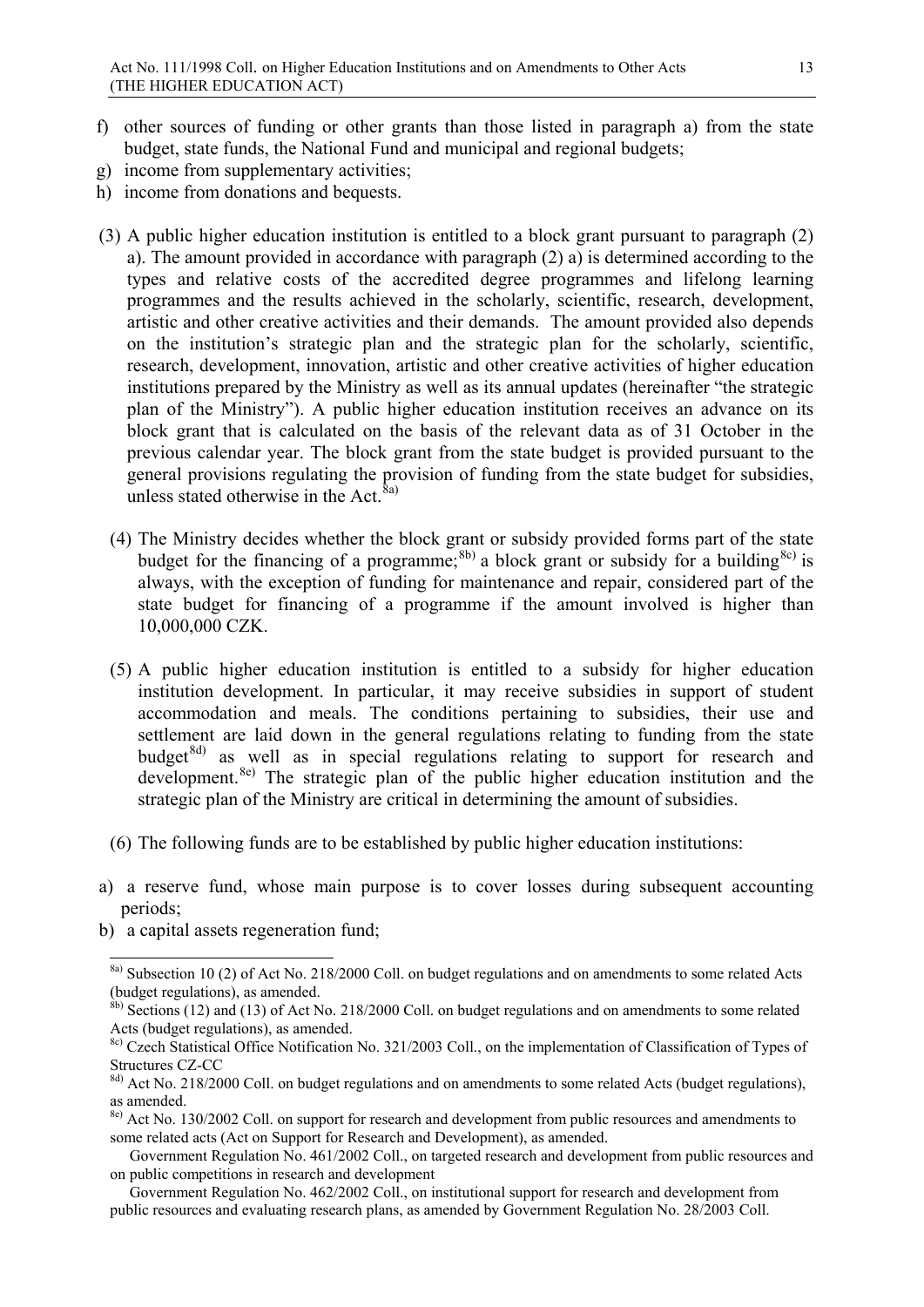- c) a scholarship and bursary fund;
- d) a fund for bonuses;
- e) a fund for earmarked financial resources;
- f) a social fund;
- g) a fund for operational purposes.
- (7) The funds of public higher education institutions listed in paragraphs (6) a), b), d) and g) are generated from after-tax profit, unless explicitly stated otherwise; the capital assets regeneration fund and the fund for operational purposes also from the balance from block grants made in accordance with paragraph (2) a) as of 31 December in the calendar year; and the capital assets regeneration fund also from the depreciation of tangible and intangible assets.<sup>[9\)](#page-13-0)</sup> The scholarship and bursary fund draws on study-related fees according to subsection 58 (7) and the transfer of tax-deductible expenditures pursuant to a special regulation.<sup>[9a\)](#page-13-1)</sup> A public higher education institution may only allocate its after-tax profit to such funds after any loss from an earlier period has been covered. The balances in the various funds as of 31 December in the calendar year are carried over into the following budgetary year. The use of the funds listed in paragraphs (6) a) to d), f) and g) and the conditions for shifting resources between funds listed in paragraphs (6) a), b), d) and g) are set out in an internal regulation of the public higher education institution; a public higher education institution is obliged to ensure that the resources in the funds generated by carrying over the balance from block grants, as described in the first sentence, are only used to finance activities of the higher education institution that are not part of economic competition on the commercial market and that economic competition cannot be influenced by these activities.
- (8) The conditions for the creation and use of the funds of a public higher education institutionare set out in an internal regulation so as to ensure that the resources obtained as profit from the implementation of basic, applied or experimental research and from dissemination of its results via teaching, publishing or transfer of technologies that were supported from public resources, are used solely for these activities or for dissemination of their results or for teaching
- (9) A public higher education institution creates its fund for earmarked financial resources from:
- a) earmarked gifts, with the exception of gifts intended for the purchase and technical upgrading of long-term property;
- b) earmarked funding from abroad;
- c) earmarked public funding, including earmarked and institutional funding for research, experimental development and innovation from public sources that could not be used by the public higher education institution in the budgetary year in which it was given.
	- (10) A public higher education institution may transfer earmarked funding pursuant to paragraph (9) c) to the fund for earmarked purposes to a maximum of 5% of the earmarked public funding given to the public higher education institution for individual research and development projects or long-term research plans in the given calendar year; in the case of other forms of support from public resources, a maximum of 5% of this support given to the public higher education institution in the given calendar year. The

<span id="page-13-0"></span> <sup>9)</sup> Act No. 563/1991 Coll. on accounting, as amended

<span id="page-13-1"></span><sup>&</sup>lt;sup>9a)</sup> Act No. 586/1992 Coll. on income tax, as amended.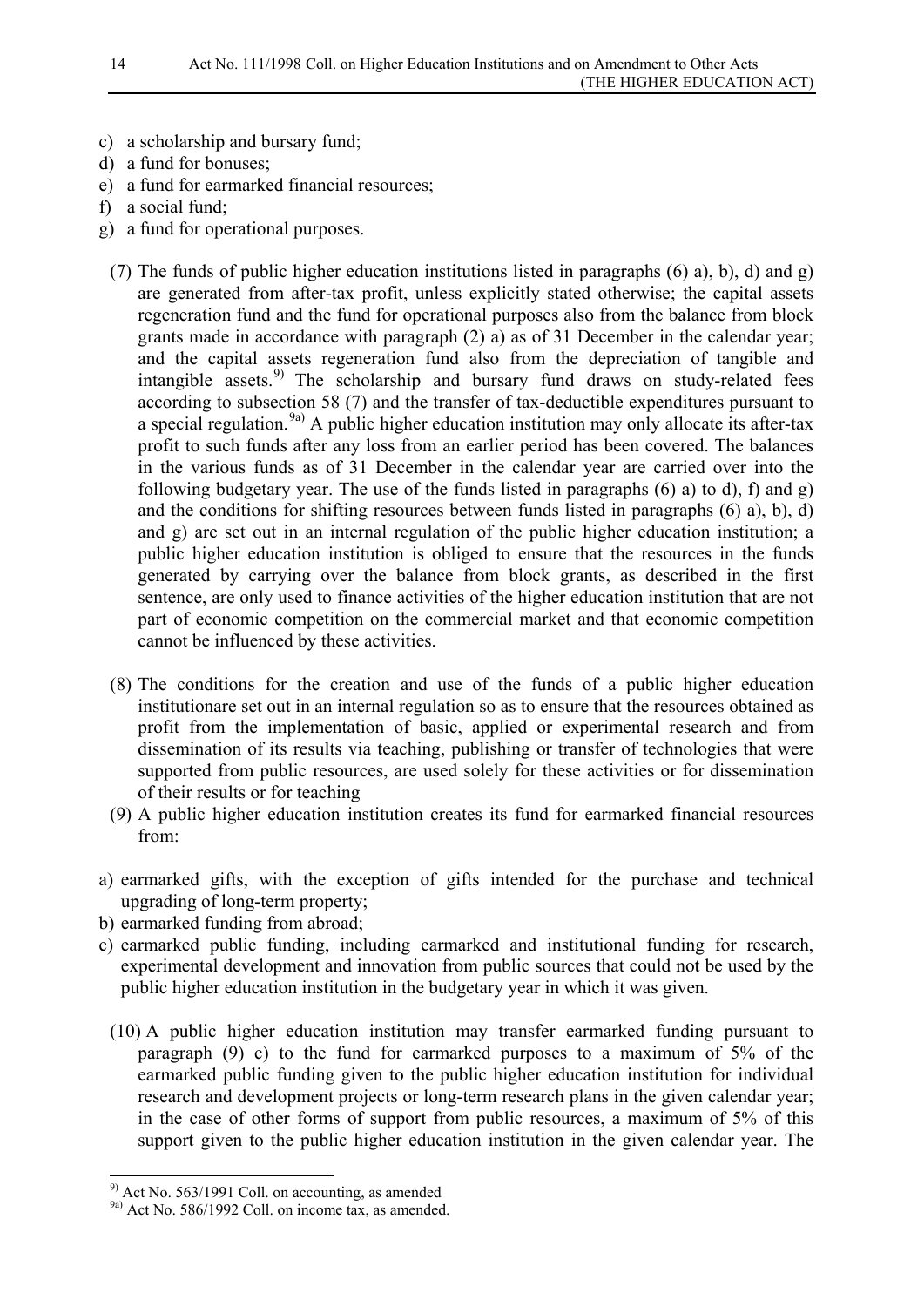public higher education institution must inform the provider of these sources of funding in writing of the transfer of earmarked resources.

- (11) The financial resources in the fund for earmarked funding may only be used by the public higher education institution for those purposes for which they were provided.
- (12) The social fund is established through a basic allocation charged to the expenses of the public higher education institution of a maximum of 2% of its annual expenditures on salaries, compensation for salaries and bonuses for stand-by.
- (13) The budget is to be used exclusively to finance activities for which the higher education institution was established as well as to finance supplementary activities under subsection 20 (2).

#### **Section 18a Provision of the Block Grant**

- (1) The decision on providing a grant pursuant to paragraph 18 (2) a) is made by the Ministry on the basis of a request from the public higher education institution.
- (2) In its decision, the Ministry states the purpose for which the block grant is being made as well as its amount. The Ministry may also stipulate various conditions and responsibilities in accordance with the nature of the purpose for which the block grant is being provided, or in accordance with the accredited degree programme for the implementation of which the block grant is being provided. With regard to other aspects of the decision, the provisions of the special law for issuing decisions on granting subsidies from the state budget<sup>[9b\)](#page-14-0)</sup> and for revoking subsidies<sup>[9c\)](#page-14-1)</sup> will be employed, where appropriate. The Ministry pays the block grant by means of a bank transfer from its account to the account of the public higher education institution.
- (3) The Ministry keeps a record of the block grants that have been provided.
- (4) The public higher education institution must draw on and use the block grant in accordance with the purpose for which it is intended and in accordance with special legal regulations relating to accounting practices. The public higher education institution will carry over any balance from the block grant remaining at the end of the calendar year into its funds for subsequent calendar years, pursuant to subsection 18 (7). The Ministry may issue a decision to revoke the block grant of a public higher education institution if it draws on it in violation of the law or of the decision by which the block grant was provided. The Ministry may also issue a decision to revoke the block grant of a public higher education institution if the accredited degree programme for which the block grant was provided has expired, or if the block grant provided has come into conflict with the strategic plan of the public higher education institution (Section 12).
- (5) The settlement of the block grant vis-à-vis the state budget in the budgetary year in question may take the form of its depletion in accordance with the Act and with the special law

<span id="page-14-0"></span> $9<sup>b)</sup>$  Section 14 (3) a), b), g) and i) of Act No. 218/2000 Coll., as amended.

<span id="page-14-1"></span><sup>9</sup>c) Section 15 of Act No. 218/2000 Coll., as amended.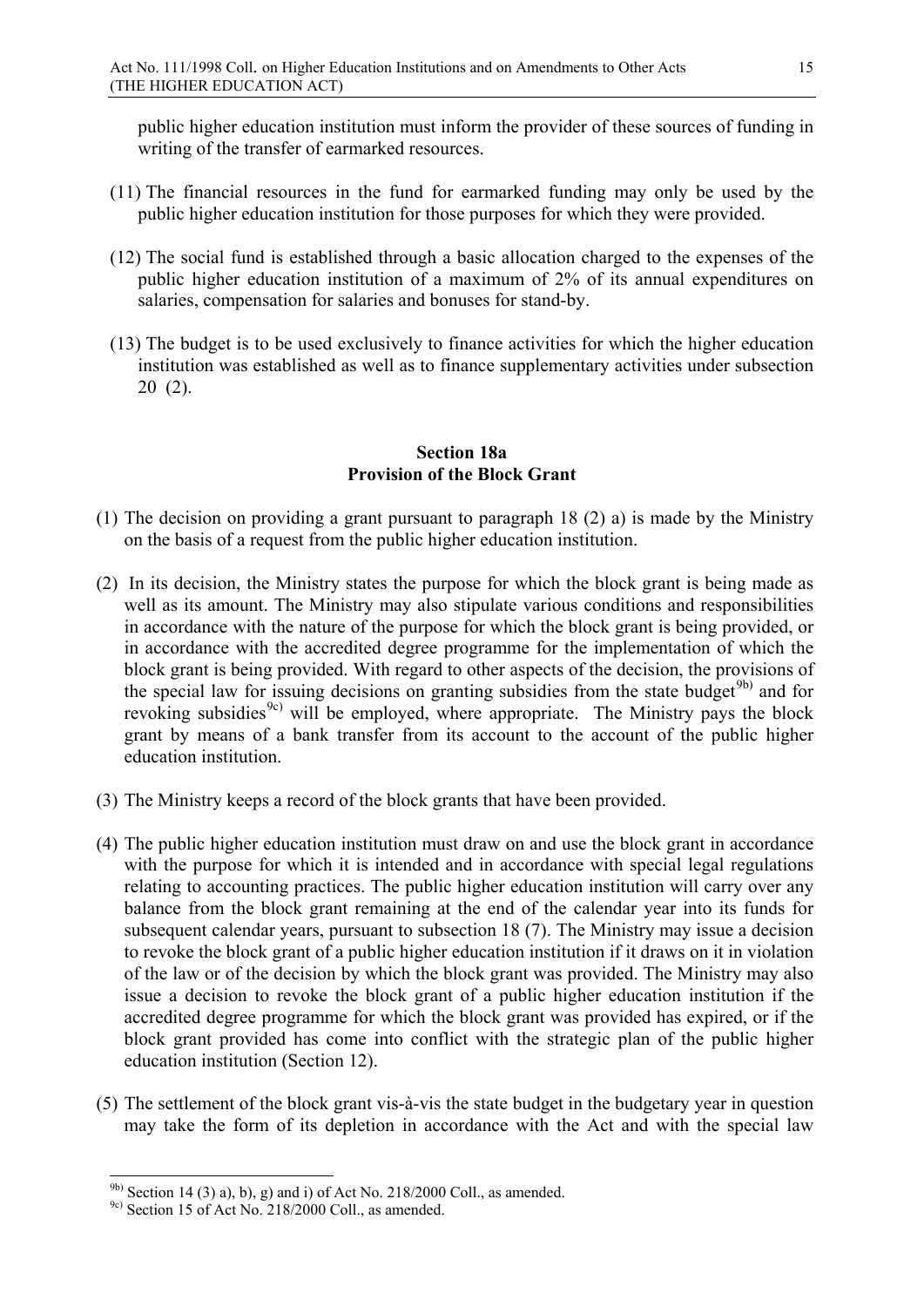concerning budgetary rules, its transferral to funds in accordance with subsection 18 (7) for the next calendar year, or its revocation.

(6) Procedures for issuing a decision to provide the block grant or to revoke it are not subject to the Code of Administrative Procedures.

### **Section 19 Assets of Public Higher Education Institutions**

- (1) Public higher education institutions possess the assets required for carrying carry out the activities for which they were established. The assets of public higher education institutions include movables, residential and non-residential property, rights and other kinds of assets.
- (2) The management of assets of a public higher education institution falls within the competence of the Rector or an officer or official body or person so designated in the Statutes of the public higher education institution. In cases listed in paragraphs 15 (1) a) to d), the decision is made by the Rector with the prior consent of the Board of Trustees of the public higher education institution.
- (3) Public higher education institutions may only acquire securities issued by the state or securities whose repayment is guaranteed by the state or securities of a business enterprise in which the public higher education institution has invested assets.

### **Section 20 The Financial Management of Public Higher Education Institutions**

- (1) Public higher education institutions must use their assets in order to carry out tasks that form part of their teaching, research, development, innovation, artistic and other creative activities. They may also use their assets to carry out supplementary activities in compliance with this Act.
- (2) Public higher education institutions may carry out paid supplementary activities that are related to their teaching, research, development, innovation, artistic and other creative activities or activities that lead to the more effective use of their human resources and assets. These supplementary activities must not jeopardise the quality, extent or availability of the activities for the realization of which the public higher education institution was established.
- (3) Public higher education institutions are not empowered to stand surety for the debts of other persons or to take out a mortgage on property. Public higher education institutions are not empowered to become partners in a public business enterprise or general partners in a limited partnership. Nor are public higher education institutions empowered to invest in business enterprises or cooperatives property acquired from the state, a block grant pursuant to subsection 18 (3) or a subsidy pursuant to subsection 18 (4). Financial and non-financial investments in legal entities are subject to the public higher education institution's internal regulations.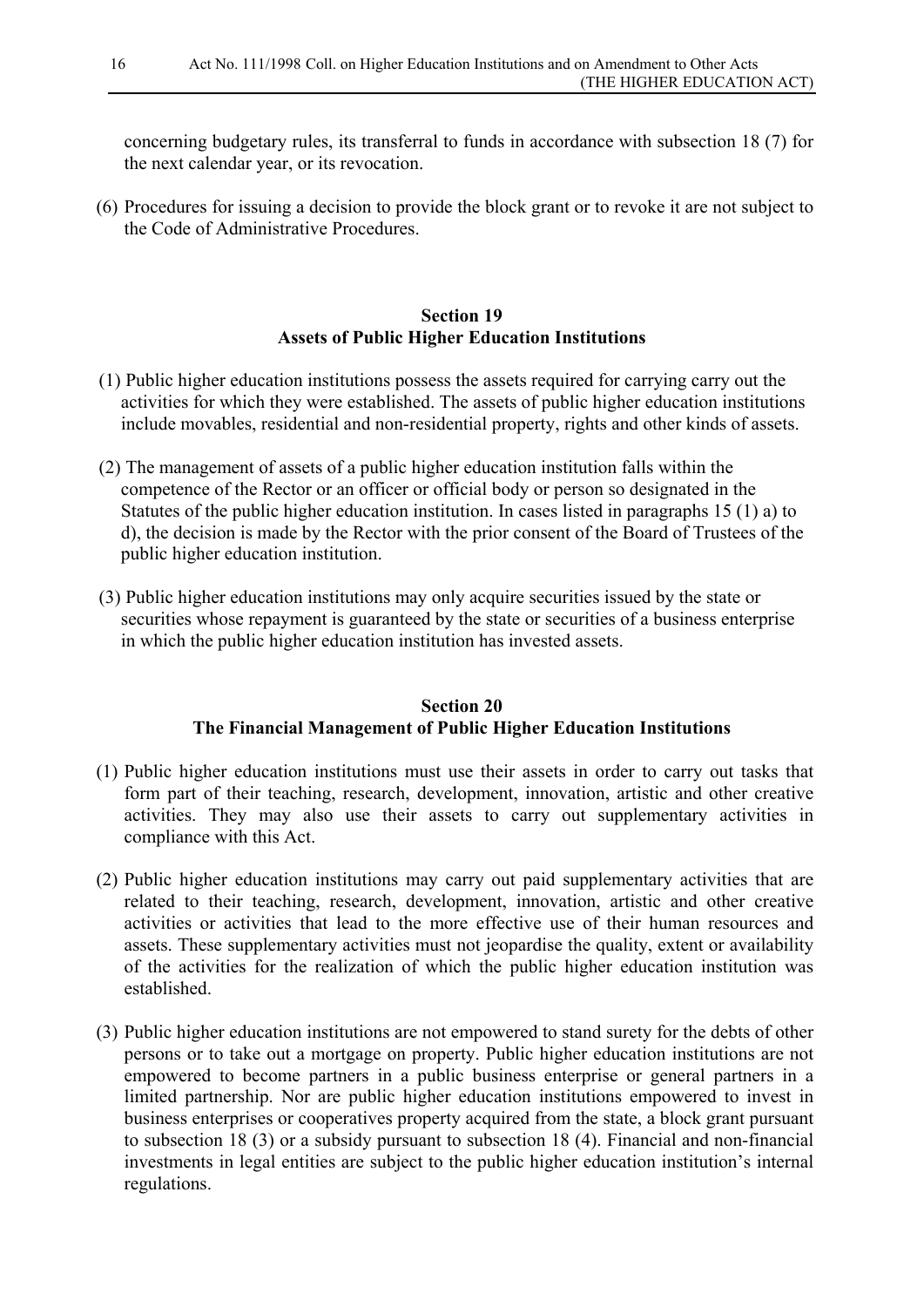- (4) The state does not guarantee the liabilities of public higher education institutions.
- (5) Public higher education institutions employ the double-entry bookkeeping system. They must keep costs and revenues related to supplementary activities separate from other costs and revenues. Otherwise public higher education institutions must observe the general regulations for accounting practices.<sup>[10\)](#page-16-0)</sup>
- (6) The Rector is answerable to the Minister for the effective use of block grants and subsidies and for the settlement of subsidies with the state budget, and for proper management of the assets of the public higher education institution.

#### **Section 21 Other Obligations of Public Higher Education Institutions**

- (1) A public higher education institution is obliged:
- a) to prepare an annual report on its activities and an annual report on its financial management, present these to the Ministry and make them public in the form of a non-periodical publication<sup>[11\)](#page-16-1)</sup> by the date and in the form stipulated by the Minister in provisions published in the *Bulletin of the Ministry* ("*Věstník ministerstva*");
- b) to prepare a strategic plan, to discuss it with the Ministry and to make it public by the date and in the form stipulated by the Minister;
- c) to provide the Accreditation Commission and the Ministry with information needed for their activities as stipulated in this Act, this information to be provided upon the request of the Accreditation Commission or the Ministry free of charge and by the dates requested;
- d) to provide applicants, students and other persons with information and advisory services relating to studies as well as to professional opportunities for graduates of degree programmes;
- e) to make all possible provisions for ensuring equal opportunities for study at the higher education institution;
- f) to carry out regular self-evaluations and to make the results of these evaluations public;
- g) to post on the official notice board of the institution a list of the accredited degree programmes it offers, including their types, divided into fields of study, modes of study and standard lengths of study, and a list of the fields in which it has received accreditation to carry out procedures for conferring "*venium docendi*" (habilitation) and for the appointment of professors, with the name of the faculty if a degree programme or field of study in which it is authorized to carry out procedures for conferring "*venium docendi*" (habilitation) and for the appointment of professors is accredited at a faculty.
- (2) The annual report on the activities of a public higher education institution includes, among other things, the following:
- a) a list of activities carried out within the particular calendar year;
- b) the results of the evaluation of its activities;
- c) changes to internal regulations and changes in the officers or official bodies of the higher education institution that took place in the course of the year;
- <span id="page-16-0"></span>d) other information required by its Board of Trustees.

<span id="page-16-1"></span><sup>&</sup>lt;sup>10)</sup> For example, Act No. 563/1991 Coll. on accounting, as amended.

 $11)$  Act No. 37/1995 Coll. on non-periodical publications.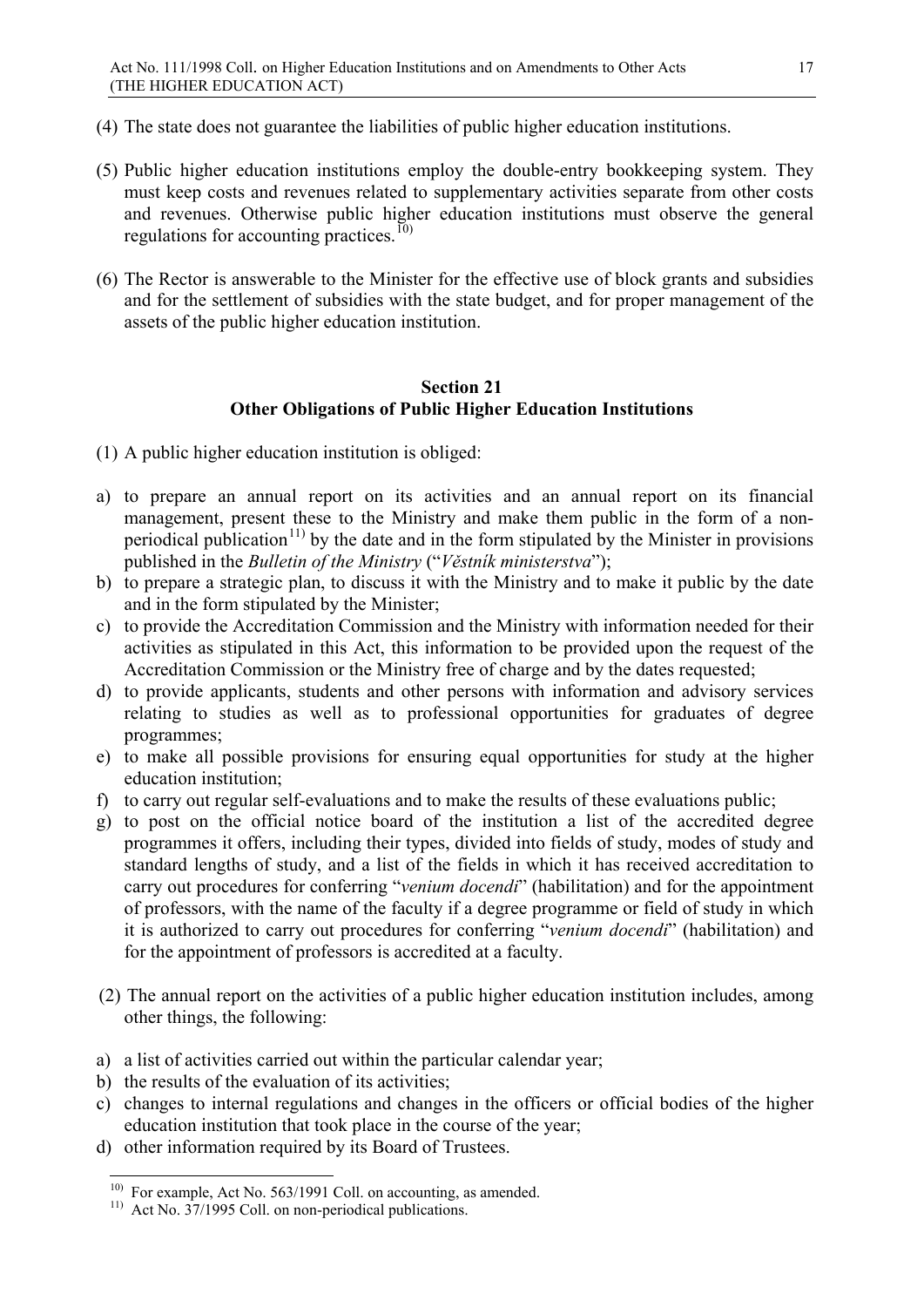- (3) The annual report on the financial management of a public higher education institution includes, among other things, the following:
- a) the annual financial statement and an evaluation of its basic data;
- b) an audit opinion regarding the annual financial statement, if it has been verified by an auditor;
- c) a cash-flow statement;
- d) an overview of income and revenues classified according to sources;
- e) the development and final balance of the funds;
- f) an overview of fixed assets and liabilities;
- g) all expenditures, divided into expenses relating to supplementary activities and other expenses.
- (4) The annual report on activities, the annual report on financial management, the strategic plan of the public higher education institution and the results of the evaluation of the activities of the public higher education institution must be made available to the public.

# **CHAPTER II DIVISION OF PUBLIC HIGHER EDUCATION INSTITUTIONS**

#### **Section 22 Division of Public Higher Education Institutions**

(1) Public higher education institutions may be divided into the following constituent parts:

- a) faculties;
- b) higher education institution institutes;
- c) other units focusing on teaching, research, development, innovation, artistic and other creative activities and units providing information services;
- d) specialized units for cultural and sports activities, accommodation and catering (in particular for members of the academic community) and operational units.
- (2) The internal regulations of individual constituent parts of a public higher education institution must comply with the internal regulations of the public higher education institution as a whole.

#### *Division 1*

#### *Faculties*

#### **Section 23 Faculties**

(1) A faculty must offer at least one accredited degree programme and carry out scientific, scholarly and research work, development, innovation, artistic or other creative activities.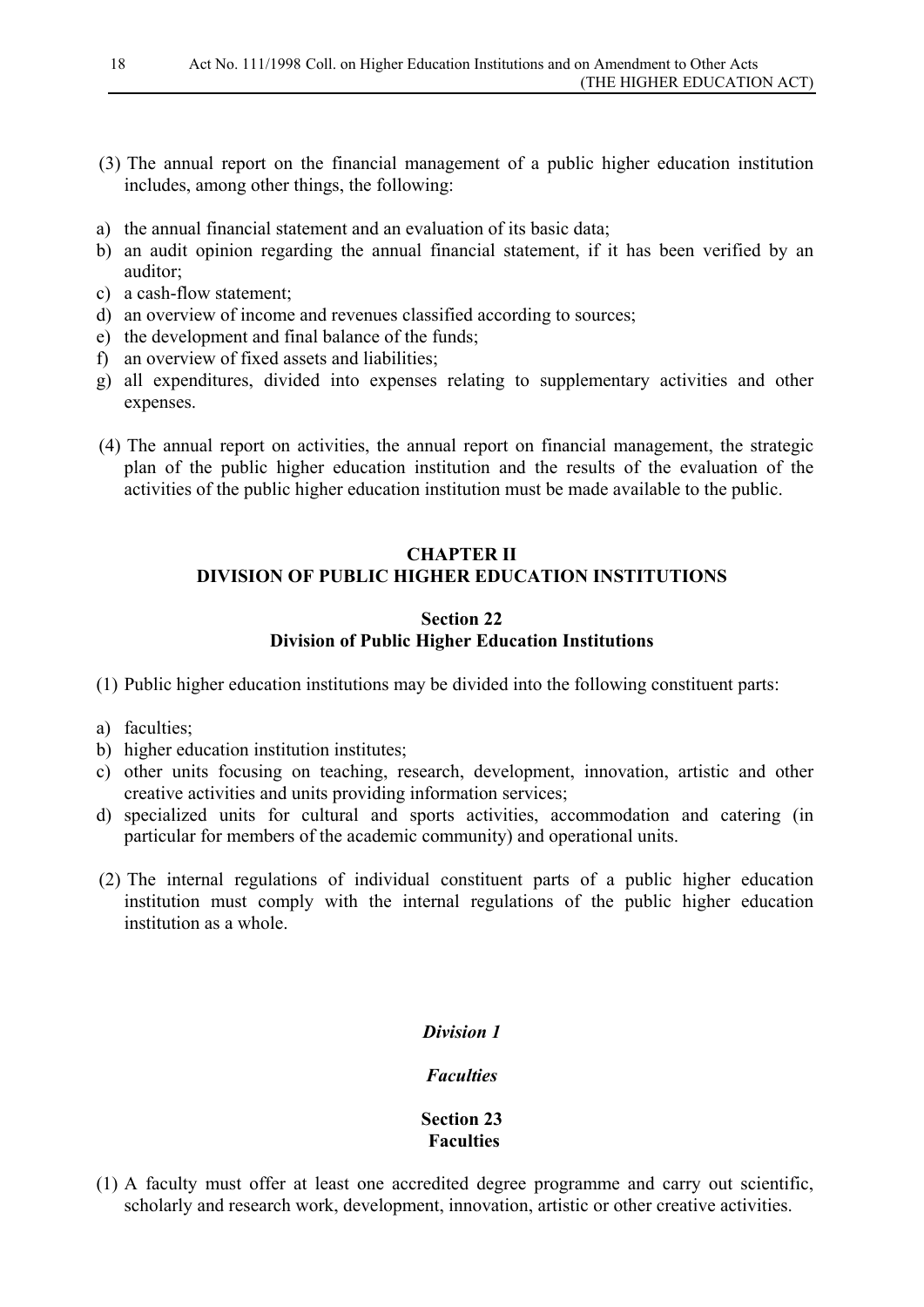- (2) Each faculty has an autonomous representative academic body. A faculty has the right to use its own academic insignia and hold academic ceremonies.
- (3) Decisions regarding the establishment, merger, amalgamation, splitting or dissolution of a faculty are taken by the Academic Senate of the public higher education institution, acting upon a proposal presented by the Rector. Such decisions are subject to the previous expression of its standpoint by the Accreditation Commission.

### **Section 24 Faculty Rights**

- (1) The officers and official bodies of a faculty have the right to make decisions and act on behalf of the public higher education institution with respect to the following issues pertaining to the faculty:
- a) the design and implementation of degree programmes;
- b) the objectives and organisation of scholarly, scientific and research work, development, innovation, artistic and other creative activities;
- c) conditions of employment;
- d) carrying out the procedures for conferring "*venium docendi*" (habilitation) for the appointment of professors, to the extent stipulated by this Act;
- e) international relations and activities;
- f) the establishment of the autonomous academic bodies of the faculty and the internal organization of the faculty, if not stipulated otherwise by this Act;
- g) the use of financial resources allocated to the faculty;
- h) supplementary activities and the use of financial resources generated from these activities.
- (2) The officers and official bodies of the faculty can make decisions on other issues affecting the public higher education institution insofar as they are so empowered by the Statutes of the institution.

### **Section 25 Officers and Official Bodies of a Faculty**

- (1) Faculties have the following autonomous academic officers and official bodies:
- a) the Academic Senate of the faculty;
- b) the Dean;
- c) the Scientific Board of the faculty;
- d) the Disciplinary Committee of the faculty.
- (2) The other officer of the faculty is the Bursar.
- (3) The academic community of the faculty consists of the academic staff employed and the students enrolled at that faculty.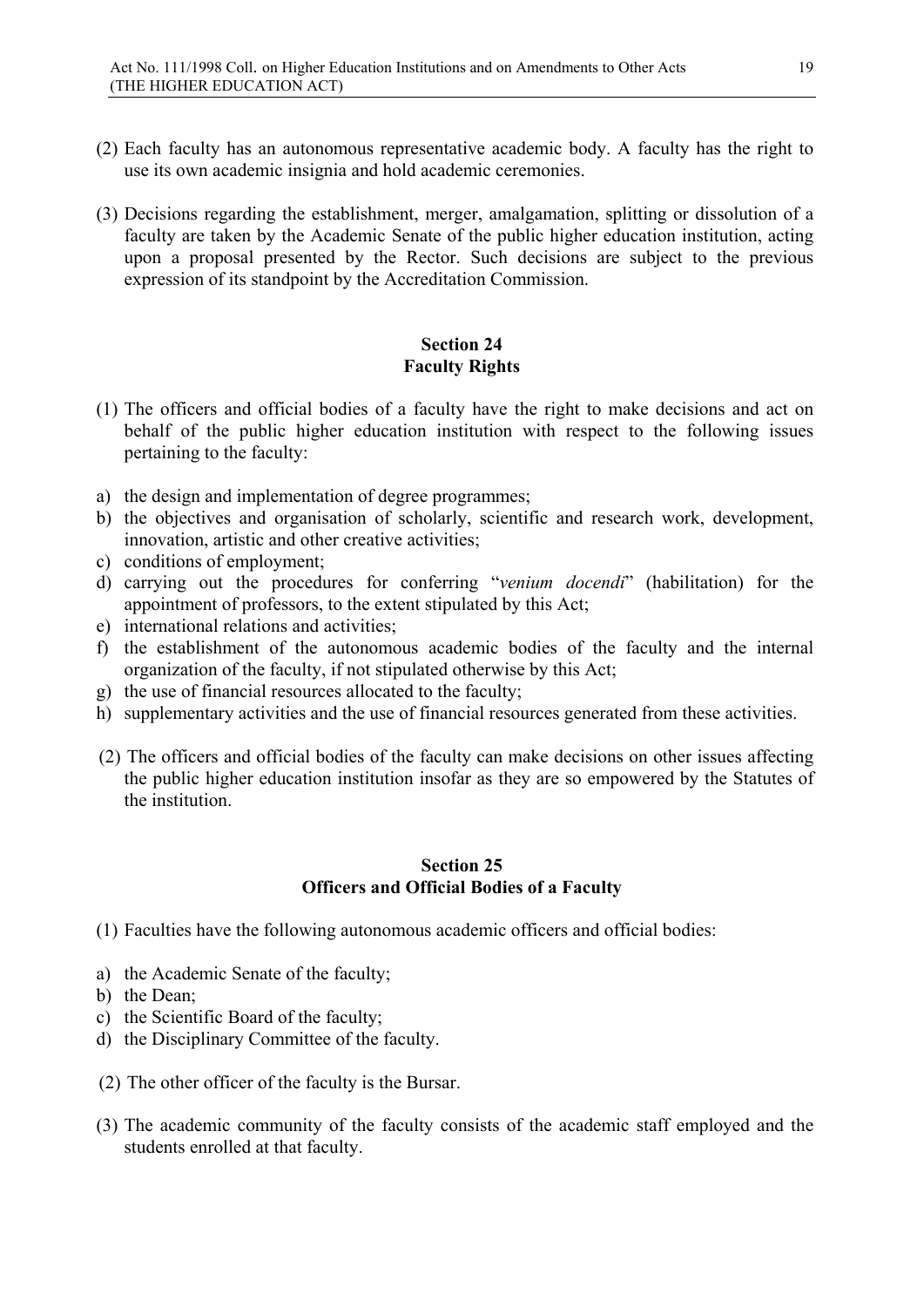### **Section 26 The Academic Senate of a Faculty**

- (1) The Academic Senate of a faculty is its autonomous representative academic body. It consists of at least nine members, of whom at least one-third and at most one-half must be students. The academic community of a faculty elects the members of the Academic Senate of the faculty from among its ranks. The election is direct, by secret ballot. The internal regulations of a faculty specify in particular the number of members of the Academic Senate, the manner in which they are to be elected, the manner in which the Chair of the Academic Senate is to be elected, the official bodies of the Academic Senate and how they are to be established, the reasons for termination of membership in the Academic Senate, and the possible incompatibility of membership in the Academic Senate with the exercise of other duties.
- (2) Membership in the Academic Senate is incompatible with the offices of Rector, Vice-Rectors, Deans and Vice-Deans.
- (3) The term of office of members of the Academic Senate of the faculty may not exceed three years. If a student elected to the Academic Senate of a faculty should, during his/her term of office, be admitted to another, directly linked degree programme, the internal regulations of the faculty may include a provision permitting retention of membership in the Academic Senate. The term of office of all members of the Academic Senate at a faculty is terminated should the Academic Senate fail to hold meetings under Section 27 for a period of six months. Within thirty days at the most the Dean will then call new elections.
- (4) The meetings of the Academic Senate of a faculty are open to the public. The Dean, or a Vice-Dean acting on his/her behalf, has the right to speak at a meeting of the Academic Senate any time he or she so requests. Upon the Dean's request, the Chair of the Academic Senate must call an extraordinary meeting of the Academic Senate of the faculty without delay.

- (1) The Academic Senate of a faculty:
- a) acting upon a proposal from the Dean, takes decisions on establishing, merging, amalgamating, splitting or dissolving individual units at the faculty;
- b) acting upon a proposal from the Dean, approves proposals for the internal regulations of the faculty and submits them for approval to the Academic Senate of the higher education institution;
- c) approves the allocation of the financial resources of the faculty, as presented by the Dean, and monitors their use;
- d) approves the annual reports on the activities and on the financial management of the faculty, which are presented by the Dean:
- e) approves the admission regulations for the degree programmes offered by the faculty;
- f) approves the Dean's proposals for nominating or dismissing members of the Scientific Board and the Disciplinary Committee of the faculty;
- g) votes on proposals to nominate or dismiss the Dean;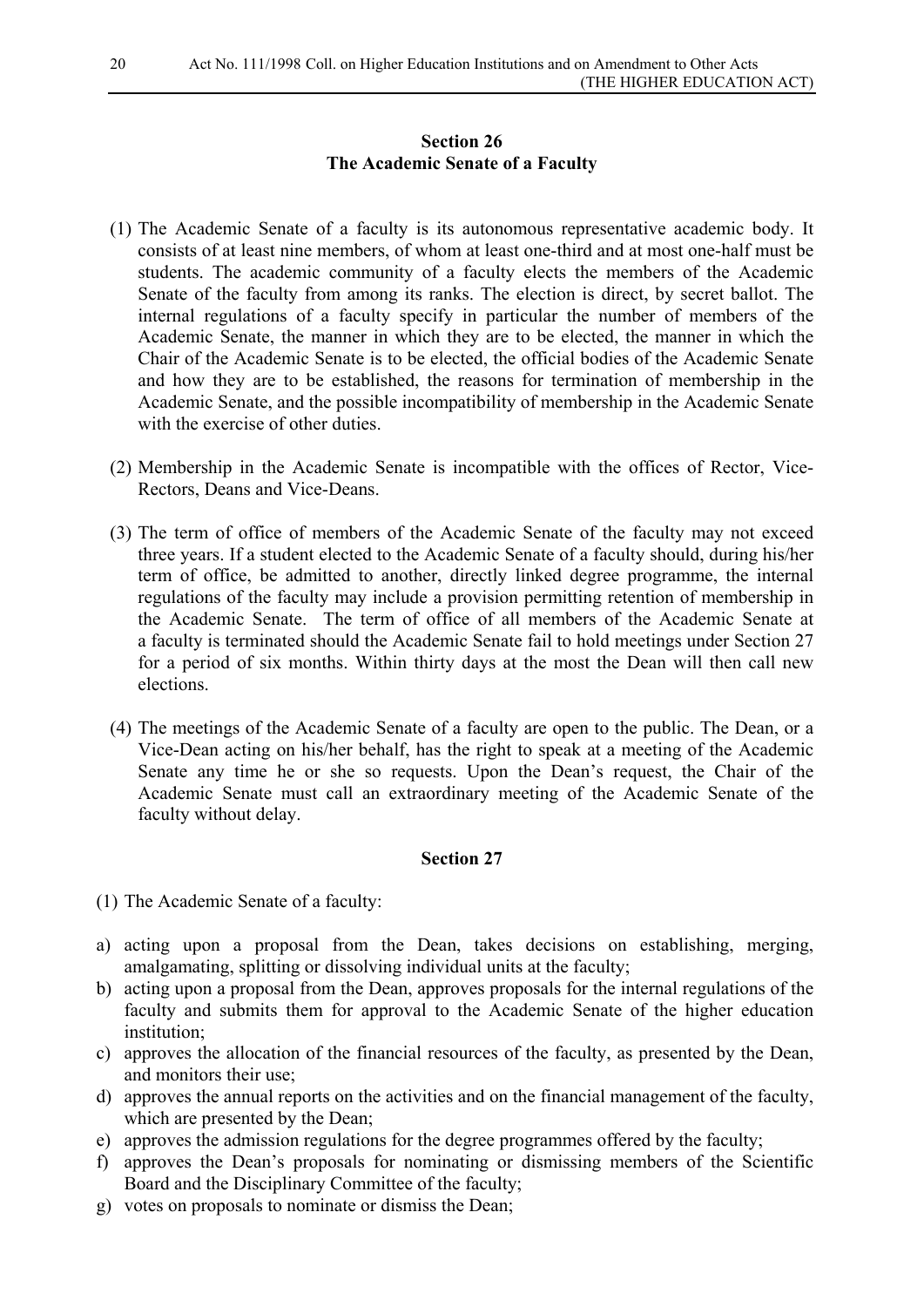- h) acting upon a proposal from the Dean, approves the strategic plan for teaching, scholarly, scientific and research work, development, innovation, artistic and other creative activities of the faculty, worked out in compliance with the strategic plan of the public higher education institution after discussion by the Scientific Board of the faculty.
- (2) The Academic Senate of the faculty expresses its view on the following subjects in particular:
- a) proposals for degree programmes to be offered by the faculty;
- b) the intention of the Dean to appoint or dismiss Vice-Deans.
- (3) The Academic Senate of the faculty votes by ballot, in particular in the case of proposals under paragraph (1) g). A proposal for the nomination of the Dean is passed if it receives a majority of the votes of the total membership of the Academic Senate of the faculty. A proposal for dismissal of the Dean is passed if it receives at least three-fifths of the votes of the total membership of the Academic Senate of the faculty.

### **Section 28 The Dean of a Faculty**

- (1) The head of a faculty is the Dean. Unless otherwise stipulated by the Act, the Dean acts and makes decisions in connection with all matters pertaining to the faculty.
- (2) The Dean is appointed and dismissed by the Rector upon the recommendation of the Academic Senate of the faculty.
- (3) The Rector may dismiss the Dean on the basis of his/her own decision, but only in the event of gross negligence by the Dean of his/her duties or grave damage to the interests of the higher education institution or the faculty, and with the previous expression of its view by the Academic Senate of the faculty and with the approval of the Academic Senate of the public higher education institution.
- (4) The Dean's term of office is four years. The position of Dean at a particular faculty may be filled by the same person for two consecutive terms of office at the most.
- (5) Vice-Deans act on behalf of the Dean in areas designated by him/her. Vice-Deans are appointed and dismissed by the Dean.

### **Section 29 The Scientific Board of a Faculty**

- (1) Members of the Scientific Board of a faculty are appointed and dismissed by the Dean.
- (2) Members of the Scientific Board of a faculty are distinguished representatives in fields in which the faculty carries out teaching, scholarly, scientific and research work, development, innovation, artistic and other creative activities. At least one-third of the members of the Scientific Board must be from outside the academic community of the public higher education institution of which the faculty is a constituent part.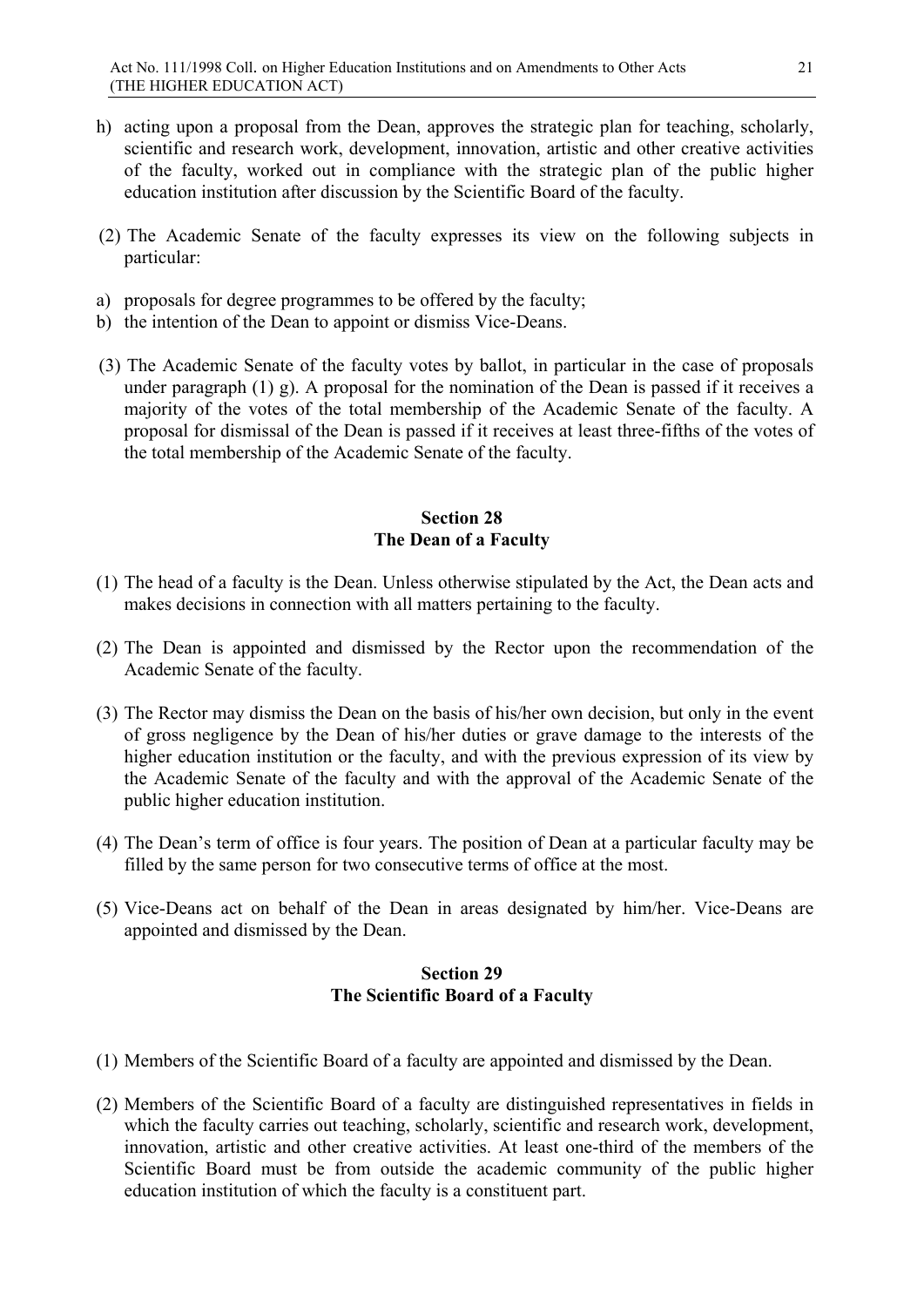(3) The Scientific Board of the faculty is presided over by the Dean.

#### **Section 30**

- (1) The Scientific Board of a faculty:
- a) discusses the strategic plan of the faculty in the areas of teaching, scholarly, scientific and research work, development, innovation, artistic and other creative activities, elaborated in compliance with the strategic plan of the public higher education institution;
- b) approves degree programmes that are to be offered by the faculty;
- c) plays its role, to the extent provided for by this Act, in the procedures for the appointment of professors and for conferring "*venium docendi*" (habilitation),.
- (2) The Scientific Board of the faculty expresses its view on matters presented to it by the Dean.

#### **Section 31 The Disciplinary Committee of a Faculty**

- (1) The members and the Chair of the Disciplinary Committee of a faculty are appointed by the Dean from among the members of the faculty's academic community. Half of the members of the Disciplinary Commission are students.
- (2) The term of office of members of the Disciplinary Committee of a faculty may not exceed two years.
- (3) The Disciplinary Committee of a faculty deals with the disciplinary infractions of students who are enrolled at the faculty. The Disciplinary Commission presents the Dean with its proposal for dealing with the infraction in question.

#### **Section 32 The Faculty Bursar**

- (1) The faculty Bursar is responsible for the financial management and internal administration of the faculty to the extent determined by the Dean.
- (2) The faculty Bursar is appointed and dismissed by the Dean.

#### **Section 33 Internal Regulations of Faculties**

(1) The internal regulations of a faculty deal with faculty issues that fall within its autonomous competency as well as its relations with the public higher education institution, insofar as these are not regulated by the Act.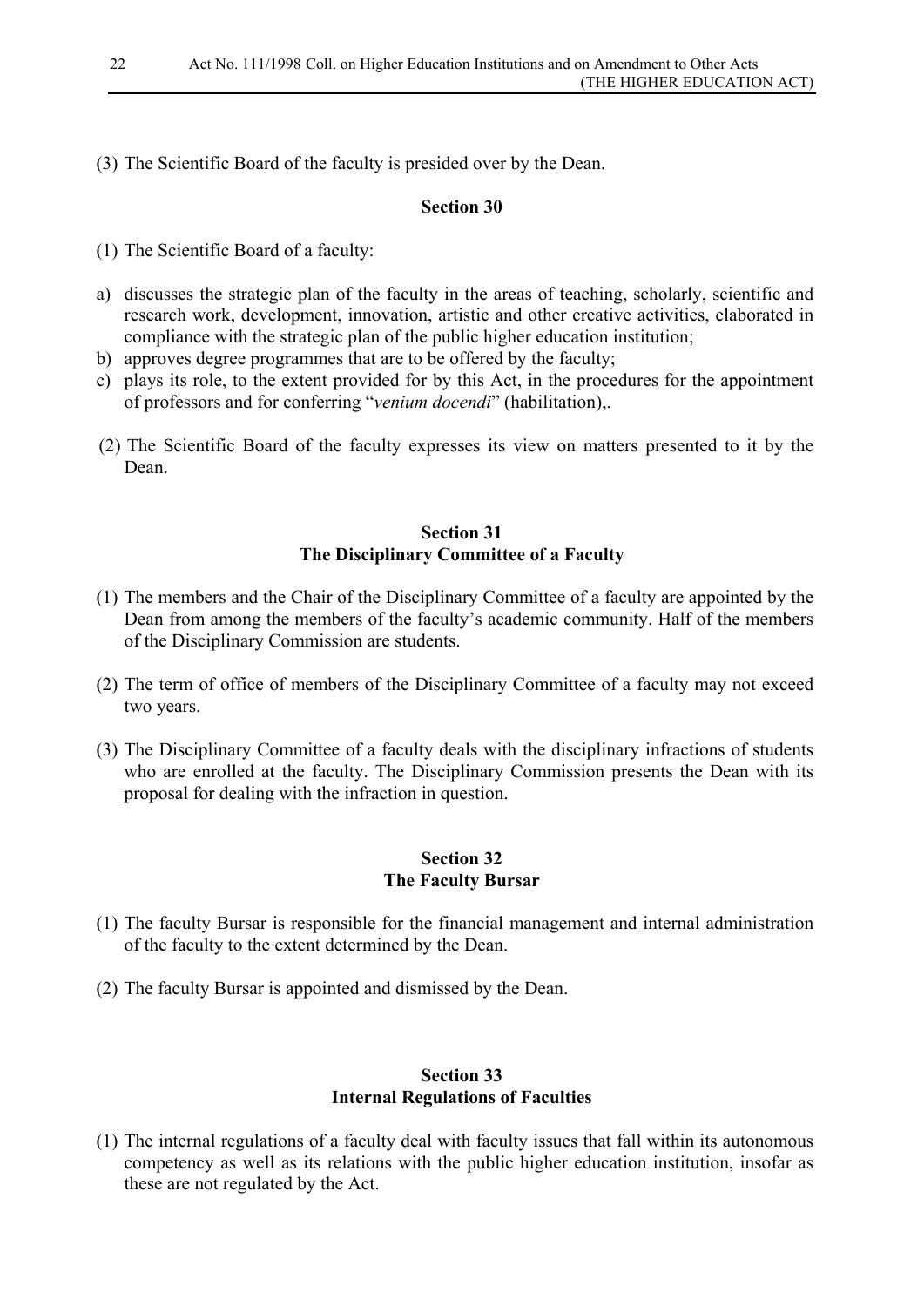(2) The internal regulations of a faculty are as follows:

- a) the Statutes of the faculty;
- b) the Election Regulations and the Rules of Procedure of the Academic Senate of the faculty;
- c) the Rules of Procedure of the Scientific Board of the faculty;
- d) the Student Disciplinary Code of the faculty;
- e) other regulations, should these be stipulated in the Statutes of the faculty.
- (3) The contents of the Statutes of the faculty are subject, where this is appropriate, to subsection 17 (2).
- (4) The internal regulations of a theological faculty are presented for approval to the Academic Senate of the higher education institution after receiving the approval of the relevant church or religious community, should the need for such assent be vested in the internal regulations of that church or religious community.

# *Division 2*

# *Institutes of Higher Education Institutions*

### **Section 34**

- (1) Institutes of higher education institutions carry out scholarly, scientific and research work, development, innovation, artistic and other creative activities; they may also take part in offering accredited degree programmes or parts of such programmes.
- (2) Decisions regarding the establishment, merger, amalgamation, splitting or dissolution of an institute of a higher education institution are taken by the Academic Senate of the public higher education institution, acting upon a proposal presented by the Rector.
- (3) An institute of a higher education institution is headed by a director, who is appointed and dismissed by the Rector.
- (4) The director of an institute of a higher education institution is authorized to act on behalf of the public higher education institution only in matters stipulated in the internal regulations of the higher education institution.
- (5) With the approval of the Academic Senate of a public higher education institution, the director of an institute of a higher education institution names the Scientific Board or the Artistic Board or, in the case of a non-university type institution, the Academic Board of the institute (hereinafter "the Scientific Board of the higher education institution institute"), which is subject, where appropriate, to Sections 29 and 30.

# *Division 3*

### *Agricultural and forest properties belonging to higher education institutions*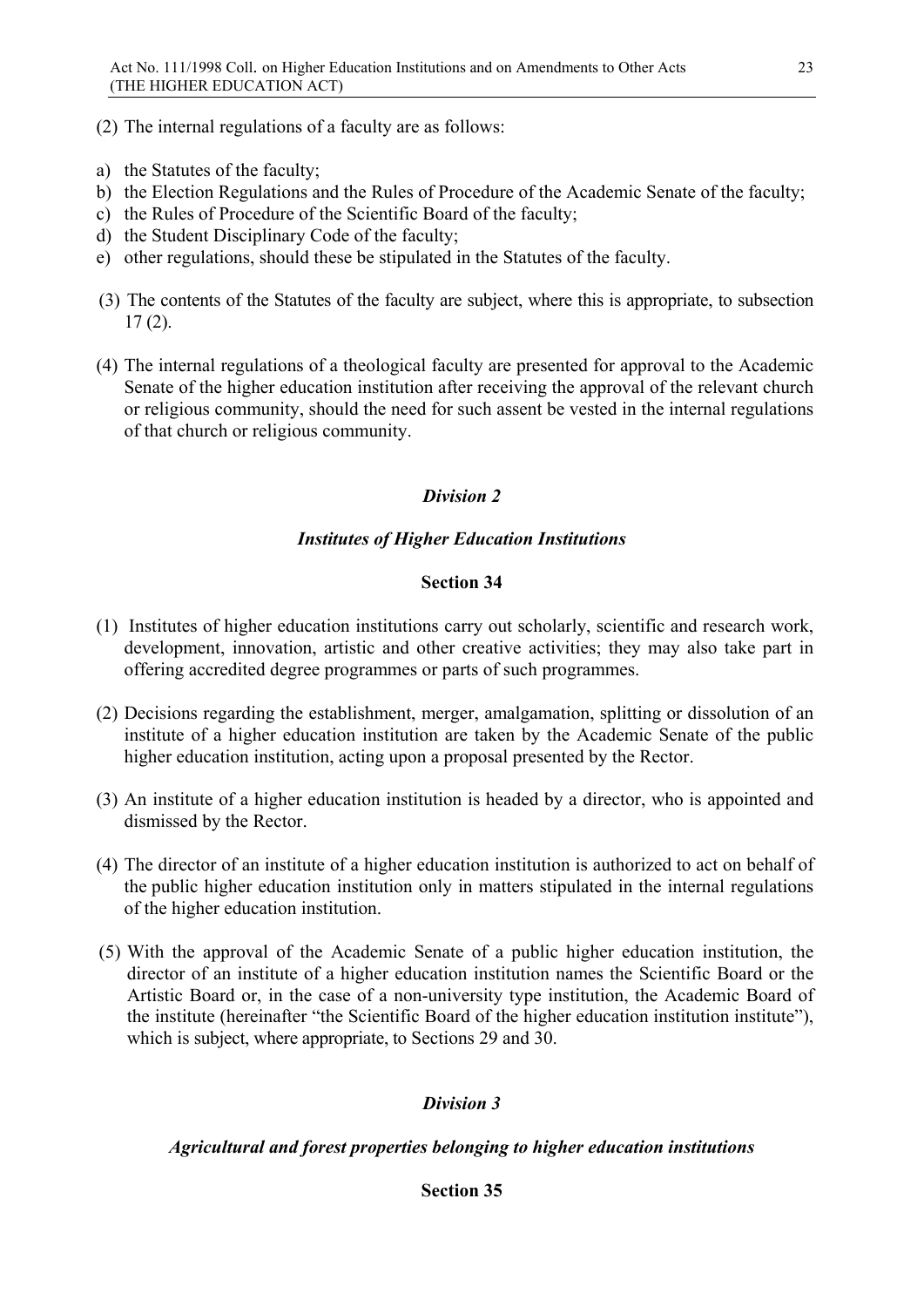- (1) Agricultural and forestry properties belonging to public higher education institutions are units of these institutions used for the practical training of students enrolled in degree programmes in the fields of agriculture, veterinary medicine and hygiene, and forestry. In connection with these degree programmes, research and development activities are carried out.
- (2) Decisions regarding the establishment, merger, amalgamation, splitting and dissolution of an agricultural or forest property belonging to a higher education institution are taken by the Academic Senate of the public higher education institution, acting upon a proposal presented by the Rector.
- (3) An agricultural or forestry property belonging to a higher education institution is headed by a director, who is appointed and dismissed by the Rector.
- (4) The director of an agricultural or forestry property of a higher education institution is authorized to act on behalf of the public higher education institution only in those areas stipulated in the internal regulations of the higher education institution.

### **CHAPTER III COMPETENCY OF THE MINISTRY**

#### **Section 36**

- (1) The internal regulations of a public higher education institution are subject to registration by the Ministry. The application for registration of the internal regulations must be submitted to the Ministry by the Rector.
- (2) The Ministry will decide upon such an application within ninety days of its submission. Should the application be approved, the Ministry will confirm the registration on a duplicate copy of the registered internal regulations. No ruling on registration will be issued.
- (3) Should the internal regulations of a public higher education institution contravene the Act or any other legal regulation, the Ministry will issue a ruling rejecting the application for registration.
- (4) Internal regulations come into effect when they are registered.
- (5) The provisions in subsections (1) through (4) are also applicable in the case of amendments to internal regulations.

#### **Section 37**

Should any measures of a public higher education institution or one of its constituent parts contradict the Act or another legal regulation and should the Act not stipulate any other means of review, the Ministry will call upon the higher education institution to remedy the situation within a reasonable length of time.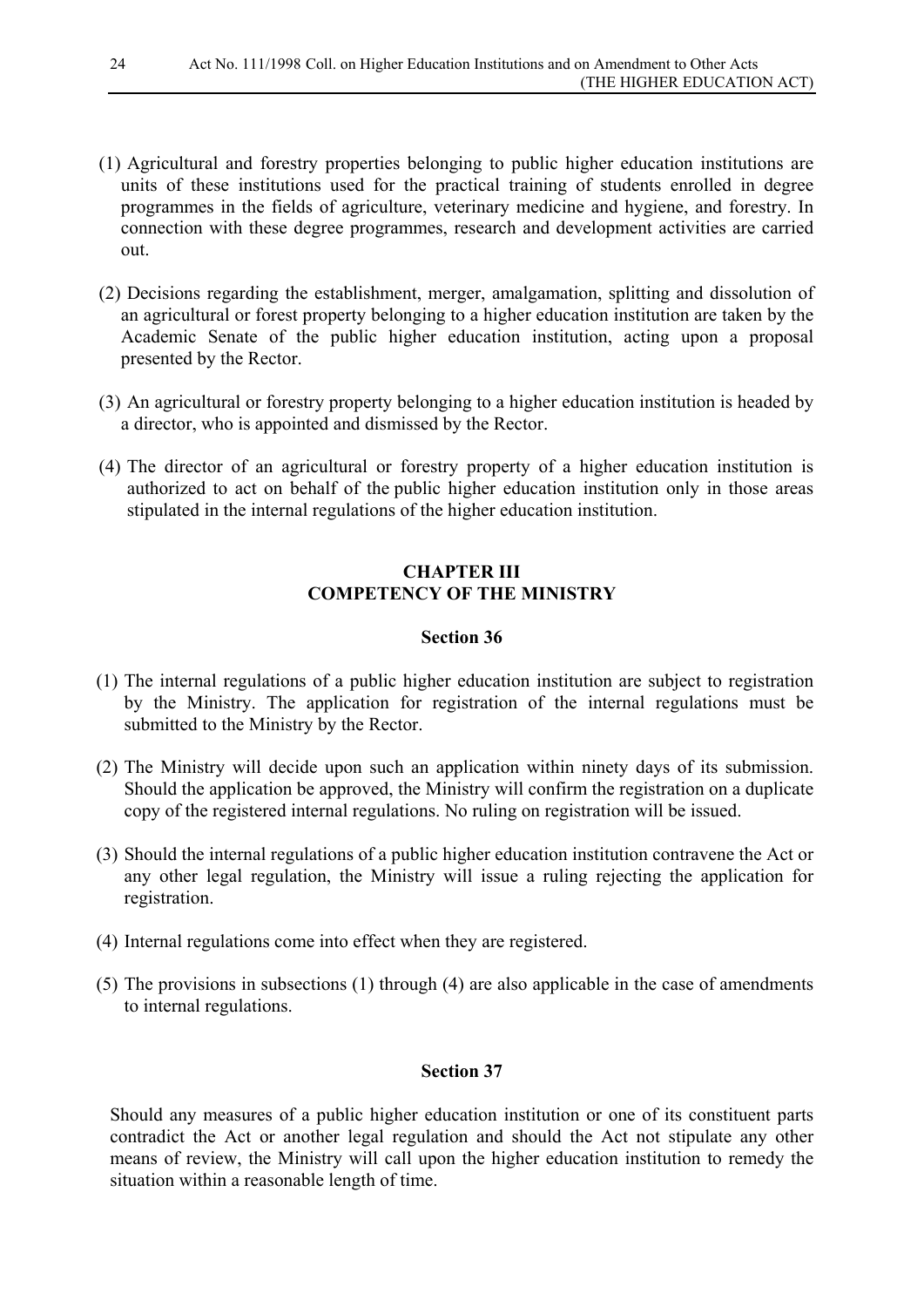### **Section 38**

- (1) Should a public higher education institution or one of its constituent parts:
- a) fail to establish any of its autonomous official bodies; or
- b) fail to adopt any internal regulations required by this Act; or
- c) have no accredited degree programmes or have accreditation for all its degree programmes suspended; or
- d) demonstrate deficiencies in its financial management of such gravity that they threaten to prevent the institution from fulfilling its tasks; or
- e) significantly fail in the obligations stipulated by this Act,

the Ministry may limit the competency of the officers and official bodies of the public higher education institution or its constituent part, or it may revoke such competency.

- (2) Decisions on the extent to which competency will be restricted or revoked are based on the seriousness of the deficiencies as well as on the type and the extent of damage that has been incurred or that threatens to occur. Restrictions will be commensurate with the measures required to remedy the situation.
- (3) Should the provisions of subsection (1) apply to the officers and official bodies of the public higher education institution, the competency of these officers and official bodies will be entrusted to the Ministry or to a public higher education institution delegated by the Ministry, on the basis of mutual agreement, to exercise such competency. Should the provisions of subsection (1) apply to the officers and official bodies of a constituent part of the public higher education institution, the competency of these officers and official bodies will be vested in the Rector.
- (4) If not precluded by the nature of the matter at issue, the Ministry is obliged to notify the public higher education institution in advance of the state of affairs as listed in subsection (1) and call upon it to remedy the situation within a reasonable length of time.
- (5) Should the reasons leading to a decision being taken pursuant to subsection (1) cease to exist, the Ministry will rescind any measures that have been taken.

# **PART III PRIVATE HIGHER EDUCATION INSTITUTIONS**

### **Section 39 State Approval**

(1) Legal entities that have their domicile or central administration or carry out most of their commercial activities in a member country of the European Union, or were organized or founded pursuant to the laws of a member country of the European Union, are entitled to operate as private higher education institutions if the Ministry grants them such approval.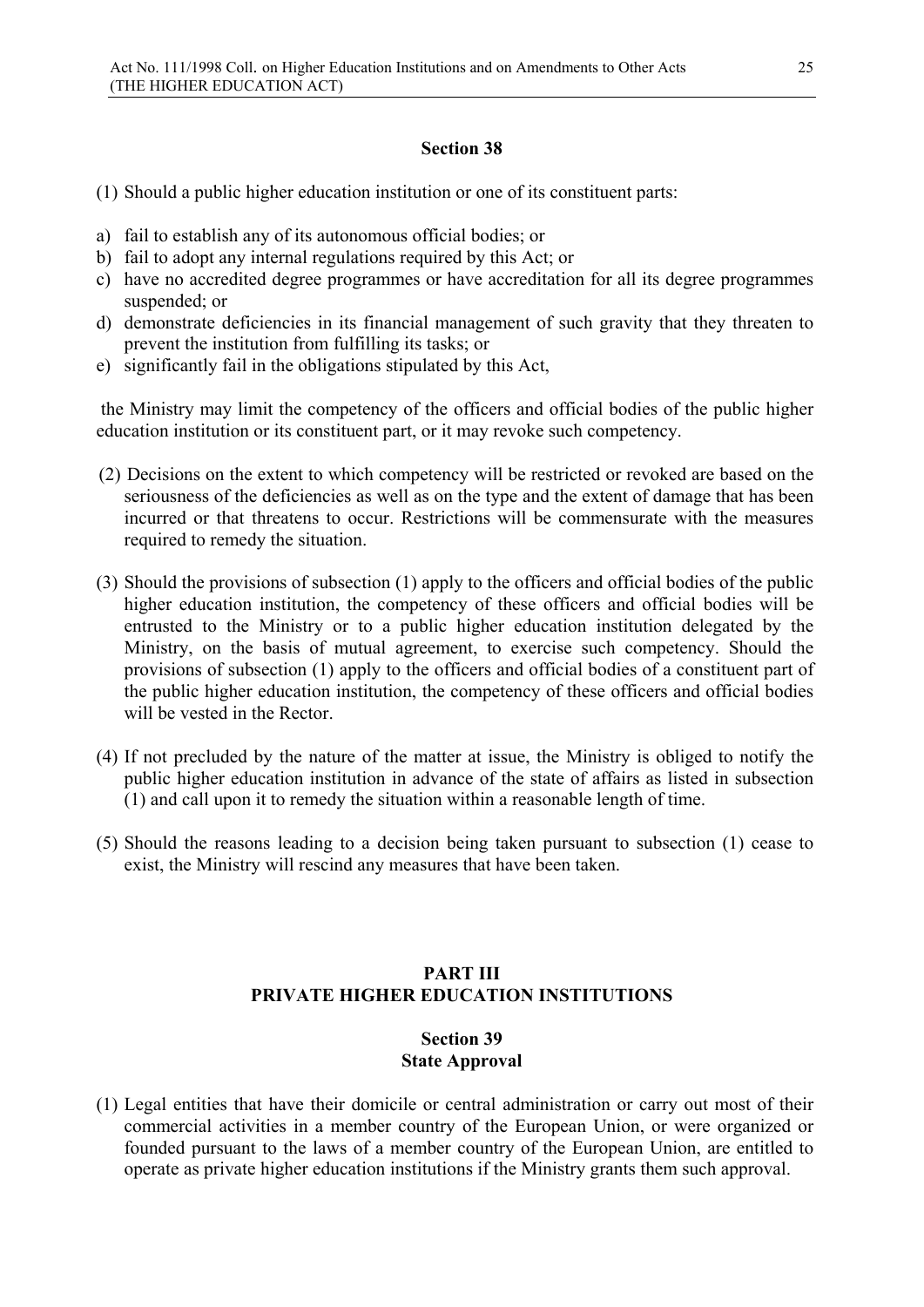- (2) Authorization to operate private higher education institutions is not transferable and cannot be passed on to their legal successors.
- (3) Upon the request of the organizers or founders of a private higher education institution, the Ministry may grant state approval to the legal entity that is to act as the private higher education institution prior to its being registered in the Company Register or other register (hereinafter "the register"), if proof is provided that the legal entity in question has been constituted or established. This legal entity must provide the Ministry with an extract from the register within fifteen days at the most from receipt of the relevant document confirming registration in the register. State approval comes into effect as of the date when the legal entity comes into existence.
- (4) An application for state approval must contain the following:
- a) the name, domicile and type of the higher education institution;
- b) the legal form of the legal entity and its statutory body;
- c) a strategic plan for the teaching, scholarly, scientific and research work, development, innovation, artistic and other creative activities of the higher education institution (hereinafter "the strategic plan of the private higher education institution");
- d) data pertaining to the financial, material, personnel and information resources available for ensuring the activities of the private higher education institution;
- e) the proposed degree programmes;
- f) a draft of the internal regulations concerning the organization and activities of the private higher education institution and the status of the members of its academic community.
- (5) The applicant must be able to substantiate the data contained in the request.
- (6) If there are any deficiencies in the application with respect to subsection (4) that might be corrected, the Ministry will call upon the applicant to do so within a reasonable length of time; in the meantime the application is suspended. If the applicant fails to correct these deficiencies by the stated deadline, the Ministry makes its decision on the basis of the original documentation.
- (7) The Ministry will decide on the application within 150 days at the most from the date of its receipt. Prior to making a decision the Ministry will ask the Accreditation Commission for its standpoint on the proposed degree programmes.
- (8) The Ministry will not grant state approval in cases where:
- a) the Accreditation Commission has not issued an affirmative standpoint with regard to even one proposed degree programme; or
- b) it learns that the private higher education institution is not able to provide sufficient guarantees for its teaching, scholarly, scientific and research work, development, innovation, artistic and other creative activities; or
- c) the draft of the internal regulations is in violation of the law or of other legal regulations.
- (9) If the Ministry grants state approval, it will also make a decision on the accreditation of pertinent degree programmes and on the registration of the internal regulations.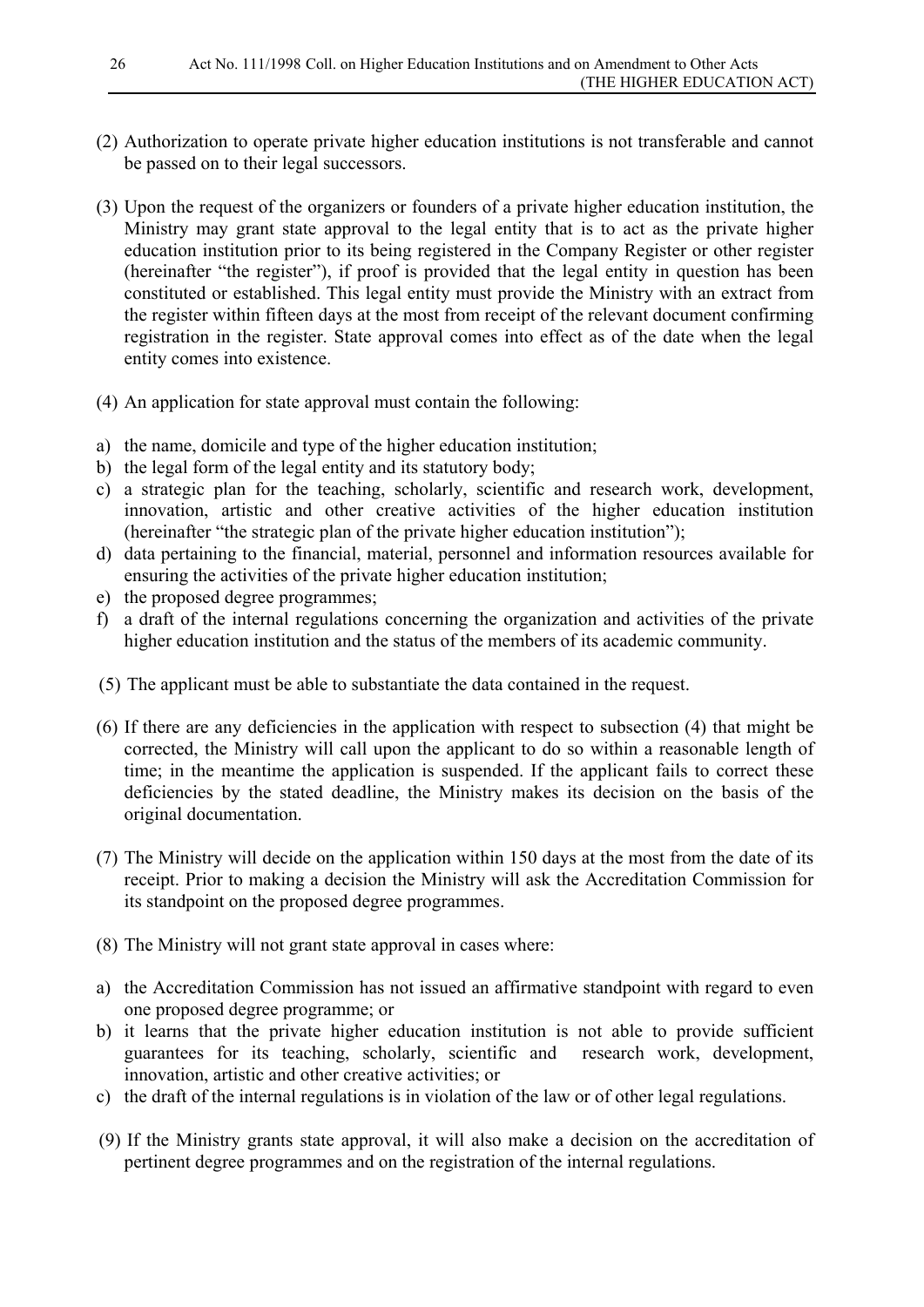(10) State approval expires if the private higher education institution fails to commence educational activities within two years from the date on which the approval has come into force.

#### **Section 40 Financing of Private Higher Education Institutions**

- (1) Legal entities authorized to act as private higher education institutions must make provision for financing their teaching, scholarly, scientific and research work, development, innovation, artistic and other creative activities.
- (2) The Ministry may provide private higher education institutions classified as public benefit associations<sup>[12\)](#page-26-0)</sup> with subsidies for providing accredited degree programmes and lifelong learning programmes as well teaching, scholarly, scientific and research work, development, innovation, artistic and other creative activities. The Ministry may offer private higher education institutions subsidies for scholarships and bursaries listed in paragraph 91 (2) d) and subsection 91 (3). Conditions pertaining to subsidies, their use and settlement are subject to general regulations on the use of financial resources from the state budget.
- (3) The total amount of the subsidies provided under subsection (2) is determined on the basis of the strategic plan of the private higher education institution and its annual update, the strategic plan of the Ministry, the types and relative costs of the accredited degree programmes, the number of students and the results achieved in teaching, scholarly, scientific and research work, development, innovation, artistic and other creative activities and their demands.
- (4) The provision of subsidies to private higher education institutions for research and development is subject to special regulations relating to support for research and development.

### **Section 41 Internal Regulations**

- (1) The internal regulations of private higher education institutions stipulate which officers and official bodies exercise competency according to Parts IV to IX of this Act.
- (2) Registration of the internal regulations of private higher education institutions and any subsequent changes are subject to the same provisions as in Section 36.

# **Section 42 Other Obligations of Private Higher Education Institutions**

(1) A private higher education institution is obliged:

<span id="page-26-0"></span><sup>&</sup>lt;sup>12)</sup> Act No. 248/1995 Coll. on public benefit associations and on amendments to some Acts.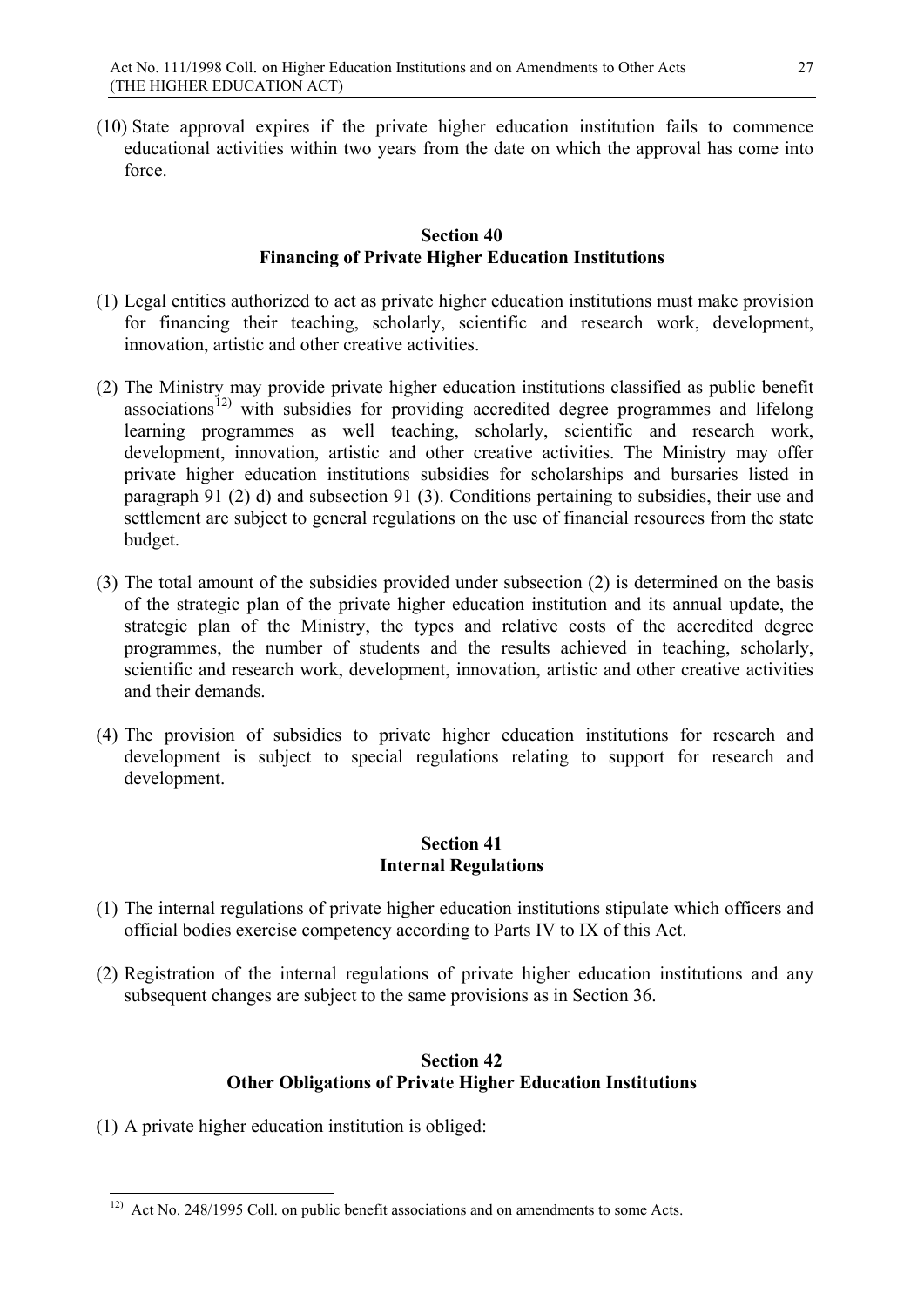- a) to prepare an annual report on its activities, present this to the Ministry and make it public in the form of a non-periodical publication;<sup>[11\)](#page-27-0)</sup> if it has received a subsidy, an annual report on its financial management as well, in the form and by the date stipulated by the Minister;
- b) to prepare a strategic plan, to discuss it with the Ministry and to make it public in the form of a non-periodical publication<sup>[11\)](#page-27-1)</sup> by the date and in the form stipulated by the Minister;
- c) to provide the Accreditation Commission and the Ministry with information needed for their activities as stipulated in this Act, this information to be provided upon the request of the Accreditation Commission or the Ministry free of charge and by the dates requested;
- d) to carry out regular evaluations of the activities of the institution and to make the results of these evaluations public;
- e) to post on its official notice board a list of the accredited degree programmes it offers, including their types, divided into fields of study, modes of study and the standard lengths of study, and a list of the fields in which it has received accreditation to carry out procedures for conferring "*venium docendi*" (habilitation) and for the appointment of professors;
- f) to notify the Ministry if a petition for bankruptcy has been filed against the private higher education institution or if such bankruptcy proceedings have been concluded pursuant to regulations on insolvency and the methods of its resolution<sup>13)</sup>;
- g) to notify the Ministry of the liquidation of the legal entity authorized to act as the private higher education institution.
- (2) The contents of the annual report on the activities of a private higher education institution are subject to the same provisions as in subsection 21 (2), unless stipulated otherwise in a special regulation.<sup>[14\)](#page-27-3)</sup>
- (3) The contents of the annual report on the financial management of a private higher education institution are subject to the same provisions as in subsection 21 (3), unless stipulated otherwise in a special regulation.
- (4) The annual report on activities, the annual report on financial management, the strategic plan of the private higher education institution and the results of the evaluation of its activities must be made available to the public.

### **Section 43 Competency of the Ministry**

(1) Should any measures of a private higher education institution contraven the Act or any other legal regulation and should the Act not stipulate any other means of review, the Ministry will call upon the higher education institution to remedy the situation within a reasonable length of time.

.

<span id="page-27-0"></span>-

<span id="page-27-2"></span><span id="page-27-1"></span><sup>13)</sup> ) Act No. 182/2006 Coll. on Insolvency and Its Resolution (the Insolvency Act) as amended.

<span id="page-27-3"></span> $14)$  For example, Act No. 248/1995 and Act No. 513/1991, as amended.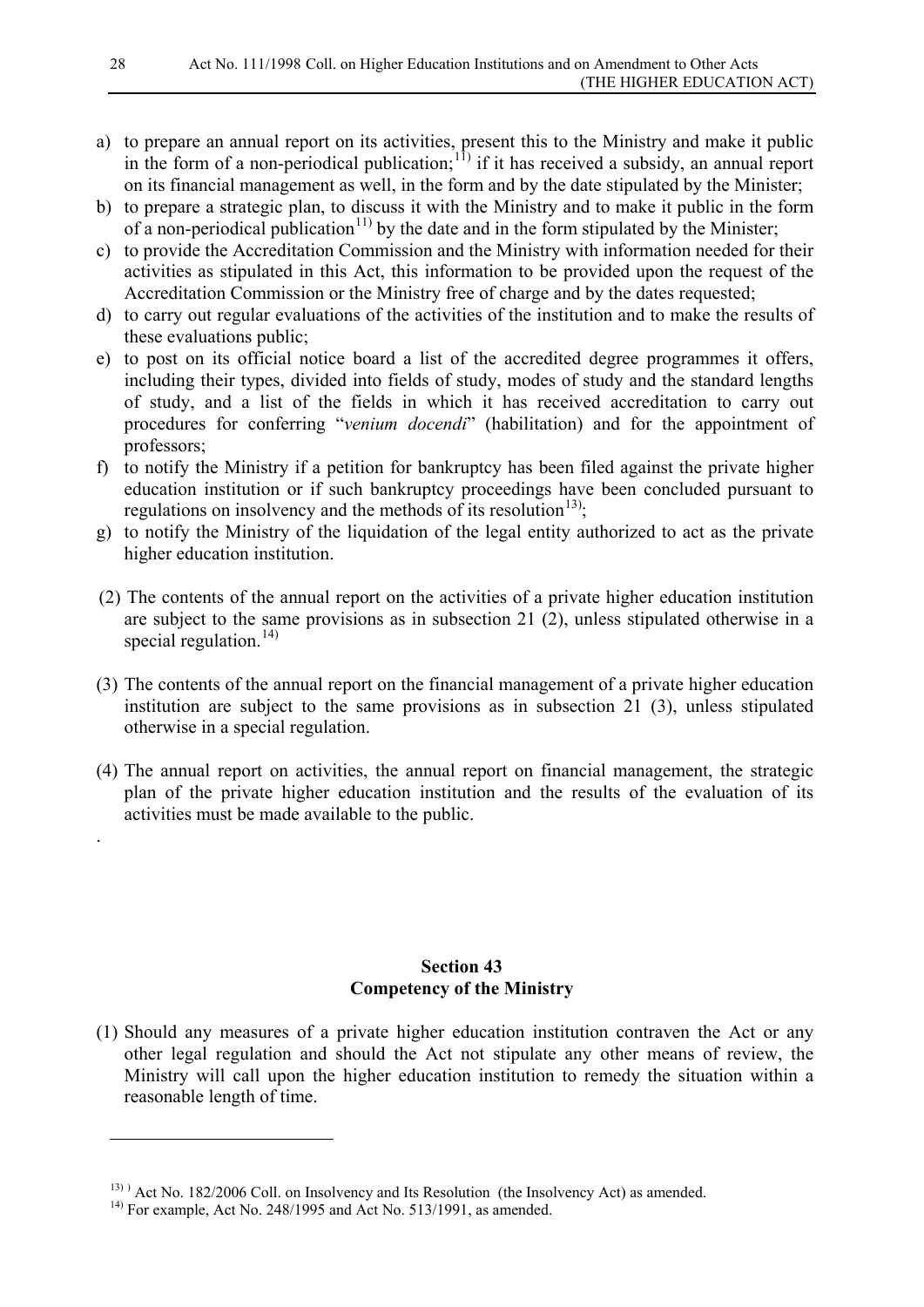(2) The Ministry may withdraw state approval from a private higher education institution if:

- a) the institution lacks any accredited degree programme; or
- b) accreditation of more than two degree programmes has been withdrawn in the course of one year; or
- c) accreditation of all degree programmes has been suspended; or
- d) the activities of the private higher education institution reveal deficiencies of such gravity that they threaten to prevent the institution from fulfilling its tasks pursuant to this Act; or
- e) the private higher education significantly fails in the duties stipulated by this Act or by an internal regulation.
- (3) The Ministry will withdraw state approval if the application contained incorrect data essential for granting such approval or if changes occur that would not have made it possible to grant approval.
- (4) If state approval is withdrawn, the legal entity is no longer authorized to act as a higher education institution. At the same time, the Ministry will withdraw the accreditation of degree programmes.
- (5) If not precluded by the nature of the matter at issue, the Ministry is obliged to notify the private higher education institution in advance of the state of affairs as listed in subsection (2) and call on it to remedy the situation within a reasonable length of time.
- (6) Should a private higher education institution cease to be engaged in educational activities for reasons other than the withdrawal of state approval, it is obliged to notify the Ministry of this without delay.

### **PART IV**

#### **DEGREE PROGRAMMES**

- (1) A higher education is earned through studies within the framework of an accredited degree programme offered in line with the curriculum for the given mode of studies.
- (2) Each degree programme includes the following components:
	- a) the name of the degree programme, its type, mode and objectives;
	- b) classification of the degree programme into fields of study, their attributes and possible combinations as well as definitions of graduate profiles in the various fields of study;
	- c) descriptions of individual courses;
	- d) the principles and conditions for curriculum design and, where appropriate, the length of practical training required;
	- e) the standard length of studies, calculated for an average study load and expressed in academic years;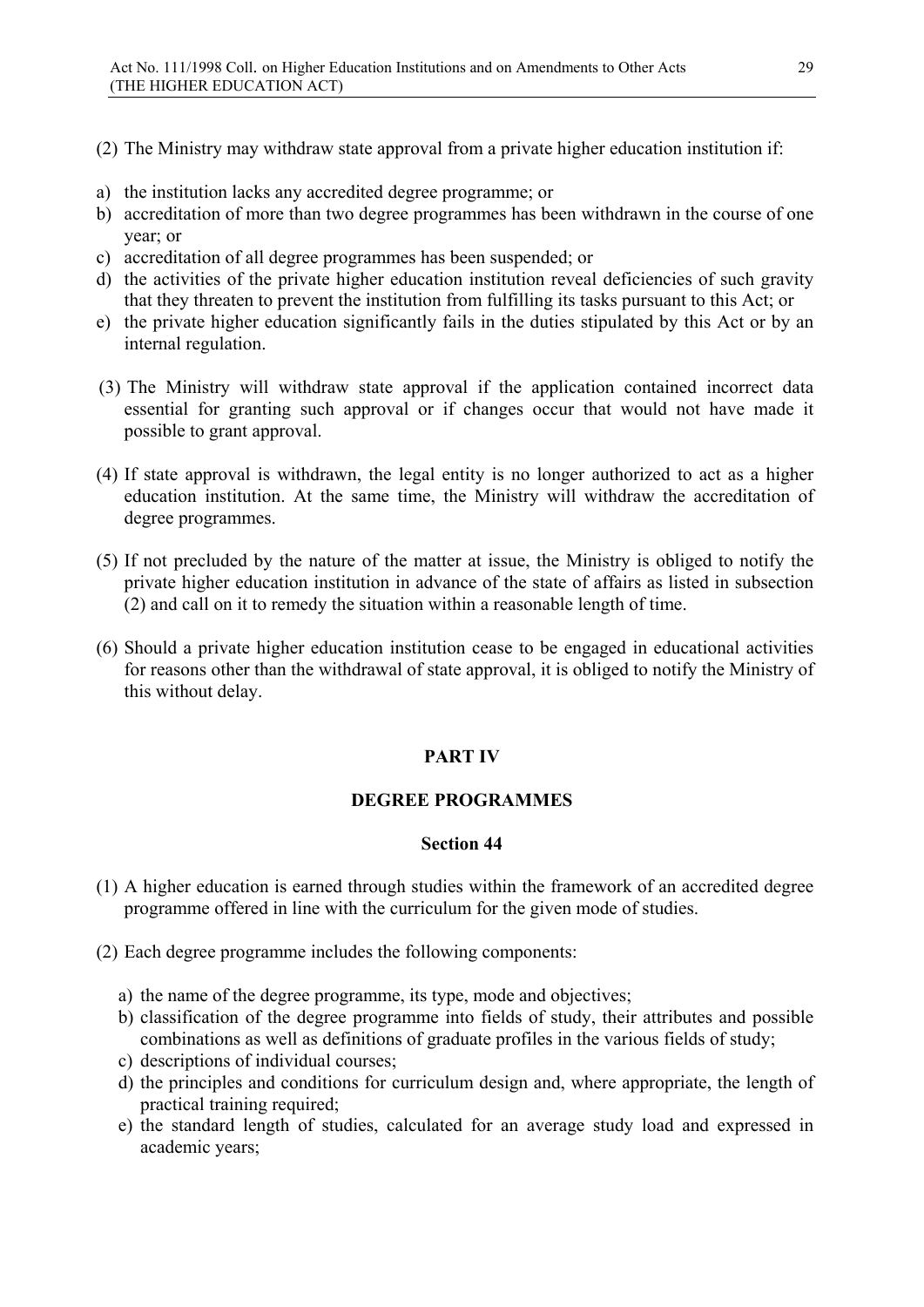- f) the conditions that must be met by students within the framework of their degree programme and upon its completion pursuant to subsections 45 (3), 46 (3) and 47 (4), including the contents of state examinations;
- g) the academic degree awarded;
- h) other types of degree programmes in the same or related areas of study with which it is linked.
- (3) The curriculum sets out the chronological succession of courses and contents, as well as the study mode and the ways in which study results will be evaluated.
- (4) There are three modes of study: on-site, distance or a combination of these (combined studies).

#### **Section 45 Bachelor's Degree Programmes**

- (1) Bachelor's degree programmes are intended to provide the qualifications for practising a profession as well as for continuing to study in a Master's degree programme. Bachelor's degree programmes draw directly on current knowledge and methods while also including, to the degree required, theoretical knowledge.
- (2) The standard length of studies including practical training is no less than three and no more than four years.
- (3) The degree programme is completed with a final state examination that as a rule includes the defence of a Bachelor's thesis.
- (4) Graduates of Bachelor's degree programmes are awarded the academic degree of "*bakalář*" ("Bachelor", abbreviated as "Bc.", used in front of the name). There is an equivalent academic degree in the area of the fine arts – "*bakalář umění*" ("Bachelor of Fine Arts", abbreviated as "BcA.", used in front of the name). Graduates in fine arts who were admitted to studies pursuant to subsection 48 (2) are awarded their academic degrees only upon completing full secondary education, full secondary professional education, or tertiary professional education provided by a conservatory.

### **Section 46 Master's Degree Programmes**

- (1) Master's degree programmes are intended to promote the acquisition of theoretical knowledge based on current scientific and scholarly knowledge, research and development and to lead students to apply this knowledge and develop their creative facilities. Master's degree programmes in the area of the fine arts are designed to provide demanding artistic training and encourage the development of the students' talents.
- (2) Master's degree programmes follow on from Bachelor's degree programmes; the standard length of such a programme is no less than one and no more than three years. Depending on the nature of the degree programme, accreditation may be given to a Master's degree programme that does not follow on from a Bachelor's degree programme (a long-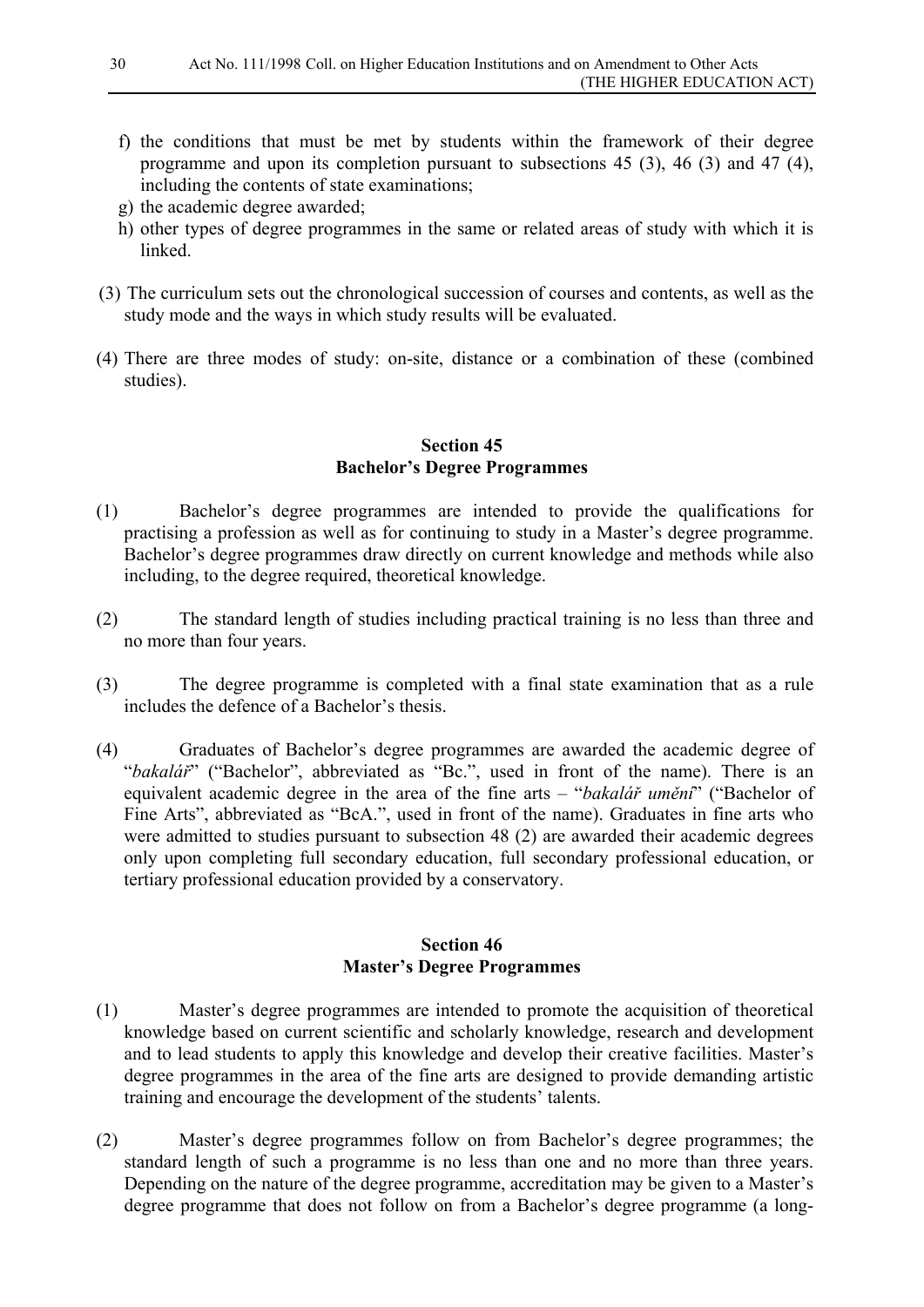cycle Master's degree programme). In this event the standard length of studies is no less than four and no more than six years.

- (3) The degree programme is completed with a final state examination that includes the defence of a Master's thesis. Studies in the field of medicine, veterinary medicine and hygiene are completed with an advanced Master's ("*rigorózní*") state examination.
- (4) Graduates of Master's degree programmes are awarded the following academic degrees:
	- a) "*Inženýr*" ("Engineer", abbreviated as "Ing.", used in front of the name) in the fields of economics, technical sciences and technologies, agriculture and forestry and in military fields of study;
	- b) "*Inženýr architekt*" ("Engineer Architect", abbreviated as "Ing. arch.", used in front of the name) in the field of architecture;
	- c) "*Doktor medicíny*" ("Doctor of Medicine", abbreviated as "MUDr.", used in front of the name) in the field of medicine;
	- d) "*Doktor zubního lékařství*" ("Doctor of Dental Medicine", abbreviated as "MDDr." used in front of the name)
	- e) "*Doktor veterinární medicíny*" ("Doctor of Veterinary Medicine", abbreviated as "MVDr.", used in front of the name) in the field of veterinary medecine;
	- f) "*Magistr umění*" ("Master of Fine Arts", abbreviated as "MgA.", used in front of the name) in the area of the fine arts;
	- g) "*Magistr*" ("Master", abbreviated as "Mgr.", used in front of the name) in other areas of study.

Graduates of Master's degree programmes in fine arts who were admitted to studies pursuant to subsection 48 (2) are awarded their academic degrees only upon completing full secondary education, full secondary professional education, or tertiary professional education provided by a conservatory.

- (5) Holders of the academic degree of "*Magistr*" are entitled to take an advanced Master's ("*rigorózní*") state examination in the same area of study and defend an advanced Master's ("*rigorózní*") thesis. Higher education institutions may charge a fee in connection with the operations involved with processing applications and holding this examination; such a fee may not exceed twice the amount of the basic cost pursuant to subsection 58 (2). For a fee, these graduates have the right to make use of the facilities and information technology needed to prepare for this examination in compliance with rules specified by the higher education institution. Those who pass the advanced Master's ("*rigorózní*") state examination are awarded the following academic degrees:
	- a) "*Doktor práv*" ("Doctor of Law", abbreviated as "JUDr.", used in front of the name) in the field of law;
	- b) "*Doktor filozofie*" ("Doctor of Philosophy", abbreviated as "PhDr.", used in front of the name) in the area of the humanities, teacher education and the social sciences;
	- c) "*Doktor přírodních věd*" ("Doctor of Natural Sciences", abbreviated as "RNDr.", used in front of the name) in the area of the natural sciences;
	- d) "*Doktor farmacie*" ("Doctor of Pharmacy", abbreviated as "PharmDr.", used in front of the name) in the field of pharmacy;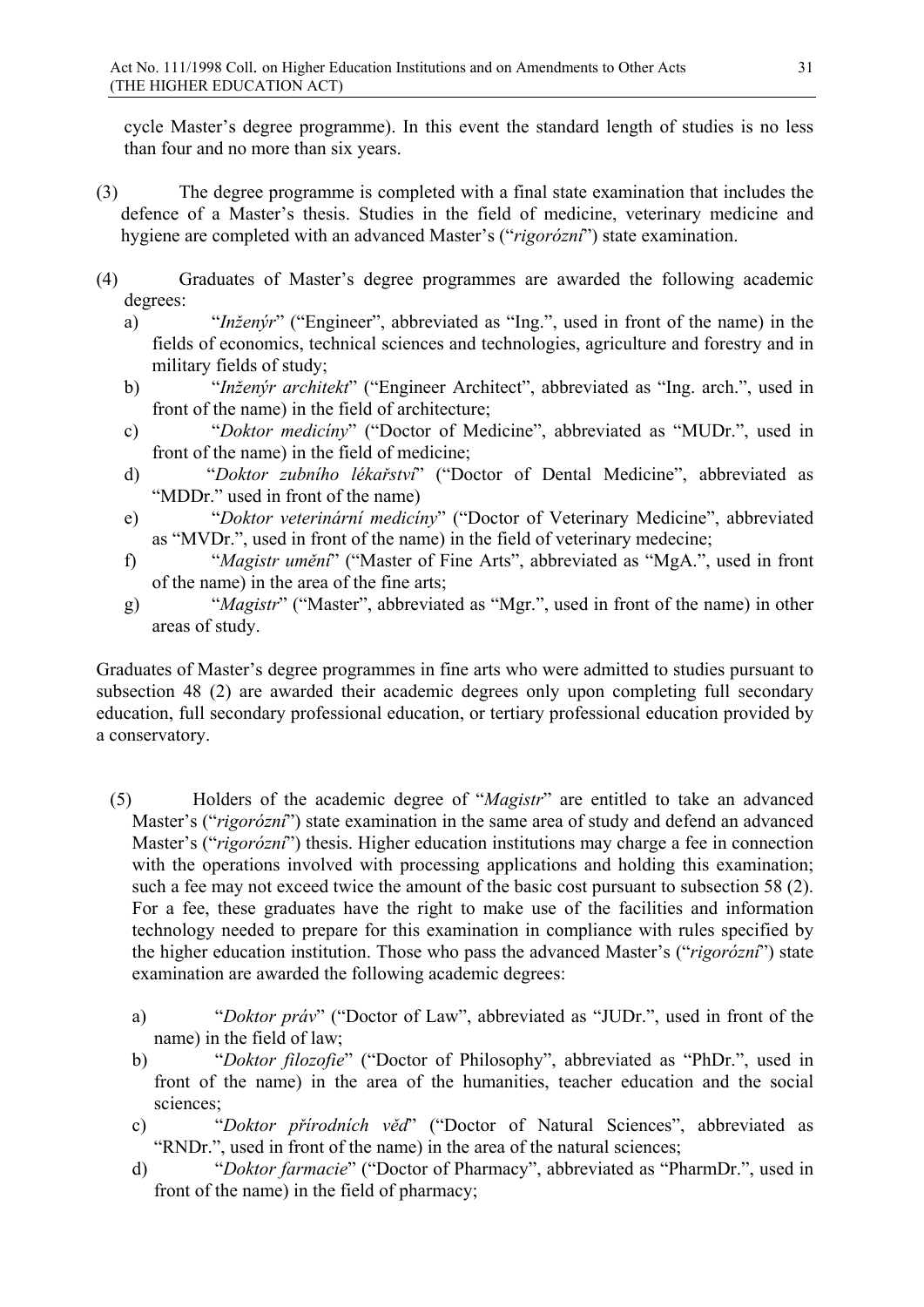e) "*Licenciát teologie*" ("Licentiate of Theology", abbreviated as "ThLic.", used in front of the name) or "*Doktor theologie*" ("Doctor of Theology", abbreviated as "ThDr.", used in front of the name) in the field of theology; for the field of Catholic theology "*Licenciát teologie*".

### **Section 47 Doctoral degree programmes**

- (1) Doctoral degree programmes are aimed at scientific research and independent creative activities in the area of research or development, or independent theoretical and creative activities in the area of the fine arts.
	- (2) The standard length of studies is no less than three and no more than four years.
	- (3) Studies within the framework of Doctoral degree programmes are subject to individual curricula under the guidance of a supervisor.
	- (4) Doctoral studies are completed with a doctoral state examination and the defence of a doctoral thesis. These are intended to show the ability of the candidate to carry our independent activities in the area of research or development, or independent theoretical and creative artistic activities. The thesis must contain original as well as published results or results accepted for publication.<sup>[15\)](#page-31-0)</sup>
	- (5) Graduates of doctoral degree programmes are awarded the academic degree of "*Doktor*" ("Doctor", abbreviated as "Ph.D.", used after the name), or "*Doktor teologie*" ("Doctor of Theology", abbreviated as "Th.D.", used after the name) in the field of theology.
	- (6) Studies within the framework of doctoral degree programmes are monitored and evaluated by a doctoral studies board appointed in compliance with the internal regulations of a higher education institution or one of its constituent parts that offers the accredited degree programme in question. Higher education institutions or their constituent parts may agree on creating a common doctoral studies board for degree programmes in the same area of studies. Members of the board choose the chair by voting from among its members.

### **Section 47a**

(1) Studies in Bachelor's, Master's and doctoral degree programmes may also be carried out in cooperation with foreign higher education institutions that offer degree programmes with related contents.

<span id="page-31-0"></span> <sup>15)</sup> Section 10 of Act No. 35/1965 Coll. on literary, scholarly and artistic works (the Copyright Act).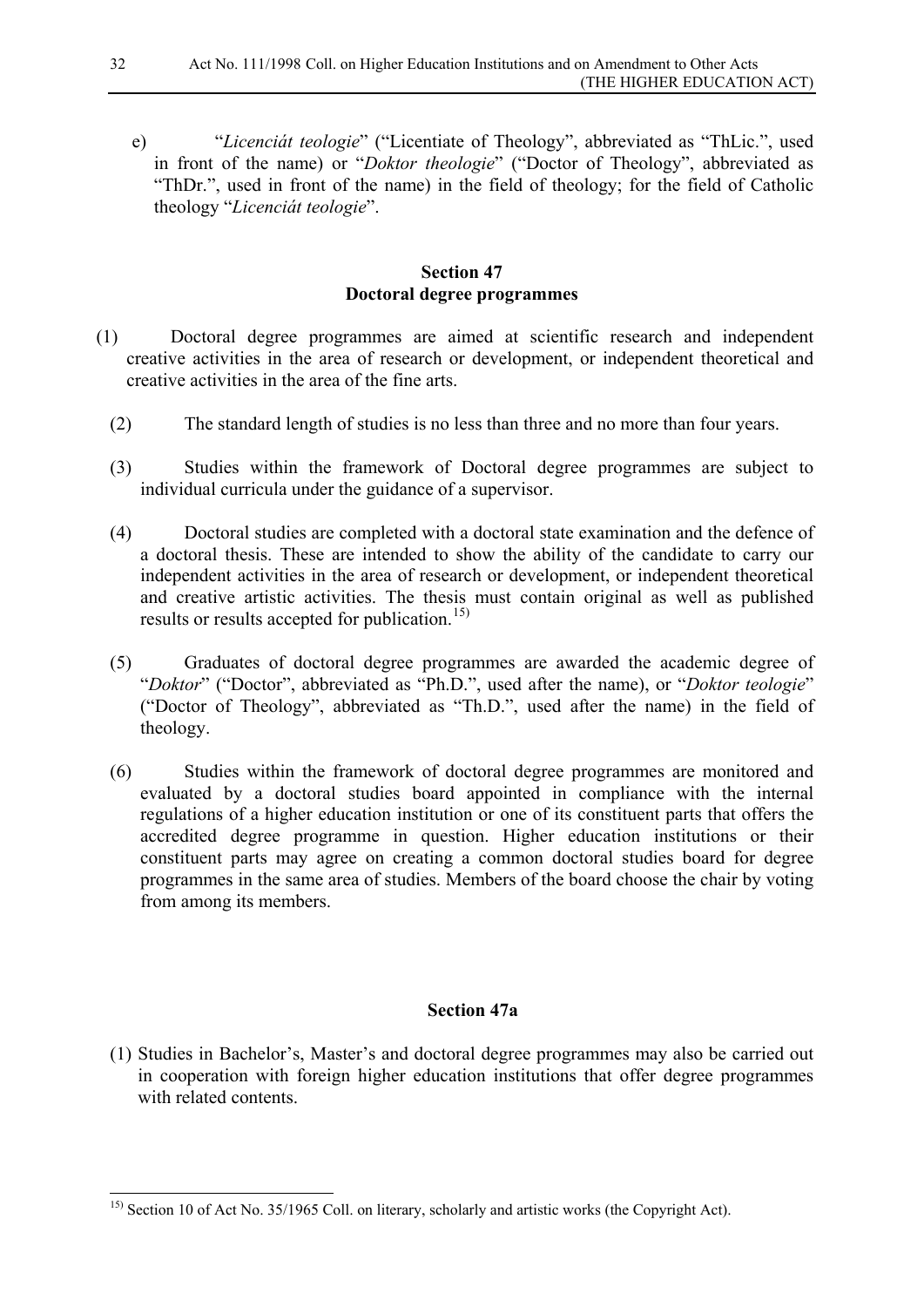- (2) The conditions for cooperation are specified in an agreement between the higher education institutions involved, pursuant to subsection 47a (1) and pursuant to the provisions of the Act.
- (3) Graduates of studies in degree programmes offered in cooperation with foreign higher education institutions are awarded academic titles pursuant to subsections 45 (4), 46 (4) and 47 (5) and in addition, according to the circumstances, academic titles of the foreign higher education institutions pursuant to current legislation in the relevant country. The diploma includes the name of the foreign higher education institution with which the cooperation was carried out and may include the information that the foreign academic title is a joint title also awarded simultaneously at the foreign higher education institution.

#### **Section 47b Providing Public Access to Theses**

- (1) Higher education institutions are obliged to make public, at no profit to themselves, the doctoral, Master's, Bachelor's and advanced Master's ("*rigorózní*") theses that have been defended at their institutions, including the readers' reports and results of the defence. The institution will do this by making available a database of these theses. The means of providing access to these theses is stipulated in the internal regulations of the higher education institution.
- (2) Doctoral, Master's, Bachelor's and advanced Master's ("*rigorózní*") theses that have been submitted by candidates for defence must also be made available to the public at least five days before the defence at a place designated for this purpose in the internal regulations of the higher educations institution, and where this is not the case, in the department or other place at the higher education institution where the defence of the thesis will be taking place. Any individual is entitled, at his/her own expense, to make extracts, copies or photocopies of theses thus made available.
- (3) By handing in a thesis, its author automatically gives assent to its being made public pursuant to the provisions of the Act, irrespective of the result of the defence.

# **PART V STUDIES AT HIGHER EDUCATION INSTITUTIONS**

**Admission to Studies**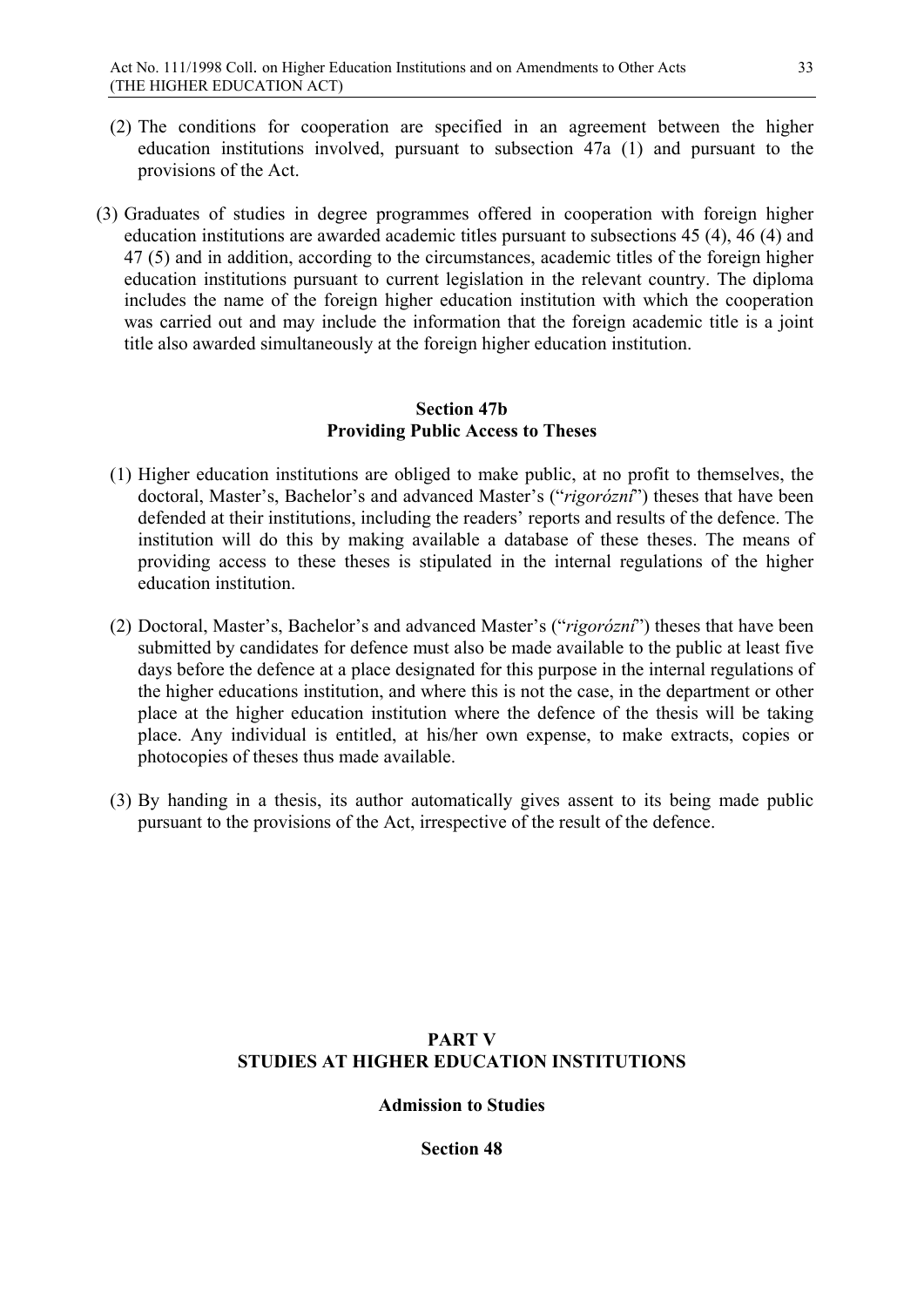- (1) Admission to studies in Bachelor's and Master's degree programmes is conditional upon the completion of full secondary education or full secondary professional education. Students in the area of the fine arts may also be admitted upon the completion of tertiary professional education provided by a conservatory. Admission to a Master's degree programme following a Bachelor's degree programme is conditional upon the completion of a Bachelor's degree programme.
- (2) In exceptional cases, admission to studies in the area of the fine arts may also be permitted for applicants who have not completed full secondary education, full secondary professional education, or tertiary professional education provided by a conservatory.
- (3) Admission to a Doctoral degree programme is conditional on the completion of studies in a Master's degree programme; in addition doctoral students in the area of the fine arts must hold an academic degree.

- (1) Higher education institutions and faculties are free to specify additional conditions for admission to studies that relate to specific knowledge, abilities, talent or results achieved at secondary schools, tertiary professional schools or higher education institutions. Admission to a Master's degree programme following a Bachelor's degree programme may also be conditional upon the similarity of both programmes or the number of credits acquired in certain types of courses during studies. Credits are understood as a quantitative expression of the workload of a certain part of studies. In addition, higher education institutions and faculties may set a limit to the number of applicants who have met the requirements that will be admitted; where more applicants have met these requirements, then admission will be on the basis of their ranking order.
- (2) The conditions for the admission of foreigners to study in degree programmes must make it possible for obligations resulting from international agreements that are binding on the Czech Republic to be met.
- (3) Higher education institutions and faculties are free to specify different admission conditions for applicants who have already completed a degree programme or part of a programme or for applicants who are currently enrolled in another degree programme at a higher education institution in the Czech Republic or abroad or who have completed an educational programme or its part at a tertiary professional school or who are studying an accredited educational programme at a tertiary professional school in the Czech Republic or abroad.
- (4) The fulfilment of conditions specified in subsections (1) and (3) is subject to verification, as a rule by means of an entrance examination.
- (5) The deadline for submitting applications for admission, how they are to be submitted in written or electronic form, the conditions for admission pursuant to subsections (1) and 3). as well as the method for determining whether the conditions have been met and the date by which this will be made known, must be made public by higher education institutions or faculties well in advance, but in any case no less than four months before the deadline. Should an entrance examination be required as one of the conditions for admission, the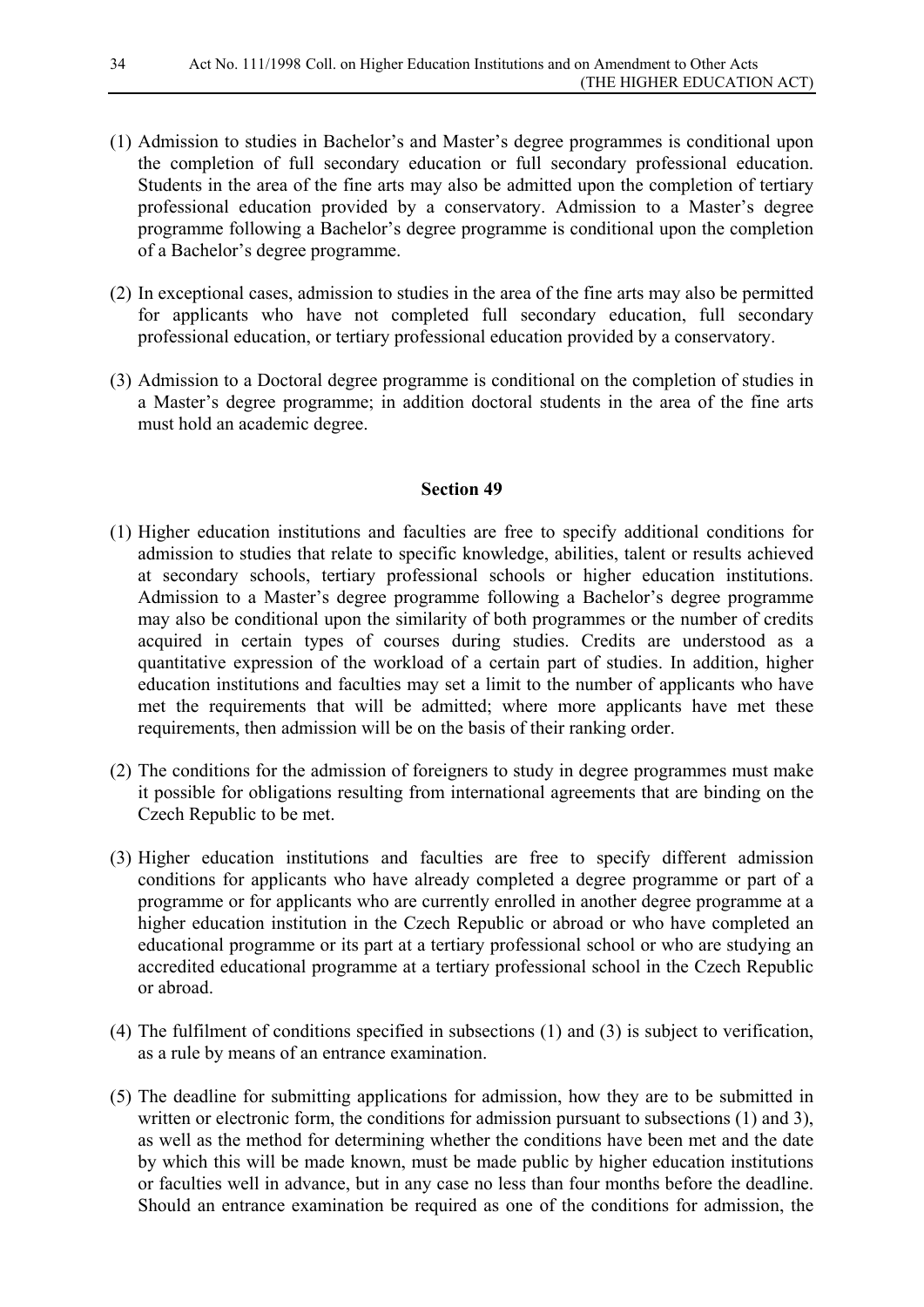higher education or faculty must make public the form of the examination, a general description of its contents and the criteria by which it will be evaluated. All the above information must be posted on the official notice boards of the higher education institutions and faculties. The maximum number of students that will be admitted to study in individual degree programmes must also be made public in the same manner.

(6) If a degree programme is newly accredited, the higher education institution or faculty need not observe the requirement to make the above information public at least four months before the deadline for submission of admission applications, where this might prevent the academic year beginning on time. In such a case, the period within which applications must be submitted may be shortened, though not to less than one month. The other conditions set out in subsection (5) remain unchanged.

#### **Section 50 Admission Procedure**

- (1) The admission procedure begins upon receipt of the application for admission to study at a higher education institution or its constituent part that offers the relevant degree programme. The application must include the applicant's first name(s) and family name, identity number (if this has been assigned), and place of permanent residence in the Czech Republic or place of residence outside the Czech Republic. Foreigners must also include the date of birth, sex, place of residence in the Czech Republic and citizenship.
- (2) The decision on admission to studies in a degree programme provided by a faculty is made by the Dean of the faculty. The decision on admission to studies in a degree programme provided by a higher education institution is made by the Rector.
- (3) Admission to studies at private higher education institutions is decided by the officer or official body specified in their internal regulations.
- (4) Decisions on admission to studies are not subject to general regulations on administrative proceedings.
- (5) Decisions on admission to studies must be made in writing within no more than thirty days from the time when the admission conditions were verified. A decision must contain the reason for the decision as well as information on the possibility of applying for a review of the decision. The decision must be delivered to the applicant personally. An alternative method of delivery, should this fail, must be stipulated in the internal regulations. If an applicant's place of residence is unknown, delivery of the decision takes the form of posting it on the official notice board.
- (6) Applicants are entitled to examine all of their materials that have a bearing on their admission to studies.
- (7) Applicants may request a review of the decision in question. The request must be submitted to the officer or official body that issued the decision within thirty days of its receipt; failure to meet this deadline may be excused if there are serious reasons. Where this officer is the Dean, he/she may decide in favour of the request independently and change the decision; otherwise, the Dean will pass the request on to the Rector, who will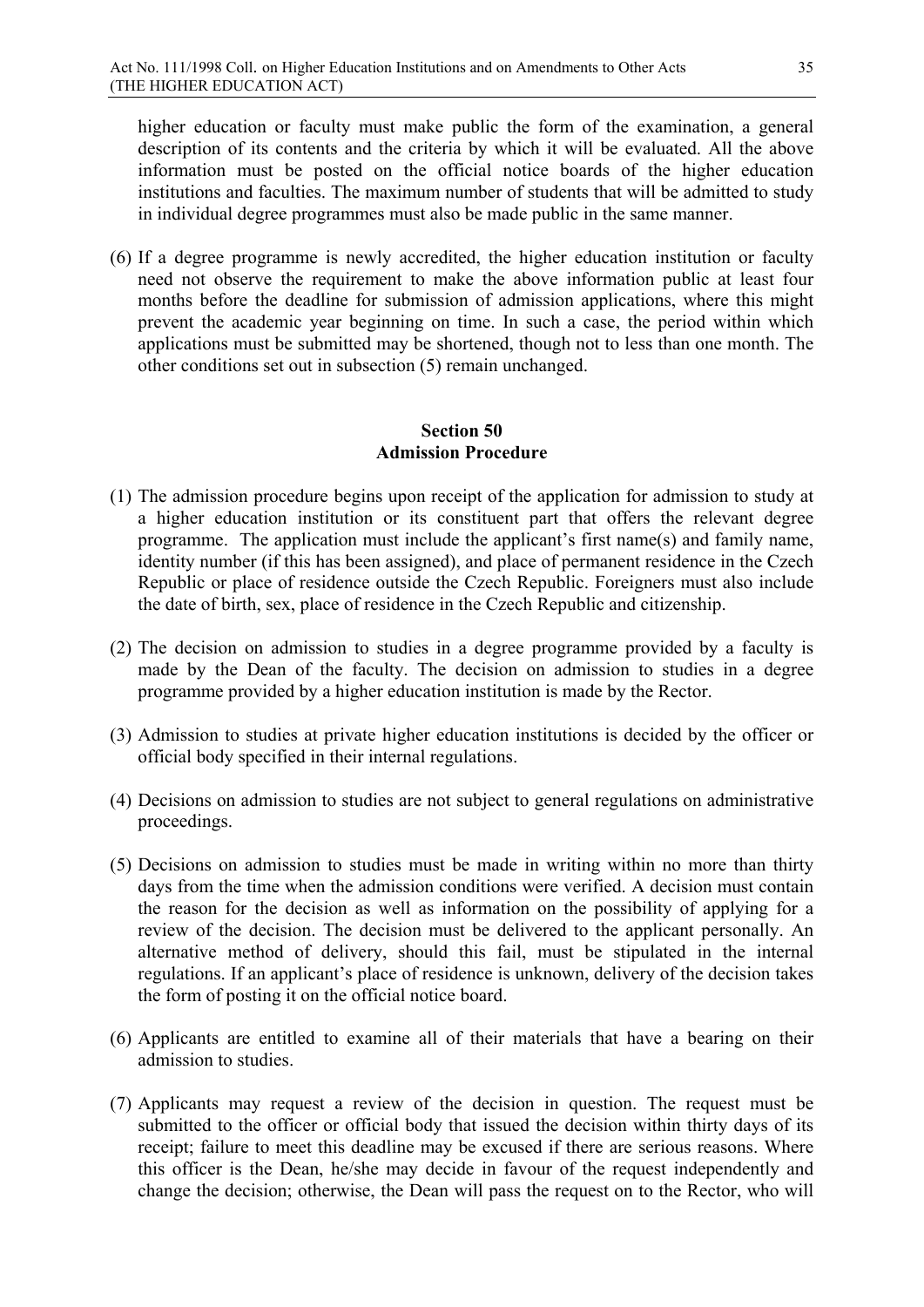then make the decision. The Rector will reverse decisions that are inconsistent with the Act, with the internal regulations of the higher education institution or one of its constituent parts, or with the conditions stipulated in subsections 49 (1) and (3). Otherwise the Rector will refuse the request and confirm the original decision.

- (8) A higher education institution or a faculty must make the course and results of admission procedures public no later than within fifteen days of their conclusion. Should written entrance examinations constitute a part of the admission procedure, the higher education institution or the faculty will release a statistical survey of all the component parts of the entrance examinations. The Ministry will issue a decree concerning the procedure and conditions for making public information about the course and results of entrance examinations, including the requirements for basic statistical data.
- (9) Higher education institutions or faculties will process and make available data for statistical purposes in agreement with a special regulation.<sup>[15a\)](#page-35-0)</sup>

#### **Section 51 Enrolment in Studies**

- (1) Applicants are entitled to enrol in studies upon receiving confirmation that they have been admitted to studies. Applicants must enrol during the period of time specified by the higher education institution or one of its constituent parts.
- (2) Enrolment is carried out at the higher education institution or at the constituent part of the institution that offers the relevant degree programme.

#### **Section 52 Curriculum and Academic Year**

- (1) Studies are divided chiefly into semesters, years or blocks. Each semester, year or block consists of a teaching period, an examination period and a vacation period.
- (2) The length of the academic year is twelve calendar months; the Rector decides on the date when the academic year begins.

#### **Section 53 State Examinations**

- (1) State examinations take place before examination boards; state examinations and their results are public.
- (2) The right to examine at state examinations is reserved for professors, associate professors and specialists approved by the relevant Scientific Board.

<span id="page-35-0"></span> <sup>15</sup>a) Section 10 of Act 89/1995 Coll., on state statistical services, as amended.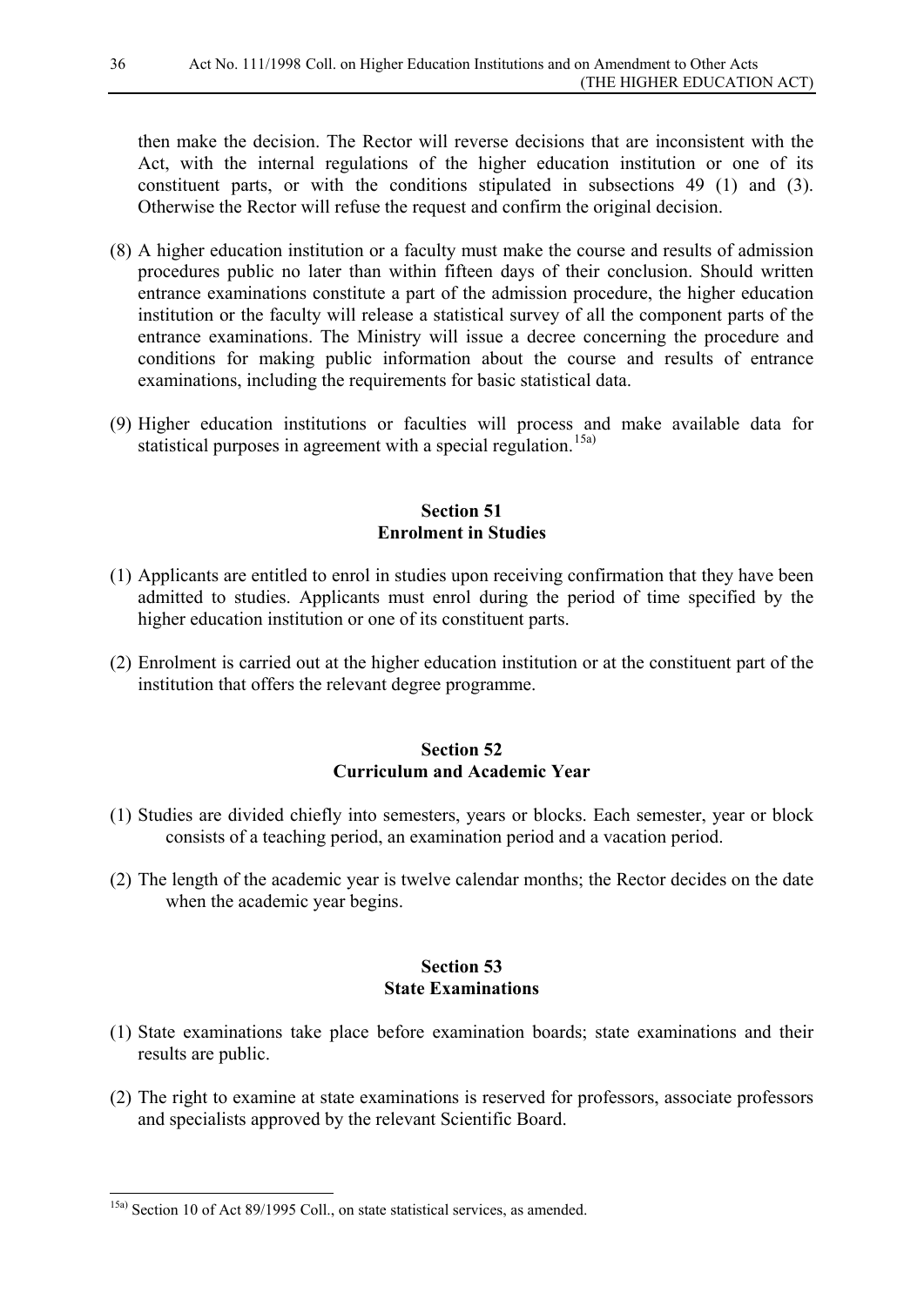(3) The Ministry may appoint additional members of examination boards, drawing on distinguished specialists in the relevant fields.

## **Section 54 Interruption of Studies**

- (1) Studies in a degree programme may be repeatedly interrupted provided that the conditions stipulated in the Study and Examination Regulations are met. Study and Examination Regulations include provisions for the maximum total length for the interruption of studies.
- (2) Individuals lose their status as students during the period when studies are interrupted. Upon the expiration of the period of interruption, the individual is eligible to re-enrol in studies.

## **Closure of Studies**

## **Section 55**

- (1) Closure of studies is accomplished by completing a degree programme. Closure of studies occurs on the date when the state examination at the end of studies, or the last part of this examination, is passed.
- (2) The higher education diploma and diploma supplement serve as documents attesting to the closure of studies and the awarding of an academic degree.

- (1) Studies also come to an end when:
- a) a student decides to abandon studies;
- b) a student fails to meet the requirements of a degree programme as set out in the Study and Examination Regulations;
- c) the accreditation of a degree programme is revoked;
- d) the accreditation of a degree programme expires pursuant to subsection 80 (4);
- e) a student has been expelled pursuant to paragraph 65 (1) c) or under Section 67.
- (2) The date when studies come to an end pursuant to paragraph (1) a) is that of the date of delivery to the higher education institution or faculty where the student is enrolled of a written statement by the student that he/she wishes to abandon studies. The date when studies come to an end pursuant to paragraph (1) b) is that stipulated in the Study and Examination Regulations. The date when studies come to an end pursuant to paragraph (1) c) is that stipulated in the decree of the Ministry at the latest. The date when studies come to an end pursuant to paragraph (1) d) is that announced by the higher education institution as marking the expiry of the degree programme or the date marking the end of the awarded accreditation period. The date when studies come to an end pursuant to paragraph (1) e) is the date when the decision on expulsion comes into effect.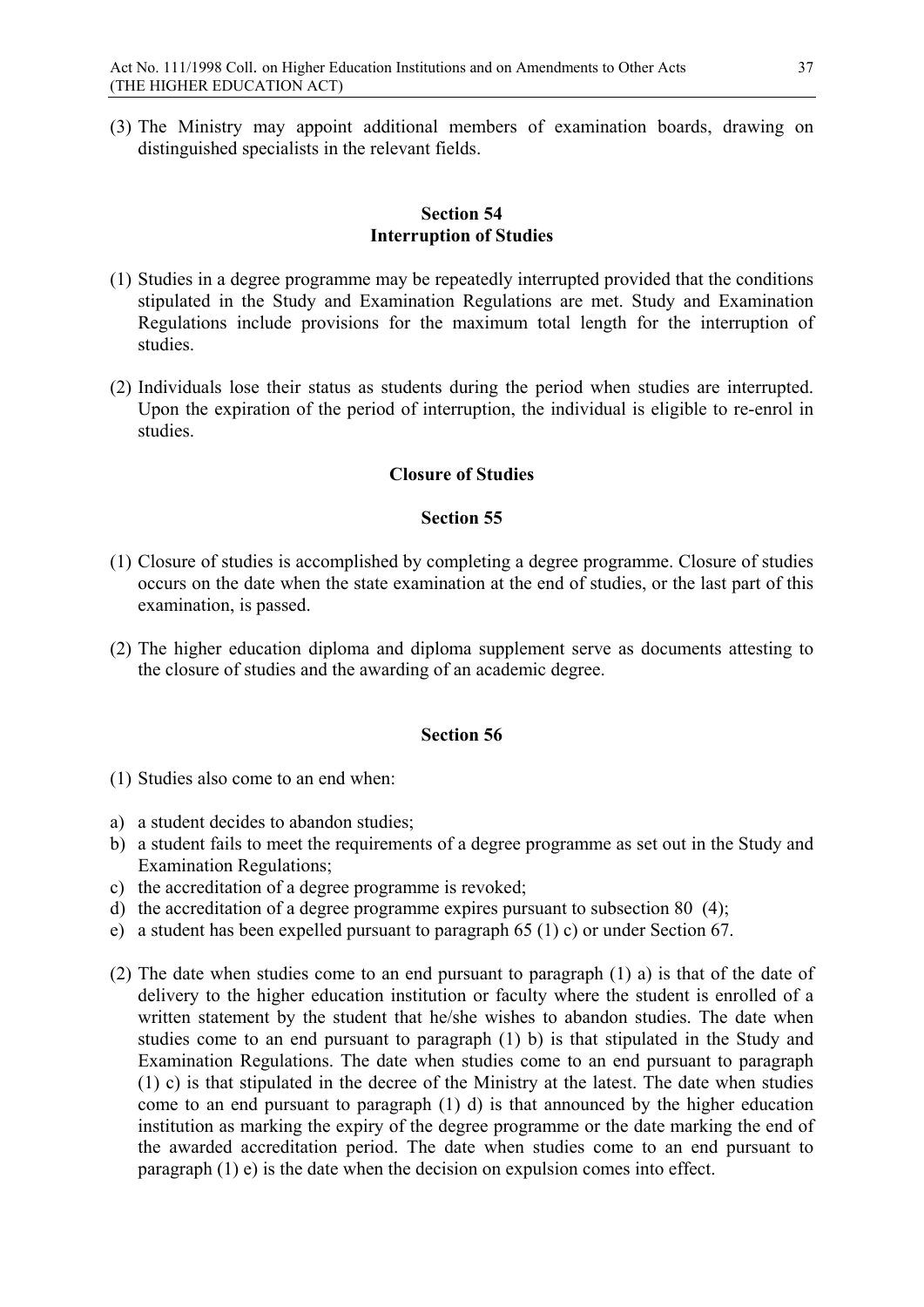(3) Decisions on the termination of studies pursuant to paragraph (1) e) as well as on the interruption of studies pursuant to Section 54 are made by the bodies listed in subsections 50 (2) and (3); decision-making is subject to subsections 50 (4) to (7) by analogy.

## **Section 57**

## **Documentation of Studies**

- (1) The documents relating to studies in a degree programme and graduation from a degree programme are as follows:
- a) the student identity card;
- b) the student record book;
- c) the higher education diploma;
- d) the document listing completed exams;
- e) the document on studies;
- f) the diploma supplement.
- (2) The student identity card is given to the student when his/her name is entered in the register of students.
- (3) The main purpose of the student record book is to record individual courses and to indicate the results achieved in these courses. The data stipulated in the previous sentence may also be kept in a higher education institution's or faculty's electronic information system. In this case, the higher education institution or faculty is required to ensure that the data in the electronic information system cannot be manipulated by unauthorized persons. The student record book in this case is a transcript of these data officially confirmed by the relevant higher education institution or faculty.
- (4) The higher education diploma attests to the completion of a degree programme in the relevant field of study.
- (5) The document listing completed exams or the document on studies are issued to:
	- a) persons that have completed studies in a degree programme pursuant to subsection 56  $(1)$ :
	- b) students upon their request;
	- c) graduates of degree programmes upon their request.
- (6) The diploma supplement is issued to graduates of degree programmes.
- (7) Higher education diplomas and certificates have the status of public documents and include the national coat of arms of the Czech Republic<sup>[16\)](#page-37-0)</sup> in addition to the designation of the relevant higher education institution and the academic degree awarded; higher education diplomas are usually presented at an academic ceremony.

<span id="page-37-0"></span><sup>&</sup>lt;sup>16)</sup> Section 2 r) of Act No. 352/2001 Coll. on the use of the state symbols of the Czech Republic and on amendments to other Acts.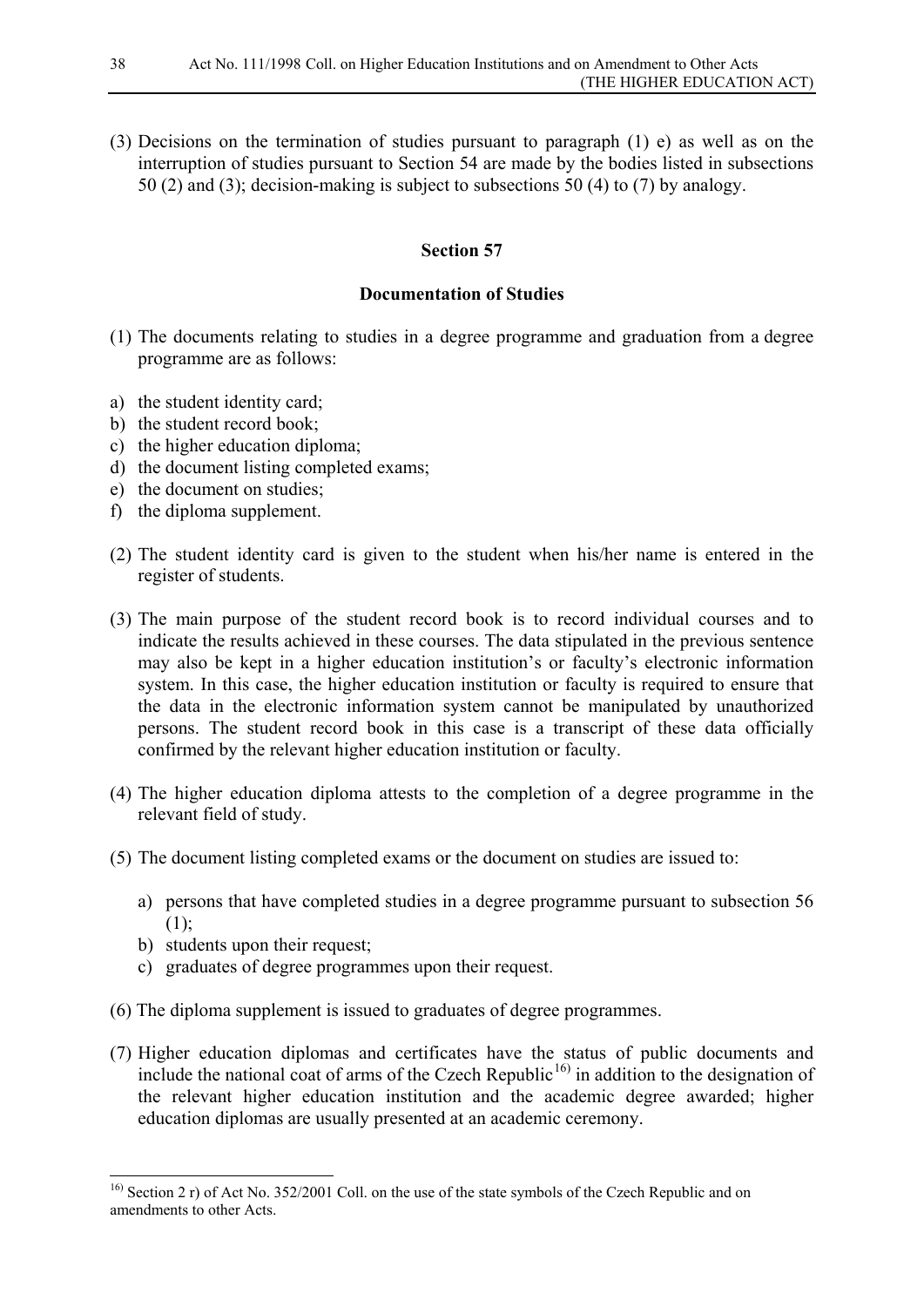(8) In the documents listed in subsection (1) and in the decisions and certificates listed in Sections 50 to 69, 89 to 91 and 99, the higher education institution may include the identity number of the individual concerned, if such a number has been assigned.

# **Section 58 Study-related Fees**

- (1) Public higher education institutions may set fees related to entrance procedures. The maximum amount of these fees is 20% of the base.
- (2) The base for setting study-related fees is 5% of the average amount allotted to one student from total non-capital expenditures provided by the Ministry from the state budget to public higher education institutions in the particular calendar year. The base is announced by the Ministry by the end of January in the calendar year, and applies to the academic year begun in that calendar year. Data pertaining to the previous calendar year are used for calculation of the base.
- (3) Should a student's enrolment in a degree programme exceed the standard length of studies in a Bachelor's or Master's degree programme by more than one year, the public higher education institution sets a fee corresponding to at least one-and-a-half times the base for each further six months of study begun. The length of studies also includes the length of all preceding studies in Bachelor's or Master's degree programmes that have not been completed pursuant to subsections 45 (3) or 46 (3); in this case, the length of time in which the student was enrolled concurrently in these degree programmes and in the current programme is calculated only once.
- (4) Should a graduate of a Bachelor's or a Master's degree programme be enrolled in another Bachelor's or Master's degree programme, the public higher education institution charges a study fee not exceeding the base under subsection (2) for each further year of studies begun; this provision is not applicable to graduates of a Bachelor's degree programme that are enrolled in a Master's degree programme, or in the case of several regular degree programmes that together do not exceed the standard length of studies of one degree programme. Should the total length of additional studies exceed the standard length of studies, the public higher education institution sets a study fee pursuant to subsection (3).
- (5) Should a public higher education institution offer degree programmes carried out in a foreign language, it sets study fees for Bachelor's, Master's or Doctoral degree programmes. In this case, the provisions of subsections (2), (3) and (4) do not apply to the setting of study-related fees.
- (6) Public higher education institutions must announce the study-related fees for the next academic year pursuant to subsections (1) to (5) before the deadline for submission of admission applications. The size of these fees and how and by when they must be paid are stipulated in the Statutes of the public higher education institution.
- (7) Study-related fees, with the exception of those indicated in subsection (5), are regarded as income for the scholarship and bursary fund of the public higher education institution.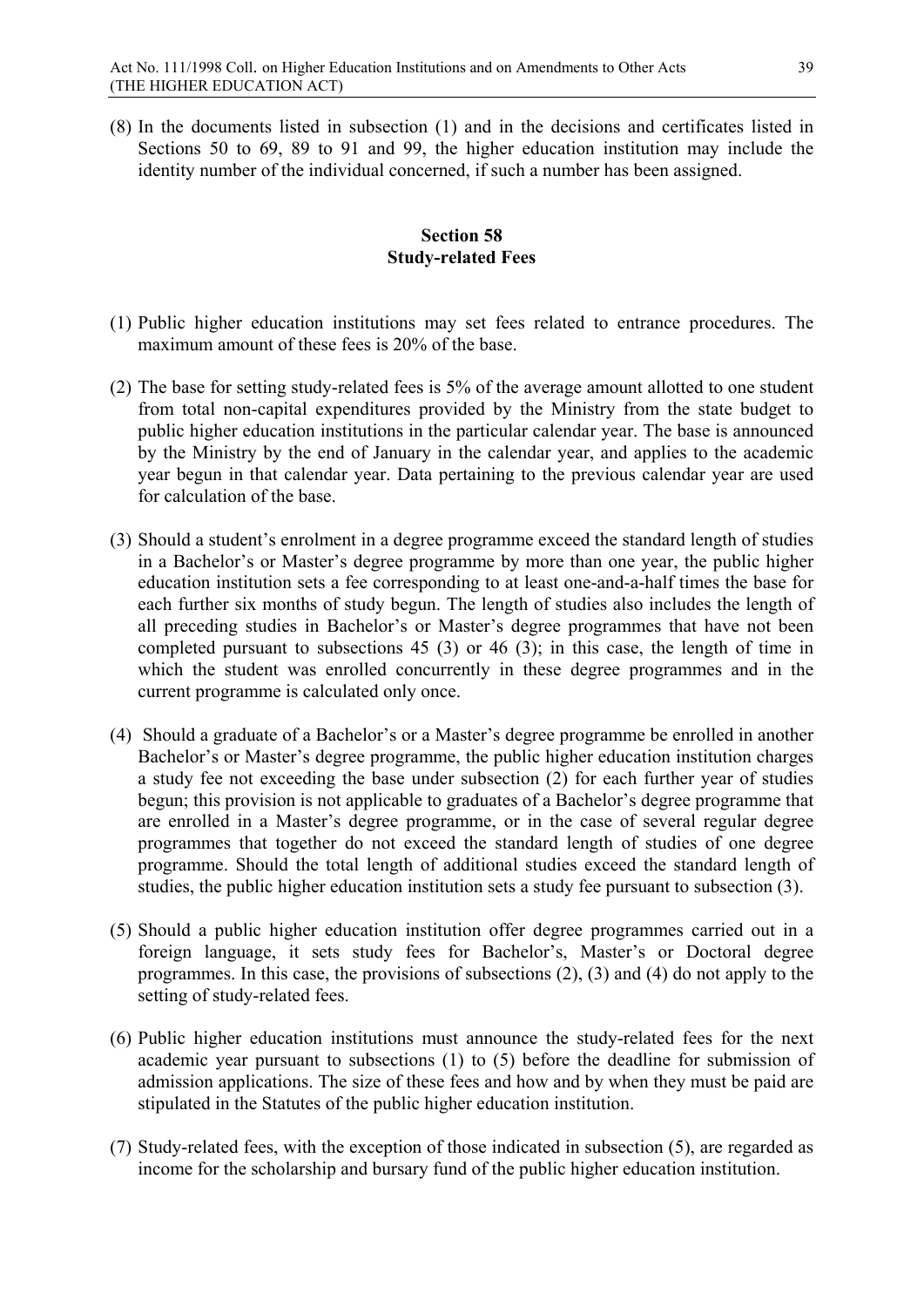- (8) Decisions on fixing study-related fees pursuant to subsections (3) and (4) must be announced at least ninety days before payment is due. In the case of an appeal against a decision to impose study-related fees, the Rector may reduce, waive or defer the date of payment of the fees, taking into account in particular the study results and the social circumstances of a student in accordance with provisions in the Statutes of the public higher education institution.
- (9) Study-related fees set pursuant to subsections (1) to (5) are not subject to general regulations on fees. $17$

Study-related fees determined by private higher education institutions are set out in their internal regulations.

## **Section 60 Lifelong Learning**

- (1) Higher education institutions may provide either free of charge, or subject to payment lifelong learning programmes within the framework of their educational activities. Lifelong learning may be either profession-oriented or interest-oriented. Detailed conditions pertaining to lifelong learning are stipulated in the institutions' internal regulations. These must be provided in advance to all participants in lifelong learning programmes.
- (2) Higher education institutions issue certificates to all graduates of lifelong learning programmes. If graduates of lifelong learning programmes become students within the framework of accredited degree programmes pursuant to the provisions of this Act (Sections 48 to 50), the higher education institution may recognise credits acquired in the lifelong learning programme for up to 60 per cent of the amount of credits required for the completion of studies.
- (3) Participants in lifelong learning are not considered students under the provisions of this Act.

#### **60a**

## **Education as part of an Internationally Recognised Course**

(1) Public higher education institutions may provide – either free of charge or subject to payment – education through an internationally recognised course focused on enhancing the expertise of students or graduates of a foreign higher education institution within the framework of their educational activities (hereinafter the "course"). Detailed conditions pertaining to the course are stipulated in the institutions' internal regulations. These must be provided in advance to the course participants.

<span id="page-39-0"></span><sup>&</sup>lt;sup>17)</sup> Czech National Council Act No. 337/1992 Coll. on the administration of taxes and fees, as amended. Czech National Council Act No. 368/1992 Coll. on administration fees, as amended.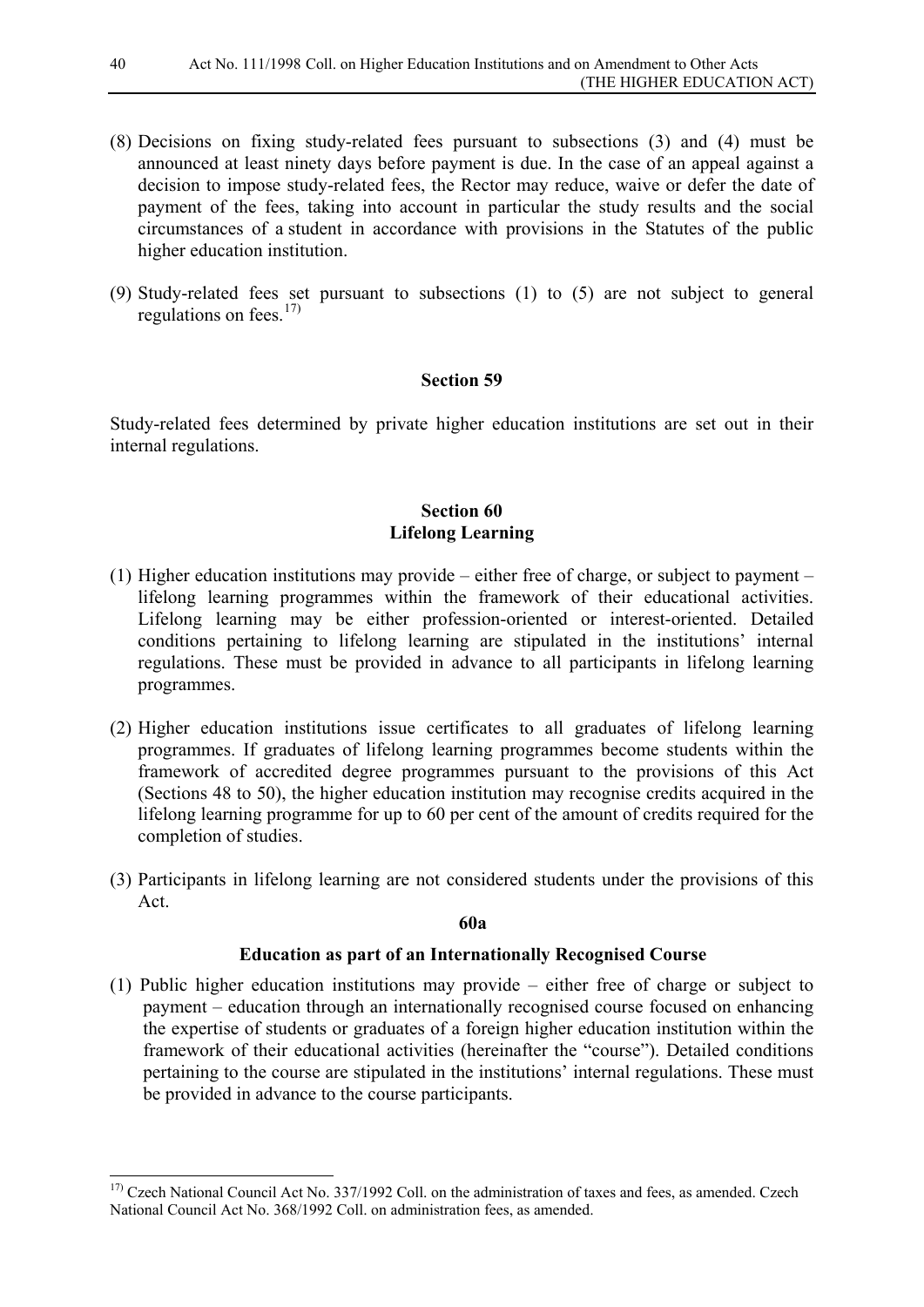- (2) Higher education institutions issue certificates to all graduates of the course. Higher education institutions may award an internationally recognised title to successful graduates.
- (3) Participants in the course are not considered students under the provisions of this Act.

# **PART VI STUDENTS**

## **Section 61**

- (1) An applicant becomes a student on the date of enrolment in studies; an individual whose studies were interrupted regains the status of student on the date of his/her re-enrolment in studies.
- (2) A student loses his/her student status on the date of the termination of studies pursuant to subsections 55 (1) and 56 (1) and (2), or the interruption of studies pursuant to Section 54.

# **Section 62 Students' Rights**

- (1) A student is entitled:
- a) to study within the framework of one or more degree programmes;
- b) to choose subjects and design his/her curriculum pursuant to the provisions of the degree programme;
- c) to choose a teacher for a particular subject, where that subject is taught by more than one teacher;
- d) to take examinations pursuant to the provisions of the degree programme or the Study and Examination Regulations;
- e) to enrol in a further stage of the degree programme upon fulfilling the requirements stipulated in the degree programme or the Study and Examination Regulations;
- f) to propose a topic for his/her Bachelor's thesis, Master's thesis, advanced Master's ("*rigorózní*") thesis or doctoral thesis;
- g) to make use of facilities and information technologies needed for study in a degree programme in compliance with the regulations stipulated by the higher education institution;
- h) to elect members and be elected to the Academic Senate, if this body has been established;
- i) to be given scholarships and bursaries provided by the higher education institution upon fulfilling the conditions stipulated in the Scholarship and Bursary Regulations.
- (2) Students taking practical classes and undergoing practicums are subject to general regulations on work safety and health protection and the working conditions of women<sup>18)</sup>.

<span id="page-40-0"></span> <sup>18)</sup> Sections 132 through 138 and Section 150 of the Labour Code.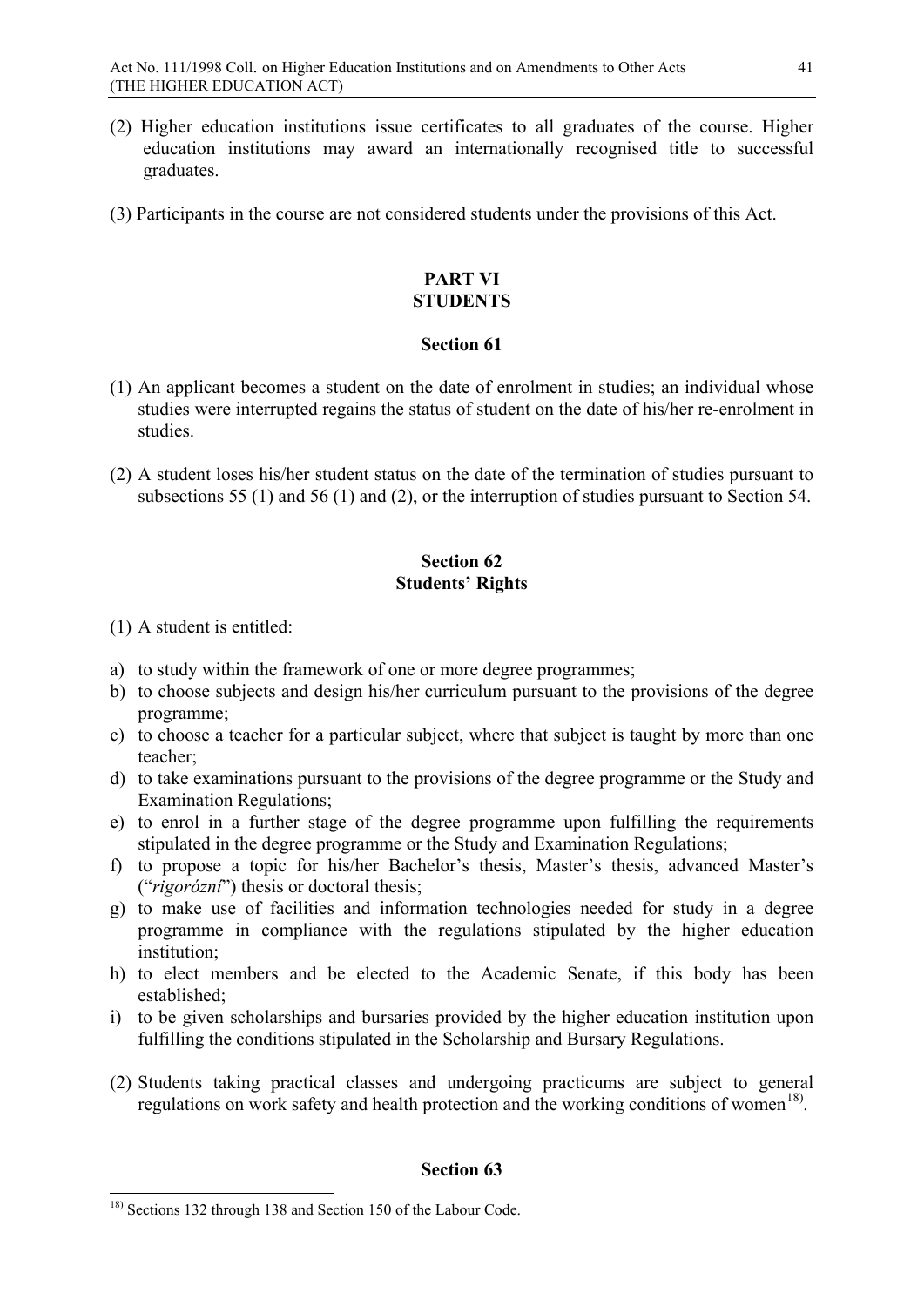# **Students' Obligations**

- (1) The obligations of a student with respect to studies follow from his/her degree programme and the Study and Examination Regulations.
- (2) A student must comply with the internal regulations of the higher education institution and its constituent parts.
- (3) Furthermore, a student is obliged:
- a) to pay study-related fees and provide the data needed for calculating the size of these fees;
- b) to report his/her postal address to the higher education institution or its constituent part where he/she is enrolled:
- c) to present himself or herself in person, when summoned by the Rector, the Dean or a higher education institution employee authorized by them, in order to discuss questions pertaining to the course of study or the termination of study.
- (4) Students neglecting their obligations under subsection (3) must reimburse the higher education institution for any resulting costs.

## **Disciplinary Infractions Section 64**

A disciplinary infraction occurs when obligations stipulated in legal regulations or in the internal regulations of a higher education institution or its constituent parts are infringed.

# **Section 65**

- (1) The following sanctions may be imposed for disciplinary infractions:
	- a) admonition;
	- b) conditional expulsion, including the specification of a deadline by which certain conditions must be met;
	- c) expulsion.
- (2) Should the discussion of a disciplinary infraction lead to its being rectified, no sanction need be imposed.
- (3) In imposing sanctions, the character of the action constituting the infraction, the circumstances leading up to it, its consequences, the extent of liability as well as the former behaviour of the student who committed the infraction and any demonstrated effort to remedy the consequences will be taken into account. Expulsion is only possible in the case of the deliberate commission of a disciplinary infraction.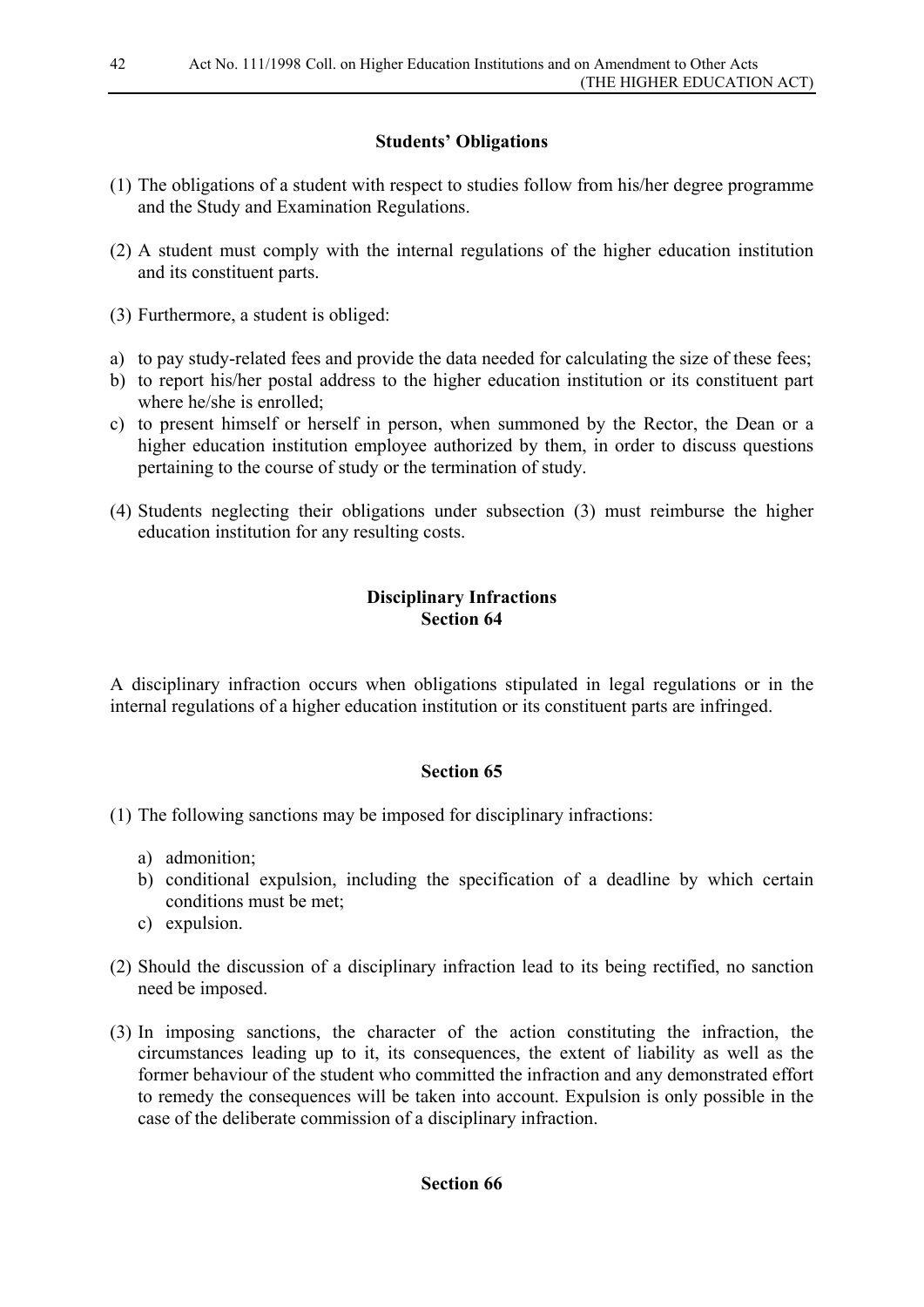A disciplinary infraction may not be dealt with if more than a year has passed since it was committed or if a final verdict has been handed down in the case of a criminal matter. The one-year limit does not include any time in which the individual was not a student.

## **Section 67 Special Provision on Expulsion**

Students who were admitted to studies as a consequence of a fraudulent act on their part will be expelled.

#### **Section 68 Decisions on Students' Rights and Obligations**

- (1) Decisions on students' rights and obligations are not subject to general regulations on administrative proceedings. Decisions must be rendered no later than thirty days from receipt of a request or notification of a matter to be considered.
- (2) A student must be informed of a decision relating to his/her rights and obligations in a provable manner. The decision must be included in the documentation on students kept by the higher education institution or its constituent part in which the student is enrolled.
- (3) Decisions on the following issues:
- a) consent to an exceptional examination re-sit session, should this be permitted by the Study and Examination Regulations;
- b) consent to the repetition of a part of studies designated in subsection 52 (1), should this be permitted by the Study and Examination Regulations;
- c) consent to the interruption of studies;
- d) recognition of examinations and the prescription of equivalency examinations;
- e) the grant of a scholarship or bursary;
- f) the fixing of study-related fees pursuant to subsections 58 (3) and (4);
- g) failure to meet the requirements as stipulated in paragraph 56 (1) b);
- h) disciplinary infractions;
- i) expulsion pursuant to Section 76

must be issued in writing and must contain the reasons for the decision as well as information on the possibility of making an appeal. The decision must be delivered to the individual in person. In the case of paragraphs a) to e), the internal regulations of the higher education institution or one of its constituent parts may stipulate an alternative method of delivery.

(4) Students may lodge an appeal against a decision. The request must be submitted to the officer or official body that issued the decision no later than thirty days after its delivery under subsection (3); failure to meet this deadline may be excused where there are serious reasons. Should such an officer be the Dean, he/she is only empowered to agree to the request and to change or annul the decision; otherwise, the Dean passes the request on to the Rector for a decision. The Rector changes or annuls decisions made in conflict with the Act or with the internal regulations of the higher education institution or one of its constituent parts. The Rector annuls decisions on disciplinary infractions and expulsion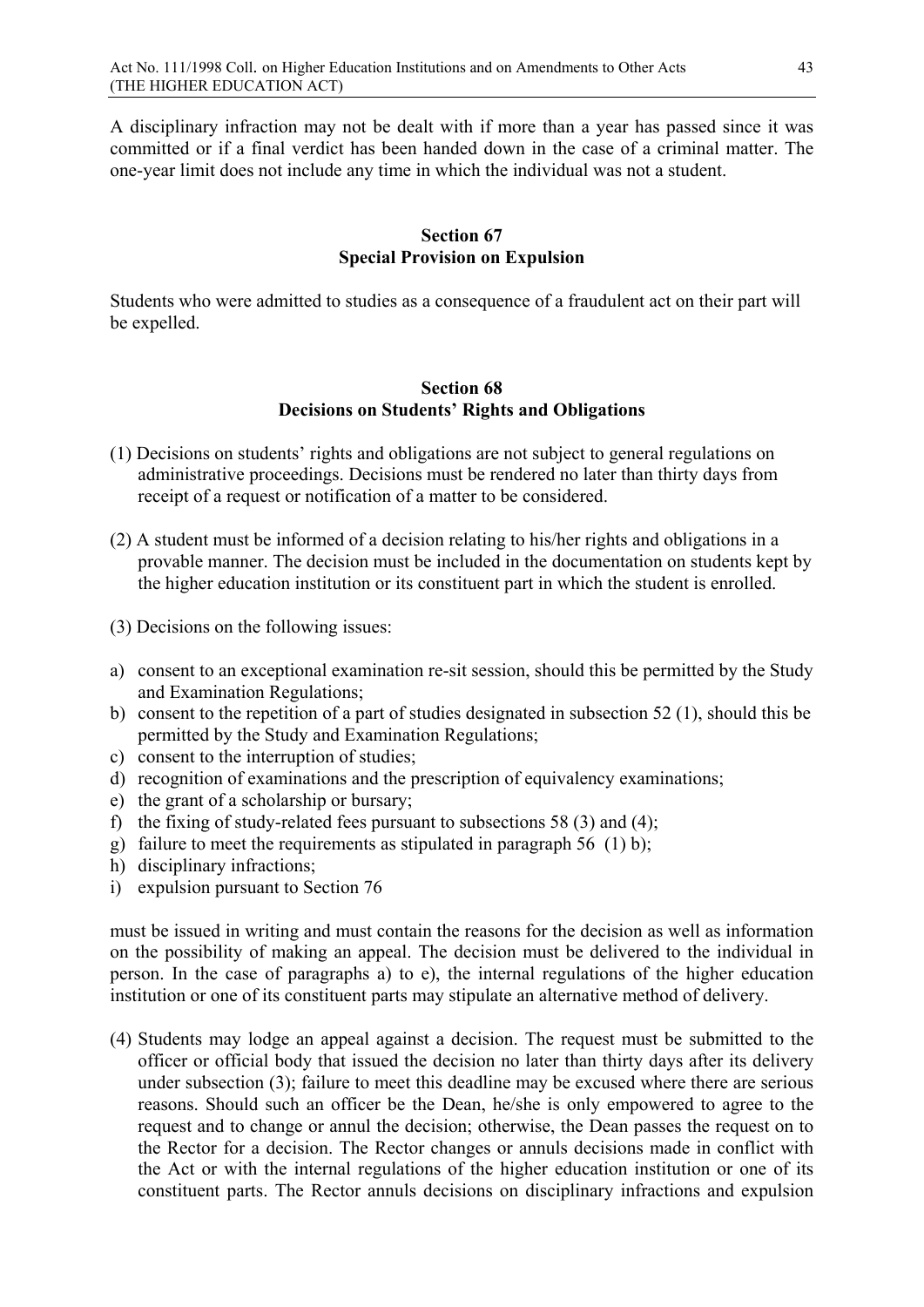pursuant to Section 67 if facts come to light that would justify stopping the proceedings. All appeals made in relation to paragraph (3) f) have suspensive effect.

(5) As a result of decisions taken pursuant to subsection (4), the officers and official bodies of a public higher education institution or one of its constituent parts will take measures, where these are required, to restore a student's rights and to eliminate or at least mitigate the consequences of a wrong decision.

## **Section 69**

- (1) Disciplinary proceedings are initiated by the Disciplinary Committee of a public higher education institution, acting upon a submission from the Rector where this concerns the disciplinary infraction of a student that is not enrolled in any faculty, and from a Dean in the case of students enrolled at a faculty. The submission contains a description of the act in question as well as any supportive evidence, and a justification for regarding the act as a disciplinary infraction. The disciplinary proceedings begin with the student being notified of the submission. Discussion of the disciplinary infraction takes place in the presence of the student. This discussion of the infraction may only take place in the absence of the student if he or she has been invited to the session in due form, but has failed to excuse him/herself in advance. Neither the Rector nor the Dean may impose a sanction more severe than that decided on by the Disciplinary Committee.
- (2) The disciplinary proceedings are abandoned if it becomes clear that the act in question is not in fact a disciplinary infraction or if no evidence is presented that it was committed by the student or if the person who has been charged with the infraction is no longer a student.
- (3) All appeals have suspensive effect.
- (4) Subsections (1) through (3) are applicable by analogy to proceedings on expulsion under Section 67.

## **PART VII ACADEMIC STAFF**

## **Section 70 Academic Staff**

- (1) The academic staff is made up of the employees of a higher education institution carrying out teaching, scholarly, scientific and research work, development, innovation, artistic and other creative activities. Members of the academic staff are required to guard the good name of the higher education institution.
- (2) The academic staff comprises professors, associate professors, assistant professors, instructors, lecturers and scholarly, scientific, research and development workers taking part in teaching activities.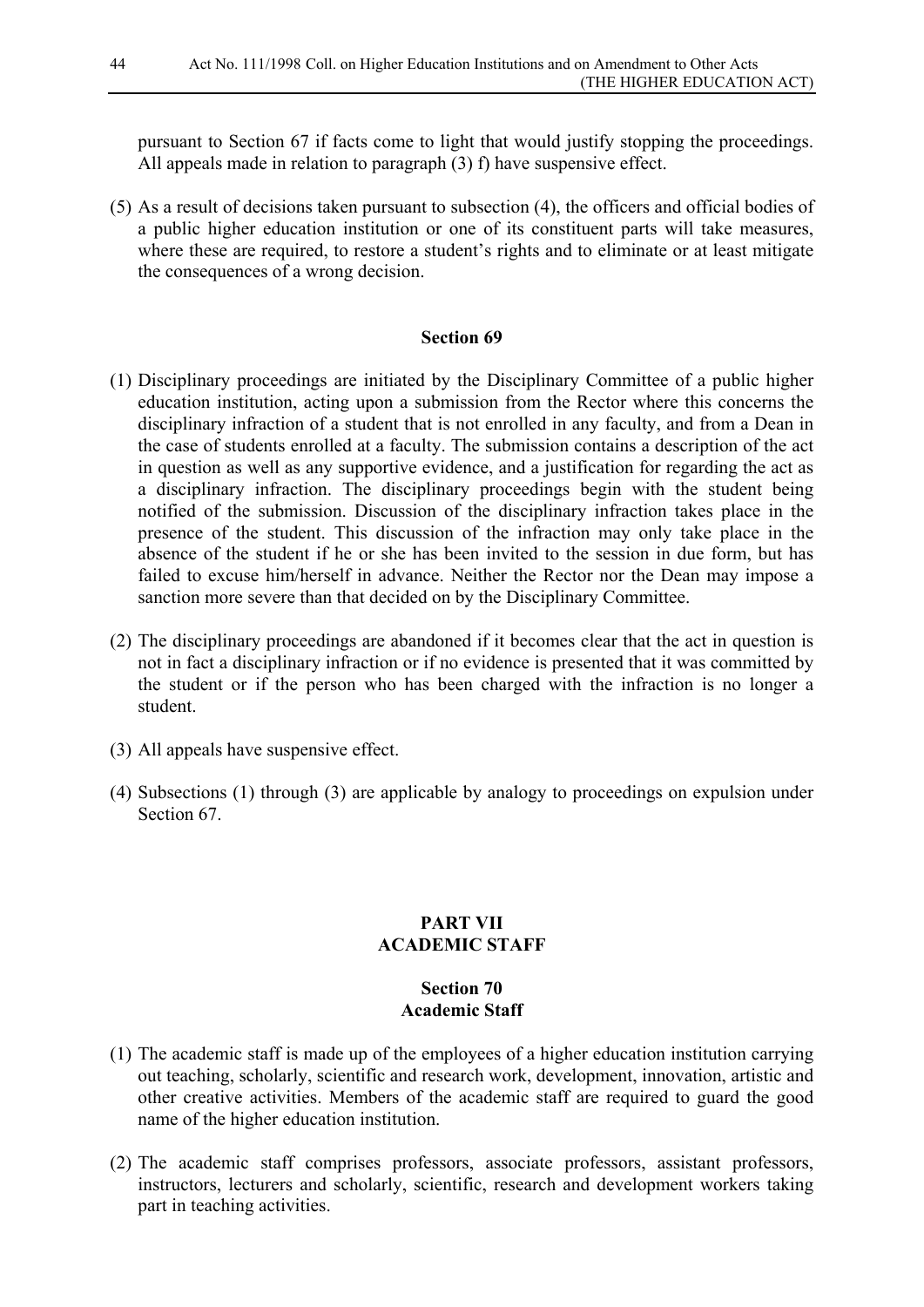- (3) The academic staff members at a higher education institution perform the duties of teachers.
- (4) Academic staff may only be employed for a fixed period lasting from two to five years. A fixed period of employment may be negotiated repeatedly with the same employer at most for two subsequent periods. Following this only an indefinite period of employment may be negotiated with the same employer. If the employer negotiates a fixed period of employment with a member of academic staff although the conditions stated in the first or the second sentence have not been met, and if the member of academic staff notifies the employer in writing before the expiry of the agreed period that he/she insists on being employed by the employer, then the employment is considered to be one for an indefinite period. The provisions contained in the first, second and third sentence do not apply to associate professors and professors. The employment of academic staff older than 65 may be negotiated for a fixed period repeatedly. Section 39 (2) of the Labour Code does not apply.
- (5) Other specialists may take part in teaching on the basis of contracts for work done outside the employment relationship.
- (6) The internal regulations of a higher education institution specify the status of visiting professor.

## **Section 71 Appointment of Associate Professors**

An associate professor in a particular field is appointed by the Rector on the basis of the procedure for conferring "*venium docendi*" (the habilitation procedure).

# **Section 72 Procedure for Conferring "***Venium docendi***" (Habilitation Procedure)**

- (1) The aim of the habilitation procedure is confirm the scholarly, scientific or artistic qualifications of the applicant, particularly on the basis of a habilitation thesis and its defence and of other scholarly, scientific, specialist or artistic work, as well as the applicant's competence as a teacher, based on an evaluation of his/her habilitation lecture and previous teaching experience.
- (2) The habilitation procedure is initiated at the request of the applicant. His/Her proposal must include a curriculum vitae, documents attesting to the higher education acquired and pertinent academic degrees awarded, documents proving teaching experience, a list of scholarly, scientific, specialist or artistic work, a list of scholarly, scientific, specialist or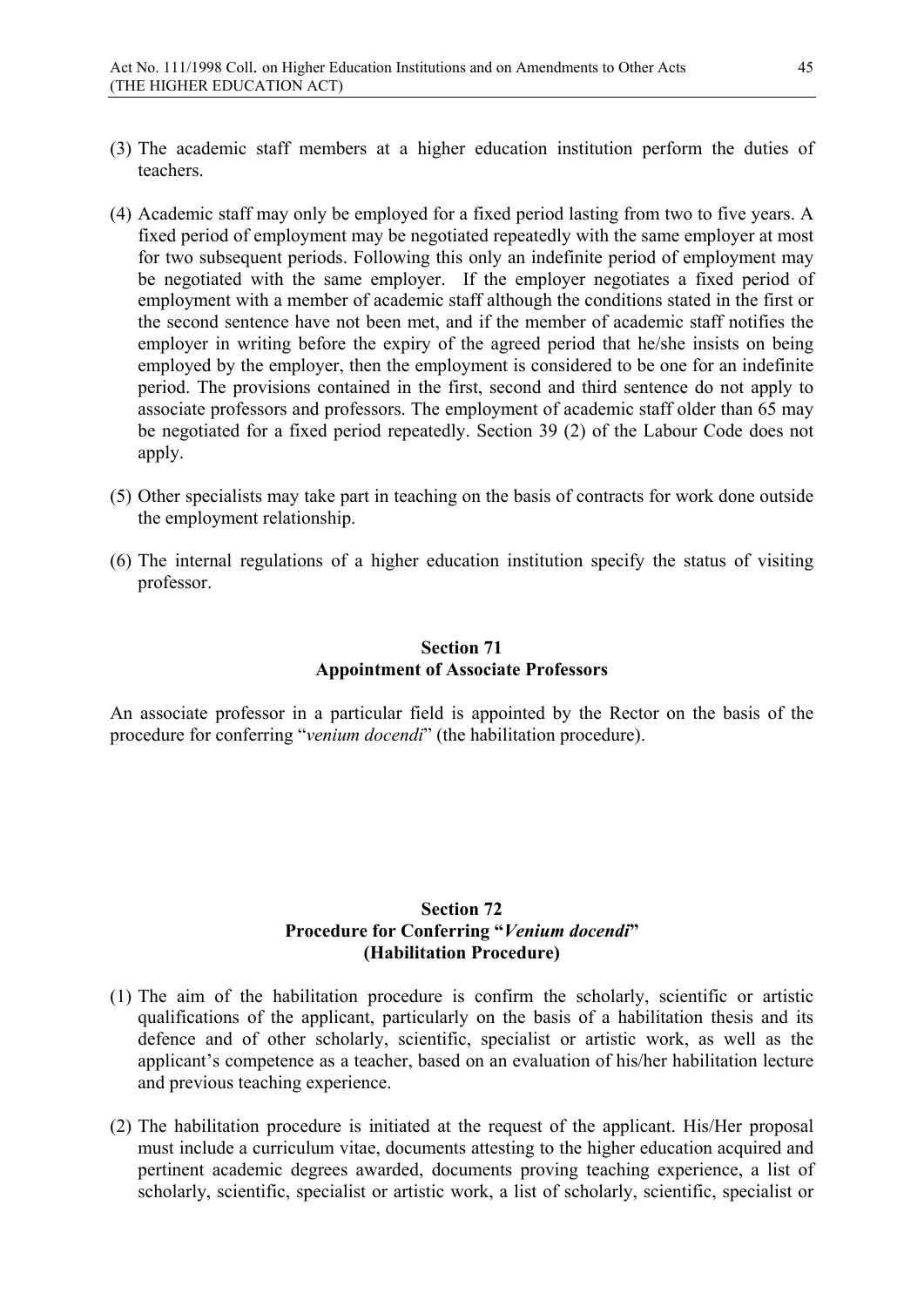artistic research fellowships both at home and abroad, and any other documents demonstrating scholarly, scientific or artistic qualifications. The proposal must also specify the field in which the habilitation is being sought. In addition, the applicant must submit a habilitation thesis.

- (3) A habilitation thesis may be:
- a) a written thesis offering new scholarly or scientific knowledge; or
- b) a collection of already published scientific or scholarly papers or technical papers supplemented with a commentary; or
- c) a published monograph introducing new scholarly or scientific knowledge; or
- d) a work of art or an artistic achievement or a collection of these, for example an outstanding public artistic activity.
- (4) The proposal is submitted to the Dean of the faculty that is accredited in the relevant habilitation field, or to the Rector, should it be the higher education institution that is accredited in the relevant field. If all of the required components of the proposal are not submitted and the applicant, having been informed of this, fails to provide them in due time, the Dean or the Rector will terminate the habilitation procedure.
- (5) If the habilitation procedure is not terminated pursuant to subsection (4), the Dean or the Rector submits the proposal to the Scientific Board of the faculty or the higher education institution along with a proposal to set up a five-member Habilitation Board. The Habilitation Board consists of professors, associate professors and other distinguished representatives in the relevant or a related field. The Board must be chaired by a professor and at least three members of the Board must be experts from an institution other than that carrying out the habilitation procedure.
- (6) The Scientific Board may waive the requirement of higher education in the case of applicants in artistic fields.
- (7) The Habilitation Board as approved by the Scientific Board appoints three readers for the habilitation thesis, one of whom at most may come from the higher education institution carrying out the habilitation procedure.
- (8) The Habilitation Board assesses the scholarly, scientific or artistic qualifications of the applicant in the relevant field and his/her previous teaching experience. It assesses the quality of the habilitation thesis on the basis of the readers' reports. The Habilitation Board then votes by ballot on whether to nominate the applicant as an associate professor. If the proposal does not obtain a majority of the votes of all members of the Habilitation Board, the Board recommends termination of the habilitation procedure. An approved nomination is presented to the Scientific Board by the Chair of the Habilitation Board or a member of this board designated by its Chair.
- (9) The habilitation lecture and the defence of the habilitation thesis take place at a public session of the Scientific Board. After a discussion, during which the applicant has the opportunity to comment on the readers' reports, defend his/her habilitation thesis and enlarge upon his/her previous scholarly, scientific or artistic and teaching work, the Scientific Board votes by ballot on whether to nominate the applicant as an associate professor.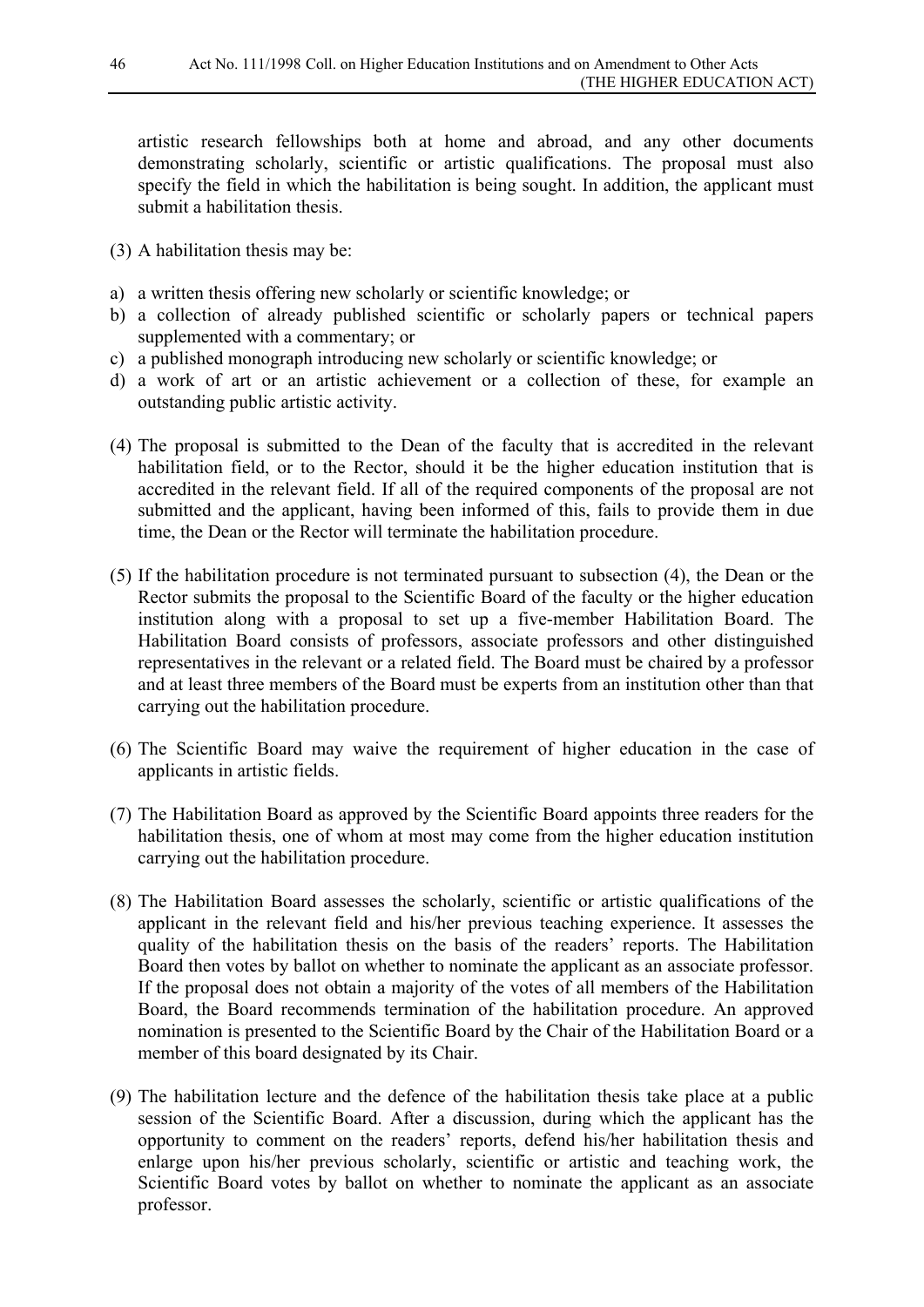- (10) If the nomination does not obtain a majority of the votes of all members of the Scientific Board, the Board terminates the habilitation procedure.
- (11) The Scientific Board passes the approved nomination of an associate professor to the Rector. If the Rector disagrees with the proposal, he submits the proposal together with his/her reasons for rejecting it to the Scientific Board of the higher education institution. The Scientific Board discusses the issue and votes by ballot on whether to nominate the applicant as an associate professor. If the nomination does not obtain a majority of the votes of all members of the Scientific Board, the habilitation procedure is terminated. Otherwise, the Rector appoints the applicant an associate professor.
- (12) If the habilitation procedure is terminated, the habilitation thesis together with the accompanying documents are returned to the applicant.
- (13) The habilitation procedure is not subject to general regulations on administrative proceedings.
- (14) The applicant is entitled to raise objections to the course of the habilitation procedure. If the Dean disagrees with the objections, he/she passes them on to the Rector. The decision of the Rector is final.
- (15) If permitted by the internal regulations of the higher education institution, the habilitation procedure may take place before the Scientific Board of an institute of the higher education institution. In this case, the duties of the Dean are performed by the director of the institute.

## **Section 73 Appointment of Professors**

A professor in a specific field is appointed by the President of the Czech Republic upon the recommendation of the Scientific Board of a higher education institution, which is presented by the Minister.

## **Section 74 Procedure for the Appointment of Professors**

(1) The aim of the procedure for the appointment of a professor is to show the teaching and scholarly, scientific or artistic qualifications of the applicant, who must be an outstanding and recognized figure in his/her particular field. The initiation of this procedure is conditional upon the person's previous appointment as an associate professor through the habilitation procedure, as long as the presentation of a habilitation thesis formed part of this procedure. In exceptional cases, when the individual concerned is already a professor at a prestigious higher education university abroad, the Rector, acting upon a recommendation from the Scientific Board of the higher education institution, may waive the provision that the applicant must have been appointed an associate professor before the procedure for his/her appointment as a professor can begin.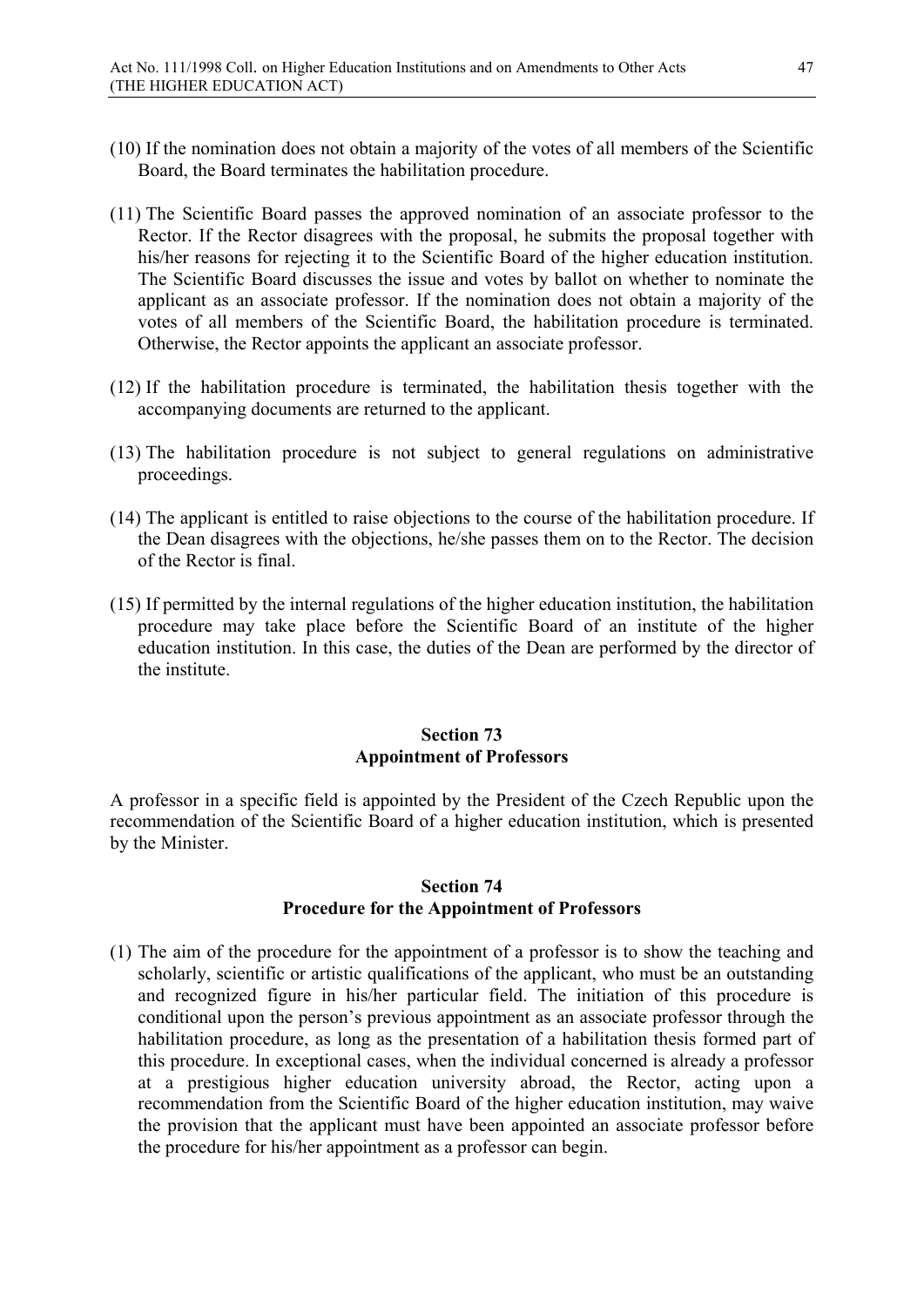- (2) The procedure for the appointment of a professor is initiated at the request of the applicant, whose proposal must be supported by at least two written references from professors in the same or a related field, or at the request of a Dean or the Rector in the form of a proposal submitted to the Scientific Board of the faculty that is accredited in the relevant field, or to the Scientific Board of the higher education institution if accreditation for this field has been awarded to the higher education institution. The procedure may also be initiated by the Scientific Board of a faculty or of the higher education institution on its own accord. The proposal must include the requirements itemized in the second sentence of subsection 72 (2); it must also specify the field in which the procedure for the appointment of a professor is being initiated.
- (3) In order to examine the proposal, the relevant Scientific Board, acting upon a proposal from the Dean or the Rector, approves a five-member Evaluation Board consisting of professors, associate professors and other distinguished representatives in the relevant or a related field. The Board must be chaired by a professor and at least three members of the Board must be experts from an institution other than that carrying out the procedure for the appointment. .
- (4) The Scientific Board may waive the requirement of higher education in the case of applicants in artistic fields.
- (5) The Evaluation Board assesses the qualifications of the applicant and votes by ballot on whether to nominate the applicant as a professor. If the proposal does not obtain a majority of the votes of all members of the Evaluation Board, the Board recommends termination of the habilitation procedure. An approved nomination is presented to the Scientific Board that authorized the Evaluation Board by the Chair of the Evaluation Board or a member authorized by him/her. The Scientific Board invites the applicant to give a lecture at one of its public sessions presenting his/her conception of the scholarly, scientific or artistic work and teaching in the relevant field.
- (6) After the lecture, the Scientific Board votes by ballot on whether to nominate the applicant as a professor. In the case of the Scientific Board of a higher education institution, approved nominations are submitted to the Minister. In the case of the Scientific Board of a faculty, the nomination is passed to the Scientific Board of the higher education institution, which votes by ballot on submitting the nomination to the Minister. The provisions of subsection 72 (10) are applicable in both cases by analogy.
- (7) The procedure for the appointment of a professor is not subject to general regulations on administrative proceedings.
- (8) The applicant is entitled to raise objections to the course of the procedure for appointment as a professor at the faculty and higher education institution levels. Any objections are evaluated by the Rector, whose decision is final.
- (9) If permitted by the internal regulations of the higher education institution, the procedure for the appointment of a professor may take place before the Scientific Board of an institute of the higher education institution that performs the same functions as the Scientific Board of a faculty. In this case, the duties of the Dean are performed by the director of the institute.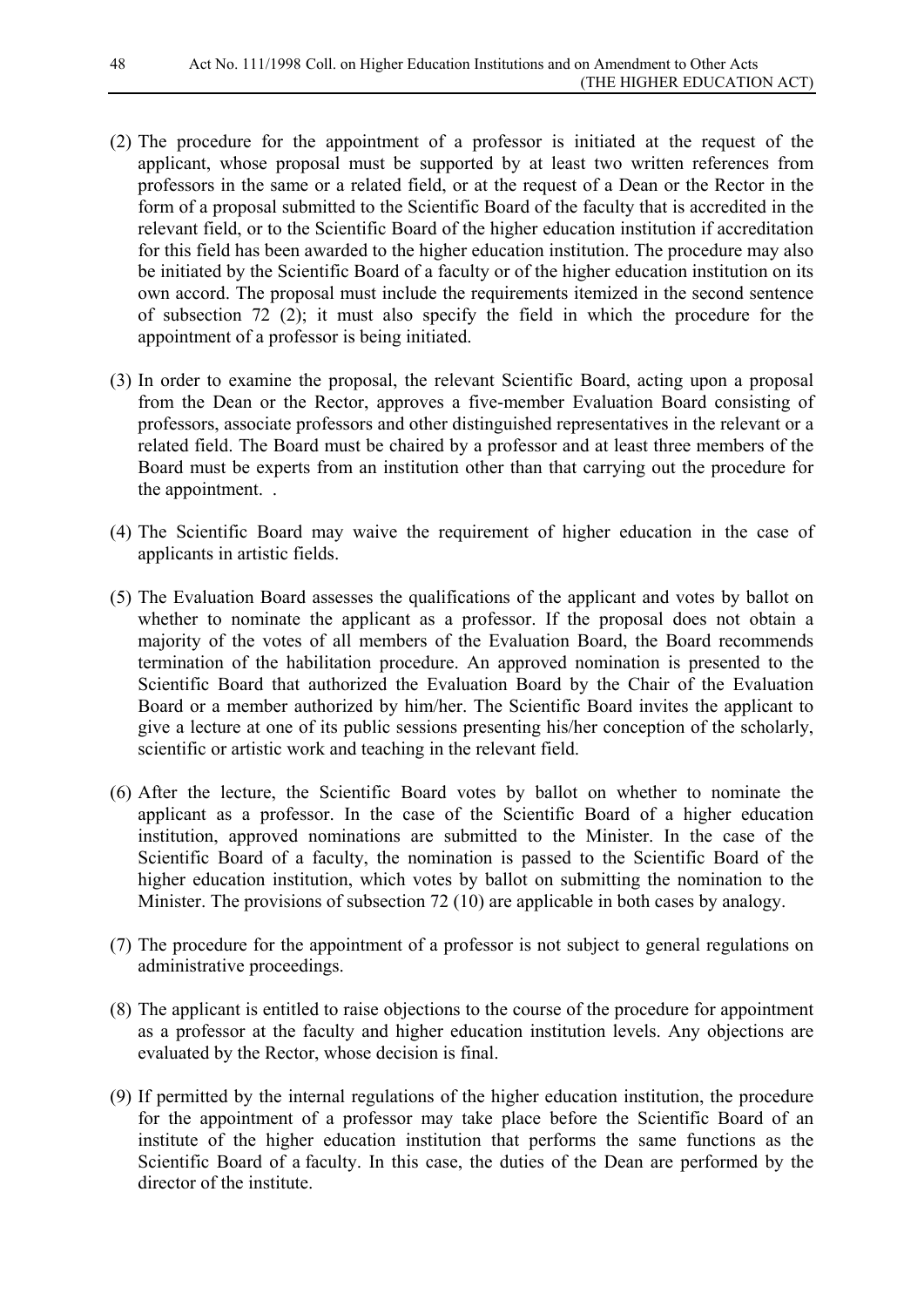## **Section 75 Publishing Information on Habilitation Procedures and Procedures for the Appointment of Professors**

- (1) A higher education institution or one of its constituent parts must post information on the commencement of a habilitation procedure or procedure for the appointment of a professor on the official notice board without delay. This information must include the schedule of relevant public sessions of Scientific Boards. Information on the termination of these procedures must also be made public immediately.
- (2) A higher education institution must provide the Ministry with the following information:
- a) On the commencement of a habilitation procedure or procedure for the appointment of a professor: first name, surname, identity number, marital status and place of permanent residence of the applicant; in the case of foreigners, also the date of birth, sex, place of residence in the Czech Republic, citizenship and data on employment of the applicant.
- b) During the course of a habilitation procedure or procedure for the appointment of a professor: changes in the data listed under a) or, in the case of interruption of the procedure, the reasons why and the date when this occurred.
- c) On the termination of a habilitation procedure or procedure for the appointment of a professor: the result and the date when this occurred.
- (3) Information on the commencement of a habilitation procedure or procedure for the appointment of a professor will be made public by the Ministry in an appropriate manner. This also applies to the results of these procedures.

## **Section 76 Sabbatical Leave**

- (1) Six-months' sabbatical leave is provided to academic staff of higher education institutions, at their request, once every seven years, unless this is not possible because of serious circumstances related to carrying out the educational tasks of the higher education *institution*
- (2) Academic staff on sabbatical leave are entitled to their salaries.

#### **Section 77**

#### **Competitive Selection Procedures at Public Higher Education Institutions**

(1) Academic posts at public higher education institutions must be filled through competitive selection procedures. Such a procedure is not required in the case of the re-employment of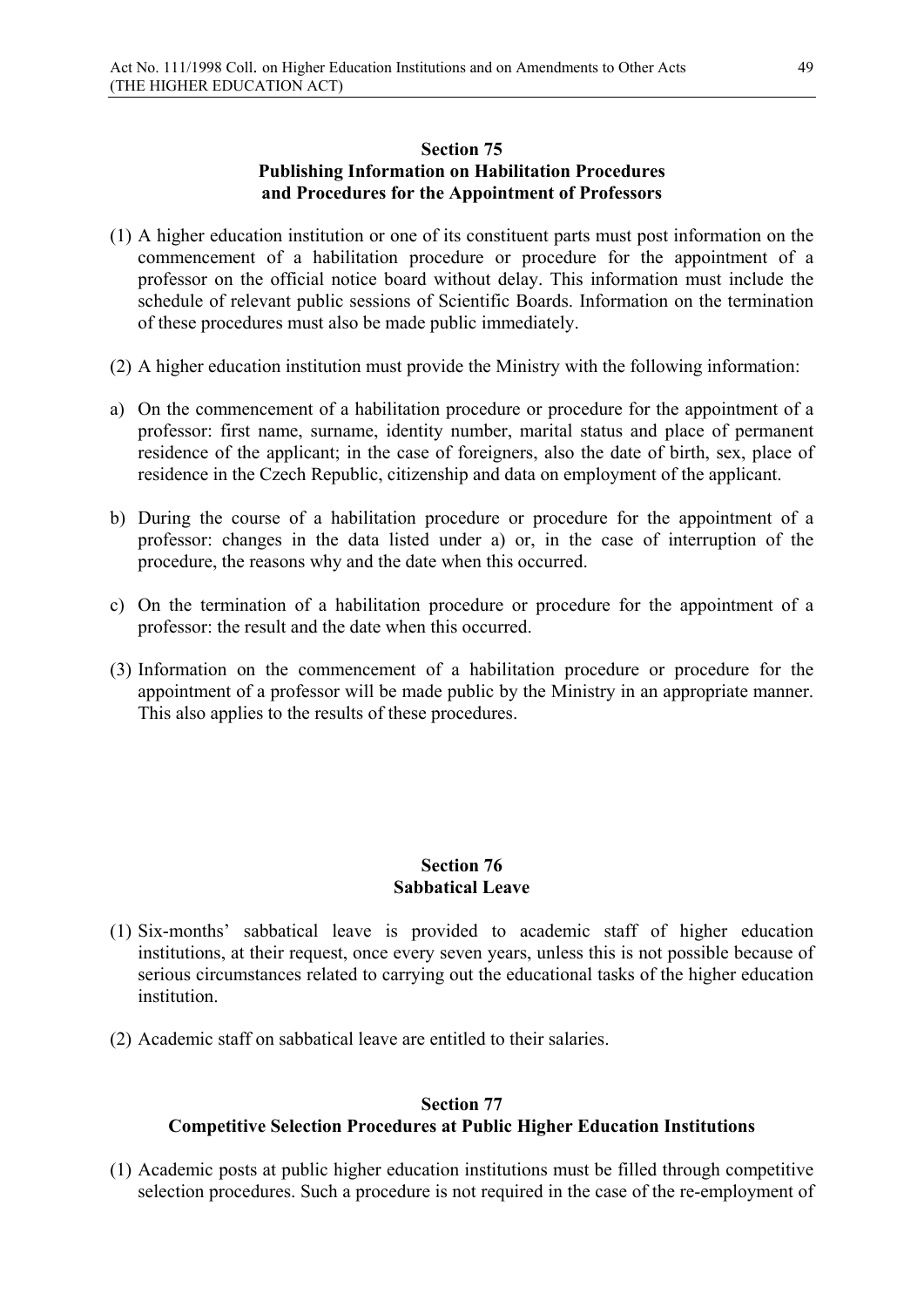an academic employee in his/her current post.

- (2) The announcement that applications are being received for an academic post must be made public on the official notice board of the higher education institution or one of its constituent parts as well as in public mass media covering the whole of the Czech Republic at least thirty days prior to the deadline for the submission of applications.
- (1) Details on competitive selection procedures are laid out in the internal regulations of public higher education institutions.

## **PART VIII ACCREDITATION**

## **Section 78 Accreditation of Degree Programmes**

- (1) Degree programmes are subject to accreditation awarded by the Ministry.
- (2) If a degree programme is not accredited, it is not possible to admit any applicants, hold classes, carry out examinations or award academic degrees.
- (3) Within the framework of the accreditation of Master's degree programmes, a decision is also made on the right to award academic degrees pursuant to subsection 46 (5).

- (1) The written application from a higher education institution for the accreditation of a degree programme must include the following:
- a) the name of the higher education institution or its constituent part that is responsible for providing the degree programme;
- b) the components of the degree programme under subsection 44 (2);
- c) evidence of appropriate staff, financial, material, technical and information support for the degree programme for at least the standard length of study;
- d) a description of the planned development of the degree programme, its rationale and the anticipated number of students to be admitted;
- e) in the case of degree programmes in the field of health services, the standpoint of the Ministry of Health with respect to the possible employment of graduates in this field is also required $19$ .
- f) ) in the case of degree programmes focusing on preparation for the practice of a regulated profession, a statement that the relevant degree programme is focused on preparation for the practice of a regulated profession and a standpoint of the relevant recognition body

<span id="page-49-0"></span><sup>&</sup>lt;sup>19)</sup> Section 53 of Act No. 20/1966 Coll. on public health care, as amended by Czech National Council Act No. 548/1991 Coll.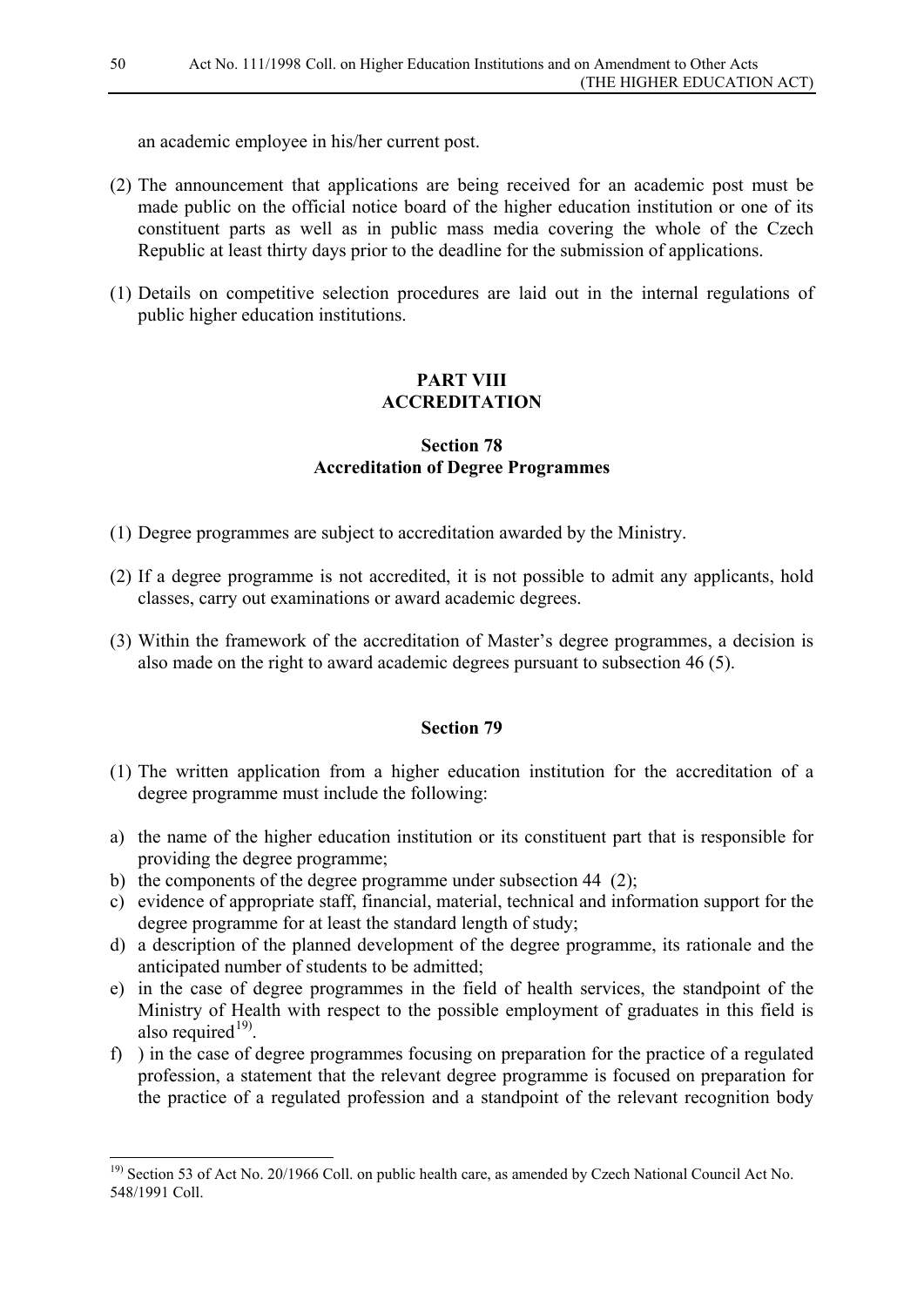with respect to the appropriate competence on the part of graduates to practice this profession $19a)$ 

- (2) The Ministry passes the application immediately to the Accreditation Commission, which reaches a decision no later than 120 days from the date of receipt.
- (3) If there are any deficiencies in the application that might be corrected, the Accreditation Commission invites the higher education institution to do so within a reasonable length of time and suspends the review procedure. If the higher education institution fails to correct these deficiencies by the deadline that has been set, the Accreditation Commission makes its decision on the basis of the original documentation.
- (4) No later than thirty days after receiving the standpoint of the Accreditation Commission, the Ministry makes its decision on whether or not to award accreditation. In making this decision, it takes into consideration the general policy of the higher education institution ) with regard to its teaching, scholarly, scientific and research work, development, innovation, artistic or other creative activities of as well as an assessment of its activities.
- (5) The Ministry will not grant accreditation if:
- a) the degree programme does not comply with the requirements listed in Part 4 of this Act;
- b) sufficient staff, equipment and information support are not guaranteed for the relevant degree programme;
- c) implementation of the degree programme is not backed by sufficient financial, material or technical resources;
- d) the higher education institution does not offer sufficient guarantees that regular teaching in the programme will be ensured;
- e) the application contains incorrect data deemed crucial to awarding the accreditation;
- f) the Accreditation Commission has issued a negative standpoint.
- (6) If the requirements listed in paragraphs (5) a) and b) are not met, the Accreditation Commission will not issue an affirmative standpoint with regard to an application for the accreditation of a degree programme. The standpoint of the Accreditation Commission must include the reasons why the degree programme does not meet the requirements listed in paragraphs (5) a) and b).
- (7) After agreement with the Accreditation Commission, the Ministry issues a decree detailing the contents of the written application for the accreditation of the degree programme.
- (8) If the Ministry learns that the facts included in the negative standpoint of the Accreditation Commission with respect to a particular degree programme are not in accordance with the real state of affairs or the Act, it can ask the Accreditation Commission to renew the procedure for issuing its standpoint and to correct any deficiencies in the reasons it has given.

<span id="page-50-0"></span> <sup>19</sup>a) Act No. 18/2004 Coll. on the Recognition of Professional Qualifications and Other Competences of Nationals of the Member States of the European Union and on Amendment to Related Acts (the Recognition of Professional Qualifications Act).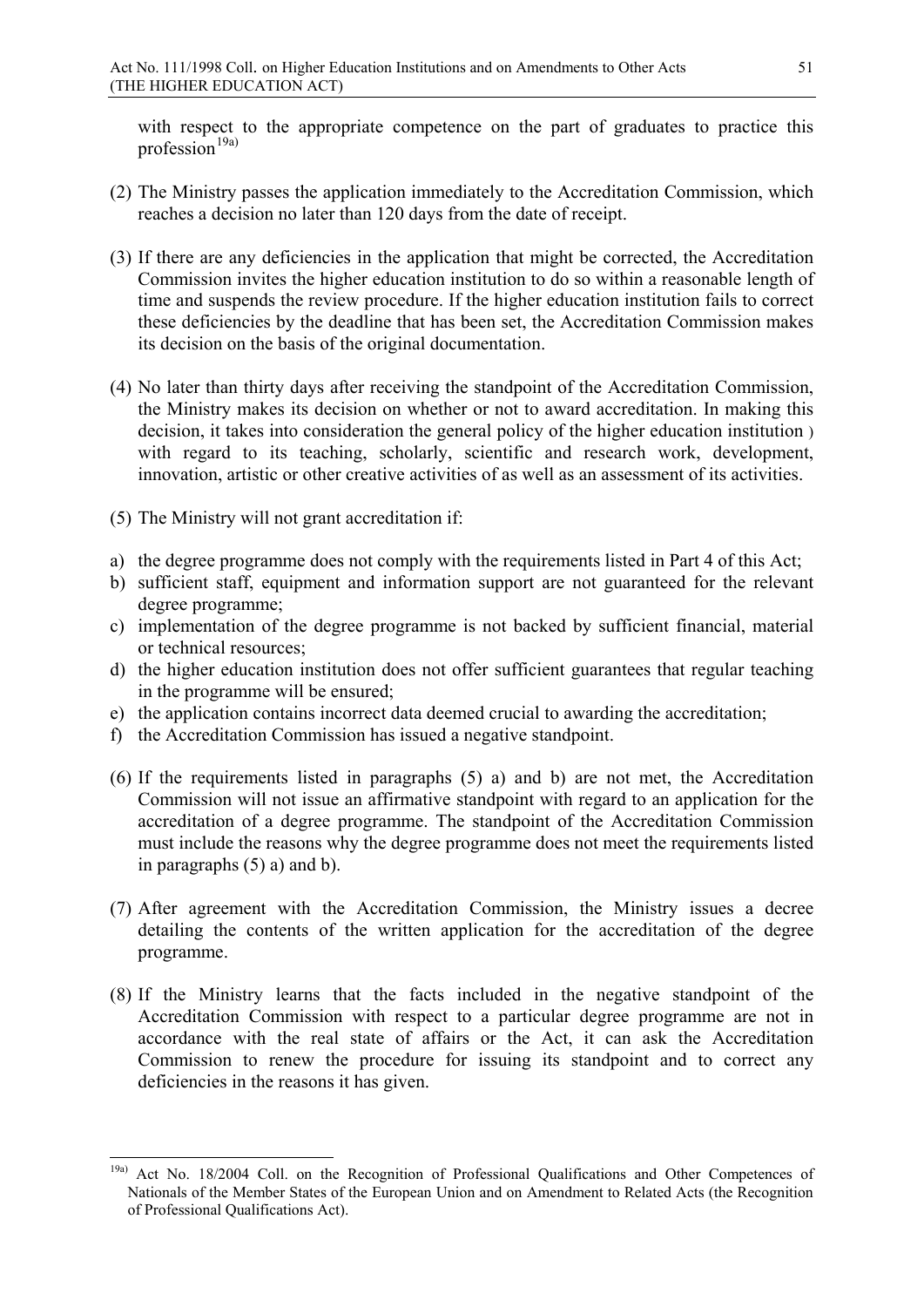- (1) Accreditation of a degree programme is granted for ten years at most, beginning from the day on which the decision takes legal effect.
- (2) The validity of a particular accreditation may be repeatedly extended. The procedure for the extension of the accreditation's validity is subject to the provisions of Section 79.
- (3) A higher education institution may request an extension to the accreditation of a degree programme that it is already offering.
- (4) Accreditation of a degree programme expires upon the higher education institution's declaring that the programme has been cancelled or upon the elapsing of the period for which the accreditation was granted. The higher education institution provides students with the option of continuing their studies in the same or a similar degree programme at the same or another higher education institution.

- (1) Application for accreditation of a degree programme may be made, together with a higher education institution, by a legal entity with domicile, its central administration or the main site of its business activities in one of the member states of the European Union, or that was set up or established according to the laws of one of the member states of the European Union, and that carries out information on the teaching, scholarly, scientific and research work, development, innovation, artistic or other creative activities.
- (2) Along with the application for accreditation, the legal entity must include an agreement made with the higher education institution on mutual cooperation in the provision of a degree programme. This higher education institution will admit applicants for studies in the degree programme and award the appropriate degree to the graduates of this degree programme. The higher education diploma will also specify where the studies in the degree programme took place.
- (3) A legal entity may also apply for accreditation of a degree programme under subsection (1) independently. If the Accreditation Commission issues an affirmative standpoint, the Ministry will invite the higher education institution to sign an agreement pursuant to subsection (2); when this has been done, it will grant accreditation. If the higher education institution refuses to sign such an agreement, it will inform the Ministry and the Accreditation Commission of its decision and the reasons behind it within thirty days.
- (4) The application for accreditation of a degree programme under subsections (1) to (3) is subject to the provisions of Section 79 by analogy.
- (5) In the case of joint implementation of a doctoral degree programme, the agreement will also stipulate the representation of the legal entity and the higher education institution in the Doctoral Studies Board.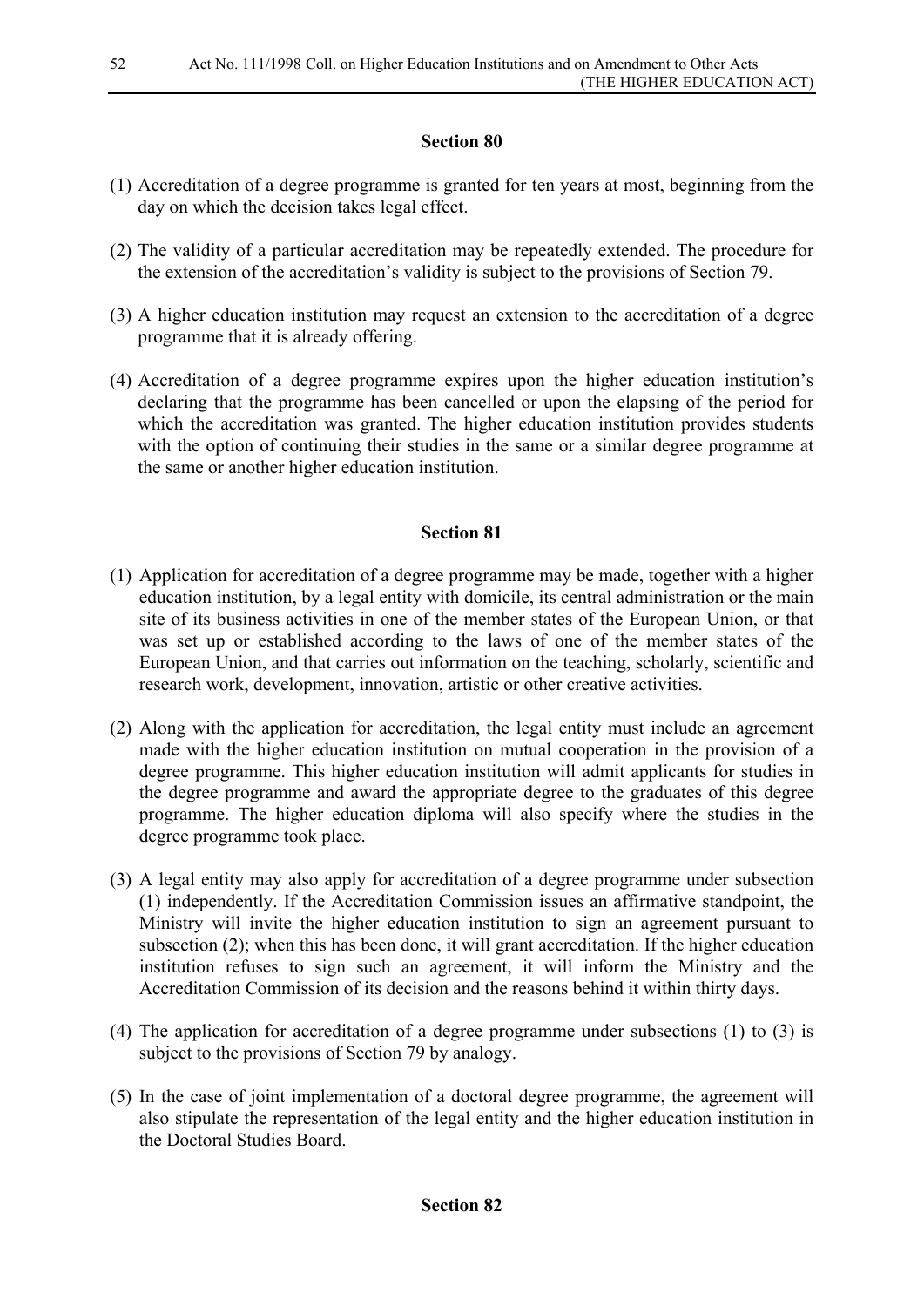# **Accreditation of Habilitation Procedures and Procedures for the Appointment of Professors**

- (1) The authority of a higher education institution or one of its constituent parts to carry out the habilitation procedure or procedure for the appointment of professors in a particular field is subject to accreditation awarded by the Ministry.
- (2) The written application from a higher education institution for accreditation must include the following:
- a) the name of the higher education institution or its constituent part that is responsible for carrying out the procedure;
- b) the field of habilitation or professorial appointment;
- c) information on the teaching, scholarly, scientific, research, development, artistic or other creative activities of the higher education institution or its constituent part in the relevant field;
- d) information on professors and other academic staff teaching and carrying out activities in the relevant or a related field at the higher education institution or its part;
- e) a list of the members of the Scientific Board of the higher education institution or its part.
- (3) Accreditation of the habilitation procedure and procedure for the appointment of professors is subject to the provisions of subsections 79 (2) and (3) by analogy.
- (4) The Accreditation Commission decides whether the facts documented under paragraphs (2) c) to e) constitute a sufficient prerequisite for an objective assessment of the teaching and scholarly, scientific or artistic qualifications of applicants for appointment as professor or associate professor, and then issues its standpoint on the application.
- (5) The Ministry makes a decision on awarding accreditation within thirty days of receiving the standpoint of the Accreditation Commission. The Ministry takes into consideration the strategic plan of the public higher education institution or private higher education institution as well as an assessment of its activities.
- (6) The Ministry will not grant accreditation if:
- a) the higher education institution does not provide sufficient guarantees that it will carry out the habilitation procedure or procedure for the appointment of professors in a proper fashion;
- b) no accreditation has been awarded for a doctoral degree programme at the higher education institution or one of its constituent parts within which the field of the habilitation or professorial appointment or a substantial portion thereof is taught;
- c) the request contains incorrect data deemed crucial to awarding the accreditation;
- d) the Accreditation Commission has issued a negative standpoint.
- (7) In the case of newly established fields of study, the Ministry may make exceptions to the provisions of paragraph (6) b).
- (8) Accreditation for the habilitation procedure or procedure for the appointment of professors is granted for ten years at most, beginning from the day on which the decision takes legal effect.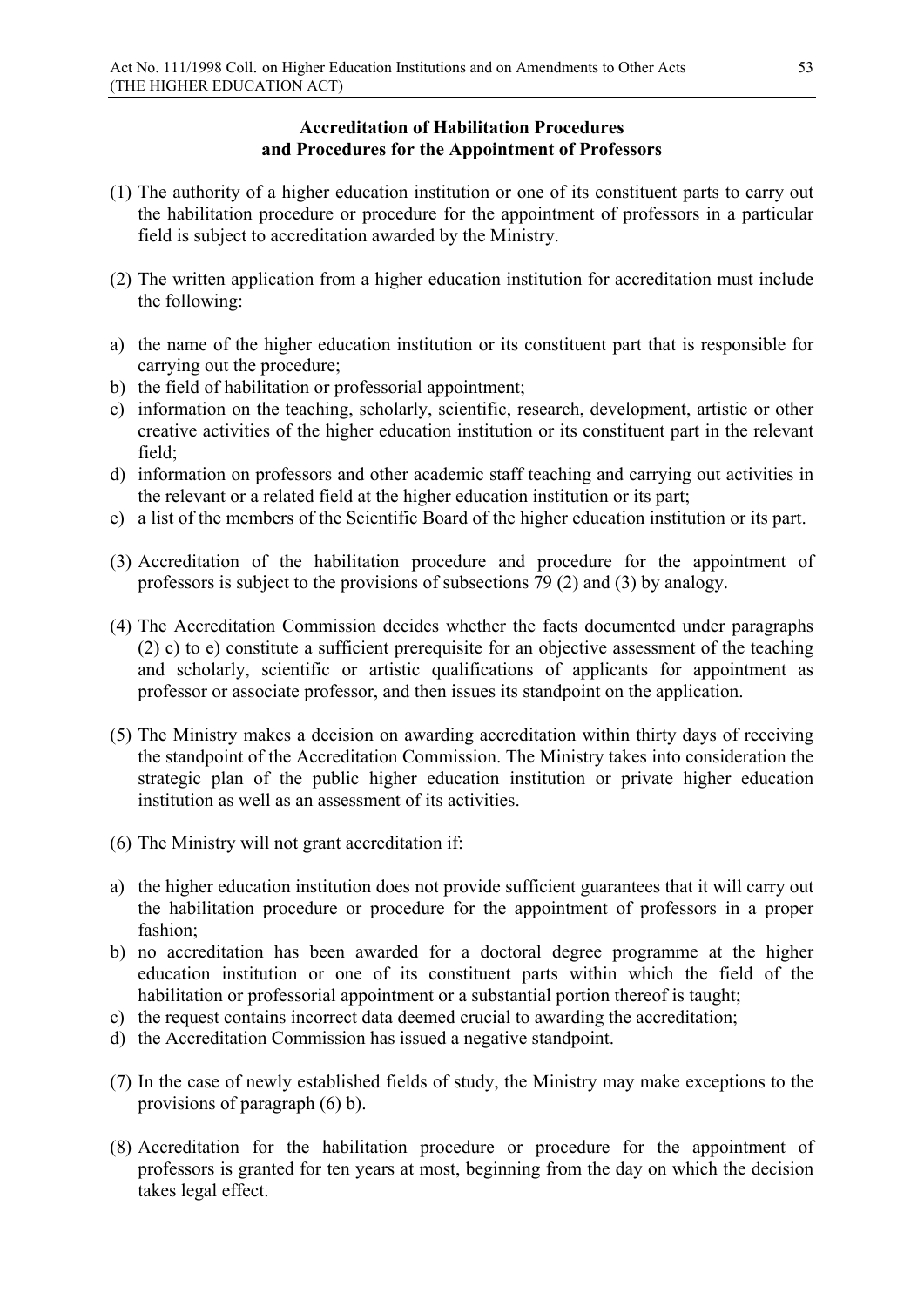## **Section 83 The Accreditation Commission**

- (1) The Accreditation Commission consists of twenty-one members. The Chair, Vice-Chair and members of the Accreditation Commission are nominated by the Minister and appointed by the government. Prior to submitting his/her nominations, the Minister asks for references from the representative bodies of the country's higher education institutions, the Research and Development Council and the Academy of Sciences of the Czech Republic, and discusses the nominations with these institutions.
- (2) Members of the Accreditation Commission are appointed for a six-year term; they may serve a maximum of two terms of office. When the first members are named to the Accreditation Commission, the government will appoint one-third of the members to a term of office that will expire in two years' time and one-third of members to a term of office that will expire in four years' time.
- (3) Members of the Accreditation Commission must be persons widely regarded as authorities in their fields.
- (4) Membership in the Accreditation Commission is incompatible with the positions of Rector, Vice-Rector or Dean.
- (5) A member of the Accreditation Commission may only be dismissed before the end of his/her term of office by reason of long-term failure to participate in the work of member of the Accreditation Commission may only be dismissed before the end of his/her term of office by reason of loss of good character and repute or long-term failure to participate in the work of the Accreditation Commission, or upon his/her own request.
- (6) Members of the Accreditation Commission are independent while carrying out their duties.
- (7) In order to ensure the preparation of high-quality background material for its sessions, the Accreditation Commission may establish advisory working groups whose composition must correspond to the type of degree programme under consideration, its mode and its study objectives; in the case of accreditation for habilitation procedures and procedures for the appointment of professors the composition of such groups must correspond to the field for which accreditation is being sought, or a related field.
- (8) The manner in which the Accreditation Commission and its working groups carry out their discussions is stipulated in the Statutes of the Accreditation Commission, which are approved by the government. Upon approval of the Statutes by the government, the Ministry must make them public in an appropriate manner.
- (9) Material and financial resources for the activities of the Accreditation Commission are provided by the Ministry.
- (10) Submissions to the Accreditation Commission are made via the Ministry.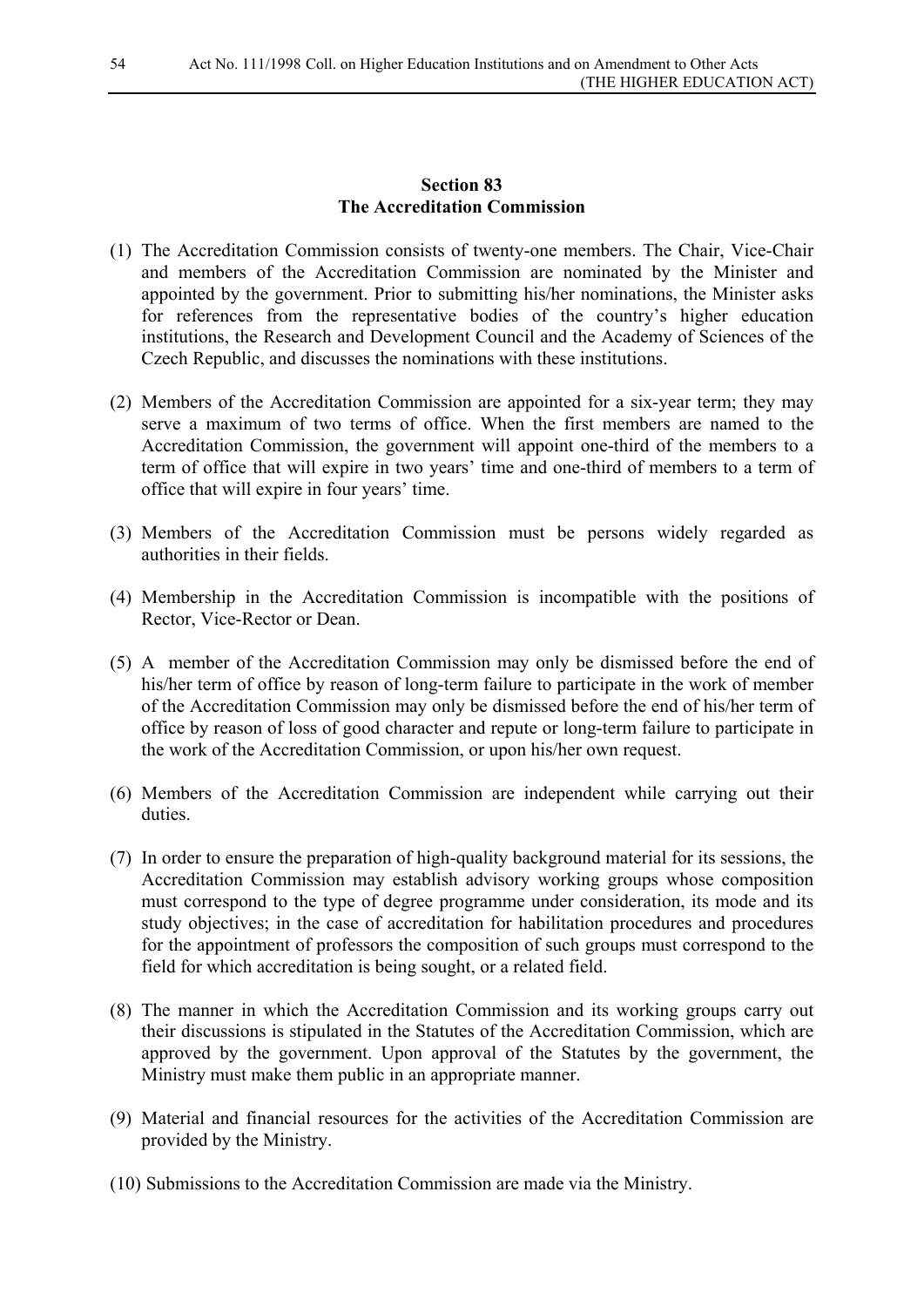(11) The activities of the members of the Accreditation Commission and their working groups are considered activities in the public interest<sup>4)</sup>. These persons may receive a bonus for their work and their travel expenses are reimbursed pursuant to a special regulation.<sup>[5\)](#page-54-1)</sup>

## **Section 84**

- (1) The Accreditation Commission is concerned for the quality of higher education and carries out comprehensive evaluation of the teaching, scholarly, scientific and research work, development, innovation, artistic and other creative activities of higher education institutions. The chief means of achieving these objectives are:
- a) evaluating the activities of higher education institutions and the quality of accredited activities and publishing the results of such evaluations;
- b) reviewing other issues affecting the system of higher education, when asked to do so by the Minister, and expressing its standpoint on these issues.
- (2) The Accreditation Commission expresses its standpoint on the following:
- a) requests for accreditation of degree programmes;
- b) requests for authorization to carry out the habilitation procedure and the procedure for the appointment of professors;
- c) the establishment, merger, amalgamation, splitting or dissolution of a faculty of a public higher education institution;
- d) the granting of state permission to a legal entity wishing to operate as a private higher education institution;
- e) specification of the type of higher education institution.

## **Section 85**

- (1) If the Accreditation Commission discovers any deficiencies in the provision of accredited activities, it will invite the higher education institution or the cooperating legal entity to remedy the situation within a reasonable length of time.
- (2) In the event of serious deficiencies arising in the course of the implementation of a degree programme, the Accreditation Commission will propose to the Ministry, depending on the nature of the case:
- a) limitation of accreditation, consisting in a ban on admitting new applicants to study in the relevant degree programme; or
- b) temporary termination of accreditation, consisting in a ban on holding state examinations and awarding academic degrees; or
- c) revocation of accreditation.

<span id="page-54-1"></span><span id="page-54-0"></span>-

(3) In the case of serious deficiencies in a habilitation procedure or procedure for the appointment of professors, the Accreditation Commission will ask the Ministry to temporarily terminate or revoke accreditation, depending on the nature of the case.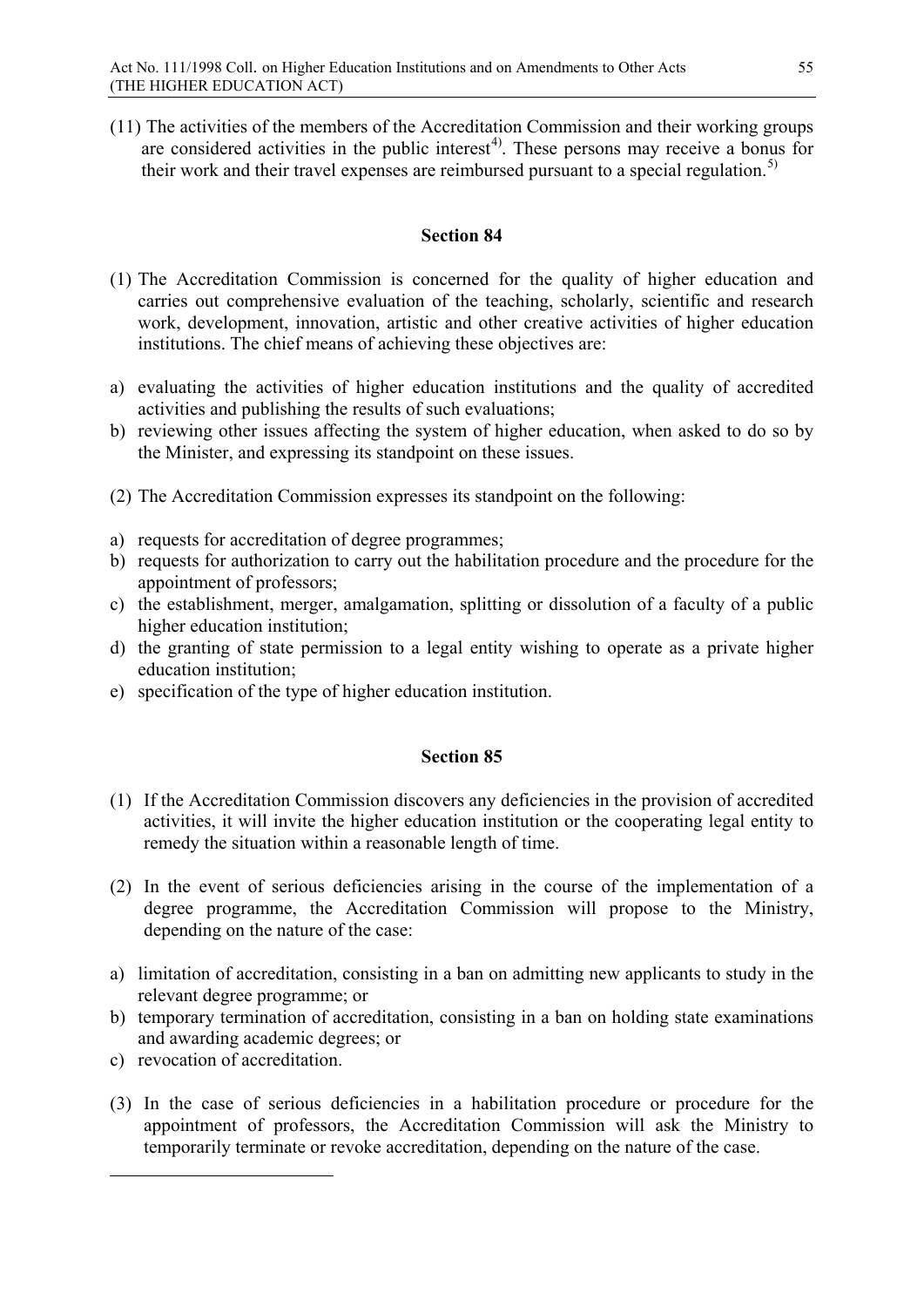- (4) The Accreditation Commission will also ask the Ministry to revoke accreditation if the situation at a higher education institution, one of its constituent parts or the cooperating legal entity is such that a request for accreditation would be justifiably rejected.
- (5) If the reasons for taking measures under paragraphs (2) a) or b) or subsection (3) cease to exist, the Accreditation Commission will ask the Ministry to rescind these measures.
- (6) Within 120 days of receiving a proposal from the Accreditation Commission relating to subsections (2) to (5), the Ministry will make its decision

- (1) In the event of temporary termination or revocation of accreditation of a degree programme, the higher education institution must provide students with the possibility of continuing their studies in the same or a similar degree programme at the same or another higher education institution.
- (2) The Ministry will stipulate a reasonable length of time for fulfilling the obligation under subsection 1

# **PART IX**

## **STATE ADMINISTRATION**

## **Section 87 Competency of the Ministry**

The Ministry:

- a) registers the internal regulations of higher education institutions;
- b) draws up an annual report on the state of the system of higher education and the strategic plan of the Ministry (subsection (18) 4)) and makes them public;
- c) discusses and evaluates the strategic plans of the public higher education institutions and the strategic plans of the private higher education institutions as well as their annual updates;
- d) distributes funding from the state budget (from funds provided for the educational system) to higher education institutions and monitors their use;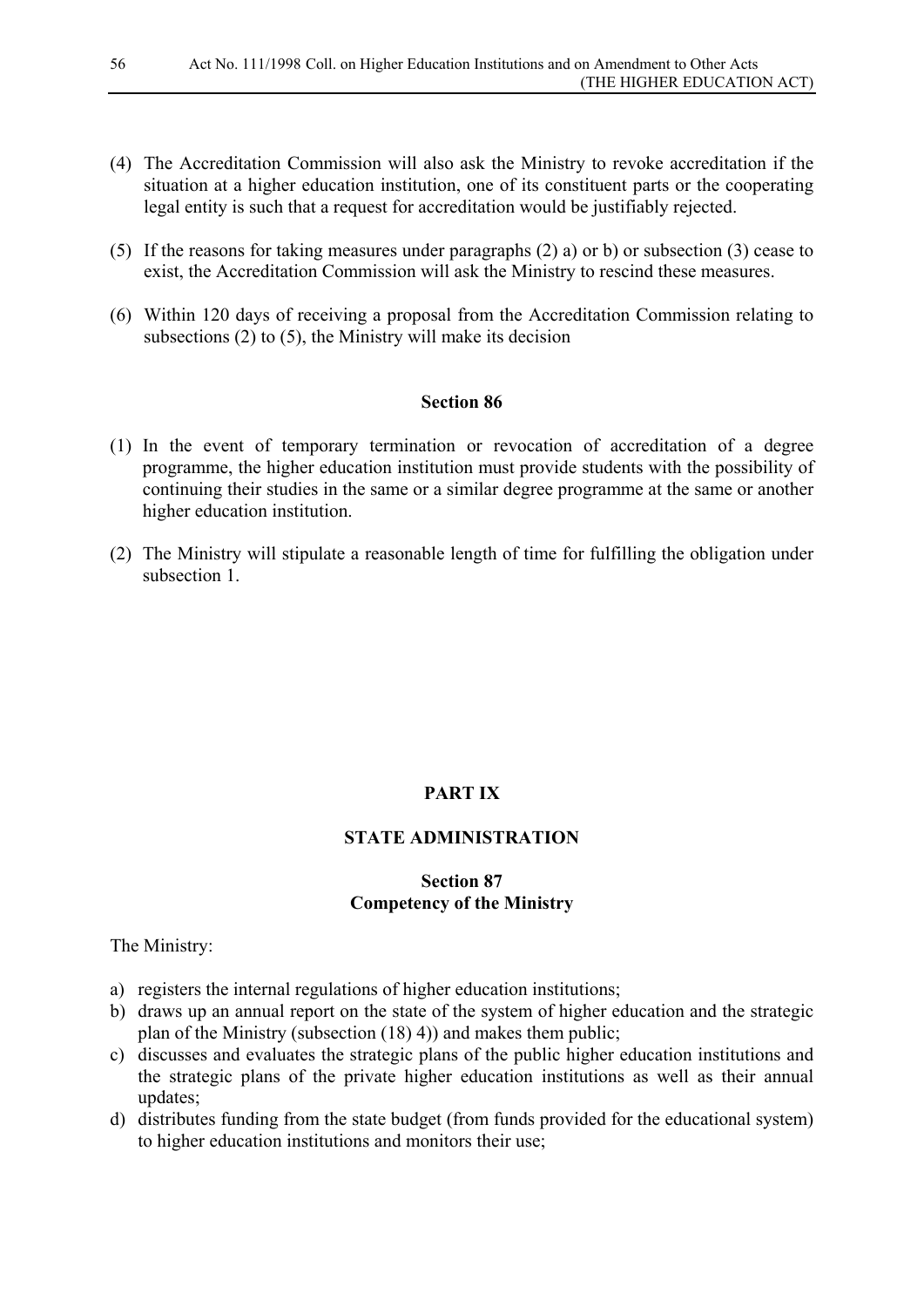- e) monitors the financial management of public higher education institutions pursuant to a special regulation: $^{20)}$  $^{20)}$  $^{20)}$
- f) grants state permission pursuant to Section 39;
- g) makes decisions on granting accreditation for degree programmes and granting accreditation for the habilitation procedure and procedure for the appointment of professors in relevant fields;
- h) appoints additional members of examination boards pursuant to Section 53;
- i) collects and makes use of information on applications for admission to studies and on participants in and graduates of lifelong learning programmes and information contained in the student register, in compliance with special regulations. In collecting and making use of this information and in carrying out statistical analyses it is authorized (or in turn may authorize individuals) to make use of the identity number of applicants for admission to studies in a degree programme, individuals admitted to studies in a degree programme, students studying in a degree programme, and persons who have interrupted or completed their studies in a degree programme, as well as of participants in lifelong learning and graduates of lifelong learning.
- j) in compliance with the provisions of this Act, regulates higher education institutions within the framework of the work of the state administration
- k) carries out the responsibilities of the higher administrative body for higher education institutions in administrative proceedings;
- l) adopts measures pursuant to Sections 37, 38, 43 and 85;
- m) recognizes foreign higher education and qualifications acquired abroad under Sections 89 and 90;
- n) grants scholarships and bursaries funded from the state budget pursuant to Section 91;
- o) provides material and financial assistance for the activities of the Accreditation Commission;
- p) gives its consent or expresses its views on issues listed in Section 95;
- q) provides methodological assistance to higher education institutions in drawing up Statutes and other regulations of higher education institutions and faculties, keeping records on students and reporting statistics and in the areas of librarianship, information systems and international relations;
- r) makes material and financial awards to outstanding students, graduates of degree programmes and other persons for exceptional levels of academic achievement and results achieved in research, development, innovation, artistic and other creative activities;
- s) informs the Ministry of Health on decisions to grant accreditation for a health-oriented programme for which a standpoint pursuant to paragraph 79 (1) e) has been issued, and sends the accredited degree programme to the Ministry of Health along with the information provided.
- t) makes available specific financial support from the European Funds via the state budget to legal and physical entities as recipients or co-recipients who, on the basis of agreements made between themselves, work on projects aimed at educational activities carried out at higher education institutions on the basis of publicly announced competitions;
- u) determines the amount of the specified financial support from the European Funds that the recipient must provide to the co-recipient pursuant to paragraph t). The provision of specified financial support is not subject to a special regulation.<sup>[20a\)](#page-56-1)</sup>

<span id="page-56-1"></span><span id="page-56-0"></span><sup>&</sup>lt;sup>20)</sup> Czech National Council Act No. 552/1991 Coll. on state inspection, as amended by Act No. 166/1993 Coll. 20a) Act No. 20/2004 Coll. on public tenders, as amended.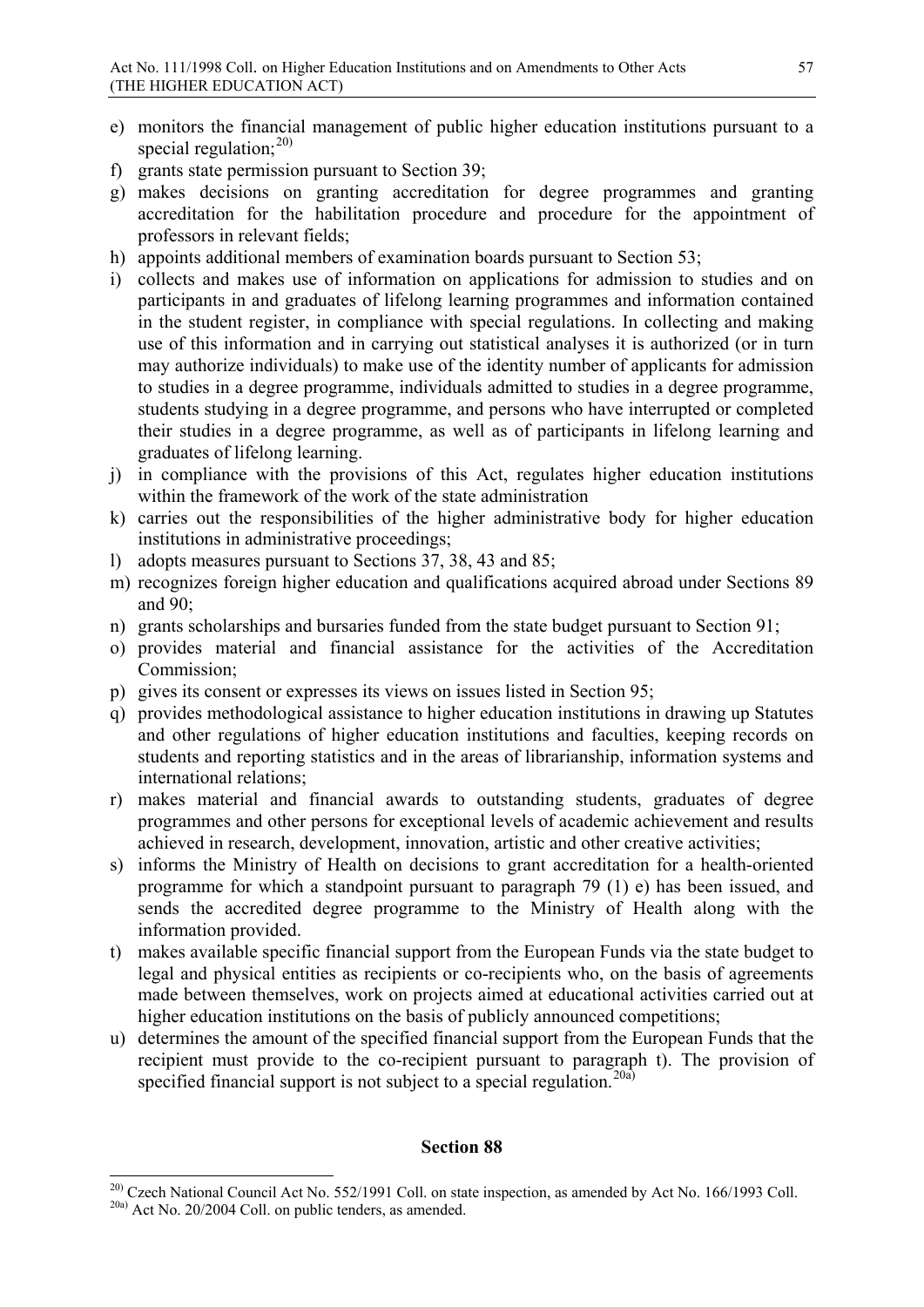# **Register of Students**

- (1) Every higher education institution must keep a register of students. The register of students is used to keep records on students and serves for budgetary and statistical purposes.
- (2) The register of students records the first name, surname, identity number, marital status and place of permanent residence of the student; in the case of foreigners, also the date of birth, sex, place of residence in the Czech Republic and citizenship.
- (3) The main information on individual students included in the register of students is as follows:
- a) the date of enrolment in studies;
- b) previous education;
- c) the degree programme, field of study and mode of study;
- d) enrolment in the next academic year or block of studies;
- e) state examinations passed and academic degrees awarded;
- f) interruption of studies;
- g) closure of studies.

The structure of information records contained in the database and the technical details are laid out by the Ministry after discussion with the higher education institution.

- (4) Entries in the register of students may only be made by authorized employees of the higher education institution; entries pursuant to paragraphs (3) a) and c) to g) must be made immediately following the events in question. The register of students and documents relating to these events are regarded as archive records; archiving as well as making abstracts and copies of records are subject to special regulations.<sup>[21\)](#page-57-0)</sup>
- (5) The higher education institution will provide the relevant records contained in the register of students to those who can demonstrate a legal interest.

# **Section 89 Recognition of Higher Education and Qualifications Acquired Abroad**

- (1) Upon the request of a graduate of a foreign higher education institution, a certificate of recognition in the Czech Republic of his/her higher education or some part of this education will be issued by:
- a) the Ministry, in cases where the Czech Republic is bound by an international treaty with a country in which the higher education institution is established and recognized and the Ministry is authorized by this treaty to grant such recognition;

<span id="page-57-0"></span><sup>&</sup>lt;sup>21)</sup> Czech National Council Act No. 97/1974 Coll. on keeping archives, as amended by Czech National Council Act No. 343/1992 Coll.

Directives of the Ministry of the Interior 7/1975 Ú.v. CSSR on the utilization of archive records, reg. number 24/1975, as amended by Czech National Council Act No. 343/1992 Coll..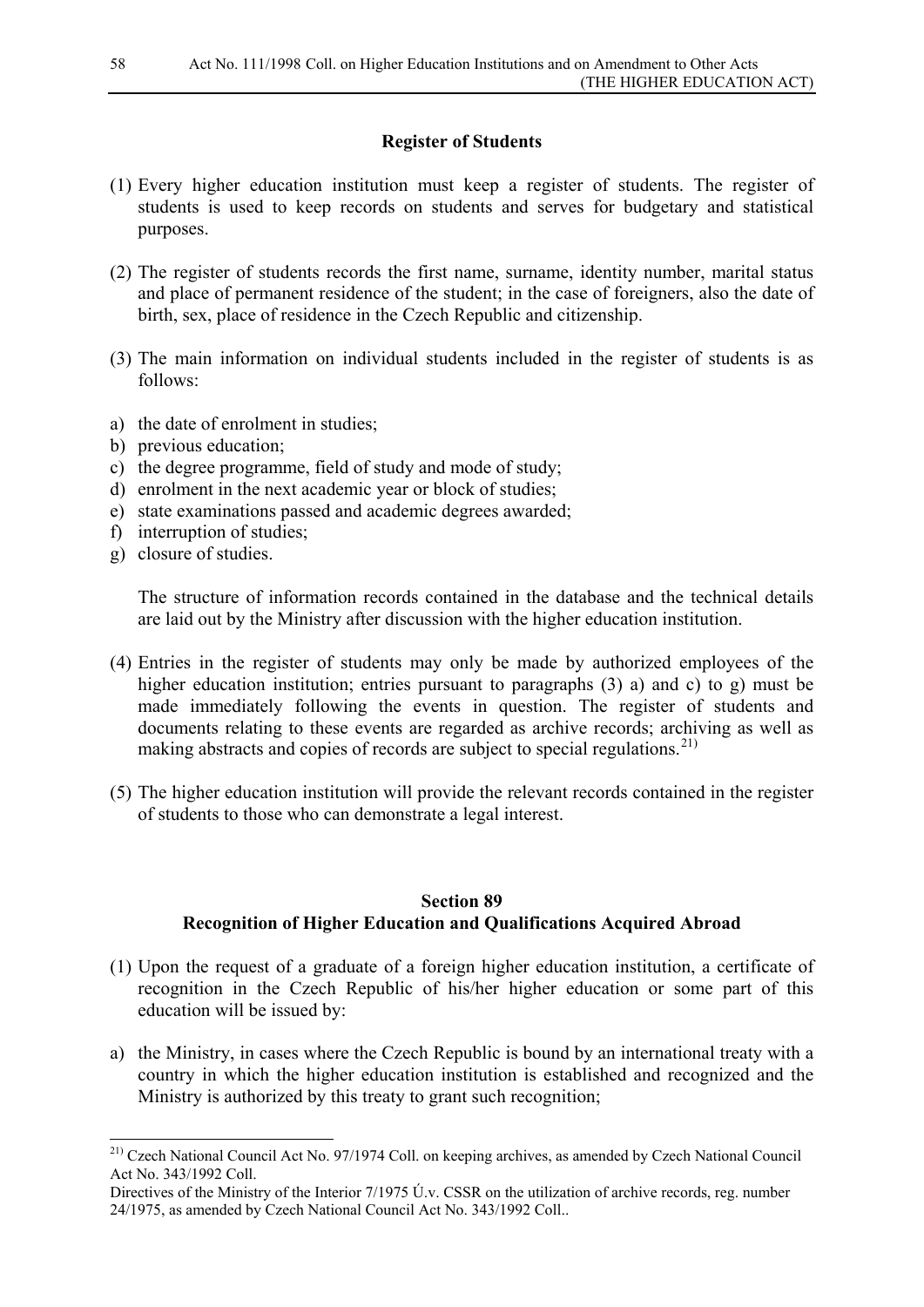- b) in all other cases, a public higher education institution providing a degree programme that has similar contents.
- (2) In cases of doubt, the Ministry will decide on whether a public higher education institution has the required authority, or will take the decision concerning recognition of the higher education or some part of this education itself.
- (3) The public higher education institution issues the certificate based on its knowledge of the quality of the foreign higher education institution in question or based on the extent of knowledge and acquired skills evinced by the higher education qualification.
- (4) The provisions of subsections (1) to (3) apply in an analogous fashion to individual examinations taken at higher education institutions abroad, should it not be a case of a joint degree programme with a higher education institution according to the Act.

- (1) Decisions pertaining to the recognition by a public higher education institution of higher education and qualifications acquired abroad are made by the Rector.
- (2) This recognition is based on the original or a legally attested copy of a diploma, certificate or similar document issued by the foreign higher education institution, or the original or a legally attested copy of a diploma supplement and supplementary information confirming that the degree programme was carried out by an institution authorised to provide education comparable to higher education pursuant to this Act as well as information on the contents of the higher education studies abroad. If requested, an officially certified translation of these documents must be presented.
- (3) Unless otherwise provided for in an international treaty to which the Czech Republic is bound, a public higher education institution or the Ministry may require that the authenticity of signatures and stamps on the original documentation be verified by the Ministry of Foreign Affairs of the country in which the higher education institution that issued the document is domiciled, or by a relevant foreign body and the relevant embassy of the Czech Republic.
- (4) In the case of an individual who has been granted international protection in the form of asylum or subsidiary protection<sup>[21a\)](#page-58-0)</sup> in the Czech Republic or some other member state of the European Union, or who on the basis of international commitments the Czech Republic is obliged to regard as a refugee or exile or a person in a situation similar to that of refugees, the document required pursuant to subsection (2) and the verification of authenticity required pursuant to subsection (3) may be replaced by a sworn statement made by the individual in question concerning the facts otherwise attested to by such a document or verification.

<span id="page-58-0"></span> <sup>21</sup>a) Act 325/1999 Coll., on asylum and on amendments to Act No. 283/1991 Coll. on the Czech Republic Police, as amended (Act on Asylum), as amended.

Council Directive 2004/83/EC from 29April 2004 on minimum standards for the qualification and status of third country nationals or stateless persons as refugees or as persons who otherwise need international protection and the content of the protection granted.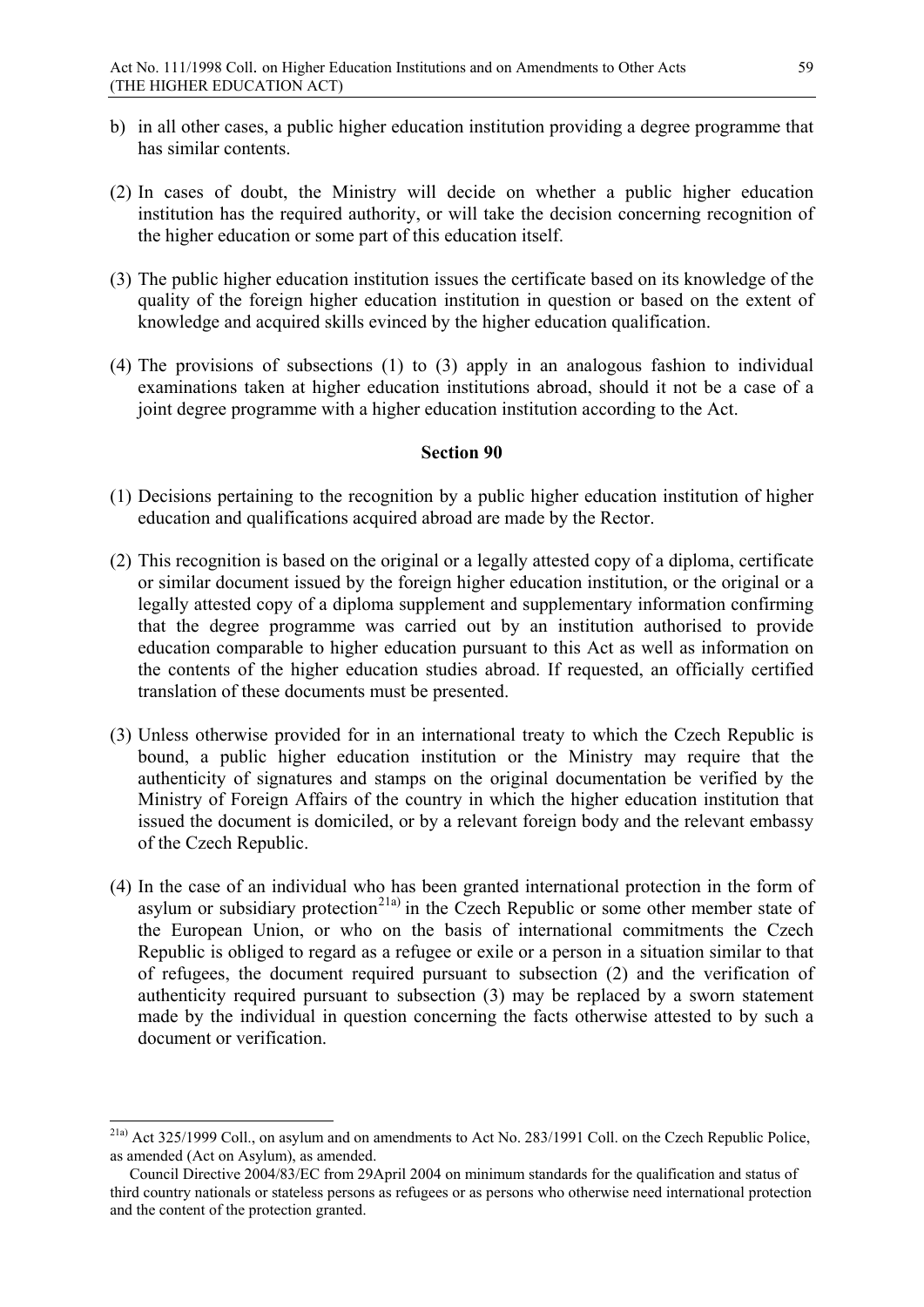(5) If the public higher education institution or in the case of subsection 89 (2) the Ministry discovers substantial differences in the degree programmes being compared, the request for recognition will be refused.

## **Section 91 Scholarships and Bursaries**

- (1) Students of higher education institutions are eligible for scholarships and bursaries.
- (2) Scholarships and bursaries funded from the subsidy or block grant may be awarded in the following cases:
- a) for outstanding study results;
- b) for outstanding scholarly, scientific, research, development, artistic or other creative results contributing to the enhancement of knowledge;
- c) for research, development and innovation activities pursuant to a special regulation<sup>21b)</sup>.
- d) in the case of a student's difficult social conditions;
- e) in other cases worthy of special consideration.
- (3) Bursaries awarded pursuant to paragraph (2) d) are also available for students who qualify for increased child support according to a special regulation21b) provided that the relevant family income ascertained for the purpose of child support does not exceed the family subsistence level multiplied by a factor of 1.5. A bursary of 1,620,- CZK is provided for ten months of each academic year for the standard length of studies. To qualify for the bursary, the student must produce a written notification, issued at his/her request by the social security office that initially granted child support, stating that the family income ascertained for the purpose of child support for the calendar year stated in the notification did not exceed the family subsistence level multiplied by 1.5. The notification for the purpose of awarding the bursary is valid for 21months from the end of the year for which the family income was ascertained. A student may claim a bursary only once during a specific period of time.
- (4) Scholarships and bursaries funded from the subsidy or block grant may also be awarded in the following cases:
- a) in support of studies abroad;
- b) in support of studies in the Czech Republic;
- c) to students in Doctoral degree programmes.
- (5) Scholarships and bursaries are awarded to students by the higher education institution or faculty in accordance with its Scholarship and Bursary Regulations.
- (6) Scholarships and bursaries are awarded by the Ministry pursuant to subsections (2) and (4) in accordance with programmes announced by the Minister, taking into account obligations under international treaties binding on the Czech Republic. The Ministry may also award these scholarships and bursaries to citizens of the Czech Republic who study at higher education institutions abroad.

<span id="page-59-0"></span> $^{21b}$  § 17 of Act No. 117/1995 Coll. on State Social Support, as amended.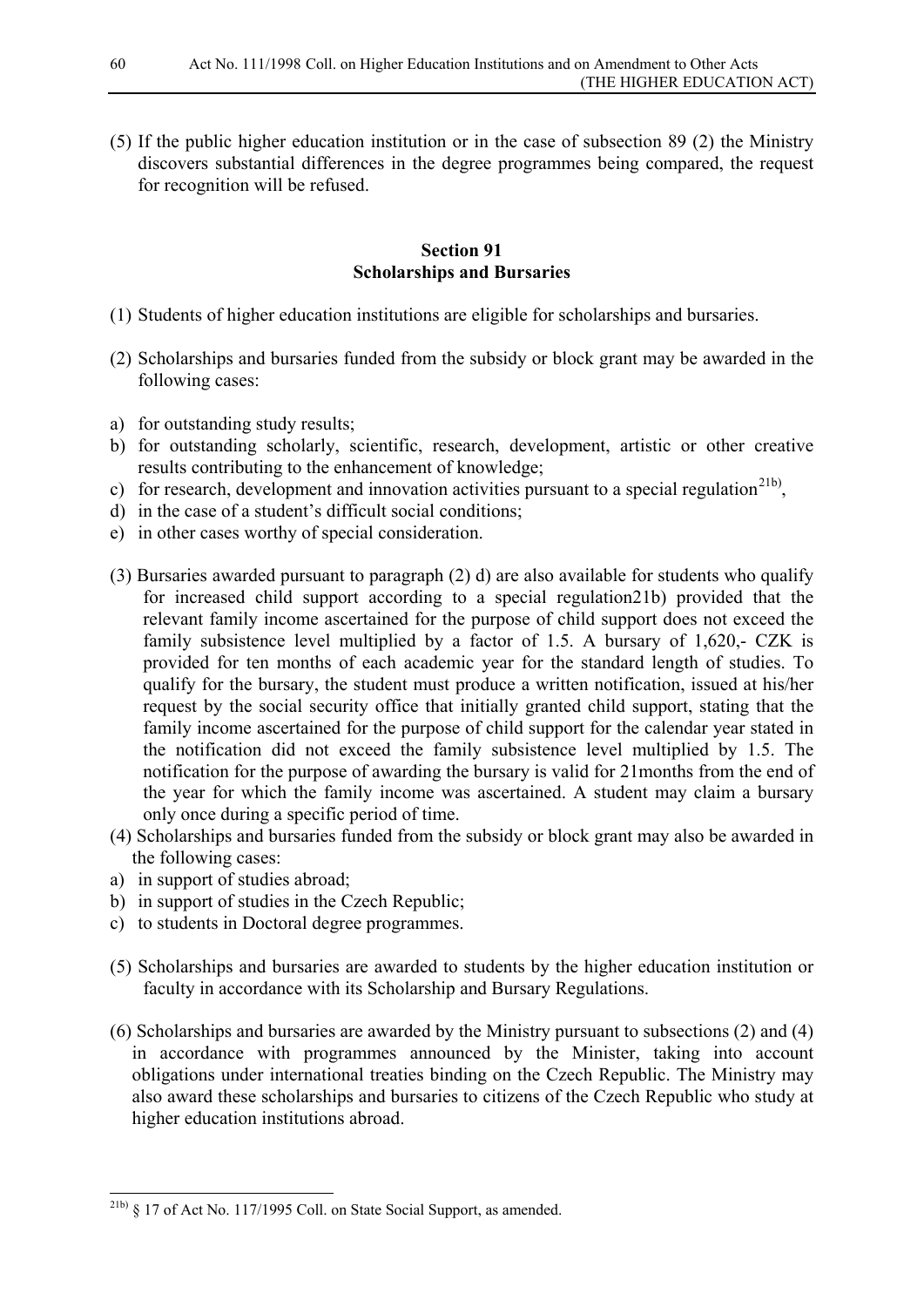# **PART X**

## **REPRESENTATIVE BODIES OF HIGHER EDUCATION INSTITUTIONS**

## **Section 92**

- (1) The representative bodies of higher education institutions are:
- a) a body composed of members of the academic communities of higher education institutions delegated by their representative academic bodies [the Council of Higher Education Institutions];
- b) a body composed of representatives of higher education institutions [the Czech Rectors' Conference].
- (2) Details on the procedure for the establishment of these bodies and their rules of procedure are laid out in their Statutes.
- (3) The Minister and the representative bodies of higher education institutions will discuss proposals and measures that have a significant impact on higher education institutions.
- (4) The representative bodies of higher education institutions will submit recommendations for the membership of the Accreditation Commission to the Minister.

# **PART XI**

## **TEACHING HOSPITALS**

## **Section 93**

- (1) Clinical as well as practical instruction in the fields of medicine, pharmacy and the health sciences takes place primarily at teaching hospitals.<sup>[22\)](#page-60-0)</sup> At these hospitals, scholarly, scientific, research and development activities are also carried out.
- (2) Details pertaining to this are set out in a special regulation.

## **PART XII**

<span id="page-60-0"></span><sup>&</sup>lt;sup>22)</sup> For example, Ministry of Health of the Czech Republic Regulation No. 394/1991 Coll. on the statutes, organization and activities of teaching hospitals and other hospitals, selected specialized therapeutic institutes and regional hygienic clinics within the competency of the Ministry of Health of the Czech Republic.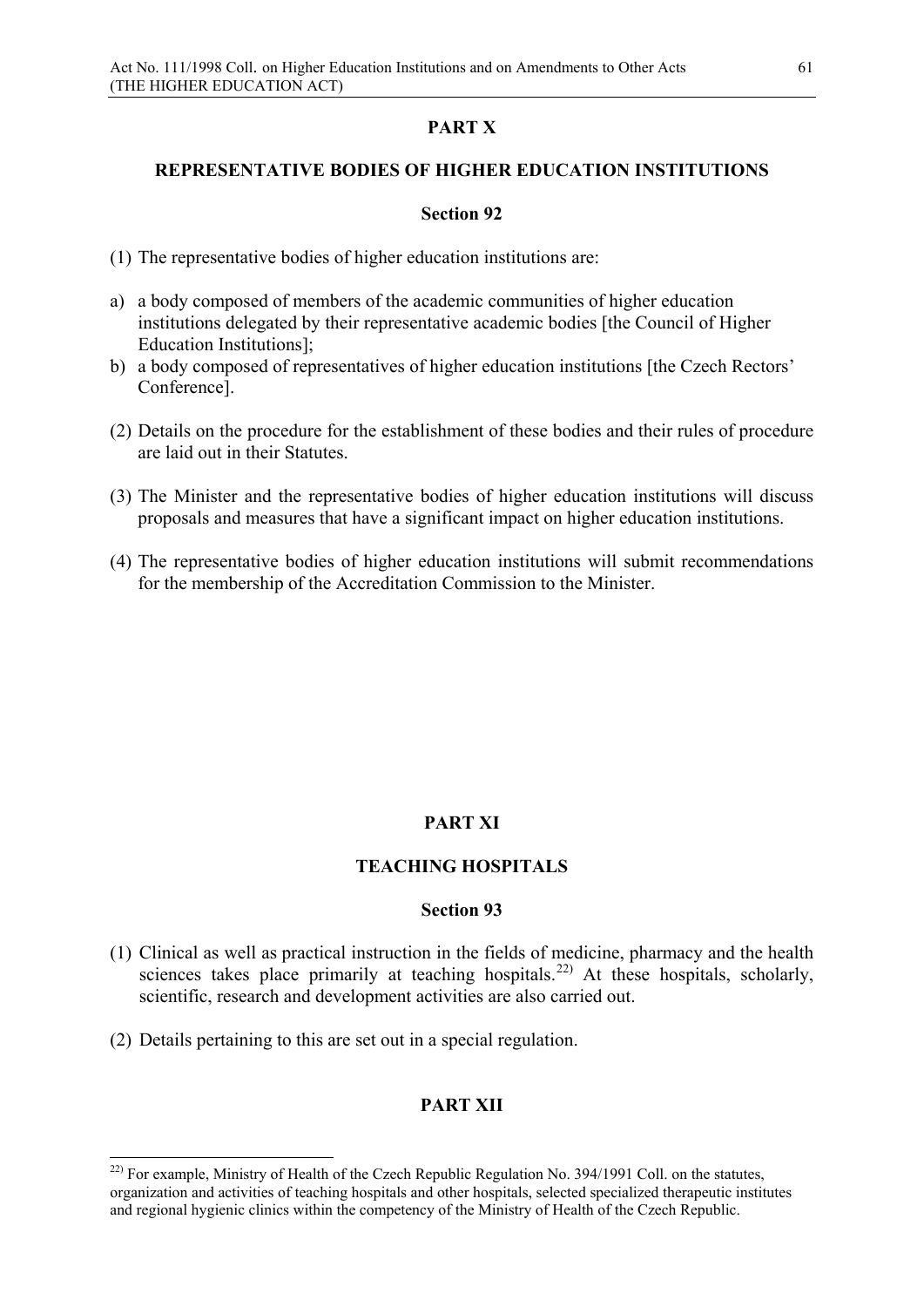#### **MILITARY AND POLICE HIGHER EDUCATION INSTITUTIONS**

#### **Section 94**

- (1) The purpose of military higher education institutions is to educate specialists, particularly for the armed forces. These institutions are also open to students that are not members of the military on active service.
- (2) The purpose of police higher education institutions is to educate specialists, particularly for the security forces.<sup>[22a\)](#page-61-0)</sup> These institutions are also open to students that are not members of the security forces.

#### **Section 95**

- (1) Military higher education institutions are part of the organisational component of the state<sup>[22b\)](#page-61-1)</sup> linked to the Ministry of Defence and are financed from the state budget, particularly from funds provided for the Ministry of Defence. Police higher education institutions are organisational components of the state<sup>[23](#page-61-2)</sup> financed from the funds provided for the Ministry of the Interior; they are subject to the provisions of Part II, with the exception of Sections 14 and 15, subsection 17 (1) c) and Sections 18 to 20. State higher education institutions are not subject to subsection 2 (2). State higher education institutions may be provided with resources pursuant to subsection 18 (2) a) and b) and subsection (5). Resources pursuant to subsection 18 (2) a) and b) and subsection (5) for students who are not active military personnel and who study degree programmes in the area of security studies are provided to a military higher education institution by the Ministry. With respect to the provision of a subsidy as stated in the previous sentence military higher education institutions are subject to subsection 18 a).
- (2) Admission of members of the military on active service to study at military higher education institutions is subject to the requirements of the Ministry of Defence. Military service and the conditions for students who are members of the military on active service are subject to special regulations.<sup>[24\)](#page-61-3)</sup> As a rule the number of students that are not members of the military on active service amounts to one-third of the capacity of military higher education institutions and is specified each year on the basis of Ministry of Defence

-

<span id="page-61-0"></span><sup>22</sup>a) Act No. 361/2003 *Coll.* on the service of members of the security forces.

<span id="page-61-1"></span><sup>22</sup>b) Czech National Council Act No. 576/1990 Coll., as amended.

Ministry of Finance of the Czech Republic Regulation No. 205/1991 Coll. on the management of budget funds from the state budget of the Czech Republic and on financial management of budgetary and subsidized organizations, as amended by Governmental Regulation No. 48/1995 Coll..

<span id="page-61-2"></span> $2^{23}$  Czech National Council Act No. 576/1990 Coll., as amended.

Ministry of Finance of the Czech Republic Regulation No. 205/1991 Coll. on the management of budget funds from the state budget of the Czech Republic and on financial management of budgetary and subsidized organizations, as amended by Governmental Regulation No. 48/1995 Coll.

<span id="page-61-3"></span><sup>24)</sup> National Defence Act No. 92/1949 Coll., as amended.

Act No. 76/1959 Coll. on specific service relationships of soldiers, as amended.

Ministry of Defence of the Czech Republic Regulation No. 113/1996 Coll. implementing some provisions of Act No. 76/1959 Coll. on specific service relationships of soldiers, as amended.

Czech National Council Act No. 186/1992 Coll. on service relationships pertaining to the members of the police of the Czech Republic, as amended.

Ministry of Defence of the Czech Republic Regulation No. 7/1996 Coll. on monetary and in-kind indemnity of soldiers on active service and students of military schools that are not on active service, as amended by Ministry of Defence of the Czech Republic Regulation No. 310/1996 Coll..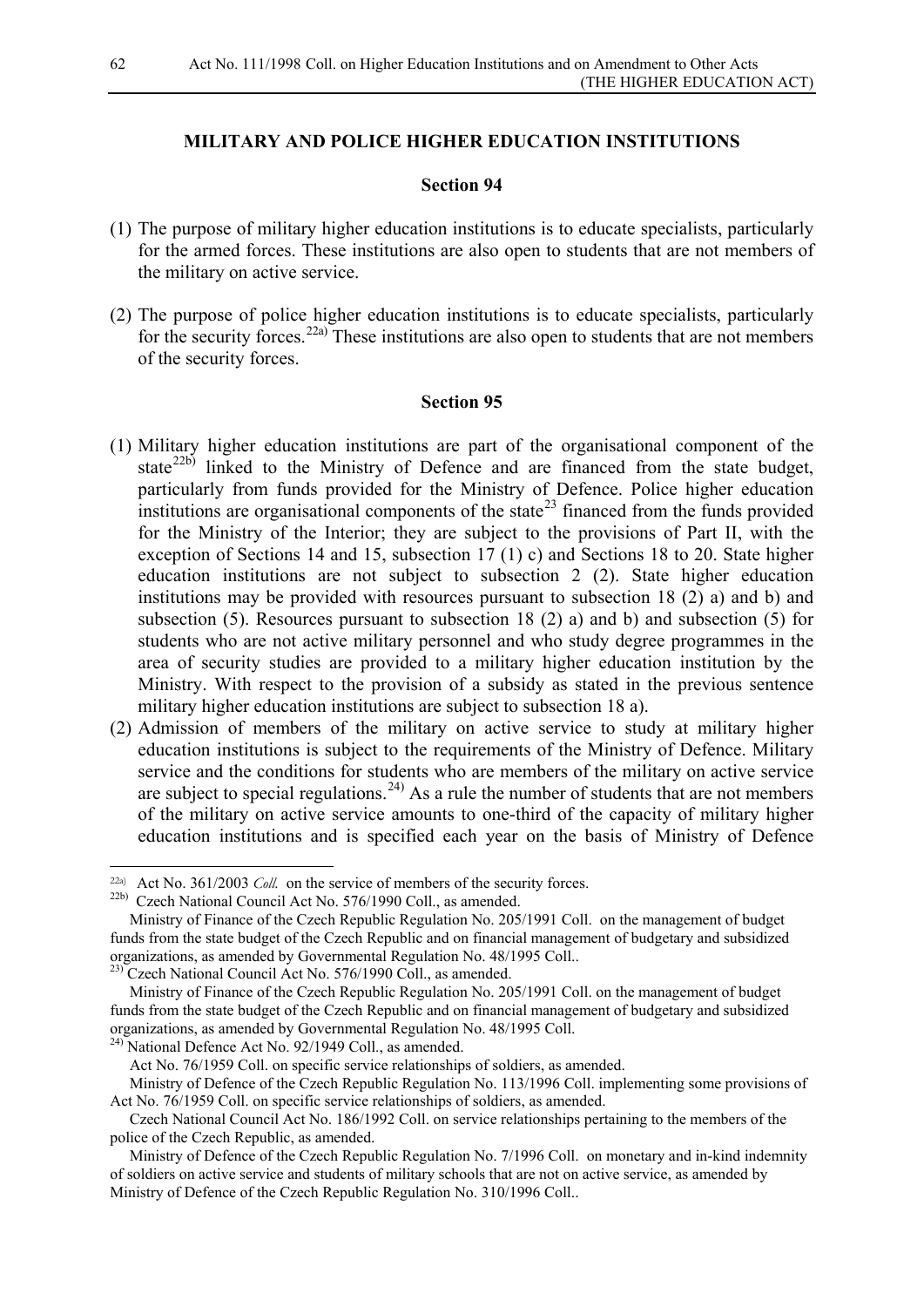requirements for the education of students who are members of the military on active service.

- (3) Admission of members of the police on active service to study at police higher education institutions is subject to the requirements of the Ministry of the Interior.
- (4) Military and police higher education institutions that have been granted accreditation for at least one doctoral degree programme may request accreditation for a Master's or another doctoral degree programme carried out in cooperation with a public higher education institution. Joint responsibility for these degree programmes must be defined in a previously signed agreement between the participating higher education institutions in which their mutual obligations are set out. Approval to sign such an agreement must be obtained from the Ministry and the Ministry of Defence or the Ministry of the Interior.
- (5) Military and police higher education institutions make public the results of their scholarly, scientific, research and development activities in compliance with general regulations on the protection of classified information and official secrets.<sup>[25\)](#page-62-0)</sup>
- (6) Military higher education institutions keep a register of students who are soldiers on active service and a register of other students; the same applies to police higher education institutions with respect to students in a service relationship and other students.
- (7) The Minister of Defence (with respect to military higher education institutions) and the Minister of the Interior (with respect to police higher education institutions) are entrusted with the authority:
- a) to submit proposals for the nomination and dismissal of the Rector to the President of the Czech Republic;
- b) to decide, upon the recommendation of the Rector and after ascertaining the standpoint of the Accreditation Commission, on the establishment, merger, amalgamation, splitting or dissolution of a faculty;
- c) to set the Rector's salary;
- d) to undertake the activities stipulated in paragraphs 21 (1) a) and b);
- e) to submit to the President of the Czech Republic nominations of the Scientific Board of a higher education institution for the appointment of a professor;
- f) to delegate persons to carry out activities within the competency of individual officers and official bodies of a newly established higher education institution pursuant to subsection 103 (1).
- (8) The Ministry of Defence (with respect to military higher education institutions) and the Ministry of the Interior (with respect to police higher education institutions) exercise the competency of the Ministry:

<span id="page-62-0"></span> $25$ ) Act No. 102/1971 Coll. on the protection of classified information, as amended.

Czech and Slovak Socialistic Republic Government Regulation No. 148/1971 Coll. on the protection of trade secrets, as amended by Czech and Slovak Federative Republic Government Regulation No. 420/1990 Coll..

Czech and Slovak Federative Republic Government Regulation No. 419/1990 Coll. on fundamental features constituting a subject of classified information.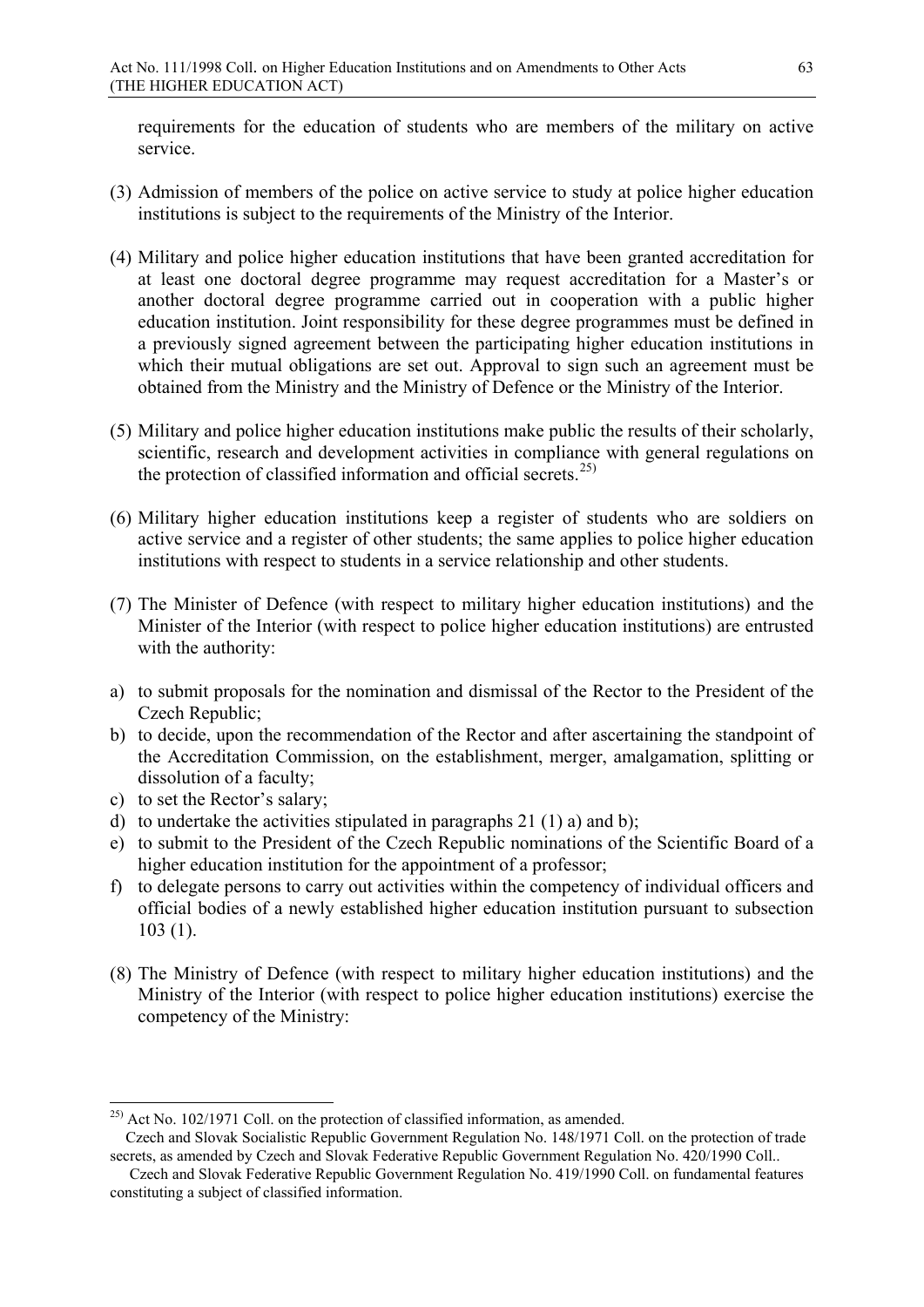- a) to register their internal regulations pursuant to Section 36 following expression of its view by the Ministry;
- b) to allocate financial resources coming from the state budget;
- c) to monitor the legality and effective management of the financial and material resources coming from the state budget and the management of property in the ownership of the Czech Republic;
- d) to set study-related fees;
- e) to decide whether to waive fees for the use of specialized facilities;
- f) to make decisions with regard to granting and paying scholarships and bursaries to students and citizens of the Czech Republic studying abroad;
- g) to decide whether to grant, in accordance with programmes announced by the Minister of Defence or the Minister of the Interior, scholarships and bursaries that are not listed in subsections 91 (2) and (4), if the student undertakes to continue on active service as a regular soldier or in a service relationship as a policeman for a given period of time after graduating from the higher education institution;
- h) to appoint additional members of boards of examiners pursuant to subsection 53 (3);
- i) to collect and make use of information from the register of students in agreement with special regulations;
- j) to carry out the responsibilities of the higher administrative body for higher education institutions in administrative proceedings;
- k) to adopt measures pursuant to Sections 37, 38, and 85;
- l) to carry out the activities listed in paragraphs 21 (1) a) to c) and Sections 75 and 86;
- m) to provide methodological assistance to higher education institutions in drawing up Statutes and other regulations of higher education institutions and faculties, keeping records on students and reporting statistics and in the areas of librarianship, information systems and international relations;
- (9) The Ministry of Defence in the area of military science and the Ministry of the Interior in the area of security services perform the duties of the Ministry and public higher education institutions under Sections 89 and 90 with respect to the recognition of higher education and qualifications acquired abroad.
- (10) Section 77 is applicable to members of the military on active service employed as academic personnel at military higher education institutions as well as members of the Police of the Czech Republic in a service relationship employed as academic personnel at police higher education institutions. Their service status remains unchanged.
- (11) Students at military higher education institutions who are members of the military on active service and students at police higher education institutions in a service relationship as members of the Police of the Czech Republic are subject to the provisions of this Act, unless stipulated otherwise by means of special regulations.<sup>24)</sup>
- (12) The studies of members of the military on active service at military higher education institutions may also be terminated if they no longer meet the conditions stipulated by special regulations for the service of regular members of the military.
- (13) Prior to issuing a decision concerning accreditation pursuant to Sections 78 to 82 and Section 85 for military higher education institutions, the Ministry will ask for the standpoint of the Ministry of Defence. If the decision concerns police higher education institutions, it will ask for the standpoint of the Ministry of the Interior.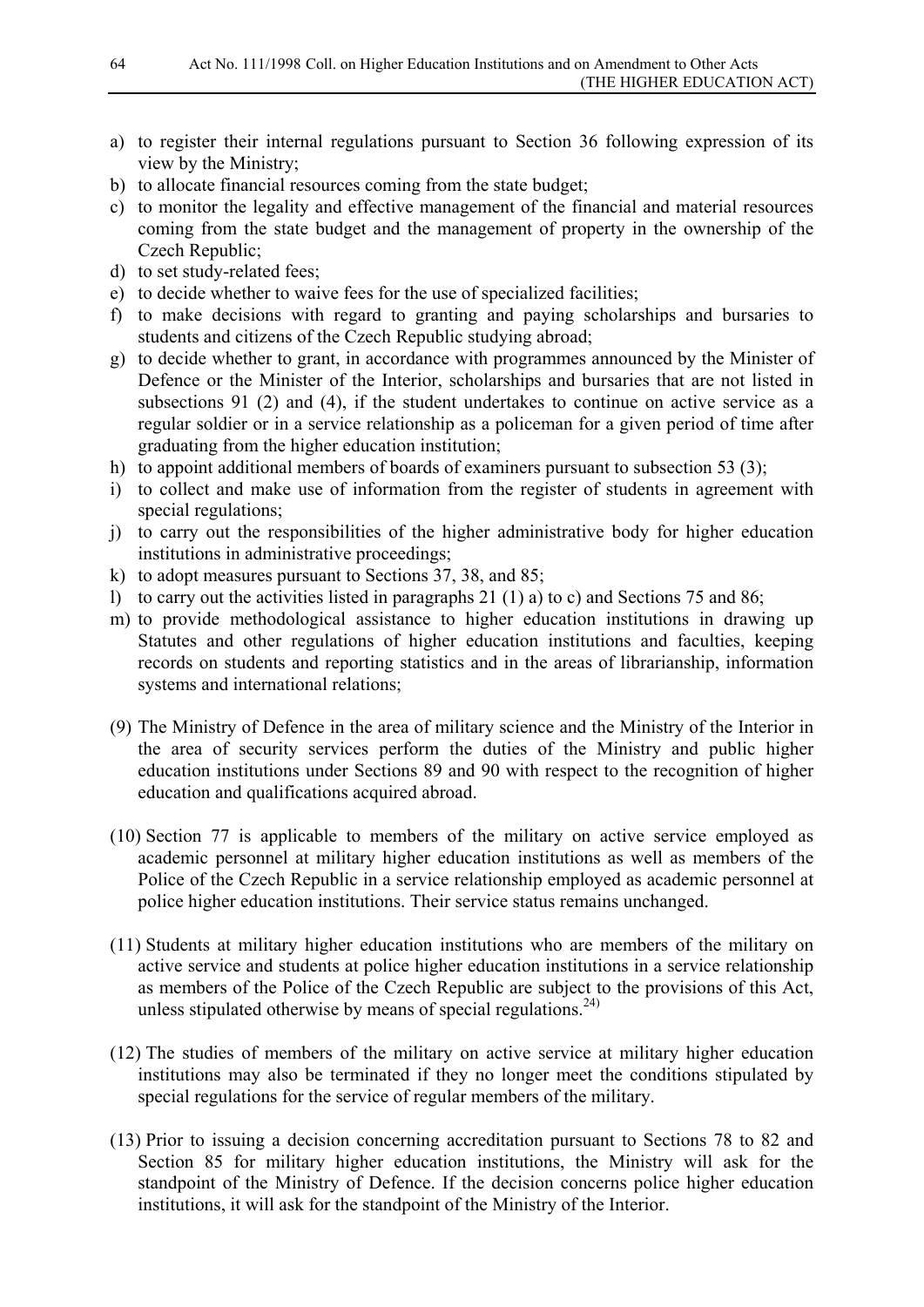#### **PART XIII**

## **AMENDMENT AND SUPPLEMENT TO CZECH NATIONAL COUNCIL ACT NO. 586/1992 COLL. ON INCOME TAX, IN THE WORDING OF LATER REGULATIONS**

#### **Section 96**

Czech National Council Act No. 586/1992 Coll. on income tax, as amended by Czech National Council Act No. 35/1993 Coll., Act No. 96/1993 Coll., Act No. 157/1993 Coll., Act No. 196/1993 Coll., Act No. 323/1993 Coll., Act No. 42/1994 Coll., Act No. 85/1994 Coll., Act No. 114/1994 Coll., Act No. 259/1994 Coll., Act No. 32/1995 Coll., Act No. 87/1995 Coll., Act No. 118/1995 Coll., Act No. 149/1995 Coll., Act No. 248/1995 Coll., Act No. 316/1996 Coll., Act No. 18/1997 Coll., Act No. 151/1997 Coll., Act No. 209/1997 Coll., Act No. 210/1997 Coll., and Act No. 227/1997 Coll. is amended as follows:

- 1. In paragraph 4 (1) k), the words "and from the resources of a public higher education institution" are inserted after the word "budget".
- 2. In Section 18, a new subsection (5) in the following wording is inserted after subsection  $(4)$ :

"(5) In the case of taxpayers that are public higher education institutions, all incomes are subject to taxation with the exception of the following:

- a) incomes from investment transfers;
- b) interest on current account deposits".
- 3. In Section 18, what have hitherto been subsections (5) to (11) are now identified as subsections  $(6)$  to  $(12)$ .
- 4. In subsection 18 (7), the words "public higher education institutions" are inserted after the words "public benefit associations".

#### **PART XIV**

Repealed

#### **PART XV COMMON, INTERIM AND CONCLUDING PROVISIONS**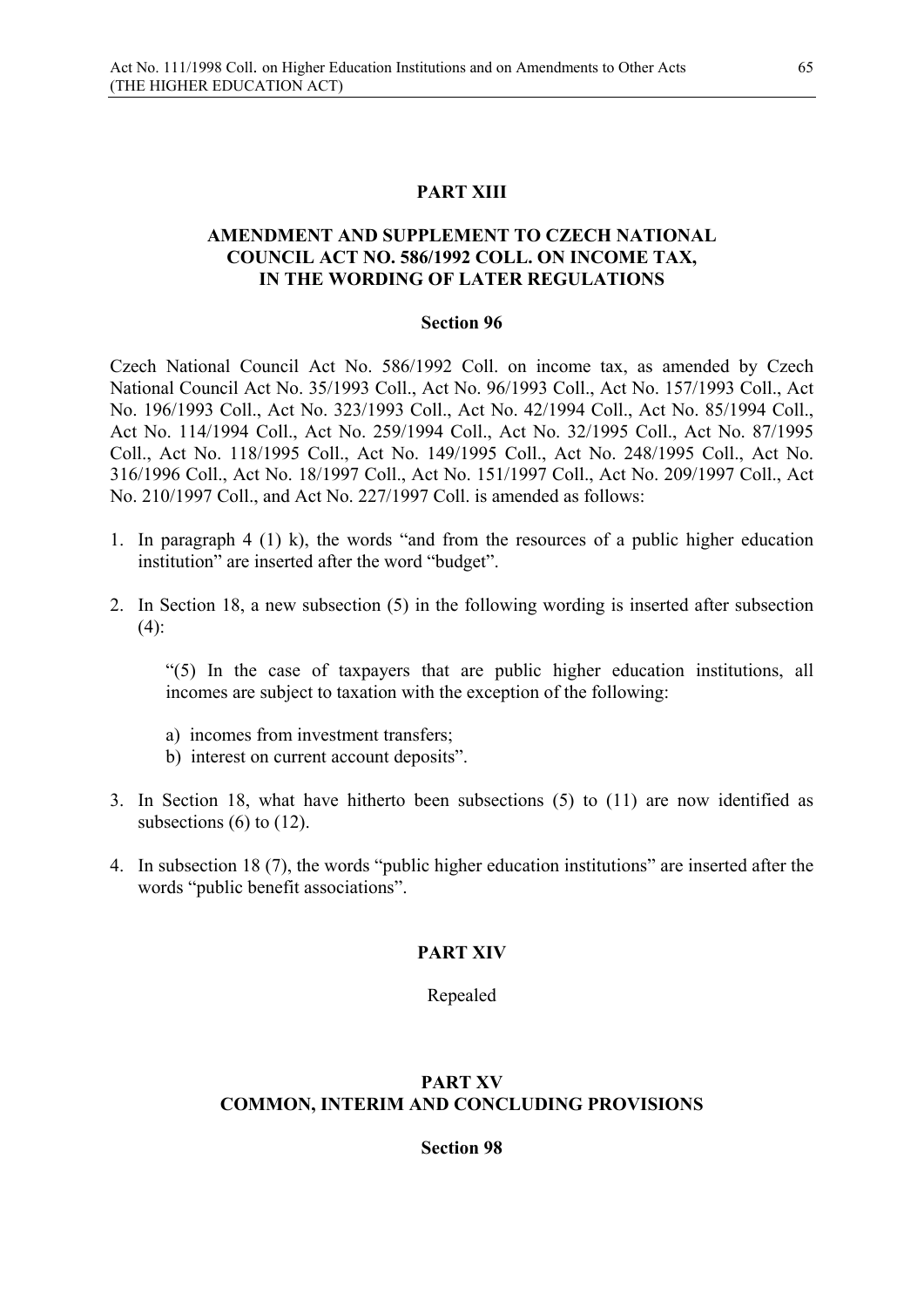- (1) Fields of study within which, under current regulations, higher education institutions provide a self-contained part of undergraduate studies, undergraduate studies or postgraduate studies and which are listed in the Statutes of these institutions, become degree programmes by this Act. Accreditation will be awarded for a period of four years under the following conditions:
- a) a self-contained part of undergraduate studies according to Section 21 of Act No. 172/1990 Coll. on Higher Education Institutions will be considered a Bachelor's degree programme by this Act,
- b) undergraduate studies according to Section 18 of Act No. 172/1990 Coll., will be considered a Master's degree programme by this Act,
- c) postgraduate studies according to Section 22 of Act No. 172/1990 Coll., will be considered a doctoral degree programme by this Act.
- (2) The right to award academic degrees under subsection 46 (5) only applies to higher education institutions and faculties in the fields of study within which they are entitled to provide postgraduate studies on the basis of a decision of the Ministry under Section 41 of Act No. 172/1990 Coll..
- (3) Previous authorization of higher education institutions and faculties to carry out the habilitation procedure and procedure for the appointment of professors will expire as of 1 July 1999. If the Rector files a request to the Ministry before this date pursuant to subsection 82 (2), previous authorization to carry out the habilitation procedure and procedure for the appointment of professors in relevant fields will remain in force until a decision is made by the Ministry.

- (1) The academic/scientific degree of "doktor" ("Doctor") and the degree of "bakalář" ("Bachelor") awarded pursuant to Act No. 172/1990 Coll. will be regarded as the academic degree of "doktor" ("Doctor") and "bakalář" ("Bachelor") by this Act.
- (2) The academic degree of "inženýr" ("Engineer") awarded to graduates of technical higher education institutions in the field of architecture pursuant to Section 21 of Act No. 172/1990 Coll. will be replaced by the academic degree of "inženýr architekt" (i.e. "Engineer Architect", abbreviated as "Ing. arch.", used in front of the name). Upon request, the higher education institution will issue a certificate documenting this change.
- (3) The academic degree of "bakalář" ("Bachelor"), awarded to graduates of a self-contained part of undergraduate studies at a higher education fine arts institution pursuant to Section 21 of Act No. 172/1990 Coll. will be replaced by the academic degree of "bakalář umění" (i.e. "Bachelor of Fine Arts", abbreviated as "BcA.", used in front of the name). Upon request, the higher education institution will issue a certificate documenting this change.
- (4) The academic degree of "magistr" ("Master") awarded to graduates of higher education fine arts institutions pursuant to Section 21 of Act No. 172/1990 Coll. will be replaced by the academic degree of "magistr umění" (i.e. "Master of Fine Arts", abbreviated as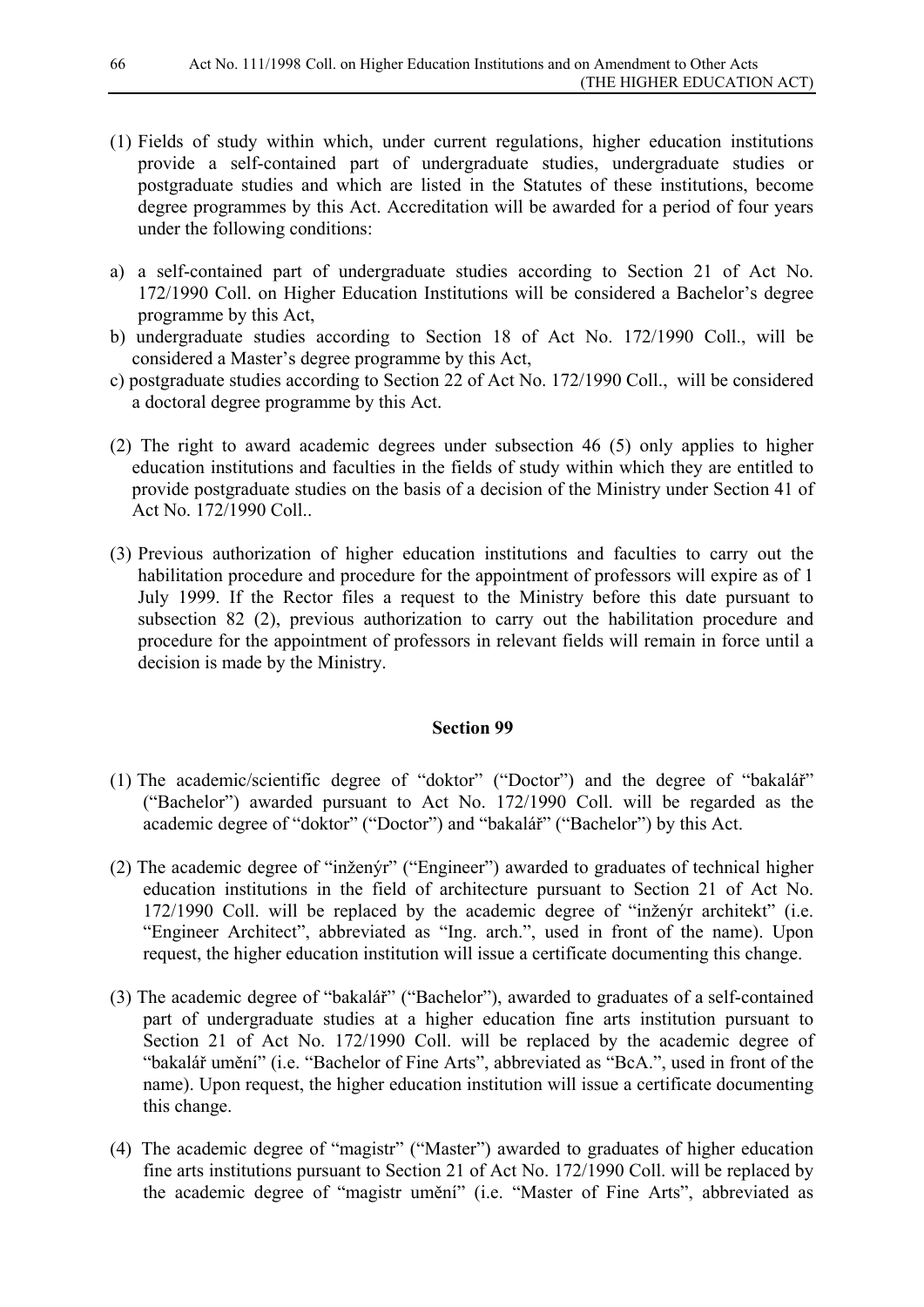"MgA.", used in front of the name). Upon request, the higher education institution will issue a certificate documenting this change.

- (5) Graduates of higher education institutions that have been awarded the academic degree of "magistr" ("Master") pursuant to subsections 21 (2) and 43 (2) of Act No. 172/1990 Coll., with the exception of graduates listed in subsection (9), may take an advanced Master's ("*rigorozní*") state examination in the same field of study and earn an academic degree pursuant to subsection 46 (5).
- (6) Graduates of university-type higher education institutions that have been awarded the academic degree of "magistr" ("Master") in the field of economics pursuant to Section 21 (2) of Act No. 172/1990 Coll. may request replacement of this degree with the academic degree of "inženýr" (i.e. "Engineer", abbreviated as "Ing."). Upon request, the higher education institution will issue a certificate documenting this change.
- (7) Academic degrees pursuant to subsection 21 (2) of Act No. 172/1990 Coll. may also be used by graduates of military higher education institutions who completed their studies prior to this Act coming into effect. This will apply if these graduates had not been awarded an academic degree, a professional designation or another degree of a higher education institution graduate pursuant to previous regulations. Upon request, the higher education institution will issue a certificate documenting the awarding of this degree.
- (8) The provisions of subsection (7) do not apply to graduates of the Military Political Academy.
- (9) Graduates of postgraduate studies that have been awarded the academic degree of "magistr" ("Master") and the academic/scientific degree of "doktor" ("Doctor") pursuant to subsections 21 (2) and 43 (2) and Section 22 of Act No. 172/1990 Coll., are awarded academic degrees pursuant to subsection 46 (5) of this Act. Upon request, the higher education institution will issue a certificate documenting the awarding of these degrees.
- (10) Graduates of postgraduate studies that have been awarded the academic/scientific degree of "doktor" ("Doctor") pursuant to Section 22 of Act No. 172/1990 Coll. may apply to the higher education institution to have the abbreviation "Dr." replaced with the abbreviation "Ph.D.", or "Th.D." in the field of theology. Upon request, the higher education institution will issue a certificate documenting the change of academic/scientific degree abbreviation
- (11) The academic degree of "doktor" (abbreviated as "Ph.D.", used after the name) will be awarded to graduates in medical and veterinary studies that have completed their studies pursuant to Section 22 of Act No. 172/1990 Coll. Upon request, the higher education institution will issue a certificate documenting the awarding of this degree

## **Section 100**

(1) On this Act coming into effect, postgraduate studies leading to the awarding of the degree of "kandidát věd" (i.e. "Candidate of Science", abbreviated as "CSc.") will cease to be opened. Participants in these programmes that started their studies pursuant to previous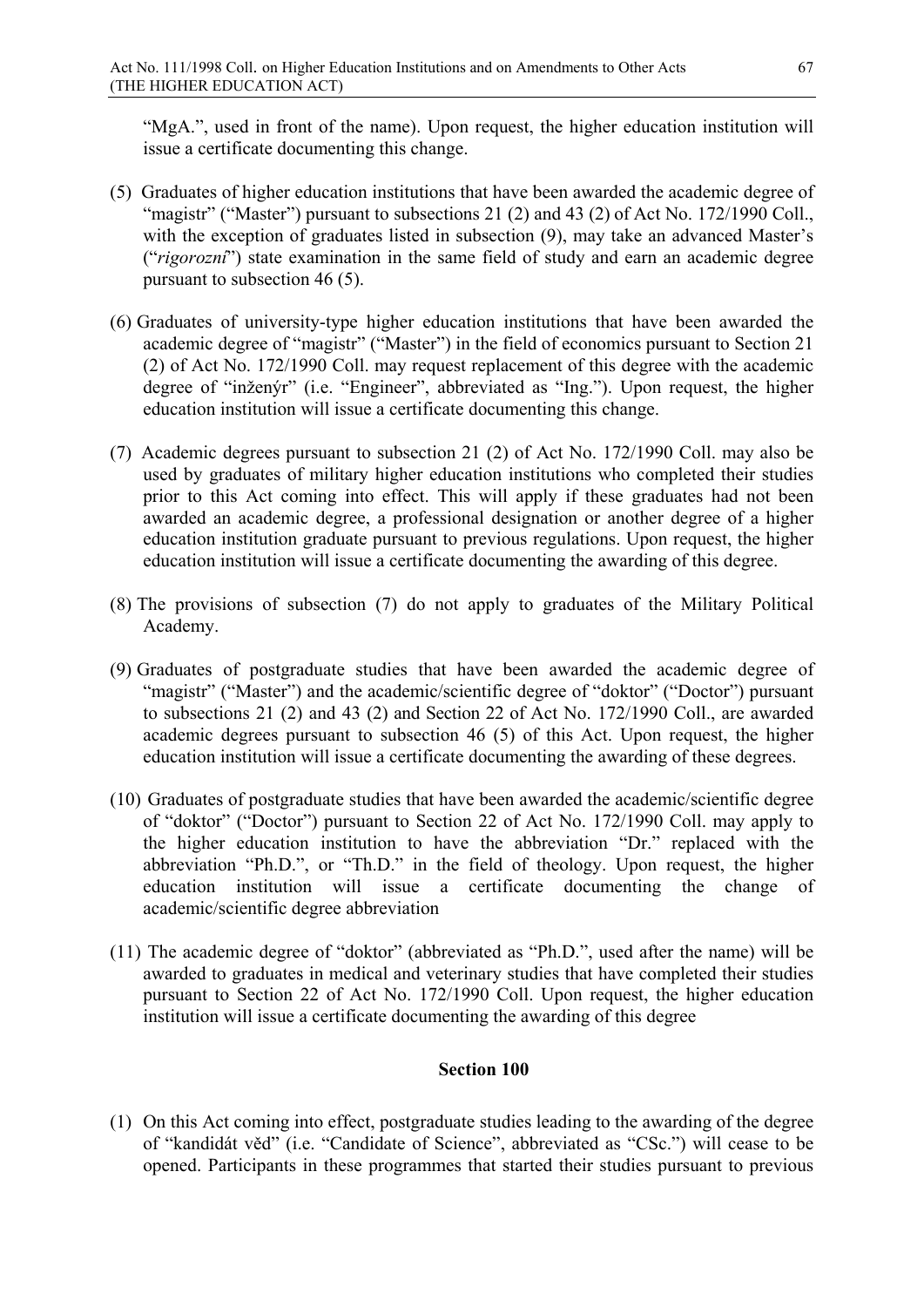regulations may complete their studies pursuant to those regulations, provided they finish the defence of their dissertations by 31 December 2001.

(2) Postgraduate students referred to in subsection 100 (1) may request to be admitted to doctoral degree programmes. Their acceptance is subject to evaluation of their previous studies and examinations passed as part of the CSc. programme.

- (1) Public higher education institutions are those higher education institutions listed in Appendix 1; military and police higher education institutions are those military and police higher education institutions listed in Appendix 2.
- (2) The higher education institutions listed in subsection (1) must submit their internal regulations for registration, modified pursuant to the provisions of this Act, by 1 July 1999.
- (3) The validity of appointment or election of academic officers and their terms of office are not affected by this Act.
- (4) Students enrolled at higher education institutions listed in Appendix 1 and Appendix 2 as of 1 January 1999 will be regarded as students under the provisions of this Act. Higher education institutions must enter these students in the Register of Students by 1 March 1999.
- (5) As of 1 January 1999, the Ministry will acquire right of property management with respect to state property for which the higher education institutions listed in Appendix enjoyed right of property management up to this date. After discussion with a public higher education institution, the Ministry may decide to transfer this property to the possession of the relevant public higher education institution; in the case of property needed for providing teaching, scholarly, scientific, research, development, artistic or other creative activities in the course of carrying out accredited degree programmes, it will always be so decided upon a request from a public higher education institution. The decision must specify the name and domicile of the public higher education institution, an itemized list of the property being transferred, as well as liabilities relating to this property and the date on which the property and related liabilities are transferred to the public higher education institution. This decision is not be subject to general regulations on administrative proceedings.
- (6) Property to which the Ministry acquired right of property management as of 1 January 1999 pursuant to subsection (5) and public higher education institutions' own property are not subject to general regulations on insolvency and its resolution. 13)
- (7) The rights and liabilities of faculties that constitute constituent parts of the higher education institutions listed in Appendix 1 and Appendix 2 as of 1 January 1999 will be transferred to the relevant higher education institution.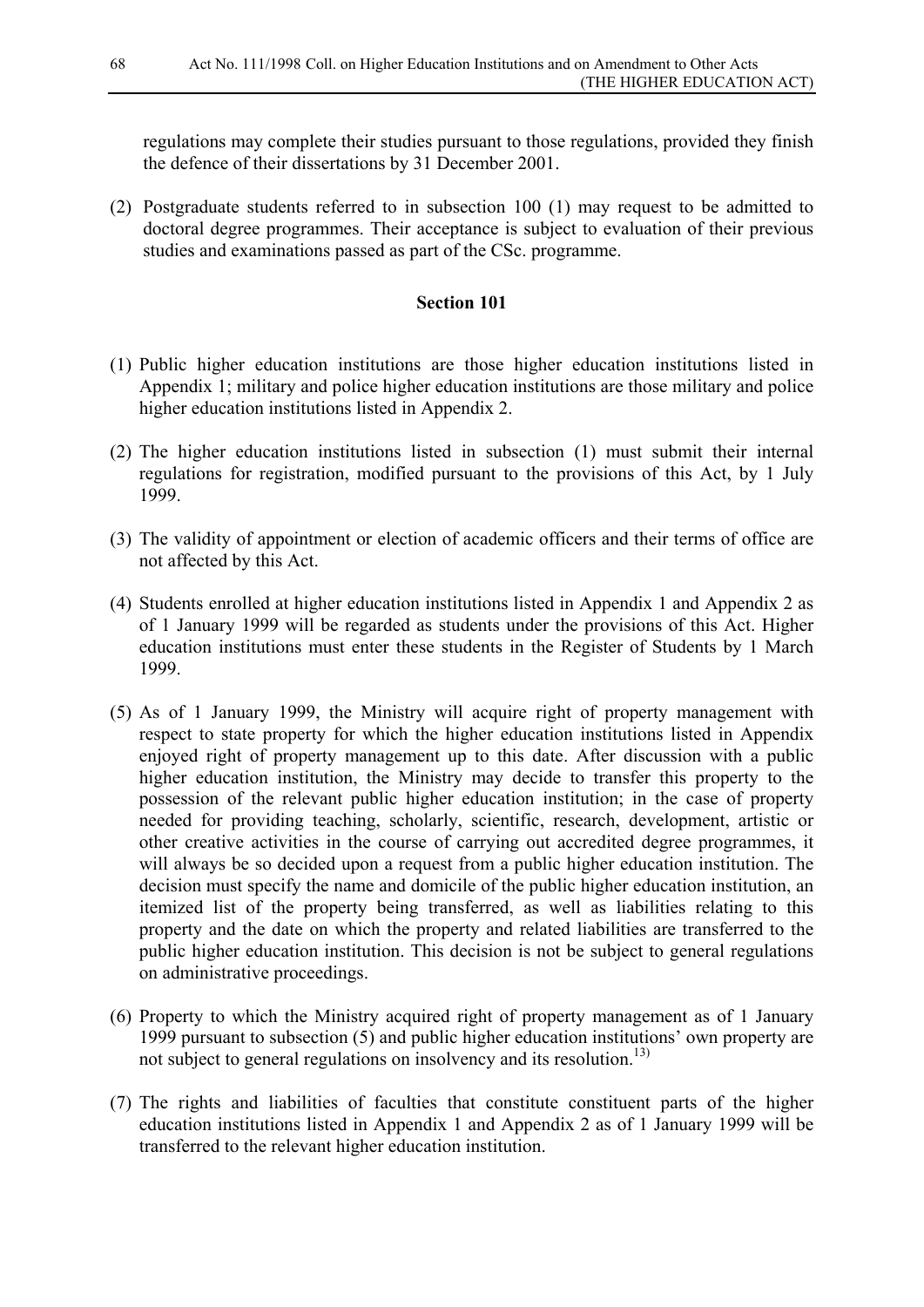Academic degrees, professional designations and other degrees awarded to graduates of higher education institutions pursuant to previous regulations, with the exceptions listed in Section 99, will remain unchanged. The degrees of "kandidát věd" (i.e. "Candidate of Science", abbreviated as "CSc.") and "doktor věd" (i.e. "Doctor of Science", abbreviated as "DrSc.") awarded pursuant to previous regulations will remain unchanged.

## **Section 103**

- (1) Newly established public higher education institutions and military or police higher education institutions must constitute their officers and official bodies within two years of their foundation at the latest. The competency of the officers and official bodies specified in Section 7 will be exercised to the extent necessary by persons delegated by the Minister until the time these officers and bodies are constituted.
- (2) Newly established faculties must constitute their officers and official bodies within one year of their foundation at the latest. The competency of the officers and bodies specified in Section 25 will be exercised to the extent necessary by a person delegated by the Rector until the time these officers and bodies are constituted.
- (3) In the case of newly established institutes of higher education institutions, the competency of the officers and official bodies specified in Section 34 will be exercised to the extent necessary by a person delegated by the Rector until the time these officers and bodies are constituted.

## **Section 104**

The duties of the members, Chair and Vice-Chair of the Accreditation Commission pursuant to Section 83 will be carried out by the members of the Accreditation Commission established pursuant to Section 17 of Act No. 172/1990 Coll., and Czech Republic Government Order No. 350/1990 Coll., on the Accreditation Commission until the time these persons are appointed.

## **Section 105**

Unless stipulated otherwise in this Act, proceedings pertaining to matters provided for in this Act are subject to general regulations on administrative proceedings.<sup>[26\)](#page-68-0)</sup>

## **Section 106**

(1) The provisions of this Act will be used unless they are in violation of an international agreement binding on the Czech Republic.

<span id="page-68-0"></span> $26$ ) Act No. 71/1967 Coll. on administrative procedures (Administrative Code)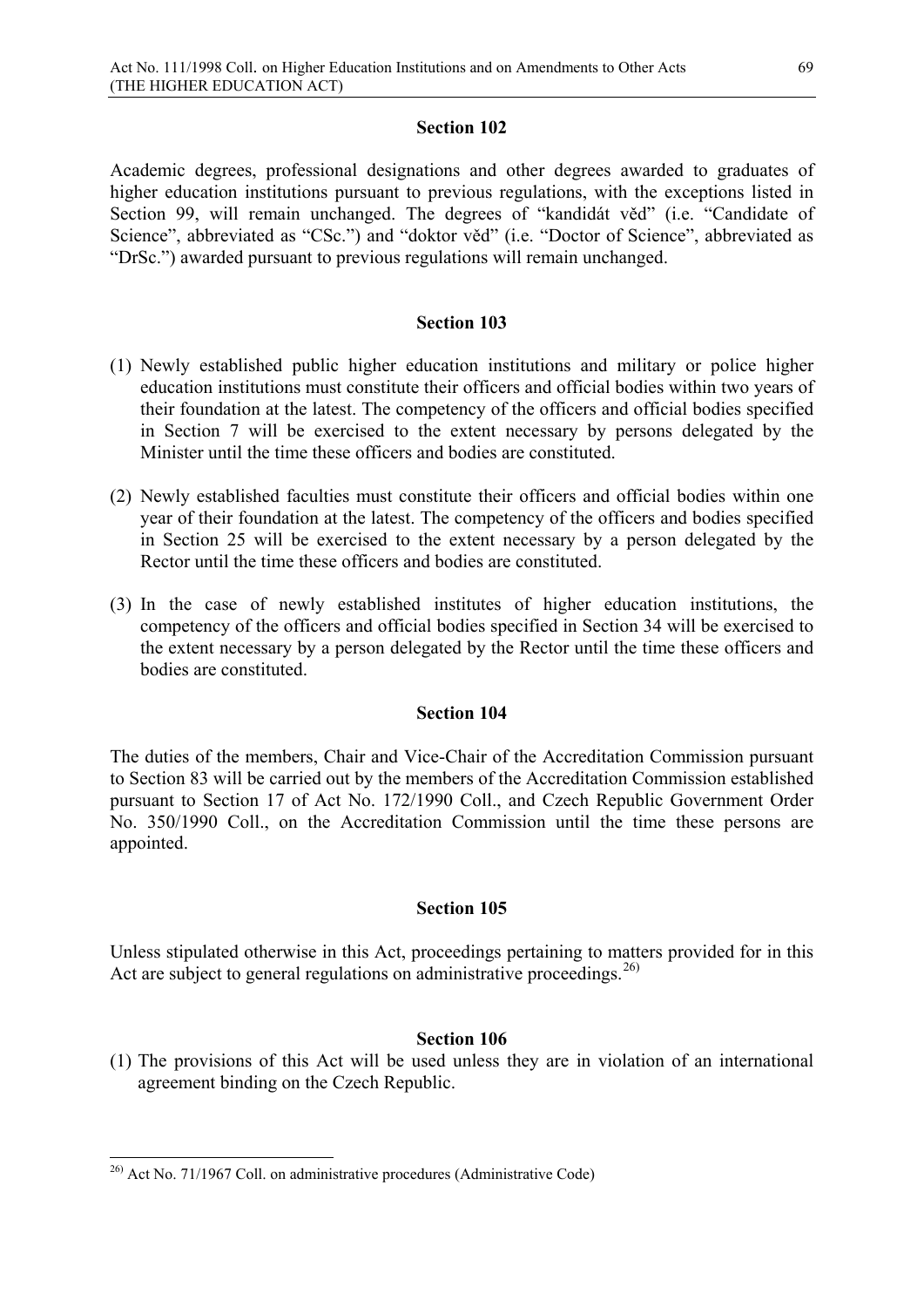(2) For the purpose of this Act the contracting parties to the European Economic Area Agreement and the Swiss Confederation are also considered to be member states of the European Union.

#### **Section 107**

The property of public higher education institutions must have been brought into compliance with this Act by 31 December 1999.

## **Section 108 Quashing Provisions**

- (1) Clauses 5, 8 and 9 in Article I of Act No. 216/1993 Coll. amending and supplementing Act No. 172/1990 Coll. on higher education institutions are made void.
- (2) The following are made void:
	- 1. Sections 33 through 41, 43 and 45 of Act No. 39/1977 Coll. on the education of new research workers and the further improvement of qualifications of research workers.
	- 2. Act No. 172/1990 Coll. on higher education institutions in the wording of Act No. 216/1993 Coll..
	- 3. Act No. 232/1992 Coll. on police higher education institutions and the establishment of the Police Academy.
	- 4. Section VI of Czech National Council Act No. 26/1993 Coll. amending and supplementing particular acts in the area of internal order and security as well as relevant provisions.
	- 5. Czech Republic Government Order No. 350/1990 Coll. on the Accreditation Commission.
	- 6. Ministry of Education and Culture Regulation No. 96/1961 Coll. issuing the statutes of the Institutes of National Economy Planning at undergraduate schools of economics in Prague and Bratislava, as amended by Ministry of Education and Culture Regulation No. 31/1963 Coll..
	- 7. Czech Academy of Sciences Regulation No. 55/1977 Coll. on further improvement of qualifications and evaluation of the creative capabilities of research workers.
	- 8. Czech Commission for Scientific Degrees Regulation No. 144/1979 Coll. on the defence of PhD theses (for awarding the "Candidate of Science" degree) and doctoral dissertations by Czechoslovak citizens in COMECON member countries.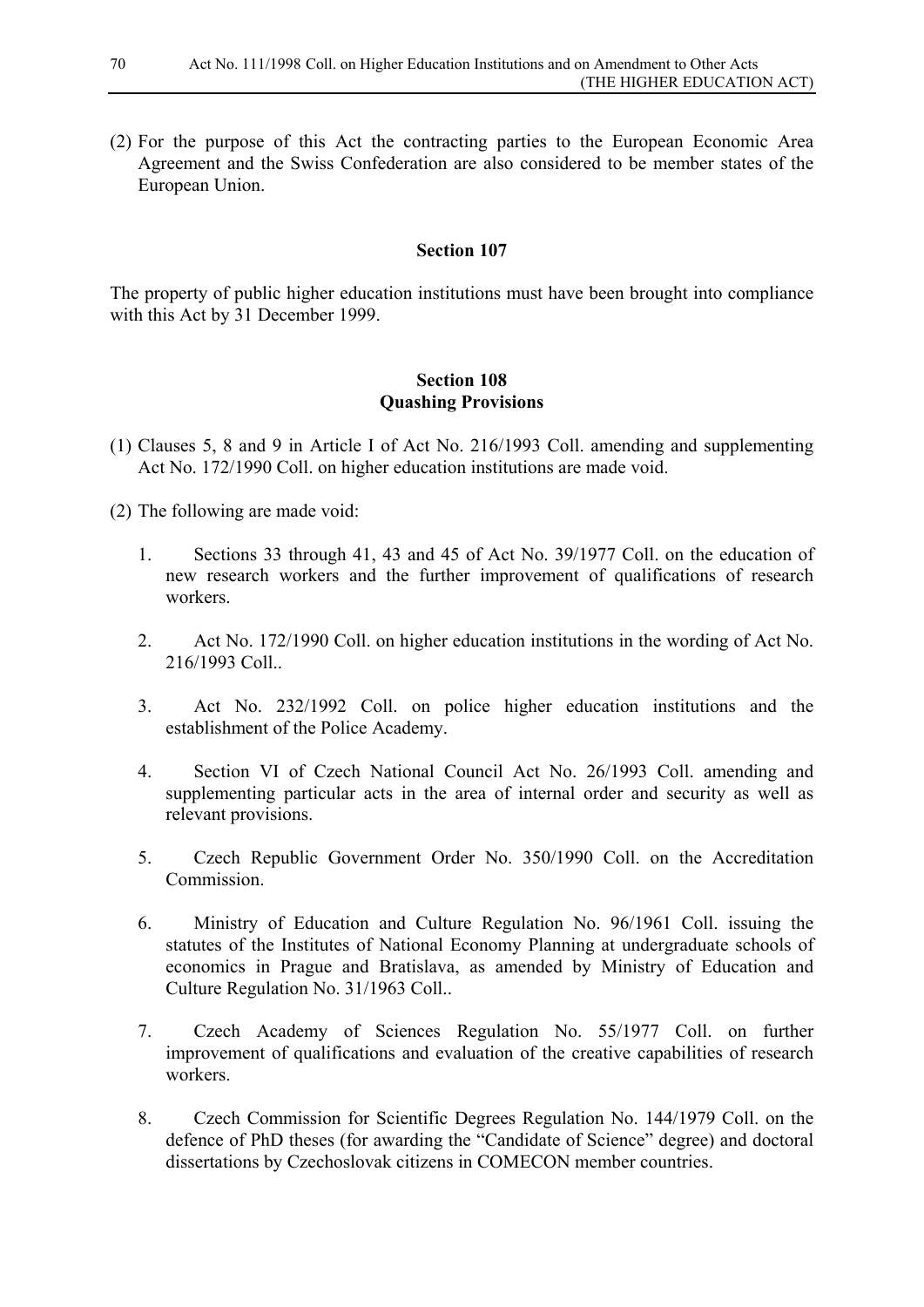- 9. Ministry of Education of the Czech Socialistic Republic Regulation No. 114/1980 Coll. on granting scholarships and allowances to students enrolled at higher education institutions after passing through secondary boarding-schools for working people.
- 10. Ministry of Education, Youth and Sports of the Czech Socialist Republic Regulation No. 60/1985 Coll. on supplementary studies of higher education students and graduates of higher education institutions and secondary schools aimed at acquiring teaching qualifications.
- 11. Section 9 of Czech Socialist Republic Ministry of Education Regulation No. 61/1985 Coll. on further education of pedagogical employees.
- 12. Ministry of Education, Youth and Sports of the Czech Republic Regulation No. 365/1990 Coll. on granting scholarships at higher education institutions under the jurisdiction of the Ministry of Education, Youth and Sports of the Czech Republic (the Scholarship Rules).
- 13. Ministry of Education, Youth and Sports of the Czech Republic Regulation No. 447/1990 Coll. on the habilitation of associate professors and the conditions and procedure for the appointment of professors.
- 14. Ministry of Education, Youth and Sports of the Czech Republic Regulation No. 476/1990 Coll. on the recognition of diplomas and other documents on studies issued by foreign higher education institutions (Regulation on Validation).
- 15. Ministry of Education, Youth and Sports of the Czech Republic Regulation No. 41/1991 Coll. on material and financial provisions for students of higher education institutions sent to study abroad.
- 16. Ministry of Education, Youth and Sports of the Czech Republic Regulation No. 67/1991 Coll. on granting scholarships to students in postgraduate programmes, as amended by Decree of the Ministry of Education, Youth and Sports No. 110/1995 Coll.
- 17. Directive of the Ministry of Education of the Czech Socialistic Republic on financial provisions for students of higher education institutions during their practical training, dated 30 May 1969 ref. no. 19 261/69-III/5, registered under number 30/1969, as amended by Directive of the Ministry of Education of the Czech Socialistic Republic, dated 10 March 1970, ref. no. 12 300/70-III/5, registered under 10/1970.
- 18. Directive of the Ministry of Education of the Czech Socialistic Republic on accommodating students in student residences, dated 20 July 1982, ref. no. 20 797/82- 34, registered under 17/1982.
- 19. Directive of the Ministry of Education of the Czech Socialistic Republic on establishing, dissolving and operating students' canteens and cafeterias at higher education institutions, dated 20 July 1982 ref. no. 20 798/82-34, registered under 17/1982, as amended the directives of the Ministry of Education of the Czech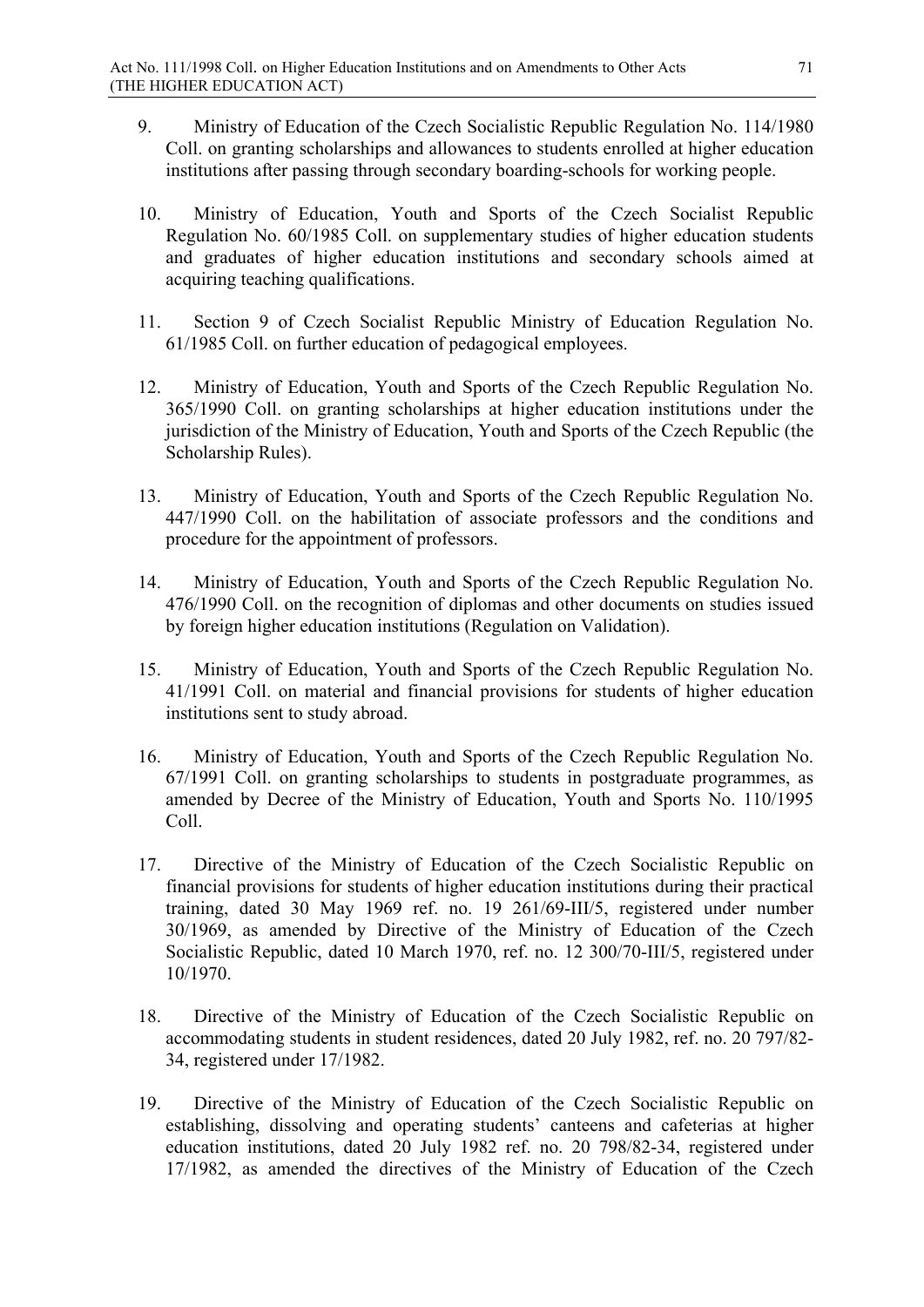Socialistic Republic dated 16 July 1985 ref. no. 15 330/85-34, registered under 19/1985.

- (3) The following are made void:
	- 1. Act No. 53/1964 Coll. on granting scientific degrees and on the State Commission for Scientific Degrees.
	- 2. Act No. 39/1977 Coll. on the education of new research workers and further improvement of qualifications of research workers.
	- 3. Czech Academy of Sciences Regulation No. 53/1977 Coll. on the education of new research workers and on research fellowships, as amended by Czech Academy of Sciences Regulation No. 5/1986.
	- 4. Czech Academy of Sciences Regulation No. 54/1977 Coll., altering some details on employment and legal relationships of participants in scientific education and research fellowships and on granting scholarships, as amended by Czech Academy of Sciences Regulations No. 40/1979, 125/1988 and 393/1992 Coll..
	- 5. Czech Commission for Scientific Degrees Regulation No. 64/1977 Coll. on the procedure for awarding scientific degrees, as amended by Czech Commission for Scientific Degrees Regulation No. 187/1990 Coll.

# **Section 109 Legal Effect**

This Act will come into effect on 1 July 1998, with the exception of Sections 1 to 82, Sections 84 to 99, Sections 101 to 107 and subsection 108 (2), which will come into effect on 1 January 1999, and subsection 108 (3), which will come into effect on 31 December 2001.

#### **Temporary provisions**

(**Concerning Act No. 147/2001 Coll**., amending Act No. 111/1998 Coll. on Higher Education Institutions and on Amendment to Some Related Acts /the Higher Education Act/ as amended by Act No. 210/2000 Coll., and Act No. 451/1991 Coll., determining some further prerequisites for certain positions on state bodies and organizations of the Czech and Slovak Federative Republic, the Czech Republic and the Slovak Republic as amended, which became effective on 1 July 2001).

1. Accreditation of study programmes granted in compliance with the existing Higher Education Act is not affected by this Act. However, applicants for studying accredited Master's degree programmes may only be admitted until 31 December 2003, unless the rector or the body exercising the rector's competences files, by this deadline, an application for accreditation or its extension pursuant to Section 79 or Section 80 (2 and 3) of the existing Higher Education Act with the Ministry of Education, Youth and Sports. If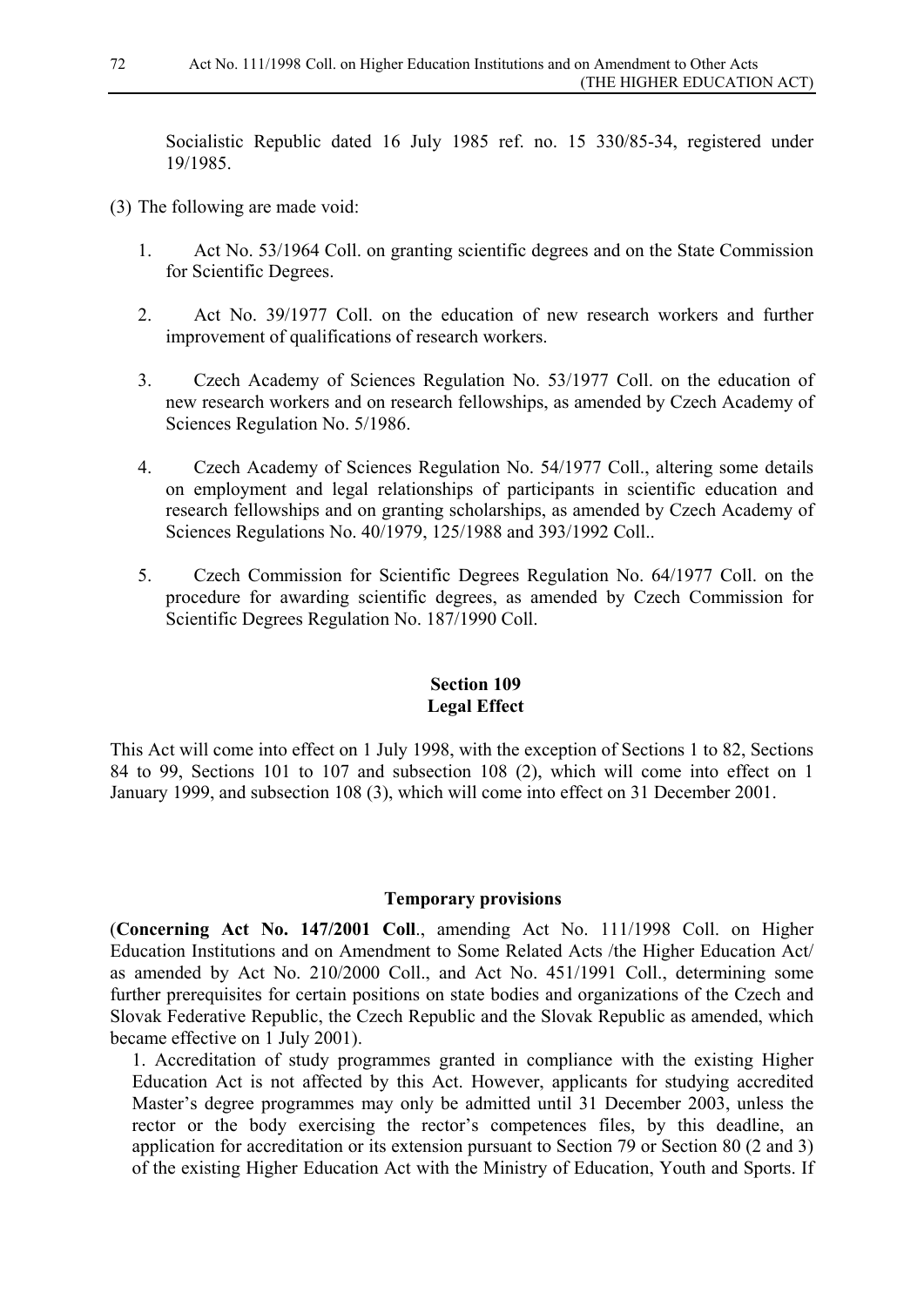such an application is filed, the granted accreditation remains valid until the Ministry of Education, Youth and Sports takes the relevant decision.

2. Procedures for conferring "*venium docendi*" (habilitation procedures) and procedures for the appointment of professors which have begun before this Act becomes effective may be completed in compliance with the existing Higher Education Act at the latest by 31 December 2002.

(**Concerning Act No. 96/2004 Coll.** on the conditions for attaining and recognizing qualifications to perform non-medical healthcare professions and to perform activities relating to healthcare provision and on amendments to some related other Acts (the Act on Non-Medical Healthcare Professions.)

Higher education institutions are obliged to present to the Ministry of Education, Youth and Sports an application for accreditation of Bachelor's and Master's degree programmes for the training of general nurses and Bachelor's degree programmes for the training of midwives by 31 December 2003. The content and scope of the new degree programmes must comply with the minimum requirements as stipulated by a special legal regulation and with European Community law.<sup>[4](#page-72-0))</sup> As of the date of granting accreditation to these new degree programmes, at the latest as of 1 September 2004, the accreditation granted to the existing Bachelor's degree programmes ceases to be valid and these programmes are replaced by the new Bachelor's degree programmes for the training of general nurses and the new Bachelor's degree programmes for the training of midwives.

(**Concerning Act No. 121/2004 Coll.** amending Act No. 20/1966 Coll. on Care of People's Health as amended, Act No. 160/1992 Coll. on Healthcare in Non-Governmental Healthcare Facilities as amended, Act No. 111/1998 Coll. on Higher Education Institutions and on Amendment to Some Related Acts /the Higher Education Act/ as amended, and Act No. 368/1992 Coll. on Administrative Fees as amended.)

1. Higher education institutions are obliged to present to the Ministry of Education, Youth and Sports an application for accreditation of the Master's degree programme in dental medicine within 30 days of this Act becoming effective. The content and scope of the new degree programme in dental medicine must comply with the minimum requirements as stipulated by a special legal regulation and with European Community law.<sup>[5](#page-72-1))</sup> The last academic year for which it is possible to admit students to the Master's degree programme in dentistry is 2003/2004. For the academic year 2004/2005 students are only admitted to the Master's degree programme in dental medicine. Students admitted to the Master's degree programme in dentistry may complete their studies in line with the Master's degree programme in dental medicine.

2. Higher education institutions are obliged to present to the Ministry of Education, Youth and Sports an application for accreditation of the Master's degree programme in pharmacy (hereinafter the "new degree programme in pharmacy") within 30 days of this Act becoming effective. The content and scope of the new degree programme in pharmacy must comply with the minimum requirements as stipulated by a special legal regulation

-

<span id="page-72-0"></span><sup>4)</sup> *Council Directive 77/453/EEC of 27 June 1977 concerning the coordination of provisions laid down by Law, Regulation or Administrative Action in respect of the activities of nurses responsible for general care, as amended*

<span id="page-72-1"></span>*<sup>5)</sup> Council Directive 78/687/EEC of 25 July 1978 concerning the coordination of provisions laid down by Law, Regulation or Administrative Action in respect of the activities of dental practitioners*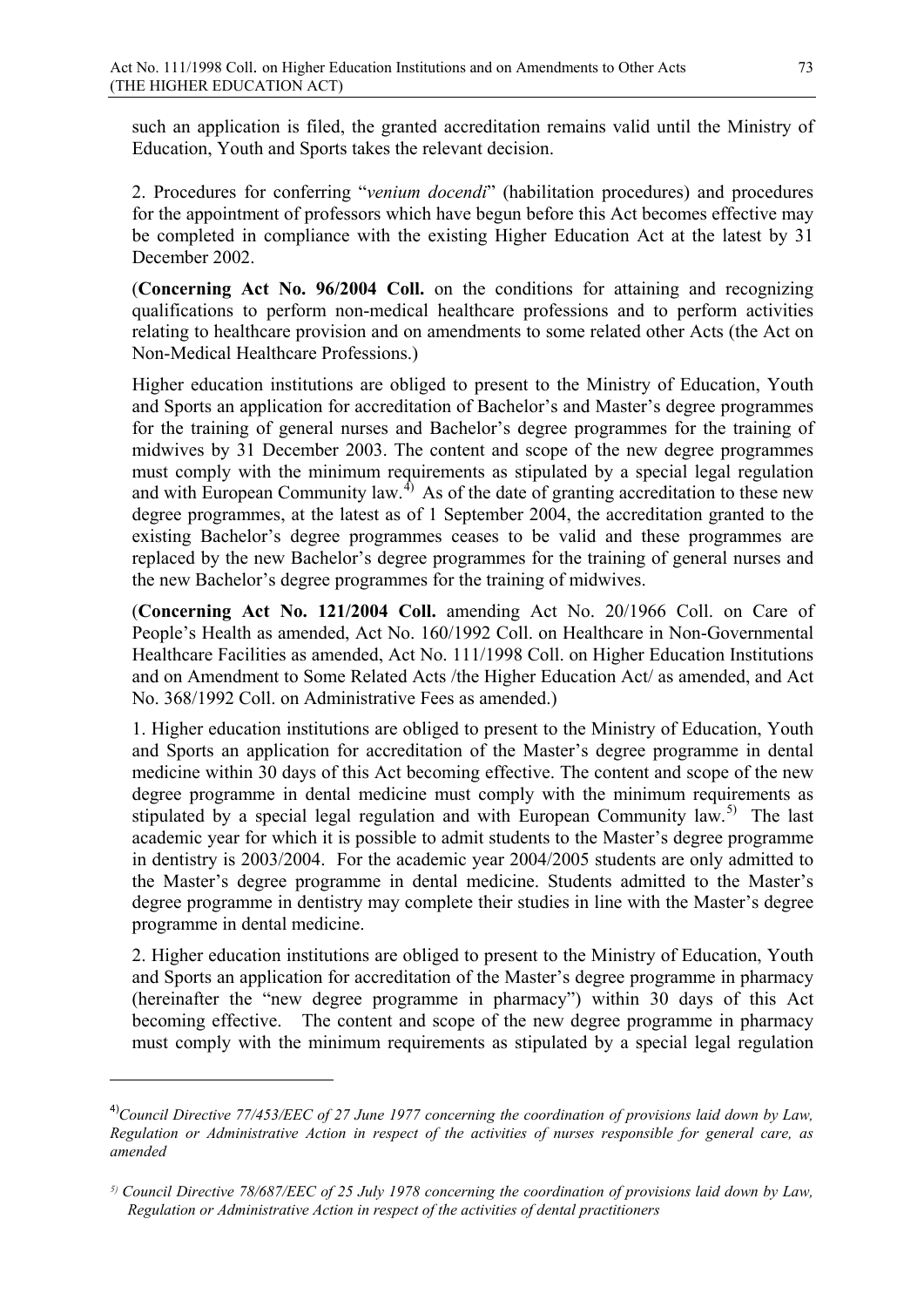and with European Community law. $^{6}$  The last academic year for which it is possible to admit students to the Master's degree programme in pharmacy is 2003/2004. For the academic year 2004/2005 students are only admitted to the new degree programme in pharmacy. Students admitted to the existing Master's degree programme in pharmacy may complete their studies in line with the new degree programme in pharmacy.

3. Higher education institutions are obliged to present to the Ministry of Education, Youth and Sports an application for accreditation of Bachelor's degree programmes for the training of general nurses and Bachelor's degree programmes for the training of midwives within 30 days of this Act becoming effective. The content and scope of the new degree programmes must comply with the minimum requirements as stipulated by a special legal regulation and with European Community law.<sup>[7\)](#page-73-1)</sup> The last academic year for which it is possible to admit students to the existing Bachelor's degree programmes for the training of general nurses and midwives is 2003/2004. For the academic year 2004/2005 students are only admitted to the new degree programmes for the training of general nurses and midwives. Students admitted to the existing Bachelor's degree programmes for the training of general nurses and midwives may complete their studies in line with the new degree programmes.

(**Concerning Act No. 552/2005 Coll.** amending Act No. 111/1998 Coll. on Higher Education Institutions and on Amendment to Some Related Acts /the Higher Education Act/ as amended, and some other Acts)

- 1. Legal entities will ensure their title complies with this Act no later than by 31 December 2007.
- 2. Legal acts carried out before this Act becomes effective and in line with the existing Higher Education Act - by a body of a public higher education institution or by a body of a constituent part of a public higher education institution are not affected by this Act.
- 3. Any fee related to studies which has been determined by a higher education institution in compliance with the existing Higher Education Act before this Act becomes effective is not affected by this Act.
- 4. As for study programmes in place as of the day on which this Act becomes effective, the validity of which was granted for the maximum period permissible at the time of granting accreditation and to which accreditation was granted with no additional restriction conditions, the Ministry will extend the validity of accreditation for these programmes for a period determined by this Act, provided that the higher education institution applies for this in writing within two months of this Act becoming effective.
- 5. Accreditation of the procedure for conferring "venium docendi" and the procedure for the appointment of professors in a given field is not affected by this Act. The only exception is accreditation for which the validity period was not determined.

-

<span id="page-73-0"></span>*<sup>6)</sup> Council Directive 85/432/EEC of 16 September 1985 concerning the coordination of provisions laid down by Law, Regulation or Administrative Action in respect of certain activities in the field of pharmacy*

<span id="page-73-1"></span>*<sup>7)</sup> Council Directive 80/155/EEC of 21 January 1980 concerning the coordination of provisions laid down by Law, Regulation or Administrative Action relating to the taking up and pursuit of the activities of midwives, as amended.*

*Council Directive 77/453/EEC of 27 June 1977 concerning the coordination of provisions laid down by Law, Regulation or Administrative Action in respect of the activities of nurses responsible for general care, as amended.*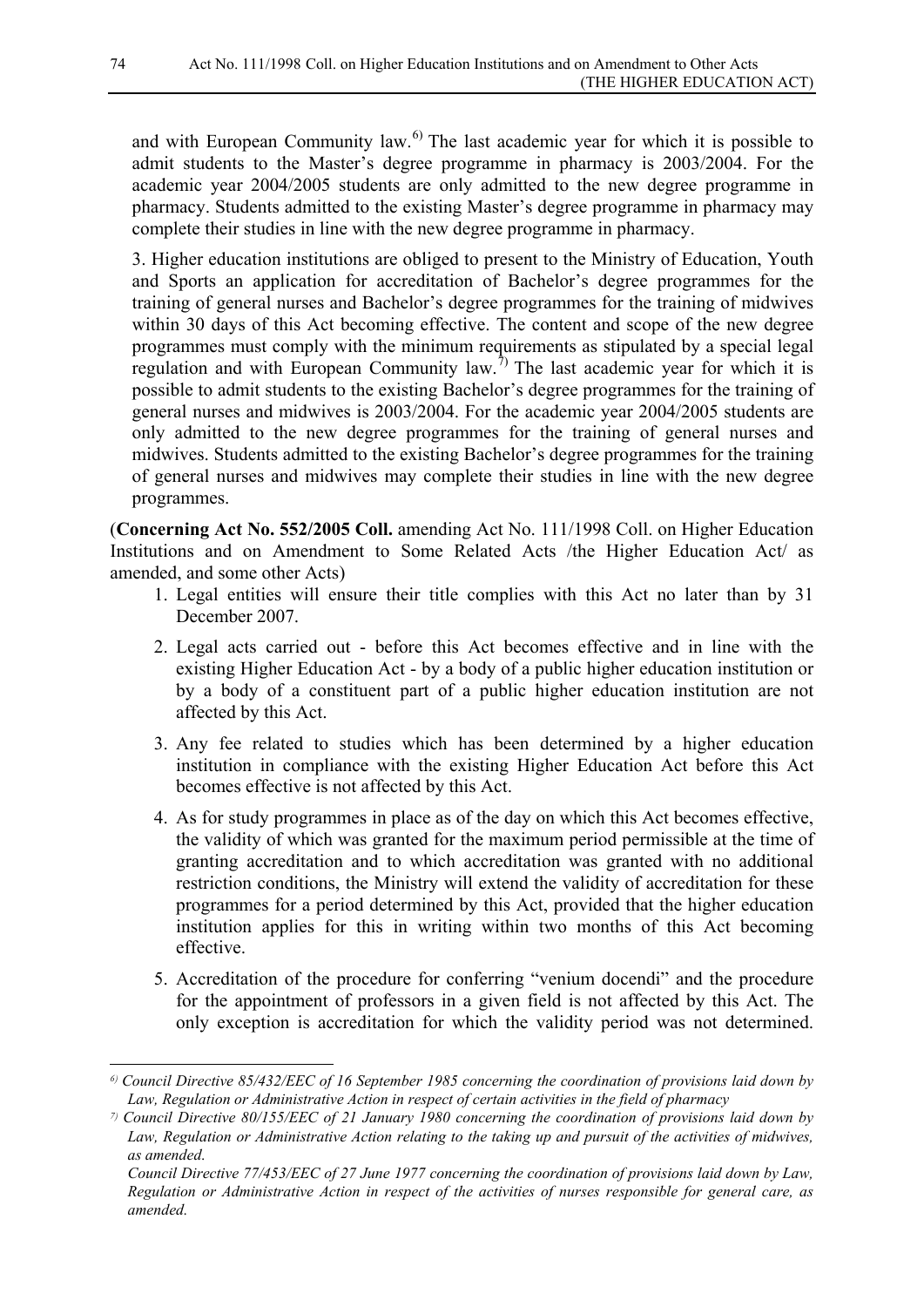Accreditation of these fields expires on 31 December 2015.

6. An individual who took up the post of a rector or dean on the basis of an appointment made before this Act became effective is considered to be an individual who held or holds this post based on appointment in compliance with the new legal regulation. However, the length of the term of office for which the individual was appointed before this Act became effective is subject to the existing legal regulation.

**(Concerning Act. No. 624/2006 Coll.** amending Act No. 561/2004 Coll. on Pre-School, Basic, Secondary, Tertiary Professional and Other Education (the Education Act) as amended, and Act No. 111/1998 Coll. on Higher Education Institutions as amended)

Act No. 111/1998 Coll. on Higher Education Institutions and on Amendment to Some Related Acts (the Higher Education Act) as amended by this Act is for the first time applied to the budgetary year of 2006.

Concerning Act No. 110/2009 Coll., amending Act No. 130/2002 Coll. on Support of Research and Development from Public Funds and on Amendment to Some Related Acts /the Support of Research and Development Act/, as amended, and other related acts)

The commencement, duration, changes in and termination of employment of a member of academic staff negotiated before this Act became effective are subject to the existing legal regulations.

#### **Effectiveness**

**Act No. 210/2000 Coll.** amending Act No. 111/1998 Coll. on Higher Education Institutions and on Amendment to Some Related Acts (the Higher Education Act) becomes effective on *1 September 2000*.

**Act No. 147/2001 Coll.** amending Act No. 111/1998 Coll. on Higher Education Institutions and on Amendment to Some Related Acts (the Higher Education Act) as amended by Act No. 210/2000 Coll., and Act No. 451/1991 Coll. determining some further prerequisites for certain positions on state bodies and organizations of the Czech and Slovak Federative Republic, the Czech Republic and the Slovak Republic, as amended, becomes effective on *1 July 2001*.

**Act No. 362/2003 Coll.** on amendment to acts related to adoption of the Act on the service relationship of members of the security corps becomes effective on *1 January 2005*.

Act No. 96/2004 Coll. on the conditions for attaining and recognizing qualifications to perform non-medical healthcare professions and to perform activities relating to healthcare provision and on amendments to some related other Acts (the Act on Non-Medical Healthcare Professions) becomes effective on the first day of the calendar month following its promulgation, with the exception of the provisions of Section IV, Article 85 (4 and 5) and Articles 95 and 101 which take effect on the day of the entry into force of the agreement on the Czech Republic's accession to the European Union . (*1 April 2004*)

**Act No. 121/2004 Coll.** amending Act No. 20/1966 Coll. on Care of People's Health as amended, Act No. 160/1992 Coll. on Healthcare in Non-Governmental Healthcare Facilities as amended, Act No. 111/1998 Coll. on Higher Education Institutions and on Amendment to Some Related Acts (the Higher Education Act) as amended, and Act No. 368/1992 Coll. on Administrative Fees as amended, becomes effective on the  $30<sup>th</sup>$  day following the day of its promulgation (*18 April 2004*)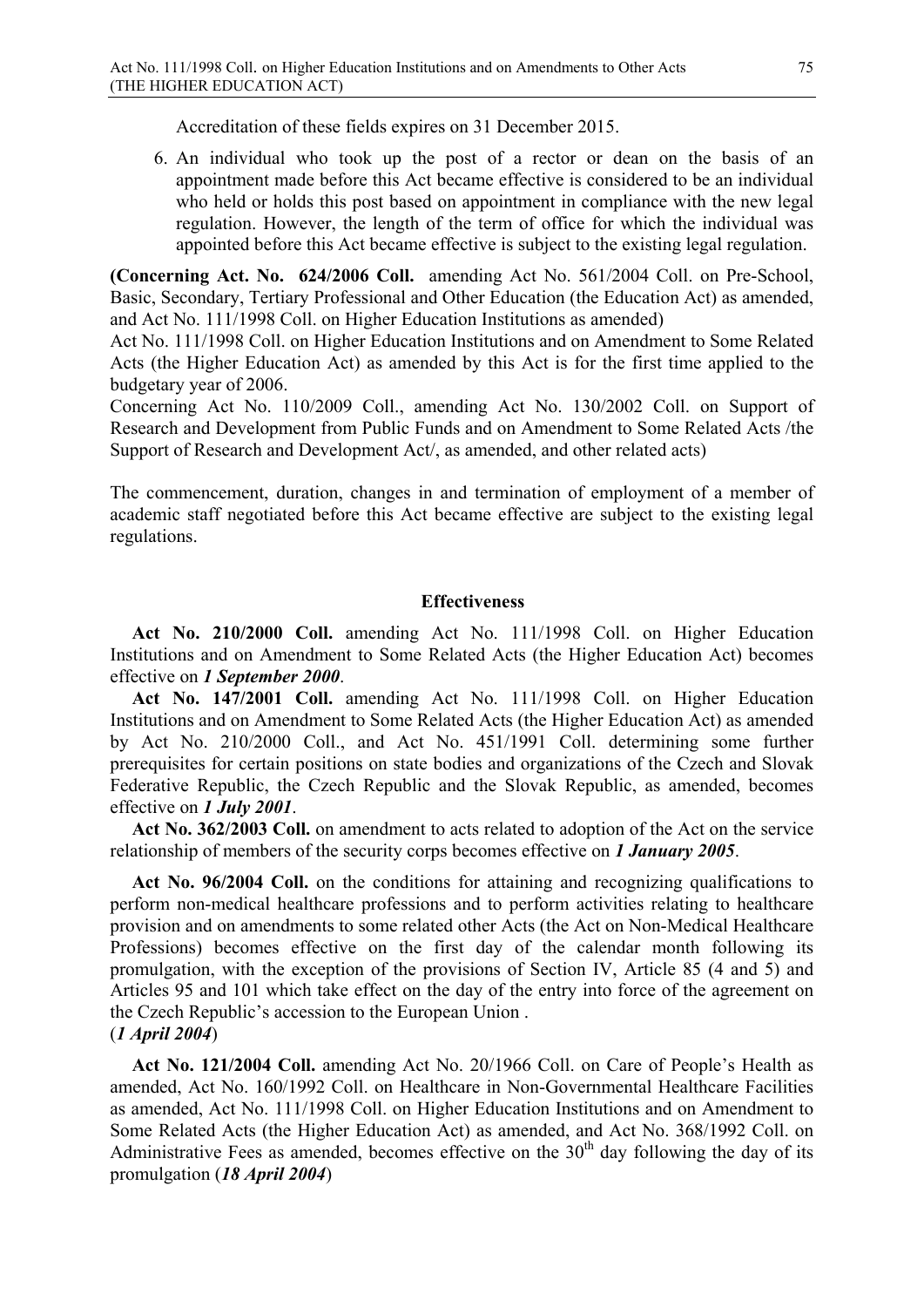**Article LVI (amendment to the Act on Higher Education Institutions) of Act No. 436/2004 Coll.,** that amends some laws in connection with the adoption of the Employment Act, becomes effective on the first day of the third month following the day of its promulgation *(1 October 2004)*

**Act No. 473/2004 Coll.** amending Act No. 111/1998 Coll. on Higher Education Institutions and on Amendment to Some Related Acts (the Higher Education Act) as amended, becomes effective on the day of its promulgation.

### (*24 August 2004*)

**Act No. 562/2004 Coll.** amending Acts related to the adoption of the Education Act becomes effective on *1 January 2005*.

**Act No. 342/2005 Coll.** on Amendment to Some Acts in relation to the adoption of the Act on public research institutions becomes effective on the day of its promulgation (*13 September 2005*)

**Act No. 552/2005 Coll.** amending Act No. 111/1998 Coll. on Higher Education Institutions and on Amendment to Some Related Acts (the Higher Education Act) as amended, and some other Acts, becomes effective on the first day of the calendar month following the day of its promulgation (*1 January 2006*)

**Article X of Act No. 161/2006 Coll.** amending Act No. 326/1999 Coll. on the Residence of Foreigners on the Territory of the Czech Republic and on Amendments to Some Related Acts, as amended, and some other Acts, becomes effective on the day of its promulgation (*27 April 2006*)

**Article XII of Act No. 165/2006 Coll.** amending Act No. 325/1999 Coll. on Asylum and on Amendment to Act No. 283/1991 Coll. on the Police of the Czech Republic, as amended (the Asylum Act), and some other Acts, becomes effective on *1 September 2006*.

**Act No. 310/2006 Coll.** amending the Act on Managing Objects to Be Used for Defence and Security Purposes in the Czech Republic and on Amendment to Some Other Acts (the Act on Managing Security Material) becomes effective *1 July 2006*.

**Act. No. 624/2006 Coll.** amending Act No. 561/2004 Coll. on Pre-School, Basic, Secondary, Tertiary Professional and Other Education (the Education Act) as amended, and Act No. 111/1998 Coll. on Higher Education Institutions as amended becomes effective on the day of its promulgation (*30 December 2006*)

Section LXIII of Act No. 261/2007 Coll. on Stabilisation of Public Finances comes into effect on 1 January 2008.

Section LXVI of Act No. 296/2007 Coll. on Insolvency and Its Resolution (the Insolvency Act), as amended, and some acts related to its adoption, comes into effect on 1 January 2008.

Section XXV of Act No. 189/2008 Coll. comes into effect on the first day of the calendar month following its promulgation (on 1 July 2008).

Act no. 110/2009 Coll., amending Act No. 130/2002 Coll. on Support of Research and Development from Public Funds and on amendment to certain related Acts (the Support of Research and Development Act), as amended, and other related acts, comes into effect on 1 July 2009, with the exception of Part II 13 which becomes effective on 1 January 2010.

# **Appendix No. 1 to Act No. 111/1998 Coll.**

### **Public higher education institutions in the Czech Republic**

Charles University in Prague *Univerzita Karlova v Praze*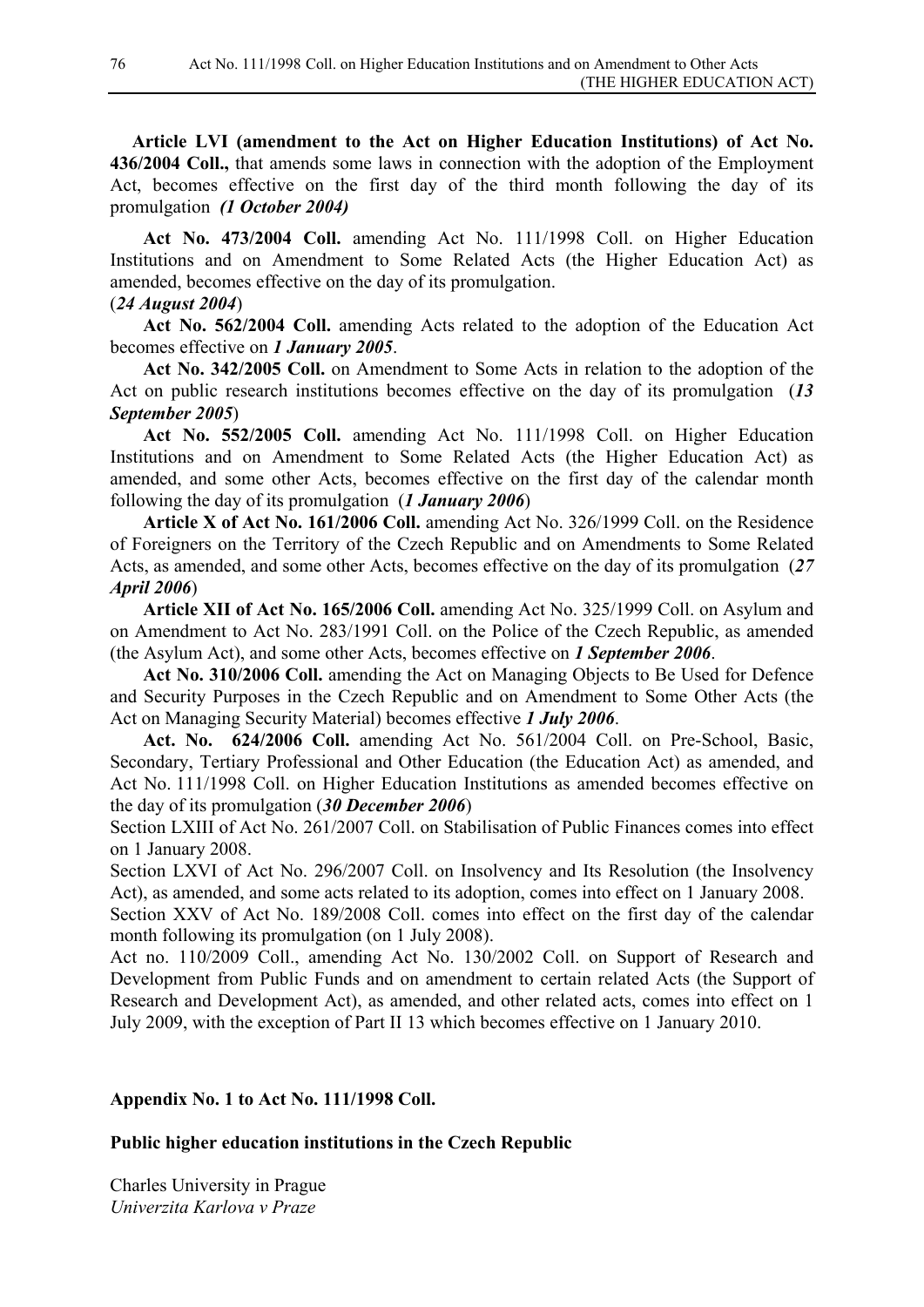Palacký University Olomouc *Univerzita Palackého v Olomouci*

Czech Technical University in Prague *České vysoké učení technické v Praze*

VŠB – Technical University of Ostrava *Vysoká škola báňská – Technická univerzita Ostrava*

Academy of Fine Arts, Prague *Akademie výtvarných umění v Praze*

Brno University of Technology *Vysoké učení technické v Brně*

University of Veterinary and Pharmaceutical Sciences Brno *Veterinární a farmaceutická univerzita Brno*

Masaryk University *Masarykova univerzita* 

Mendel University of Agriculture and Forestry Brno *Mendelova zemědělská a lesnická univerzita v Brnì*

Academy of Performing Arts in Prague *Akademie múzických umění v Praze*

Academy of Arts, Architecture and Design in Prague *Vysoká škola uměleckoprůmyslová v Praze*

Janáček Academy of Music and Performing Arts in Brno *Janáčkova akademie múzických umění v Brně*

University of Pardubice *Univerzita Pardubice*

Institute of Chemical Technology, Prague *Vysoká škola chemicko-technologická v Praze*

Czech University of Life Sciences Prague *Česká zemědělská univerzita v Praze*

Technical University in Liberec *Technická univerzita v Liberci*

University of Economics in Prague *Vysoká škola ekonomická v Praze*

University of Hradec Králové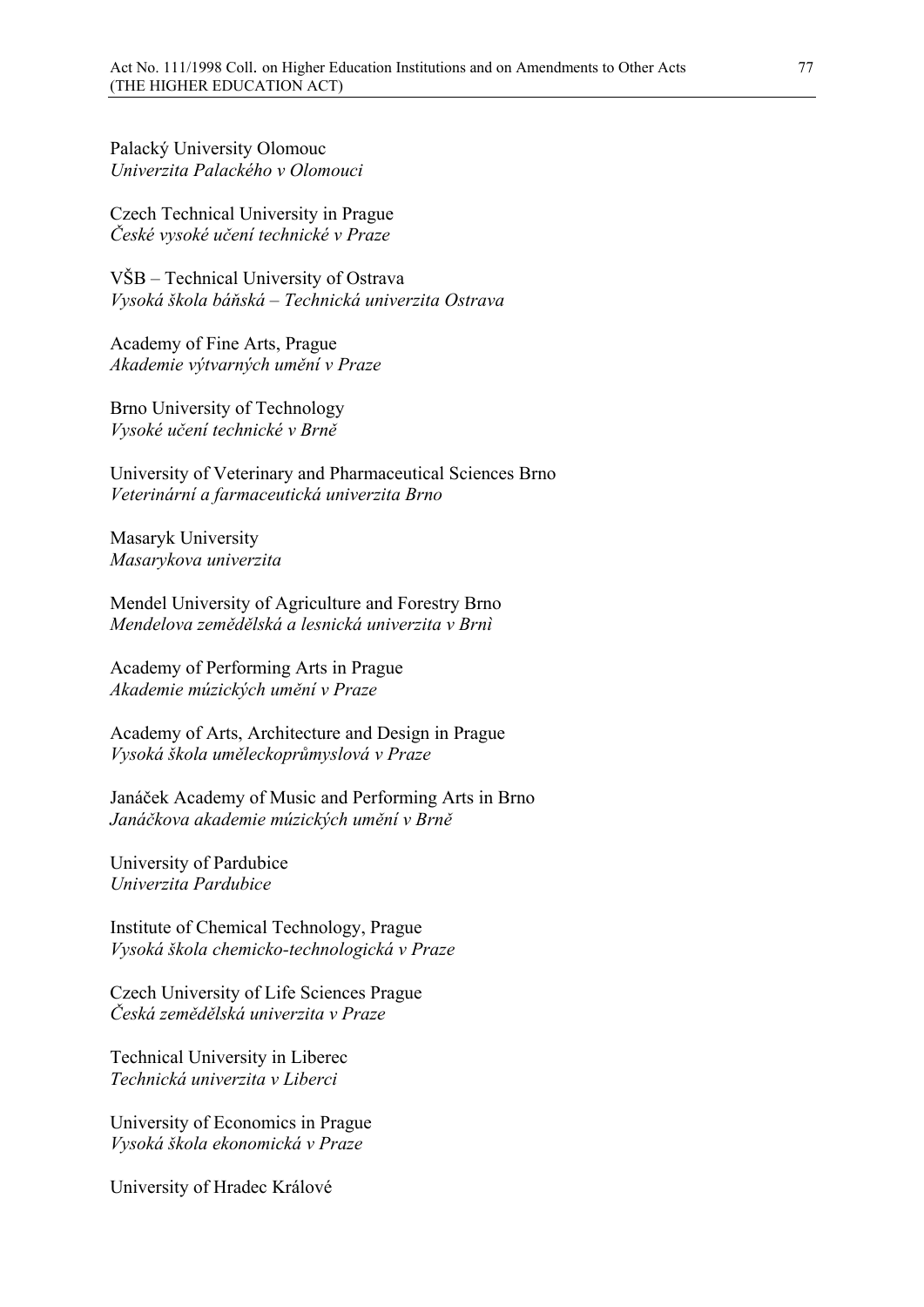## *Univerzita Hradec Králové*

University of South Bohemia in České Budějovice *Jihočeská univerzita v Českých Budejovicích*

Ostrava University in Ostrava *Ostravská univerzita v Ostravě*

Silesian University in Opava *Slezská Univerzita v Opavě*

Jan Evangelista Purkyně University in Ústí nad Labem *Univerzita Jana Evangelisty Purkyně v Ústí nad Labem*

University of West Bohemia *Západočeská Univerzita v Plzni*

Tomáš Baťa University in Zlín *Univerzita Tomáše Bati ve Zlíně* 

College of Polytechnics in Jihlava *Vysoká škola polytechnická Jihlava*

Institute of Technology and Business in České Budějovice *Vysoká škola technická a ekonomická v Českých Budějovicích*